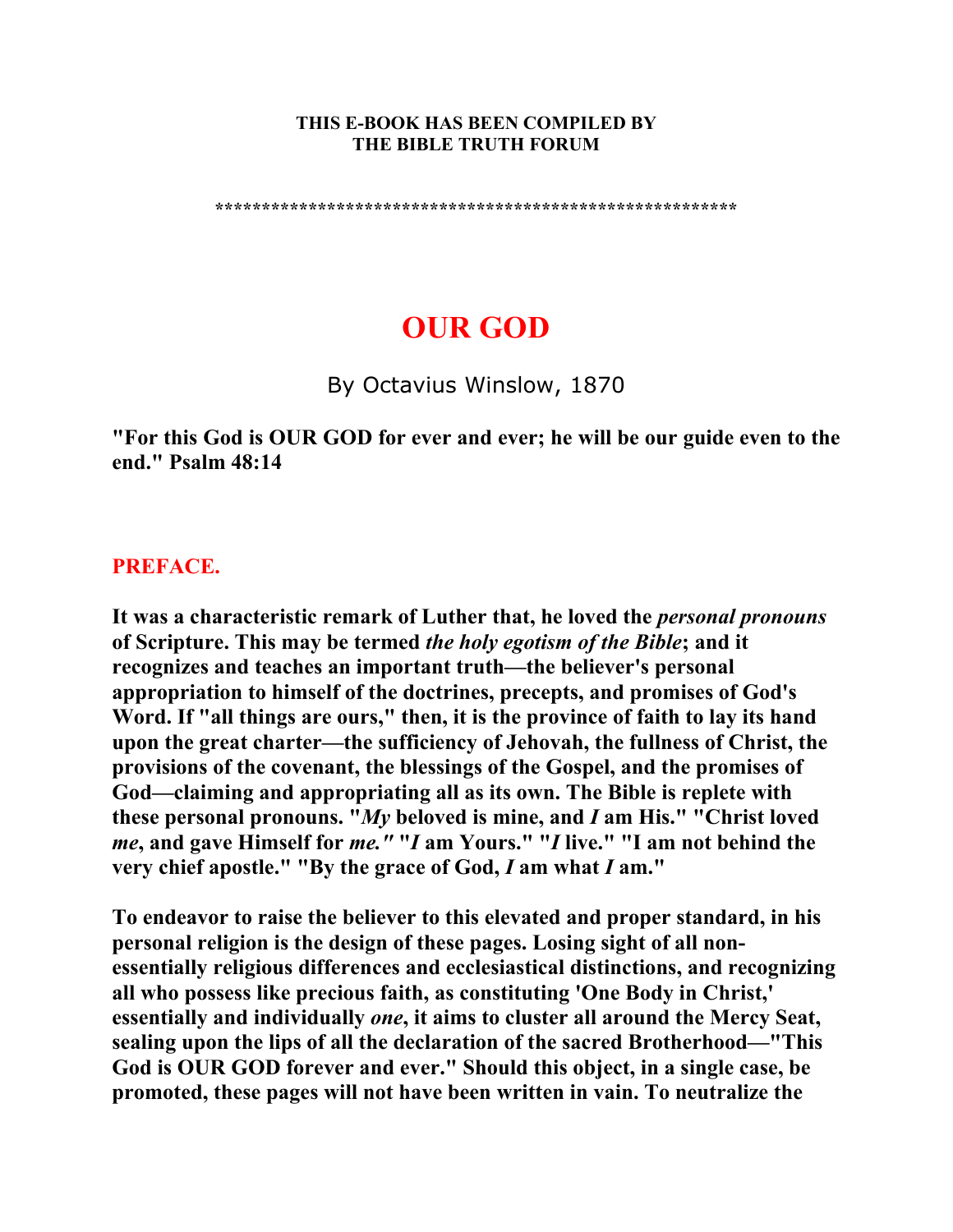**doubts, dissipate the fears, and confirm the faith of a single believer in Christ, thus aiding him to place his foot upon another and higher round in heaven's ladder, is a work worthy of a life.** 

**We but imperfectly realize the greatness of God's love to His people, their preciousness to the heart of Jesus, and how incessantly they are the objects of the Spirit's care and comfort. Viewed in this threefold light, may not the writer hope that his cup of cold water, offered to the saints in name of, and because dear to, Christ, will be acceptable to the disciple, be approved of by the Master, and be abundant also of many thanksgivings unto God? To the triune God shall be the praise!** 

#### **THE GOD OF LOVE.**

**"God is love." John 4:16** 

**In commencing a series of studies designed to unfold some of the perfections of "Our God," as they are revealed in the Bible and are embodied in Christ, we begin with what may be regarded the central one of all—the perfection of LOVE—around which, in the salvation of men, all the others cluster, and with which they harmoniously and resplendently blend. If one perfection of God shines out in redemption with greater effulgence than any other, it is this. Love is the focus of all the rest, the golden thread which draws and binds them all together in holy and beautiful cohesion. Love was the moving, controlling attribute in God's great expedient of saving sinners.** *Justice* **may have demanded it,** *holiness* **may have required it,** *wisdom* **may have planned it, and** *power* **may have executed it, but love originated the whole, and was the moving cause in the heart of God; so that the salvation of the sinner is not so much a manifestation of the justice, or holiness, or wisdom, or power of God, as it is a display of His love.** 

**Had not God's love resolved to save man, all His other perfections must have been employed and displayed in destroying man. Love set its heart upon man, yearned to save man, and resolved to embark in the expedient of his salvation; and this it did by conceiving a plan which should harmonize all the other attributes of His nature, and engage them in the divine and wondrous work of redeeming mercy. It is not, therefore, without reason and design that we make the love of God the concentric truth from which we start.**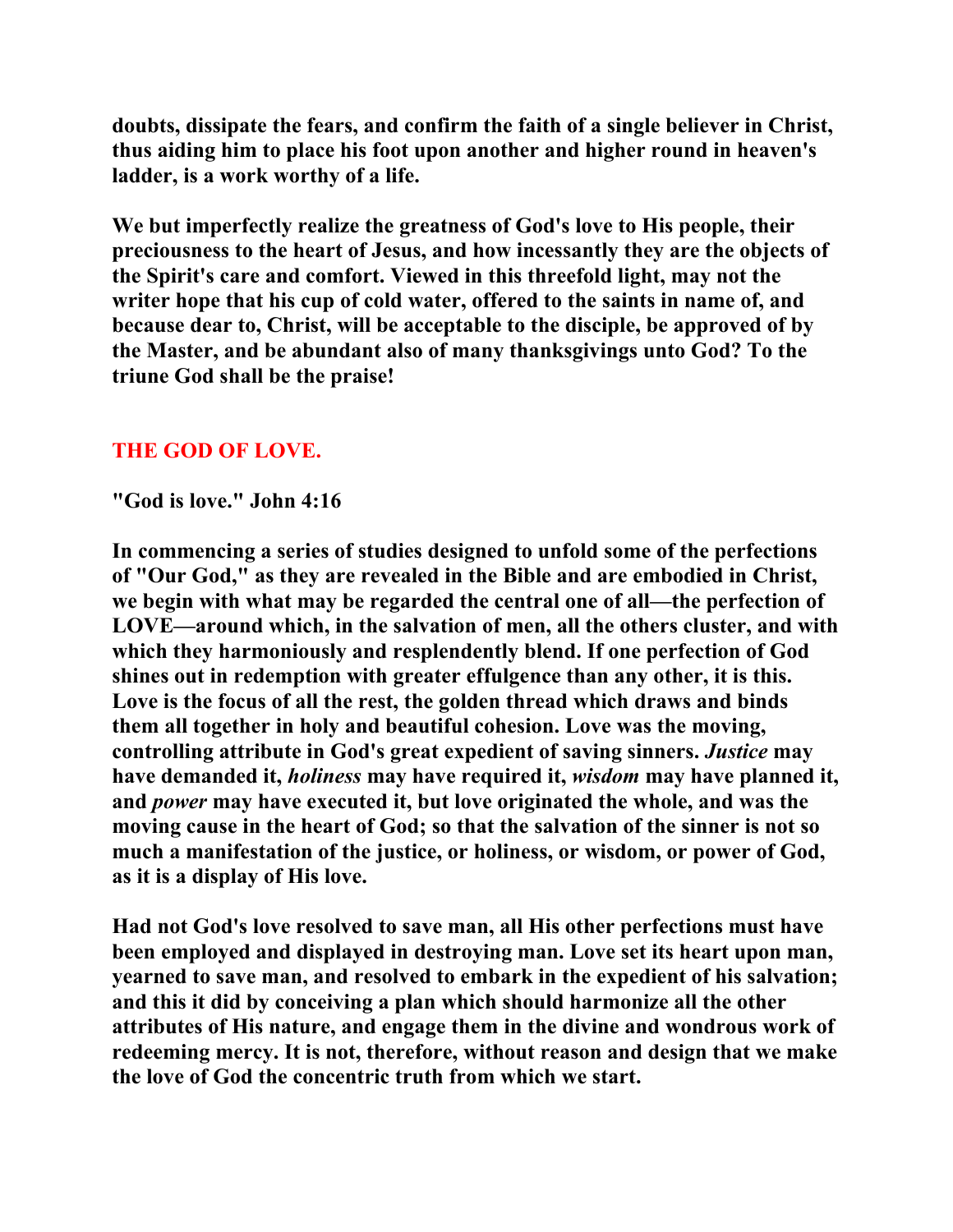**The character of God, as the God of love, is but imperfectly apprehended, even by those who are the especial objects of His regard. There are but few saints of God who study His character, and read His dispensations, in the light of this wondrous perfection of His nature. They are awed by His greatness, impressed with His holiness, tremble at His power; but how few are subdued and drawn to Him by His love! They do not, for the most part, conceive that loving view of His character, and cherish those kindly thoughts of His mercy, as would disarm their minds of the terror of the slave, and fill their hearts with the affection of the child. And yet a believing apprehension of God's loving and lovable character, of the great love with which He loves His saints, lies at the root of all holy, filial, and unreserved obedience.** 

**As there is no such commanding, controlling, all-constraining power as that of love, so, in proportion to the deep view we have of the love of God to us in Christ Jesus, will be the quickened response it awakens of confiding love in our hearts, and of obedient love in our lives. May the present unfolding of God, as the "God of love," dissipate those cold, distrustful, and dishonoring views and feelings of His character and government which we have too deeply cherished; enabling us to read and understand, in a new and clearer light, the divine and wondrous declaration upon which our meditation is founded— "God is love."** 

**You have thought of Him, perhaps, as the God of holiness, as the God of justice, as the God of power, as the God of judgment; come now and meditate upon Him as the God of love; and while you thus muse on this marvelous and soul-subduing truth, may the fire of a responsive affection kindle in your heart, and your tongue break forth into thanksgiving and praise.** 

**God is essentially the God of love. The words which suggest our present meditation emphatically declare this: "God is love." This is, perhaps, the most sublime sentence of the Bible. It is a sentence which only could arise from a divine mind. It is at once simple and grand, intelligible and affecting. It involves a truth in which an angel's mind might expatiate, and which a child's can grasp. It reaches to the highest, and descends to the lowest intellect. That the abstract term love, and not the concrete term** *loving***, should be employed, expresses something beyond the ordinary meaning of the word. And what is the truth thus embodied? Just the one we are now attempting to vindicate that God is essential love. Love is not so much an attribute of God as it is His very essence. It is not so much a moral perfection of His being as it is His being itself. He would not be God were He not love. To deny that He is love**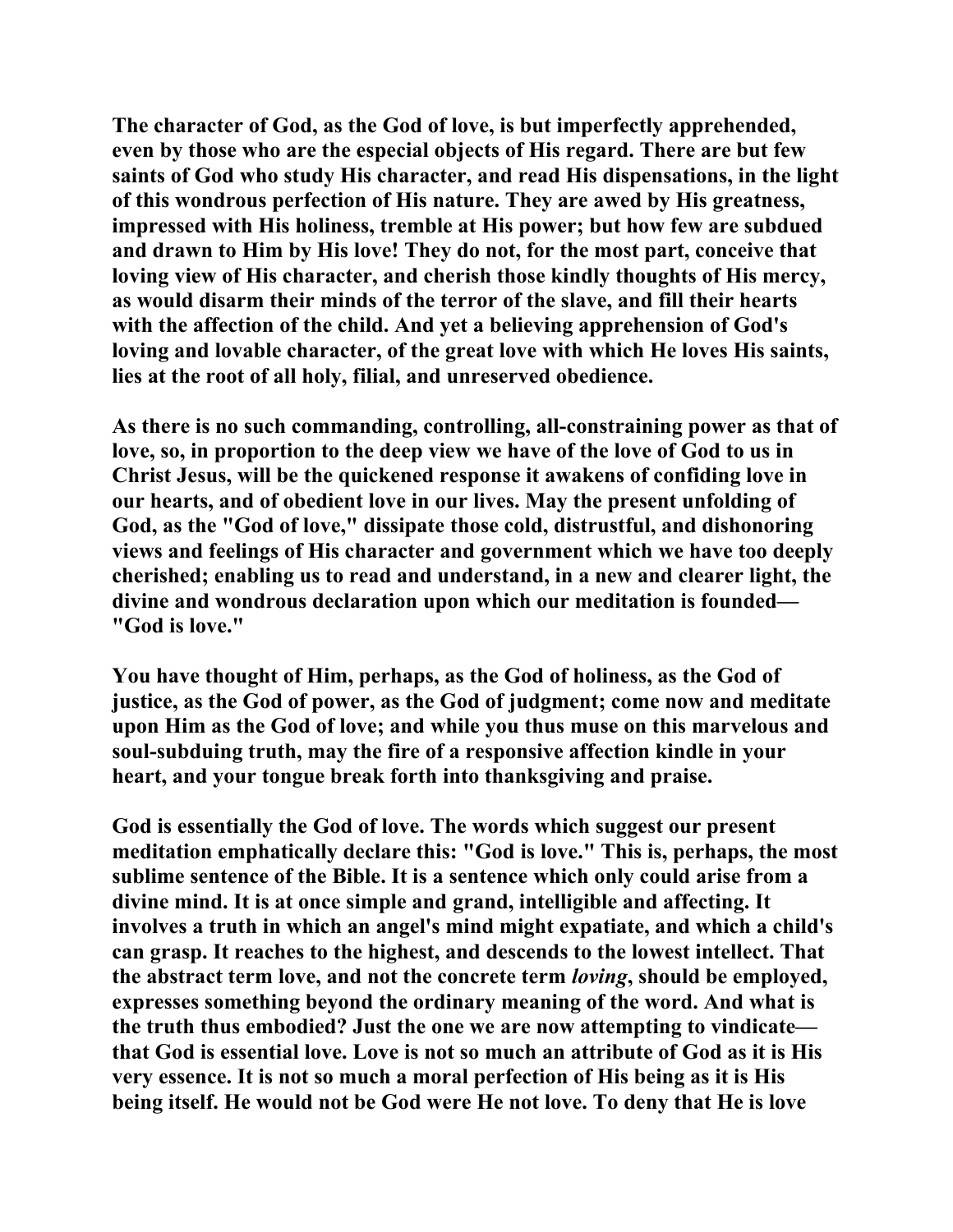**would be to deny that He is God. To unrobe Him of this essential quality of His nature would be tantamount to the unrobing Him of His essential Godhead. He would not be God were He not love!** 

**As I have remarked, this is the central perfection, around which, as satellites, all the others revolve, and from which, as harmonized in the salvation of man, they derive their position and luster. Thus, for example omnipotence is the power of love; omniscience is the eye of love; omnipresence is the atmosphere of love; holiness is the purity of love; justice is the fire of love; and thus might we travel the circle of the Divine perfections, and each one would be found to be but another form of the essential perfection of love.** 

**In the words, "God is love," we have a perfect portrait of the eternal and incomprehensible Jehovah, drawn by His own unerring hand. "The mode of expression here adopted differs materially from that usually employed by the inspired writers in speaking of the Divine perfections. They say, God is merciful, God is just, God is holy; but never do they say, God is mercy, God is justice, God is holiness. In this instance, on the contrary, the apostle, instead of saying, God is loving, or good, or kind, says 'God is love,' love itself. By this expression, we must understand that God is all pure, unmixed love, and that the other moral perfections are so many modifications of this love. Thus, His justice, His mercy, His truth, His faithfulness, are but so many different names of His love or goodness. As the light which proceeds from the sun may easily be separated into many different colors, so the holy love of God, which is the light and glory of His nature, may be separated into a variety of moral attributes and perfections. But, though separated, they are still love. His whole nature and essence is love. His will, His works, His words, are love; He is nothing, and can do nothing but love." (Payson)** 

**Love is so completely the essence of God, that it shines out in every perfection of His nature, and is exhibited in every act of His administration. He is nothing, and can do nothing foreign to Himself; consequently He is nothing, and can do nothing in which His love is not an essential quality. All the streams of a fountain must partake essentially of the source from where they rise. All the rays of light, whatever their prismatic hues, must partake essentially, of the sun from where they flow. And were not God's perfections thus modified and softened by love—were they not led on by this commanding perfection of His nature, each one, and all combined, would be terribly against us. His wisdom would baffle, His power would crush us, His holiness would terrify us, His justice would condemn us, and His truth would stand by,**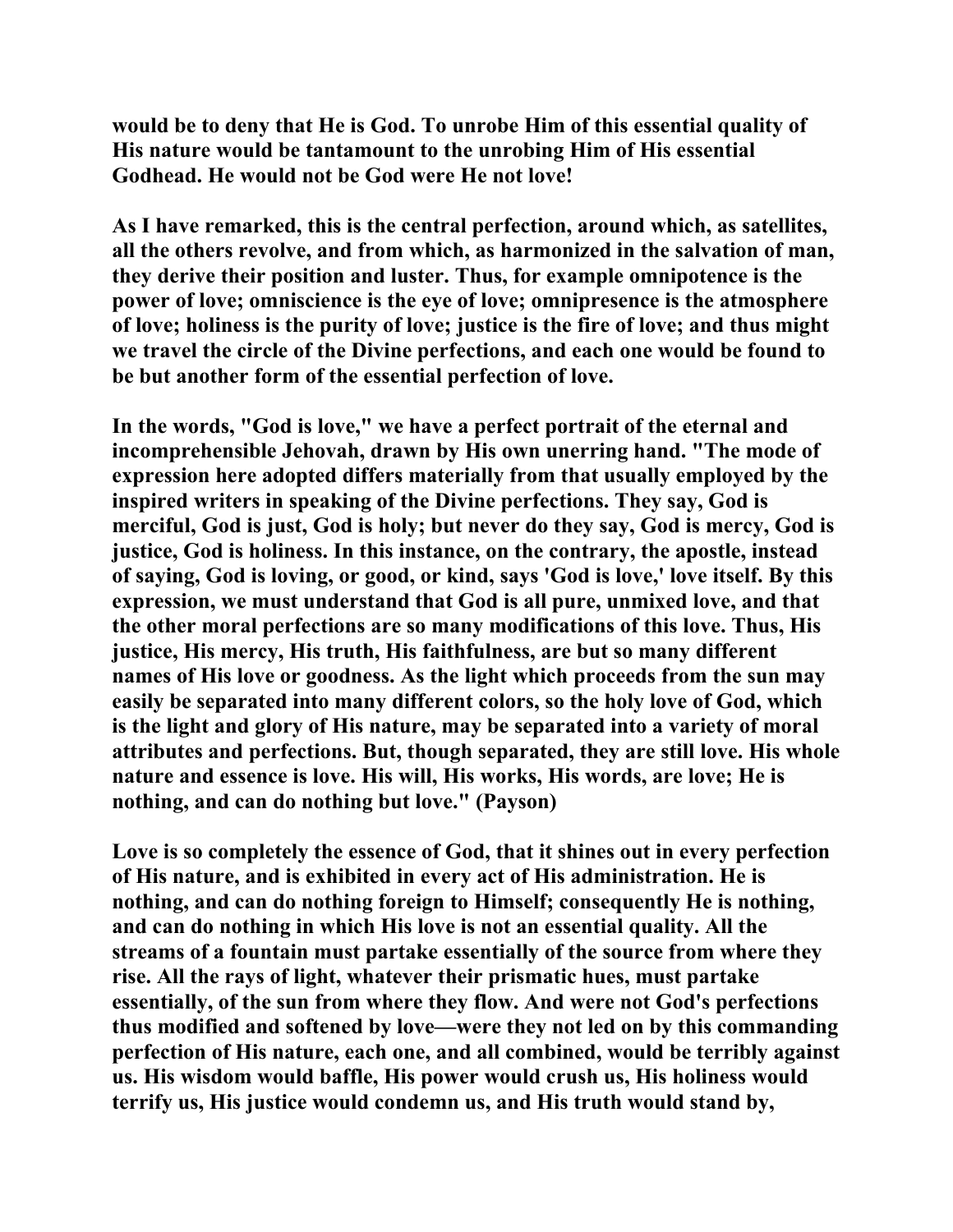**pledged to the stern and utmost fulfilment of their terrible and righteous display.** 

**Now, God is essential love. He is not only loving, but He is love; is not only good, but goodness. All others are loving and good, not** *of themselves***, but** *by derivation***. The essence of all creatures is good, because God made them so, and so pronounced everything which He made; but they are not** *essentially* **good, else they could not change their nature and become bad. God is love, from Himself, and not from another; He is absolutely, independently love. His love is not a quality or accident of His being, imported into His essence something foreign to Himself; it is His essence itself. If we admit His eternity—and we cannot rationally deny it; we must admit, that love is the eternal, necessary, and independent essence of His being.** *Creatures are lovable and loving, but God is love.* **Every creature must necessarily derive its love, and its capacity of loving, from God. But God derives His love, and His power of loving, from no other being but Himself.** 

**Here let us pause, in deep adoration of a truth so vast yet so intelligible, so glorious yet so precious. In coming to a God of absolute love—that love flowing to us through the cross of Christ—we feel we are coming to One whose love can cover over all our sin, misery, and unworthiness, meeting our utmost need, without diminishing a hair's breadth of its boundless sufficiency. It is a great comfort to faith thus to deal with Him who is essential love, no**  *fear* **haunting the mind as to the sufficiency of the supply. I may fear that the**  *river* **may dry out, but not the** *ocean* **that feeds it; that the** *beam* **may vanish, but not the** *sun* **that emits it—because their resources are within themselves, independent, and inexhaustible. And thus, when we come to God through Christ, as to a Father whose nature and whose name is "love," we are assured that, whatever other sources of power and sympathy fail, God will never disappoint us, but, accepting our draft upon His all-sufficiency, will honor it to its utmost demand.** 

**This suggests another and a kindred view of God as the God of love. His love is INFINITE in its degree. We have just seen that God and love are sacred synonyms, divinely and essentially the same. His love, therefore, must partake of the infinitude of His being. It is a serious defect in the religion of many that their faith deals too faintly with the infinity of God. This leads to a limiting of the Holy One of Israel. Finite beings ourselves, all our ideas and conceptions of God's greatness are bounded by the finite. This 'restricting of Jehovah' dwarfs our personal Christianity, and robs Him of His divine glory. But God**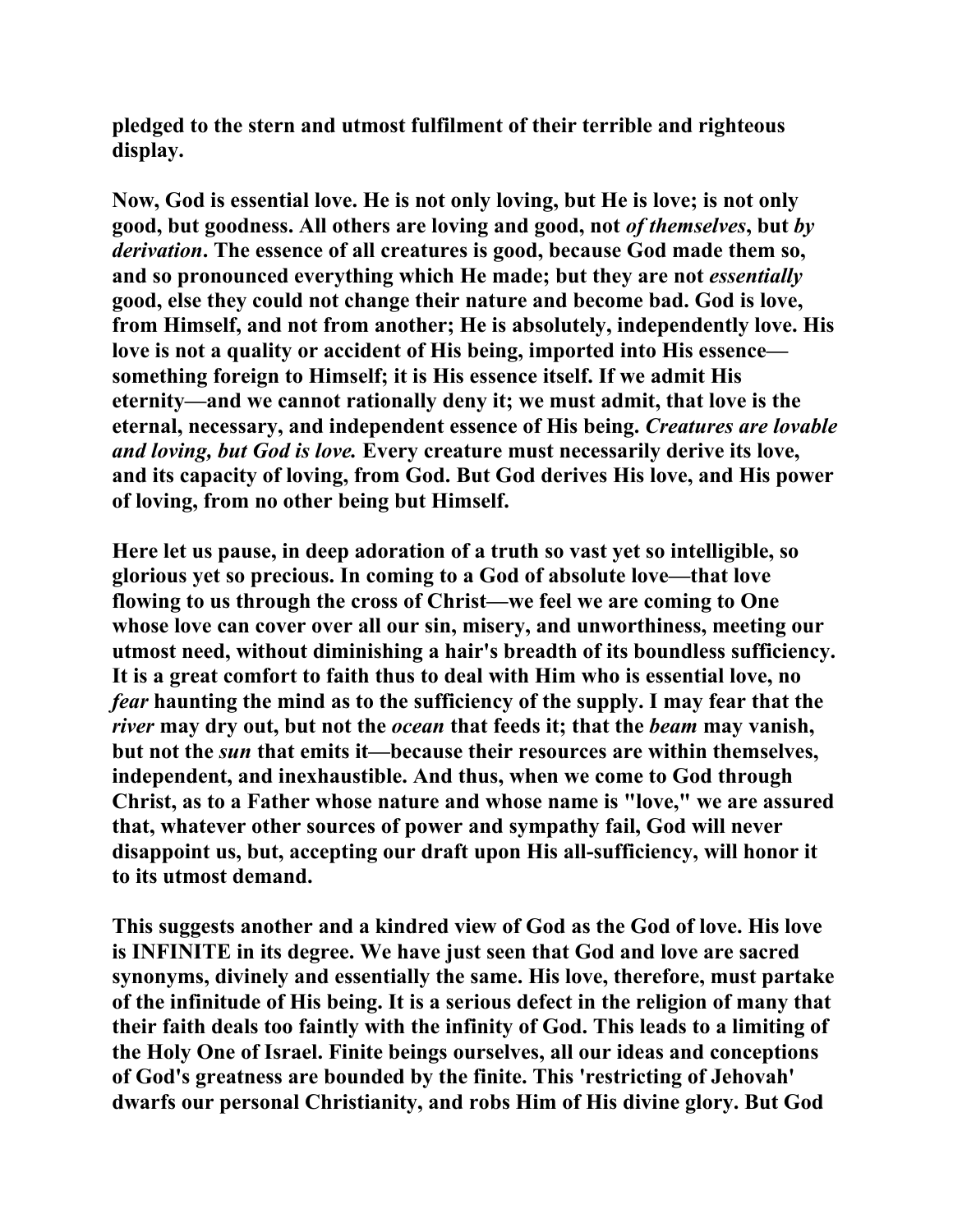**is infinite, and therefore His love to us is boundless and fathomless. This view of His infinite greatness is not to paralyze, but to strengthen our faith; not to repel, but attract us. The very IMMENSITY of God is one of our greatest encouragements to approach Him. If David made the greatness of his sin a plea with God for its pardon—"For Your name's sake, O Lord, pardon my iniquity, for it is great"—surely we may plead the greatness of God's love when we ask anything at His hand.** 

**And although in thus coming to His infinity, we may appear like a child dipping its tiny shell into the depth of the ocean thinking to exhaust it, nevertheless, small though may be the vessel with which we draw, we must feel that nothing less than infinite love can meet the deep need and satiate the intense yearnings of our soul.** *In proportion as the Holy Spirit leads us to see the depths of our sinfulness, poverty, and nothingness, we shall learn that nothing less than a God of infinite love, grace, and sufficiency could meet our case.*

**Approach, then, this love, my reader, with the full persuasion of its infinite measurement. It can fill the large vessel as well as the small, and the small vessel as well as the large, to its utmost capacity. It can flood over all the ruggedness and barrenness of your nature, its sweetly flowing waves filling the shallows and veiling the chafings of life's daily conflict with sin and sorrow. Let not the greatness of your transgressions appall you; let not the deep needs of your soul discourage you; let not the turpitude of your guilt dismay you; let not the intensity of your grief overwhelm you. You deal with a God whose love is infinite, and can infinitely more than reach the farthest extent of your need. Come with your great and your minor sins; come with your deep and your shallow needs; come to His infinite ocean of love, in which the elephant may swim, and which the lamb may wade.** 

**Before we reach the different illustrations of God's character as the God of love, we may remark that, LOVE IS THE CENTRAL ELEMENT OF HIS GOVERNMENT. In human governments it is not so, and in this exists a marked difference between God's government and man's. God's government begins where man's government ends—in mercy. Man works from the central attribute of** *justice***; God from the central attribute of love. Before He draws His hand from His bosom, and whets His glittering sword of justice to punish, that bosom would seem to devise all schemes of mercy, and to employ all means of kindness, that, if possible, mercy might rejoice over judgment.** 

**Sinner! thus has the God of love been dealing with you! Long has He dealt**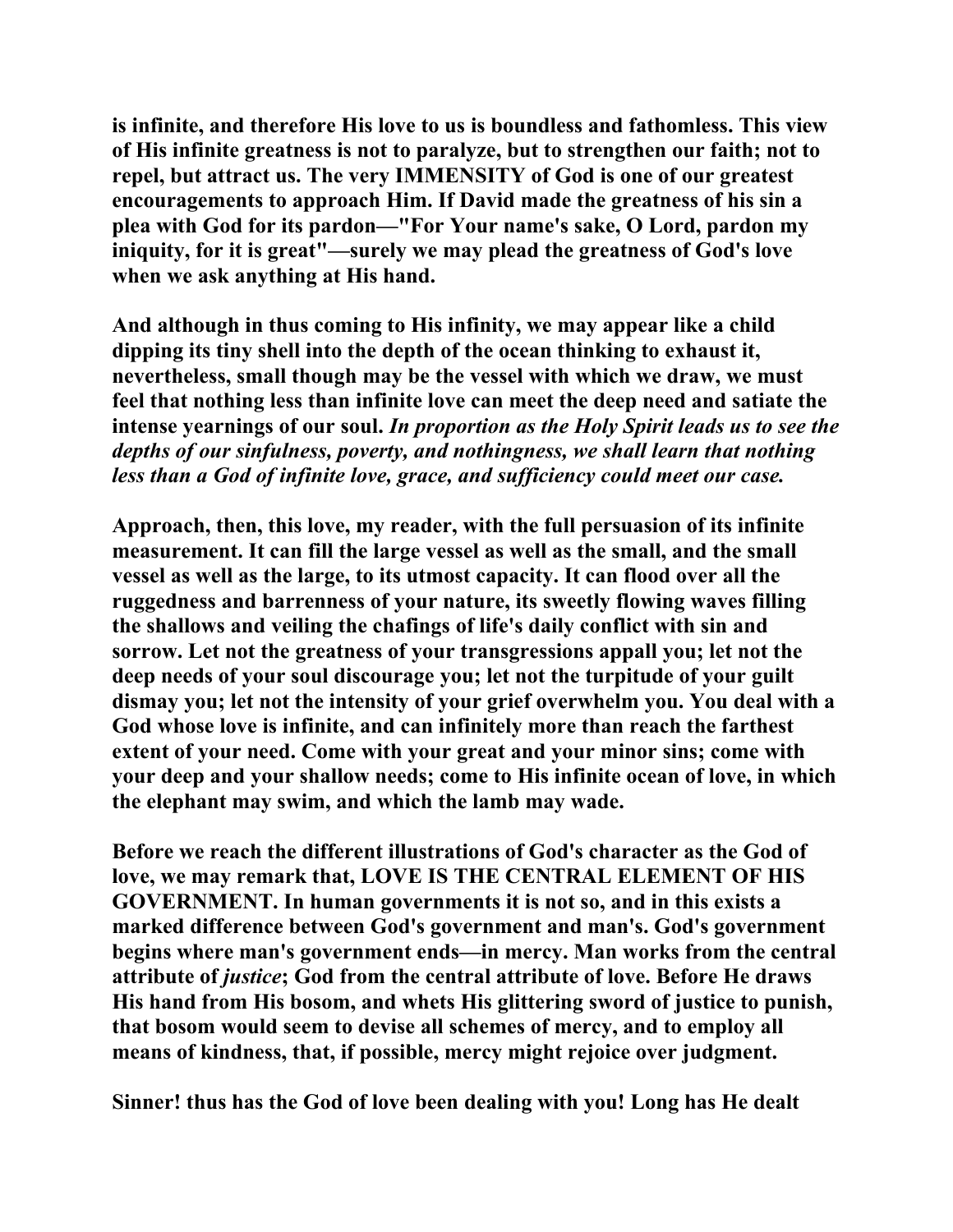**with you in the way of mercy and forbearance. Judgment has** *lingered***. There has been the "hiding of His power." His mercy has restrained His wrath. And but for this, hell must have been your present abode. And still you sin, still you fight against God. Still you despise His Son, reject His grace, scorn His salvation, and rush heedlessly, madly upon the thick bosses of His buckler. "Because sentence against an evil work is not executed speedily, therefore the heart of the sons of men is fully set in them to do evil."** 

**But there is a** *limit* **even to Divine forbearance and infinite mercy. When God, so to speak, has** *exhausted* **all means of kindness and love, justice steps in and executes His righteous vengeance and wrath. Mercy gives place to judgment, and the sinner is righteously and eternally condemned. What do you say then, sinner, to this love? Has it interested, instructed,** *won* **you? Presume not upon its patience and continuance. Throw down the weapons of your rebellion, and submit to the government of God. Repent and believe. Cast yourself in contrition at His feet, and embrace in faith the scepter of His grace, extended in the Person and work of His beloved Son, Jesus Christ. That scepter will not always be outstretched, neither will it always be the scepter of grace. God is a God of** *justice* **as well as of love; a God that takes vengeance; as well as a God that shows mercy. Listen to His awful words: "When I sharpen my flashing sword and begin to carry out justice, I will bring vengeance on my enemies and repay those who hate me." Oh! "it is a fearful thing to fall into the hands of the living God!" "Our God is a consuming fire."** 

*Do not make light of eternal punishment***. Do not think it a small thing to fall under the vengeance of a holy, just, and gracious God. Mercy is fearful when it turns to wrath! love is consuming when it turns to anger! There is no wrath like "the wrath of the Lamb!" With hell flashing in your face—with the "wrath to come,"—wrath, forever and ever to come—preparing for its dread and endless outpouring—with the certain prospect before you of the undying worm of conscience, and the unquenchable flame of bodily and soul suffering—why, oh!** *why will you die?* **Is** *sin* **so sweet, the** *world* **so attractive, the** *creature* **so satisfying, that for it you are willing to imperil your everlasting happiness, to barter your soul? Conceive, oh! conceive, if possible, what it is to dwell in everlasting burning, to lie down in eternal fire! Spirit of the living God! awaken the sleeping sinner, quicken the dead soul! Cause men everywhere to realize, in some degree, what a fearful, what an appalling, indescribable thing it is to be lost forever!** 

**Oh, what a mercy that you are not already in hell, and that there is a door**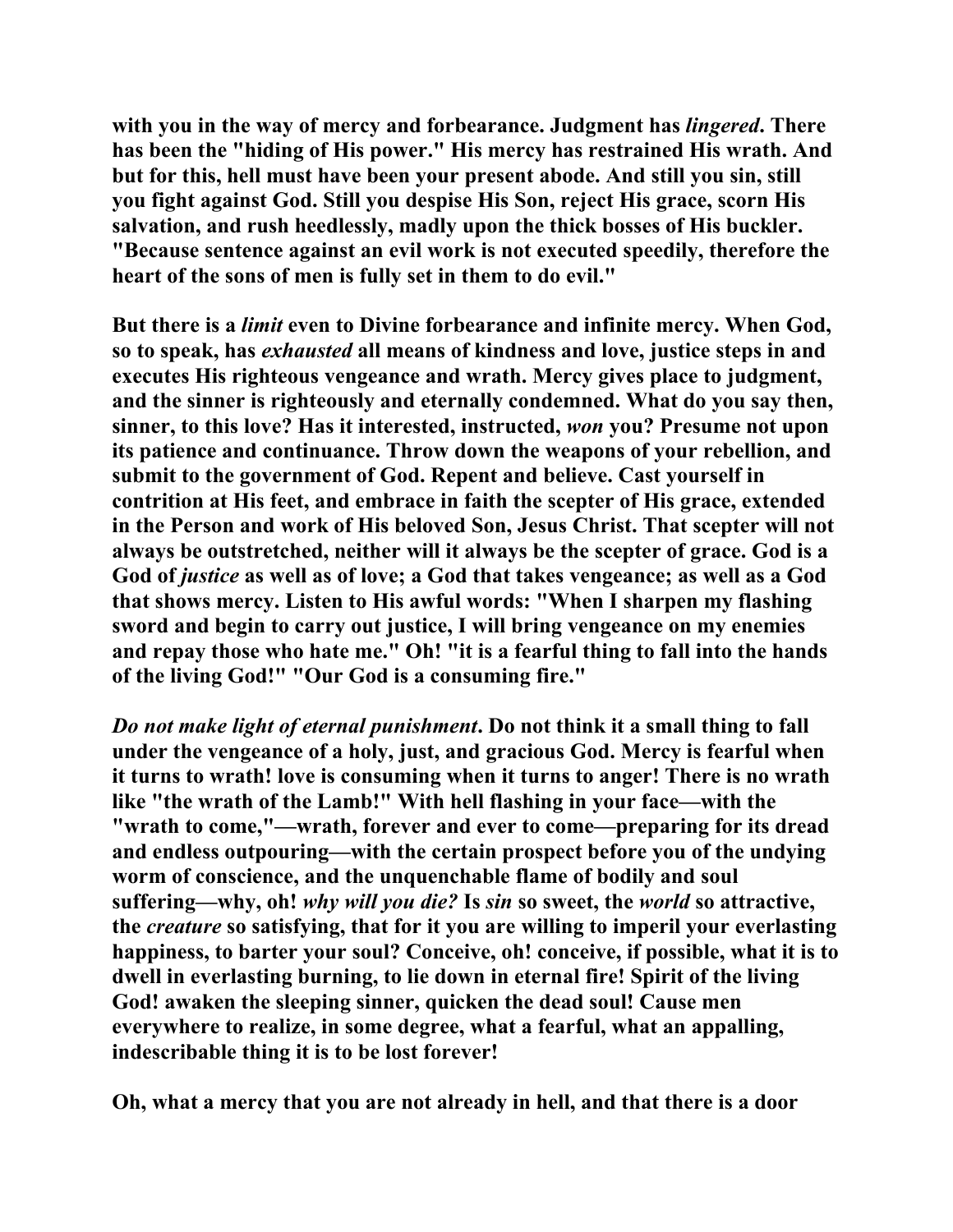**open to you into heaven! That door is Christ. "I Am the Door." Cease striving to enter heaven by** *the door of your good works and religious duties***; by the merits and intercessions of men, of saints, or angels. There is but one door into heaven—faith in the Savior, who died for sinners on the cross, and whose blood and righteousness supply all the merit God requires, or man can bring. Jesus came to save sinners—saves them now, saves them to the uttermost, saves there freely and forever. Why not you?** 

### **The remaining pages of this chapter will be devoted to THE DIFFERENT MODES BY WHICH GOD HAS MANIFESTED AND REVEALED HIS LOVE TO MAN.**

**All NATURE is a tracing of the God of love; dim, it is true, marred by the fall, and tainted by sin, yet sufficiently vivid and palpable to indicate, if not that God** *is* **love, yet that God** *does* **love. He must be an atheist of the deepest dye who can gaze upon the worlds above and the earth beneath, and see no trace of Divine goodness, no evidence of the fact that God loves man. If creation demonstrates the** *being* **of God—if the things that are made clearly evidence**  *His eternal power and Godhead***, so that men are left without excuse who deny His being—then every star that glows, and every flower that blooms, and every gem that sparkles, and every spring that murmurs, is an evidence that He who made all for man, loves man with the love of infinite benevolence.** 

**It is true, nature reveals not the** *moral* **character of God, nor answers the great question, "What must I do to be saved?" Yet it testifies that God** *is***, and that God is** *good***; and from the hyssop on the wall, to the lofty cedar in Lebanon; from the atom dancing in the sunbeam, to the Alp piercing the clouds; it summons man to fall down and worship Him whose goodness is reflected in all His works.** 

**PROVIDENCE, too, is an unfolding of the God of love. What is providence but the Divine goodness molding and tinting, shaping and directing, all the affairs of the children of men? And that man's life must needs be a blank in which no trace of God's love is found—nothing in his creation, preservation, and all the blessings of this life—nothing in the changes through which he has past, of prosperity and adversity, of sunshine and shade—nothing in the hand which so strangely guided his steps, mapped his path, overruling and directing all the events and affairs of daily life, educing good from evil, transmuting misfortunes into blessings, extracting sweet from the bitter, which tells that God is good, that God is love.**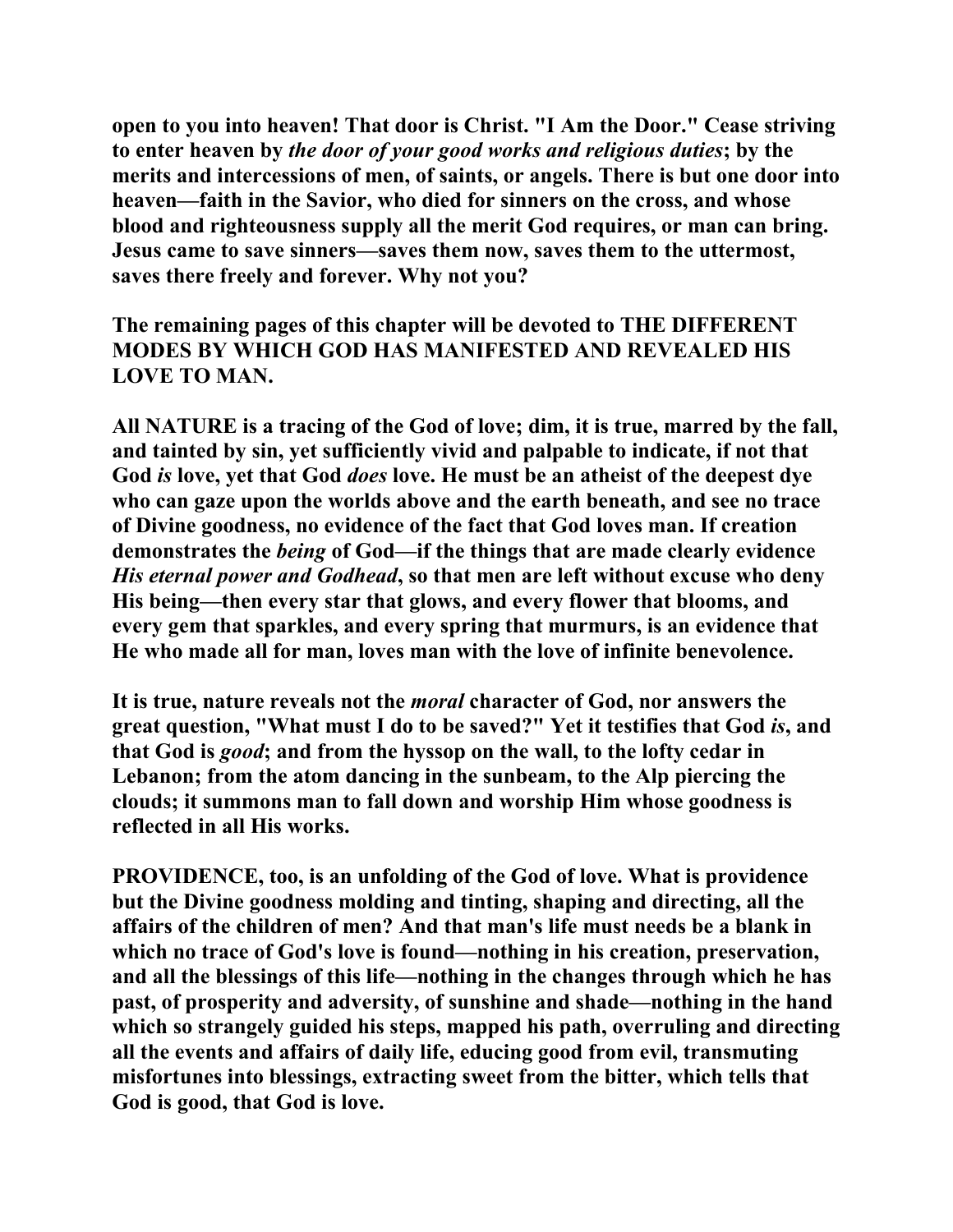**Truly in all this the goodness of God is visible. My reader, look only into the book of providence—that providence as it is seen in your personal and daily history—and see if there exists no trace of the God of love in it all. Thus all nature, and all providence, whether it is the sunbeam that smiles, or the tempest which darkens, testifies that God is, and that God is love.** 

**"There's nothing** *bright* **above; below, From flowers that bloom, to stars that glow, But in its light my soul can see Some feature of Your Deity.** 

**"There's nothing** *dark* **below, above, But in its gloom I trace Your love; And meekly wait the moment when Your touch shall turn all bright again,"** 

**But not in creation nor in providence do we find so clear and emphatic a manifestation of the God of love, as in the "GLORIOUS GOSPEL of the blessed God." The Gospel is all that man,** *as a sinner on his way to eternity***, needs. It meets all the inquiries and yearnings of His soul. It supplies an answer to the most momentous inquiry that human lips ever asked—"How shall man be just with God?" And it supplies a solution to the most solemn and profound problem of God's moral government—"How shall God be just, and yet justify the ungodly?"** 

**Where, then, but in the "Gospel of the grace of God " can the sin-burdened soul find an answer to its earnest, anxious inquiry—"What must I do to be saved?" Oh! what a marvelous unfolding of the love of God to man is the proclamation which the Gospel makes of the** *pardon of sin***—of the** *justification of the sinner***—of the** *adoption into God's family* **of him who was an enemy—all founded upon the one atonement, the perfect sacrifice, the finished work of the Lord Jesus Christ!** 

**In** *the great catalogue of blessings* **a God of love has given you, place at the very beginning His glorious Gospel. Truly, it is a joyful sound, good news, glad tidings. Not with a melody so entrancing, nor with announcements so thrilling did the trump of jubilee in the fiftieth year echo through the camp of Israel, proclaiming its glorious amnesty, as does the good news which the Gospel brings of sin forgiven, of the great debt paid, of deliverance from the**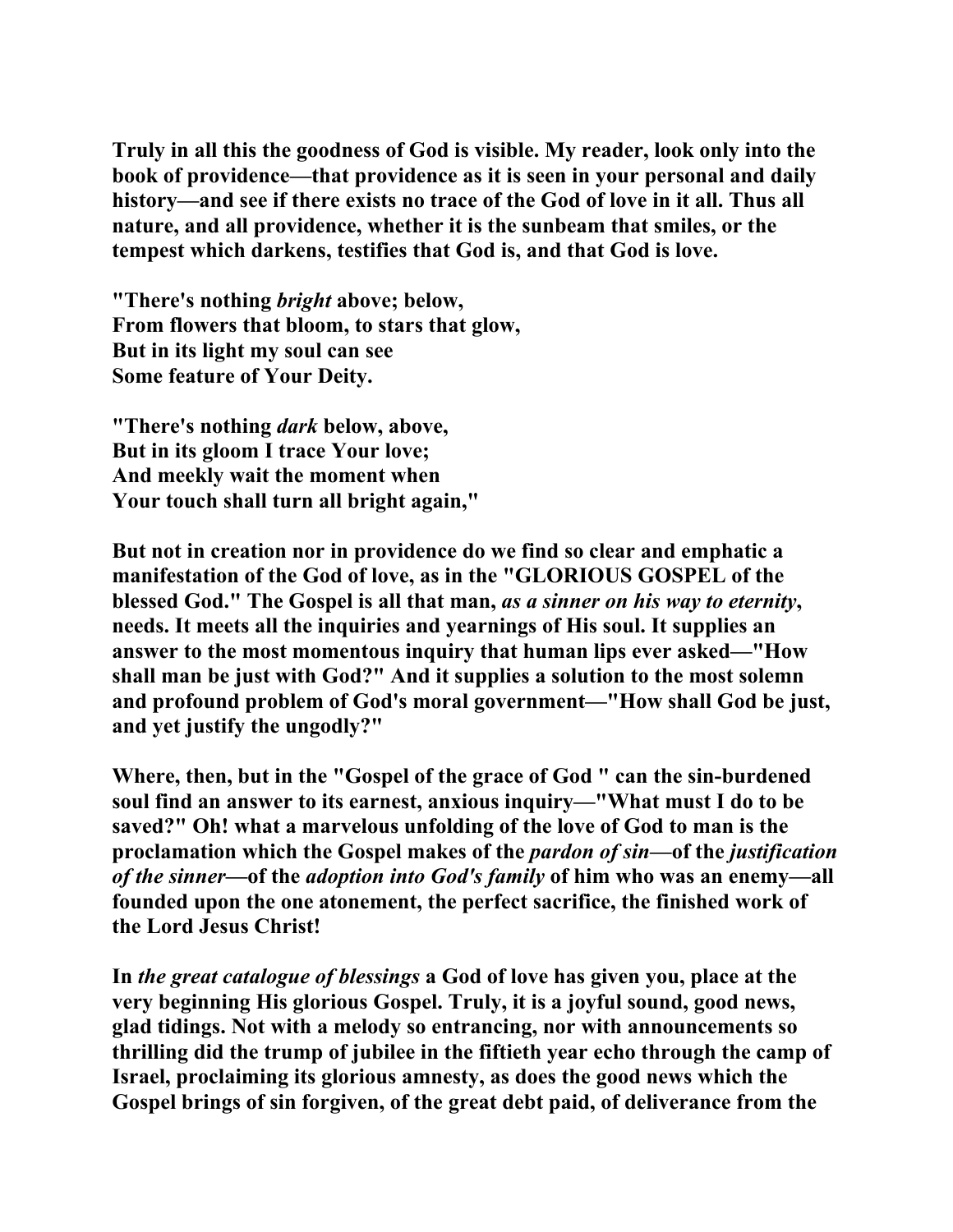**captivity of sin and Satan, of an inheritance lost but regained, of peace with God through Christ that passes all understanding, and all by free grace and through simply believing. Oh! thank God for the Gospel! Prize it above your choicest blessing.** 

**Pitch your earthly tent close by its ever-flowing, life-giving, life-sustaining streams. Devote your substance, consecrate your powers, and employ your time and influence in maintaining and propagating this joyful sound of a full, free, and present salvation to poor, lost, self destroyed souls. "Blessed are the people who know the joyful sound." Seek to be enrolled among their number. Whatever else you seek to know, seek, above all, to know and understand the Gospel of the grace of God. Become its lowly student, its earnest inquirer, its humble believer, its devout and holy liver. Count all things but loss for the excellency of the knowledge of Christ Jesus the Lord. In the solemn, the tremendous hour of death—that hour of hours when all other knowledge will prove of no avail—the Gospel of Christ will stand by you, and with the salvation which it will then unfold, the consolation it will then impart, the love of God it will then reveal, and the hopes it will then inspire, will invest the closing scene of life with dignity and repose; and light up the valley down which you pass with a radiance that shall deepen in its effulgence until** *lost amid the splendor and the purity of eternal day!*

**But the great manifestation of the love of God yet remains to be considered— Gods love as embodied and expressed in THE PERSON AND WORK OF THE LORD JESUS CHRIST. How emphatic are the terms in which this great truth is recorded. Listen to Jesus Himself—"For God so loved the world that he gave his one and only Son, that whoever believes in him shall not perish but have eternal life." Listen to His apostle; "God showed how much he loved us by sending his only Son into the world so that we might have eternal life through him. This is real love. It is not that we loved God, but that he loved us and sent his Son as a sacrifice to take away our sins."** 

**How corrective these declarations are of an erroneous view of God's love which some have entertained—that is, that the coming of Jesus as the Savior was to** *procure***, rather than to** *manifest***; to** *inspire***, rather than to** *reveal***; God's love to man. In other words, that Christ died to redeem us, and therefore God loves us—that He** *originated* **rather than** *expressed* **the love that filled the bosom of Jehovah. What a dishonoring misapprehension is this! What a libel on the character of God as the God of love!**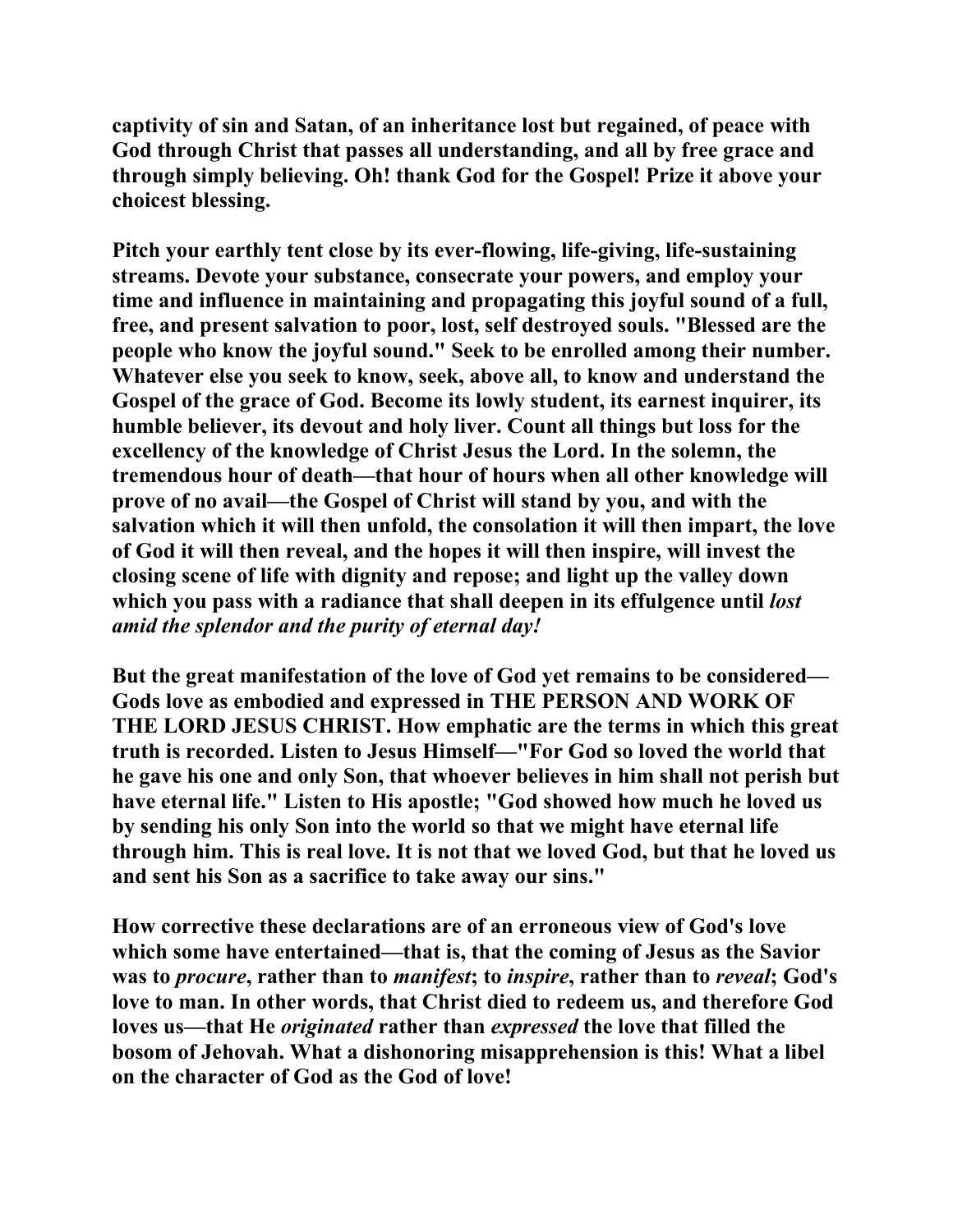**But take the converse of this idea and you have the correct interpretation of God's love—that is,** *Christ died for us, because God loved us;* **in other words, the atonement of Christ was not the** *cause***, but the** *consequence***; not the** *origin***, but the** *manifestation***; of the great love with which God loved us.** 

**Who can ever fully spell** *that marvelous monosyllable***, "so"? "God so loved us." Who can fathom the immensity of the love compressed within its wondrous, boundless meaning? Our ennobled and perfected faculties will be the only suitable instrument—heaven the scene—and eternity the limit of its study.** 

**Behold how great and resplendent the love of God appears AS MANIFESTED IN JESUS! It would have been impossible—reverently we speak it—to have transcended this manifestation of love. He then must have eclipsed Himself. It is no ideal and exaggerated expression. His love was so divine, He alone could know it; so hidden, He alone could reveal it; so vast, He alone could express it; and so precious, no costlier gift could embody it than His own co-equal, coeternal, and beloved Son. Herein is love, and** *only* **here! In all other things, as we have remarked, we infer that God** *does* **love, here, in the person and work of Jesus, we learn that God** *is* **love. All other manifestations of His love are shadows. Christ is the full-orbed Sun, pouring down in subdued and softened rays an infinite tide of light, life, and beauty around a sinful and rebellious empire.** 

**"God so loved the world"—with a love of** *benevolence***, and so loved the Church with a love of** *redemption***, that He gave His only—begotten Son. By the love of benevolence, the world is kept from instant destruction; and by the love of redemption, His elect Church is taken out of the world, saved, and glorified.** 

**Now, it is just in this light God would have His people** *study His character and read His heart* **as the God of love. This is the only mirror which truly and perfectly reflects, as with focal and resplendent power, the marvelous truth that, "God is love." It is only in Christ we read** *His sin-forgiving love.* **"Where is another God like you, who pardons the sins of the survivors among his people? You cannot stay angry with your people forever, because you delight in showing mercy."** 

**It is love, O believer! that has forgiven you all your great debt, has blotted out your transgressions as a thick cloud, that has cast all your sins behind His**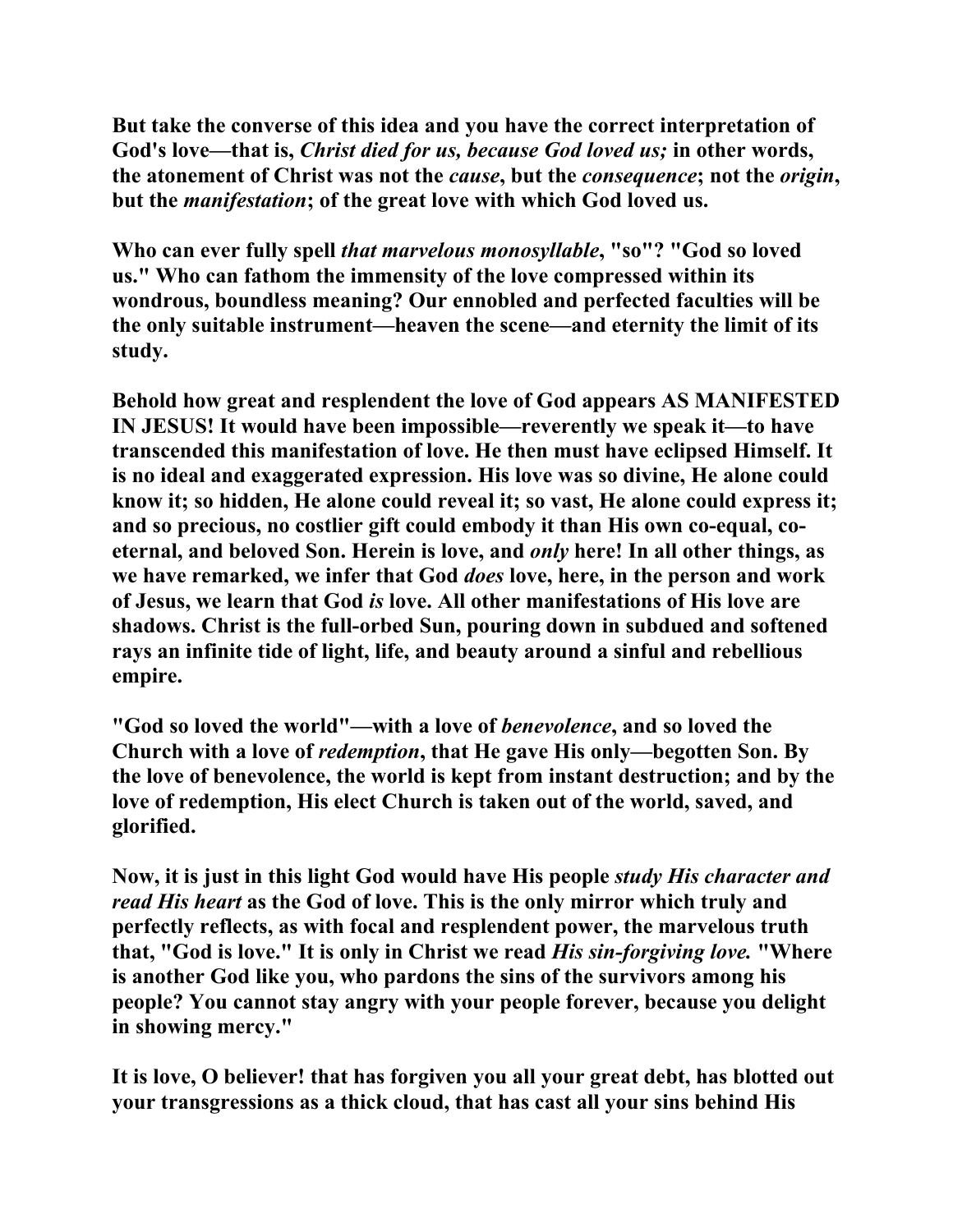**back, and will remember them no more forever, because He is love. My soul! measure this great love by the greatness, the number, and the enormity of your sins, and then exclaim, "Oh! the depth and immensity of that love, that could flood over and bury forever sins red as crimson, transgressions countless as the sands!"** 

**God's love is a SOUL JUSTIFYING love. It throws a robe of righteousness around the believing soul, which presents it before Him, the holy Lord God, unblemished, and unreprovable in His sight. Oh! wondrous love, that provides, imputes, and invests the soul with a righteousness so divine, as discharges it from the court of divine justice, the indictment quashed, the conviction reversed, the sinner fully and forever delivered from condemnation, and all through the "righteousness of God, which is by faith in Jesus Christ, unto all and upon all those who believe." "There is therefore now no condemnation to those who are in Christ , Jesus, who walk not after the flesh, but after the Spirit."** 

**The love of God is ADOPTING love. It makes us His children, who once were rebels; His friends, who once were foes. By an imminent act of His electing and sovereign grace, it has taken us into His family, makes us heirs of God, and joint-heirs with Christ, teaching us to approach Him in prayer, crying, Abba, Father! "Behold what manner of love the Father has bestowed upon us, that we should be called the sons of God." What more shall we say? It is a love that will not cease—nor ceasing then—until it has brought its home to Himself in heaven, having enabled us to glorify Him here, permitting us to enjoy Him fully, and forever, hereafter.** 

**We have yet to trace the love of God IN HIS DEALINGS WITH HIS PEOPLE. The path along which our heavenly Father is conducting us homeward, is a** *chequered* **and a** *varied* **path. It is paved with stones—precious stones—of many shapes and hues. But faith reads it all, and gratitude accepts it all, as resolved into God's eternal and unchangeable love. There can be nothing but love in the conduct of Him—mysterious and painful though that conduct may be—who laid our sins, and curse, and condemnation on His beloved Son, wounding, bruising, and putting Him to grief and to death for us. In this light, then, we are to read all His dealings with us, whether they be of judgment or of mercy. Is it judgment? Is the discipline of God with you a discipline of trial, of sorrow, of suffering? Still is He the God of love, and from His love all this discipline of trial springs; and love will control the furnace, and temper the flames, and conduct the whole to so salutary and holy a result**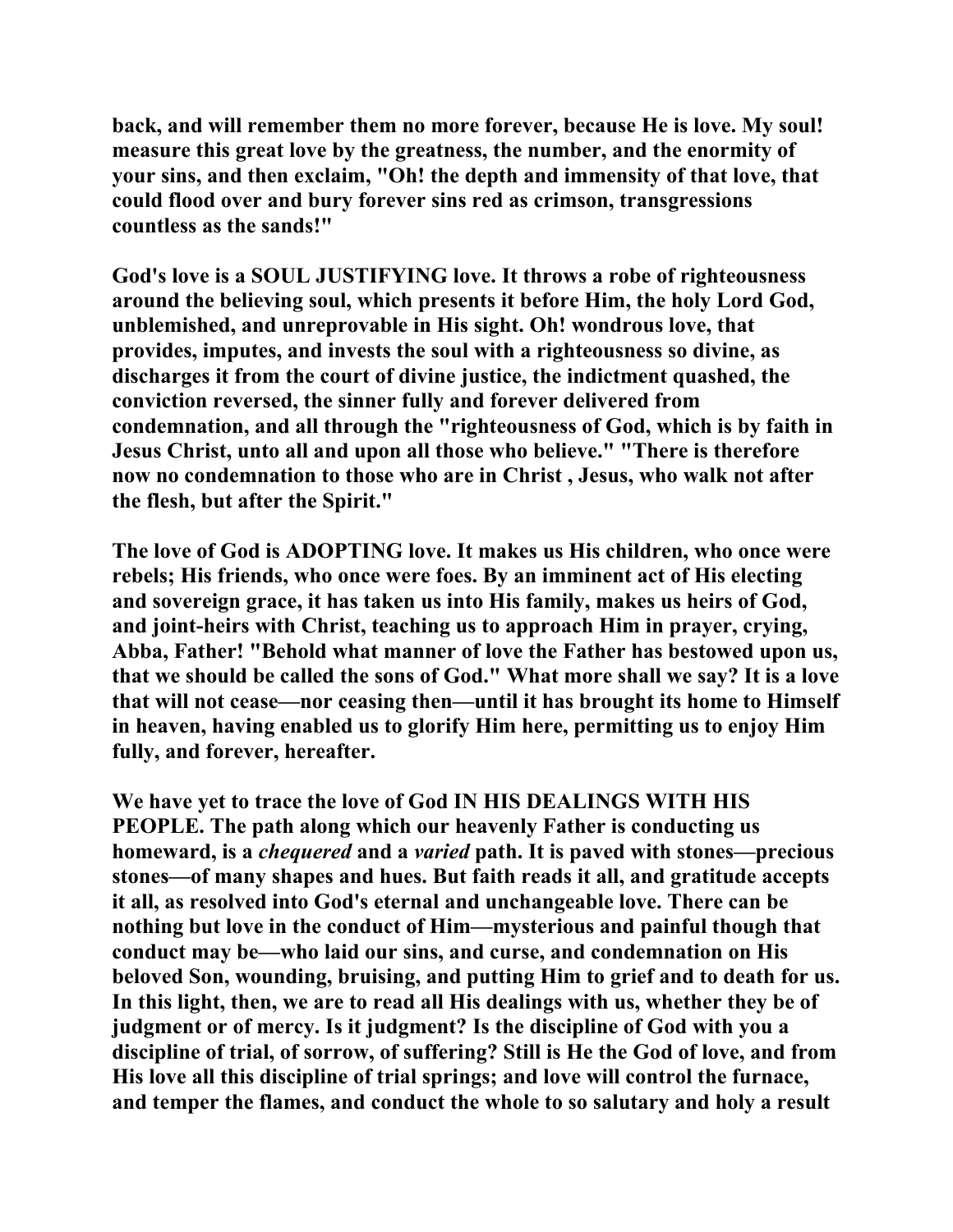**as will cause the desert to ring, and heaven to resound with the music of your thanksgiving and praise. "Those whom the Lord loves, He chastens, and scourges every son whom He receives." "As many as I love, I rebuke and chasten."** 

**In the holy light, then, of His love, read and interpret every cloud that shades you, every dispensation that afflicts you, every sorrow that wrings your heart with anguish. Is your song of mercy? Then love has dropped the veil it wore, and stands before you in its own undisguised and unmingled tenderness and power, challenging your warmest acknowledgment and your loftiest praise. Thus God's love shapes and guides the whole scene. It traces all, and blends with all His doings. It sweetens the bitter dispensation, and makes the sweet one sweeter. It brightens the dark cloud, and makes the bright one brighter. It may be a hard lesson for faith to learn, a bold acknowledgment for grace to make, a startling inference for love to draw that, all God's trying, wounding, disappointing dispensations towards His people, is the result of His everlasting love; nevertheless, it is so.** 

**He is the God of love, and** *He cannot change***. He who smiles today, and who frowns tomorrow—who kisses now, and smites us then—is the same tender, faithful Father, whose love knows no change, and whose faithfulness never fails. And when the sorrow is past, and the storm subsides, and in calmer moments we review all the way that He has led us, to what conclusion can we come but that, through it all, true to His nature and faithful to His promises, He was the God of love?** 

**And now we see that love planted that thorn-hedge; that love crushed that fond hope; that love stirred up that soft nest; that love blighted that sweet flower; and that love alone permitted you to take that step which involved you in such perplexity, and plunged you into such grief. Thus, out of the ravenous eater comes food, and from the fiery furnace, silver so pure and gold so refined.** 

**"My soul, your gold is true, but full of dross; Your Savior's breath refines you with some loss; His gentle furnace makes you pure as true; You must be melted before you are cast anew."** 

**One more view of this subject; and this shall be a practical and sanctifying one. God so loves us, as to make love the great controlling motive power of our**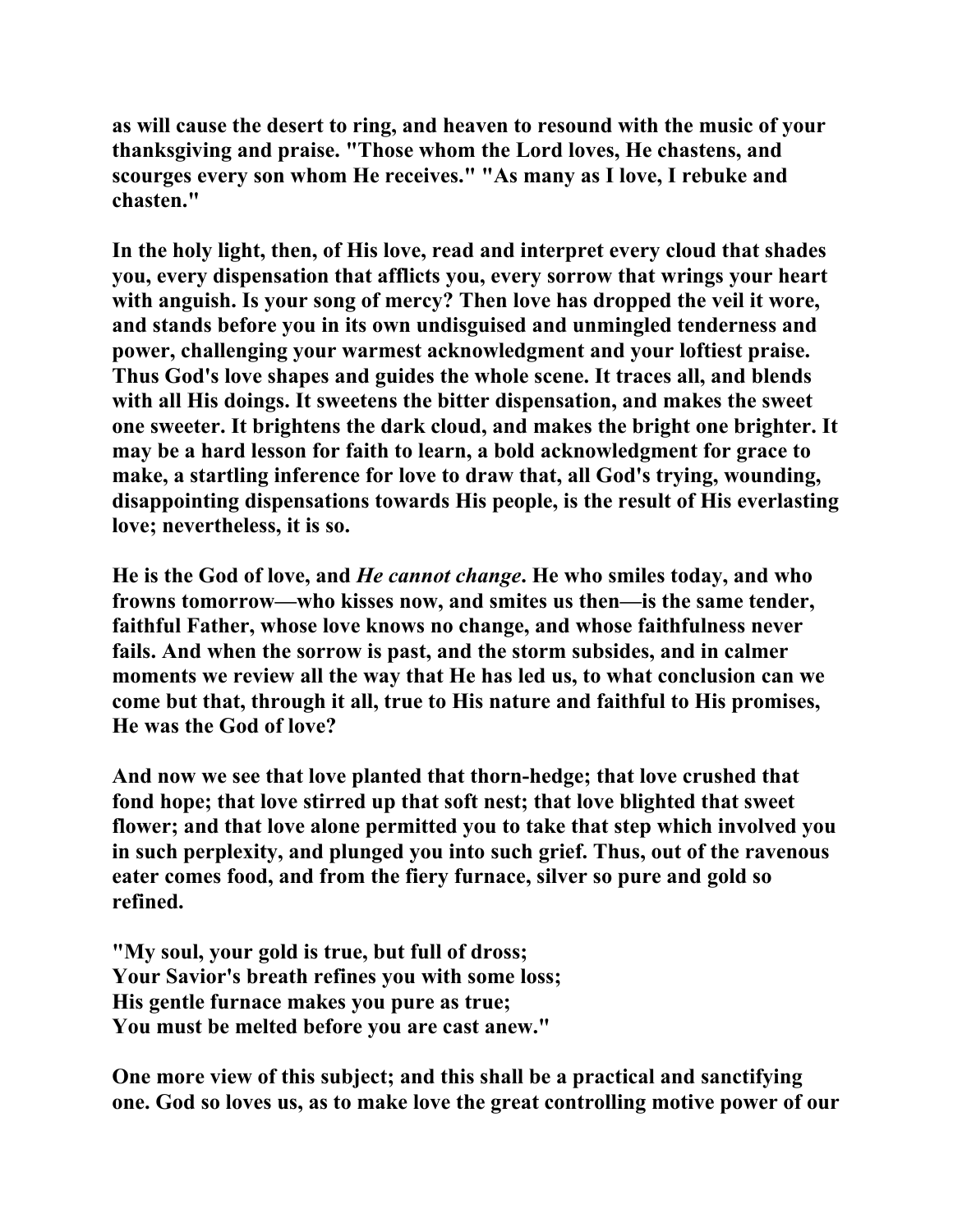**religious life. "love is the fulfillment of the law." "If you love Me, keep My commandments." Such is the teaching of His Word. The religion we receive from Christ is the religion of love, and the religious life to which it is to give birth in us is to be** *a life of love to God***, securing our obedience, enlisting our service, and constraining us, by the mercies of God, to yield our bodies living sacrifices; thus teaching and strengthening us to "deny all ungodliness and worldly lusts, and to live godly, righteously, and soberly in this present evil world."** 

**In proportion to our EXPERIENCE of the love of God in our souls, it will become a motive power in our lives. The outward holy life of a believer is the result of an inward principle of love to God. "The love of Christ constrains us." For this cause the apostle breathed that precious prayer in behalf of the Thessalonian saints: "The Lord direct your hearts into the love of God." Standing as upon the shore of this boundless, fathomless ocean, he prays that the Lord, the Spirit, might lead their hearts into its infinite depths. What a needed and holy prayer! What a vast and precious blessing! Their hearts were sinful, and sad, and weary; guilt tainted them, bereavement shaded them, conflict and service exhausted them; and now, just as their heart was, the apostle prays that it might be led into the sanctifying, soothing, life-refreshing love of God.** 

**Into this ocean of divine love, my reader, let your heart, just as it is, plunge. Repair, with all its sin, and sorrow, and weariness, to no other purifying, comforting source, but to** *the shoreless, soundless sea of the love of God in Christ Jesus***. Oh descend, in simple, child-like faith, into its depths, and lose yourself amid its boundless infinitude! The love of God thus filling and overflowing your heart, all will be well. Winter will bloom into spring, and spring will blush into summer, and summer will ripen into the golden fruit of autumn. Oh, how the love of God changes the aspect of everything! Afflictions are then seen to be 'disguised blessings'; trials, proofs of Divine faithfulness; clouds, chariots paved with love, and penciled with light, in which the Savior comes to us.** 

**God, revealing His glory and His grace in Christ Jesus to your soul, will bring you into the sweetest acquiescence with all His will, and cause you to go forth, and by the sacred, all-powerful influence of a holy life—silent, luminous, and penetrating as light—proclaim to every object, rational and irrational, that "God is love," that God loves You, and that you love God! Blessed Savior!**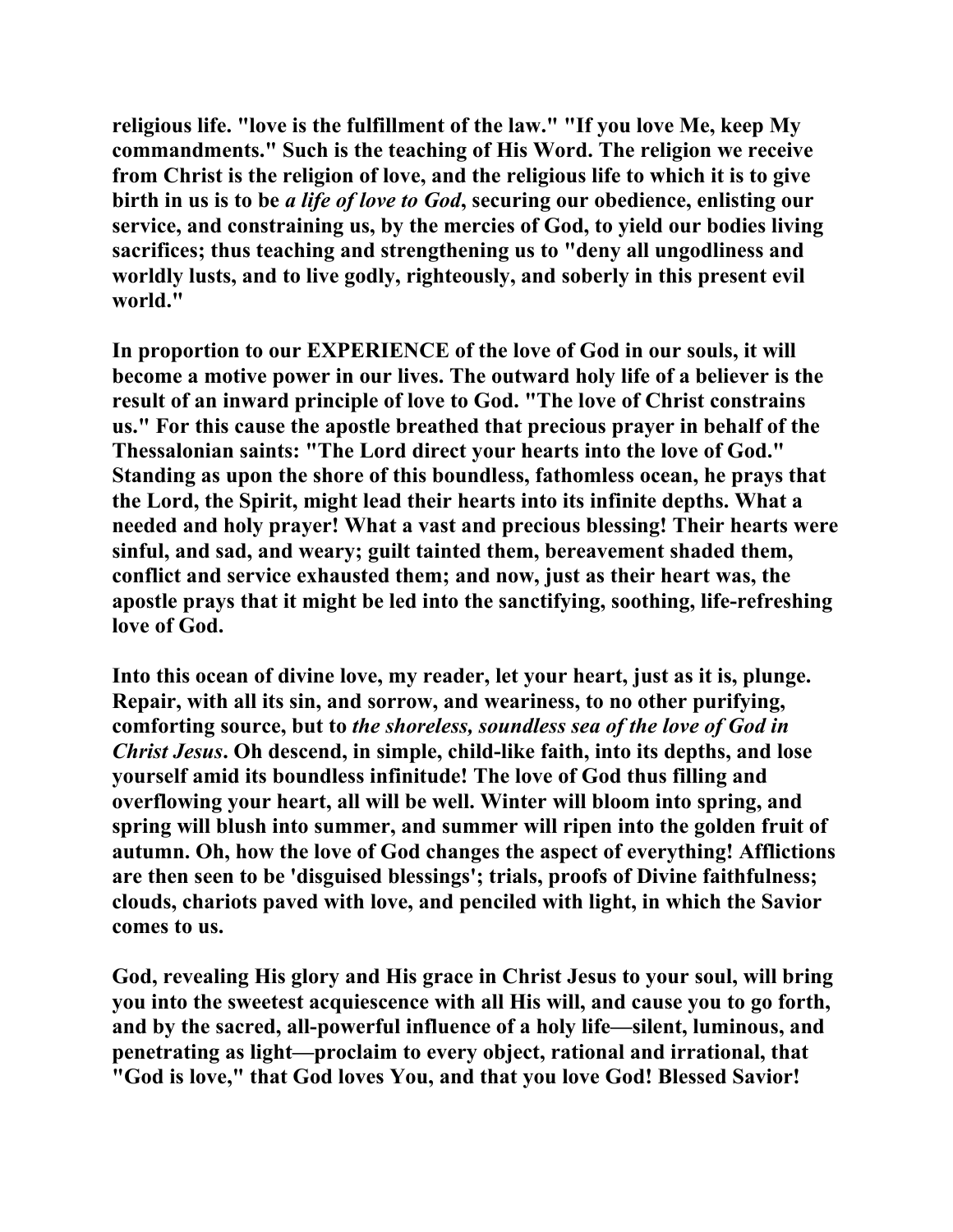**"I'd carve Your passion on the bark; And every wounded tree Shall droop, and bear some mystic mark That Jesus died for me." "The suitors shall wonder when they read, Inscribed on all the grove, That Heaven itself came down and bled, To win a mortal's love."** 

**Go forth and BE LOVING, even as your Father in heaven is loving. Let your heart be as large in its creature capacity as God's heart is in its divine. If He has a large heart for you, beware of a small heart for your fellows. If His heart is open, see that your heart is not closed. And since He departs at no sinfulness or ingratitude, at no injury or unworthiness on the part of the recipient of His goodness, be an imitator of God. "Do not be overcome by evil, but overcome evil with good." God has so dealt with you, overcoming and winning your evil heart with the goodness and love of His own. Go and do likewise towards all who have injured you, wounded you, and despitefully used you, and so shall you be perfect, even as your Father in heaven is perfect. Live for God, and act towards others as one who, in a little while, will flee from a world of sin, infirmity, and strife—from all its taintings, woundings, and misunderstandings, and find yourself playing upon the surface, and plunging into the depths of the ocean of love which flows and sparkles beneath and around the throne of God and the Lamb.** 

**O Lord Jesus Christ, if a little taste of Your love here below, as it flows through the channels of Your sacred word and ordinances, is so sweet, what will the full draught be above!** 

**When shall this happy day of rescue be! When I shall make a near approach to Thee, Be lost in love, and wrapped in ecstasy? Oh, when shall I behold You, all serene, Without this envious, cloudy veil between? 'Tis true, the sacred elements impart Your virtual presence to my faithful heart, But to my sense still unrevealed You art. This, though a great, is an imperfect bliss; To see a shadow for the God I wish. My soul a more exalted pitch would fly,**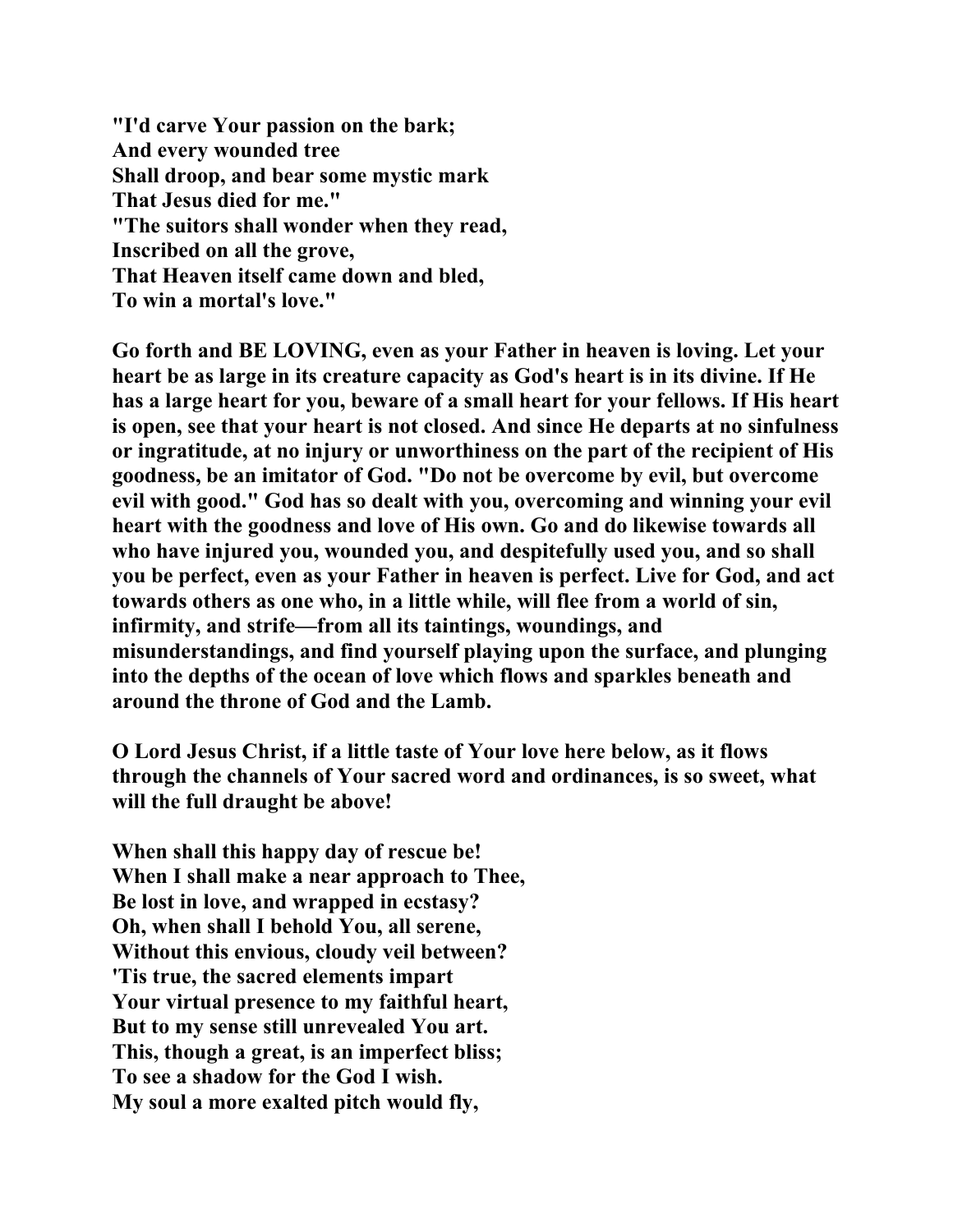**And view You in the heights of majesty."** 

**"But God showed his great love for us by sending Christ to die for us while we were still sinners." Romans 5:8** 

### **THE GOD OF HOPE.**

**"May THE GOD OF HOPE fill you with all joy and peace as you trust in him, so that you may overflow with hope by the power of the Holy Spirit." Romans 15:13** 

**From a meditation upon God as the God of love, we pass, by an easy transition of thought, to a meditation upon God as the God of Hope. These two titles are beautifully harmonious. Where there is divine love** *to* **man, there is divine hope** *for* **man. God's love assures me that I may hope in Him for everything that love can give, for all that belongs to Him is mine. Once assured that I have a home in His heart, I feel that I may repose in every perfection of His nature. What good may we not expect from Him who is love, and who has demonstrated that love in the transcendently great and precious gift of his son? If He has so loved us, what else will not such love bestow of present blessing, and of future good? We have but to know, by the witness of the Spirit, our present standing in Christ, thus to be brought into the experience of present peace, joy, and hope; and to be equally assured that,** *far away beyond the region of sin and sorrow, there awaits us a heaven where faith is turned into sight, hope is lost in fruition, and love bathes the soul in its boundless sea of bliss.*

**The present title of God, the "God of hope," is peculiarly expressive and endearing to the believing mind. His title as the God of love, has especially to do with our present. His title, as the "God of hope," has to do with our future life. The first, assures us of a salvation** *now***—a present pardon, a present acceptance, a present adoption; the other, leads our thoughts onward and upward, and paints its rainbow-tints upon our solemn and eternal future, assuring us of a certain and full salvation to come. As the God of love, I dwell forever in His heart; as the God of hope, I shall dwell forever in His heaven. Let us proceed to examine the import of this remarkable title of God, and then the blessings flowing therefrom, as invoked by the prayer of the apostle; "May THE GOD OF HOPE fill you with all joy and peace as you trust in him, so that you may overflow with hope by the power of the Holy Spirit."**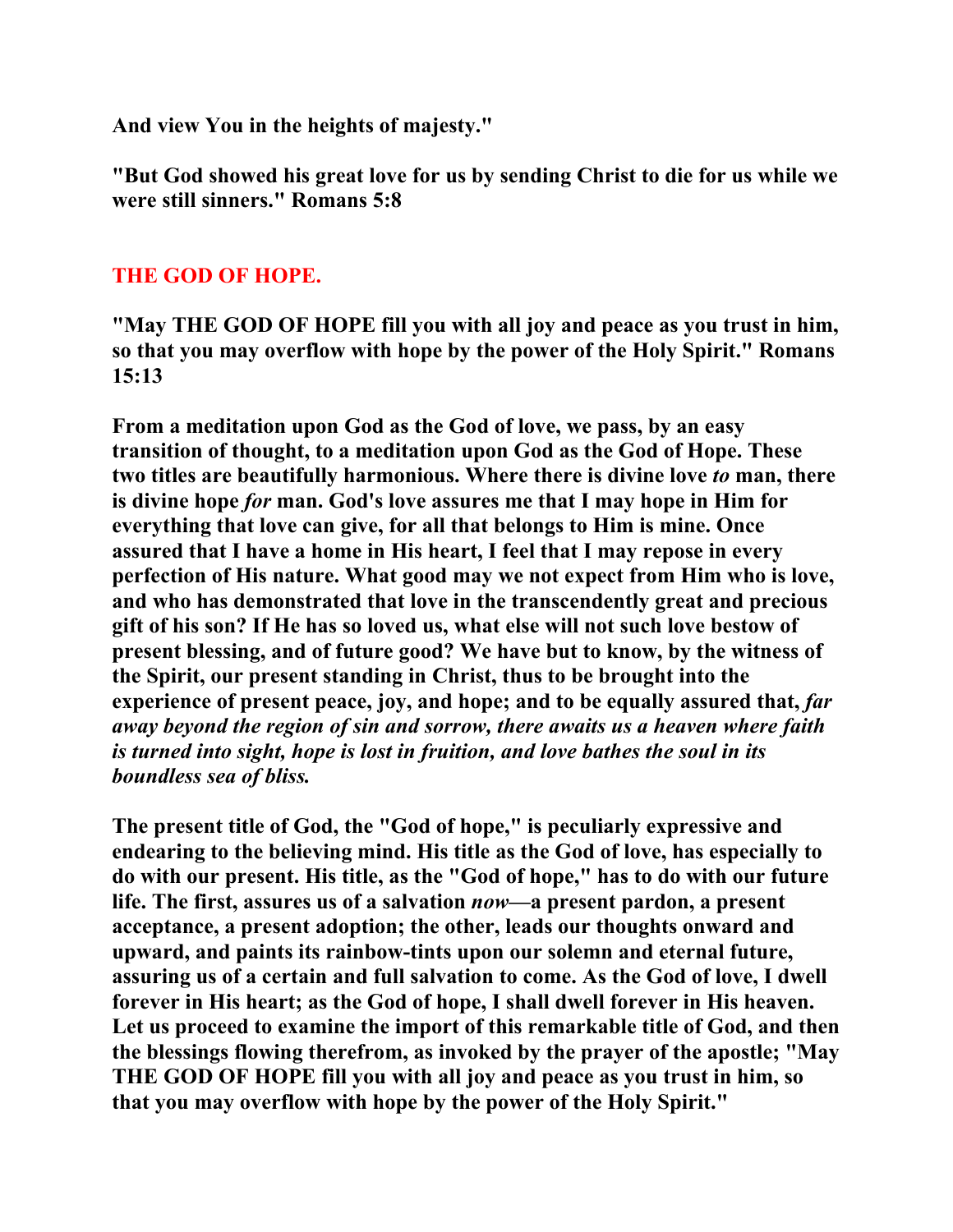**God is the God of essential hope—that is, hope in Him is an inherent element, a part of His essence. He is Hope itself. Of no other being can this be affirmed. The hope that springs up in the soul of all other intelligences, human or angelic, is a communicated thing, a passion extraneous from themselves. It is a beam flowing from God, as a ray of light from the sun, as a jet of water from the fountain. But hope in God, is as part of His nature-it is God Himself; He would not be God were He not the "God of hope." Hope, in Him, is a duality which no vicissitude can change, no cloud shade, no object eclipse. Thus, from God all intelligent beings receive the inspiration of their hope. A few particulars will illustrate this.** 

**God is the Author of NATURAL hope. He has mercifully constituted man the creature of hope. What a wise provision, what a beneficent bestowment is this! What sustains man amid the toils, the troubles, and disappointments of the present life? It is hope. What quickens his intellectual powers, makes in him the spirit of enterprise, impels him onward in the accomplishment of great purposes, sustaining him amid toils the most exhausting, soothing him in trials the most severe, and bearing him up beneath reverses and disappointments the most crushing and bitter?** 

**It is hope. The pole-star of hope fixing his eye, what labor will he not undergo, what sufferings will he not endure, to what privations will he not submit? Extinguish hope in the human heart, and you have enthroned grim despair, like a demon of darkness, upon the soul. Life has lost its sweetness, the creature its attraction, the world its charm, and all the future of the soul is shrouded in midnight gloom.** 

**Hope, in man has been variously defined. Divines have discoursed of its nature, orators have declaimed of its influence, poets have chanted its pleasures, and even artists have symbolized its beauty. It has been described as the oxygen of the soul, as the last ray the cloud obscures, as the lighthouse pouring its golden beams over life's ocean, as the firstborn offspring of reason. It is at once man's kindest friend and his greatest foe. It keeps him from sinking in the bosom of the waves, and yet often allures him on to depths in which there is no standing, and to rocks from which there is no rescue; and so, by its promises and its flattery, plunges its too confiding victim into irremediable ruin and despair.**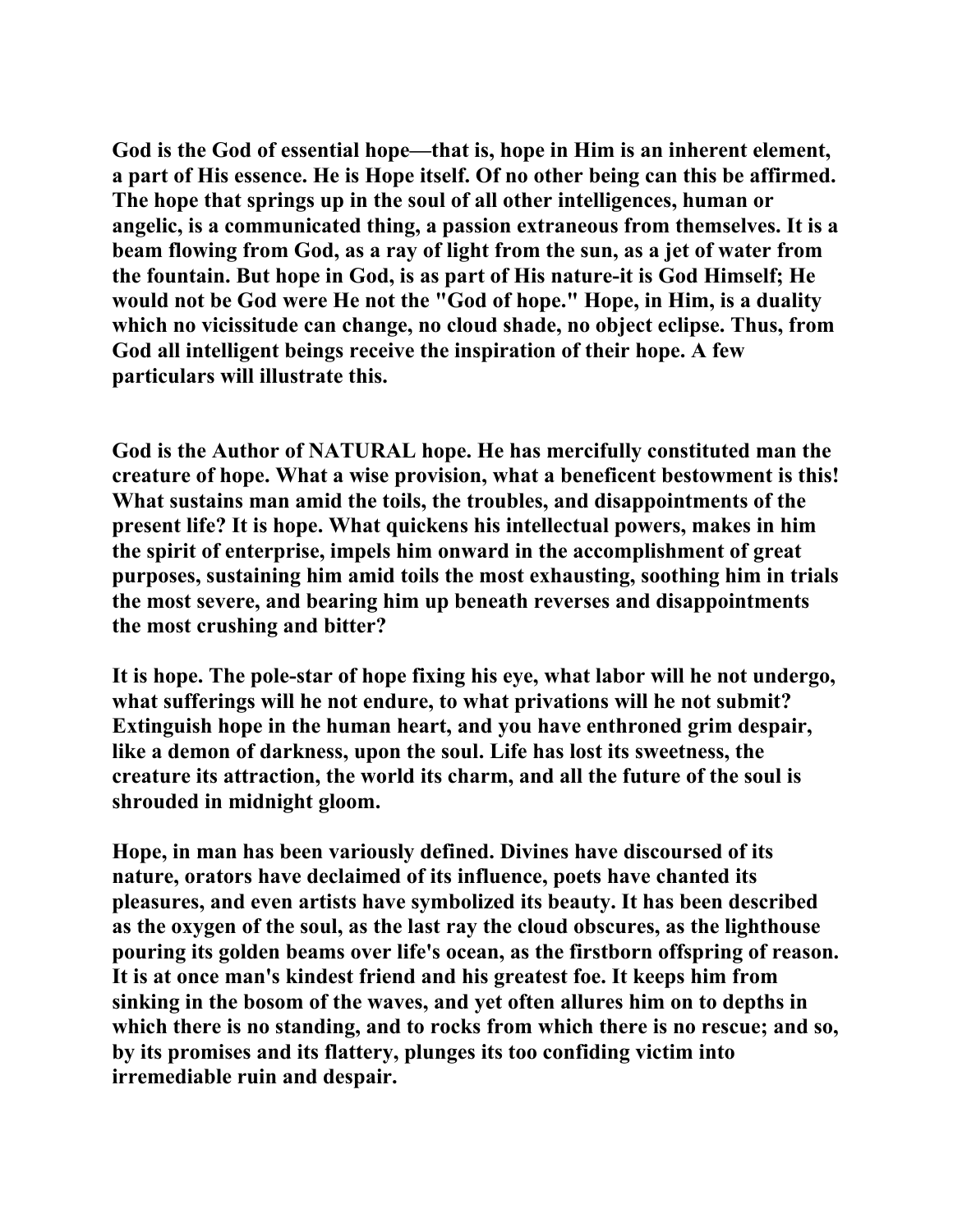**And yet, natural hope is God's kind and beneficent gift to man. It sits perched on the warrior's crest, it illumines the captive's cell, it lightens the slave's chain, it sustains the spirit of the exile, it strengthens the couch of languor, soothes the bed of suffering, and lulls to balmy repose the subject of mental disquietude and bodily disease. The hope of success in toil, of deliverance in difficulty, of return from exile, of recovery from sickness; in a word, the hope of realizing some future good, imparts its inspiration to man, feeds the lamp that cheers him onward, tints with prophetic ray the clouds and shadows that drape life's tomorrow.** 

**"What is hope? The beauteous sun Which colors all it shines upon. The beacon of life's dreary sea, The star of immortality. Fountain of feeling, young and warm; A day-beam bursting through the storm. A tone of melody, whose lute Is, oh! too sweet for earth! A blossom of that radiant tree, Whose fruit the angels only see. A beauty and a charm, whose power Is seen, enjoyed, confessed each hour. A portion of the world to come, When earth and ocean meet the last overwhelming doom."** 

**And yet how insensible is the unrenewed man of his obligation to God, even for the natural hope with which He has inspired him! In the folly of his atheistic outcry, "there is no God," he pauses not to reflect upon the misery into which he would instantly plunge were God to extinguish this merciful inspiration within his heart. "Oh that man would praise the Lord for His goodness, and for His wonderful works to the children of men."** 

**My reader, are your circumstances trying? are your resources lessening? are clouds gathering? and do you find yourself tempted to succumb to despondency and despair? There is hope for you in God! All other sources and gleams of hope may have expired, but God is the "God of hope," and in His power and love, in His word and faithfulness, you may hope, even against hope. Take heart, then, and look up. Never yield to despair while there is hope in God. If things look discouraging, and prospects are gloomy, there is one**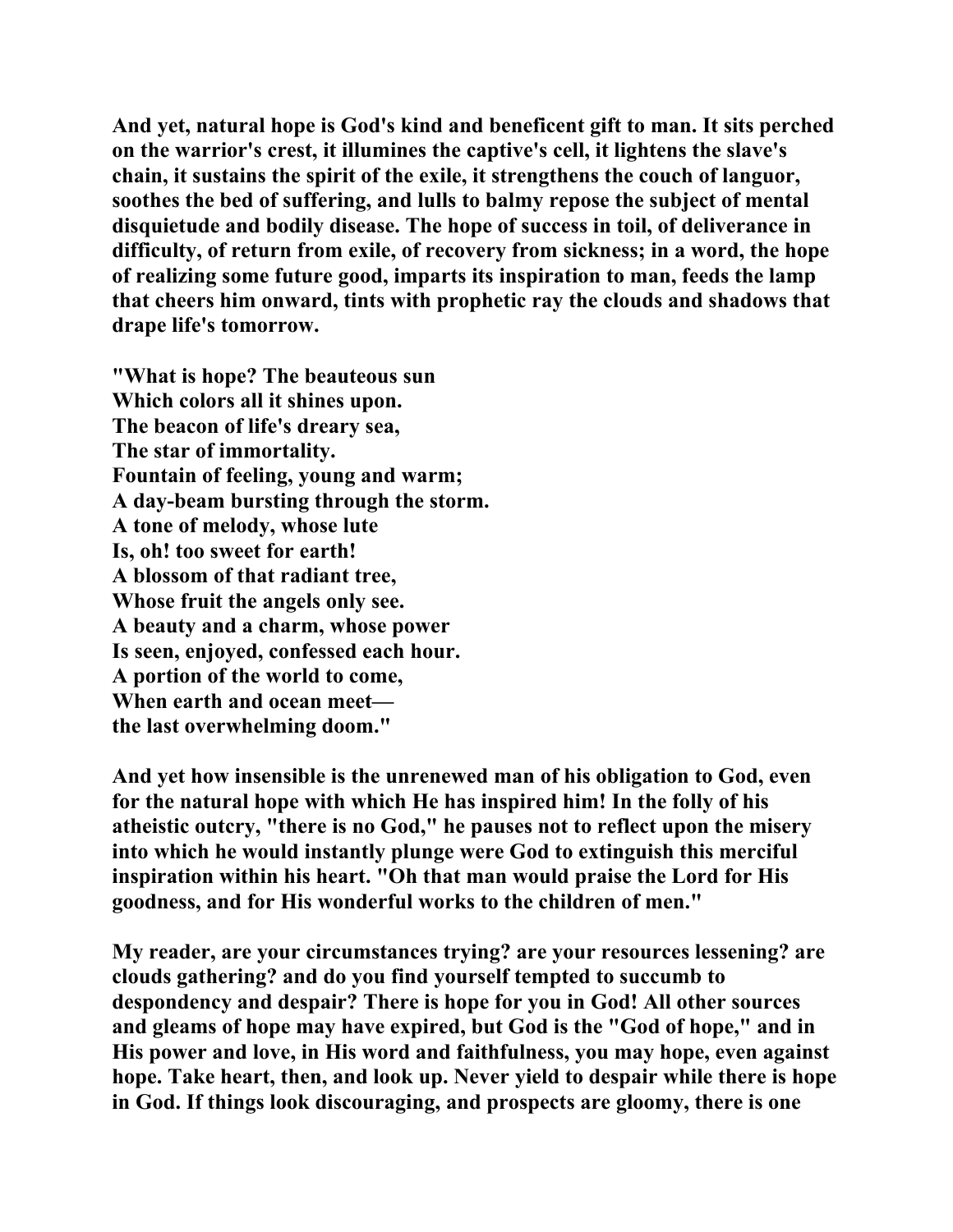**Being to whose providence you may always turn with the full assurance of hope, that in His divine love and infinite resources, you will find compassion, support, and help.** 

**Job reminds us that, "men see not the bright light that is in the cloud;" seeing it not, they succumb to despair. There is no pure, unmixed evil in our history. God's judgments are tempered with mercy. There is always, through His goodness and love, a precious pearl in sorrow's cup; and when that cup has been drank, and its bitterness is past, we shall find it undissolved, all the purer and more precious by the sanctified dealings of Him who, as a refiner and purifier of silver, purifies His people as gold and silver are purified, that they may offer unto the Lord an offering in righteousness.** 

**Thus there are always some softening, mitigating circumstances in our deepest, sorest trials, something that tells of God's love and speaks of future hope. Oh, it is not** *all night* **with those who love God, nor even with those who do not love Him. When the sun sets, the moon rises; and when the moon is hidden, the stars shine out; so that, if earth is dark, heaven is light, and the night is all the more glorious for the very splendor which the darkness reveals.** 

**Thus far we have spoken chiefly of natural hope in man, for which he is indebted to the power and goodness of God. But God is the Author of a higher, more spiritual, and immortal hope than this—the good hope, through grace, of eternal life, in and through the Lord Jesus Christ, and made known to us by His gospel. It is in this sense the apostle, in the passage upon which this chapter is based, speaks of God as the God of hope. We can know nothing of God as the God of hope but as He is made known to us in Christ. Out of Christ, there is no hope of salvation for man in God. Man lost all hope in himself when he sinned, and all hope in God when, for that sin, he was driven out of paradise, to he henceforth a fugitive and wanderer on the face of the earth, dark despair enthroned upon his brow. But, even before his expulsion from Eden, hope—the hope of salvation—trembled upon the dark cloud which shrouded that paradise of purity and bliss, in gloom. "From now on, you and the woman will be enemies, and your offspring and her offspring will be enemies. He will crush your head, and you will strike his heel." Here the first promise of a Savior, the first dawn of hope for sinners. This promise Goal fulfilled, and this hope mall realized when "God so loved the world that he gave his only Son, so that everyone who believes in him will not perish but have eternal life."**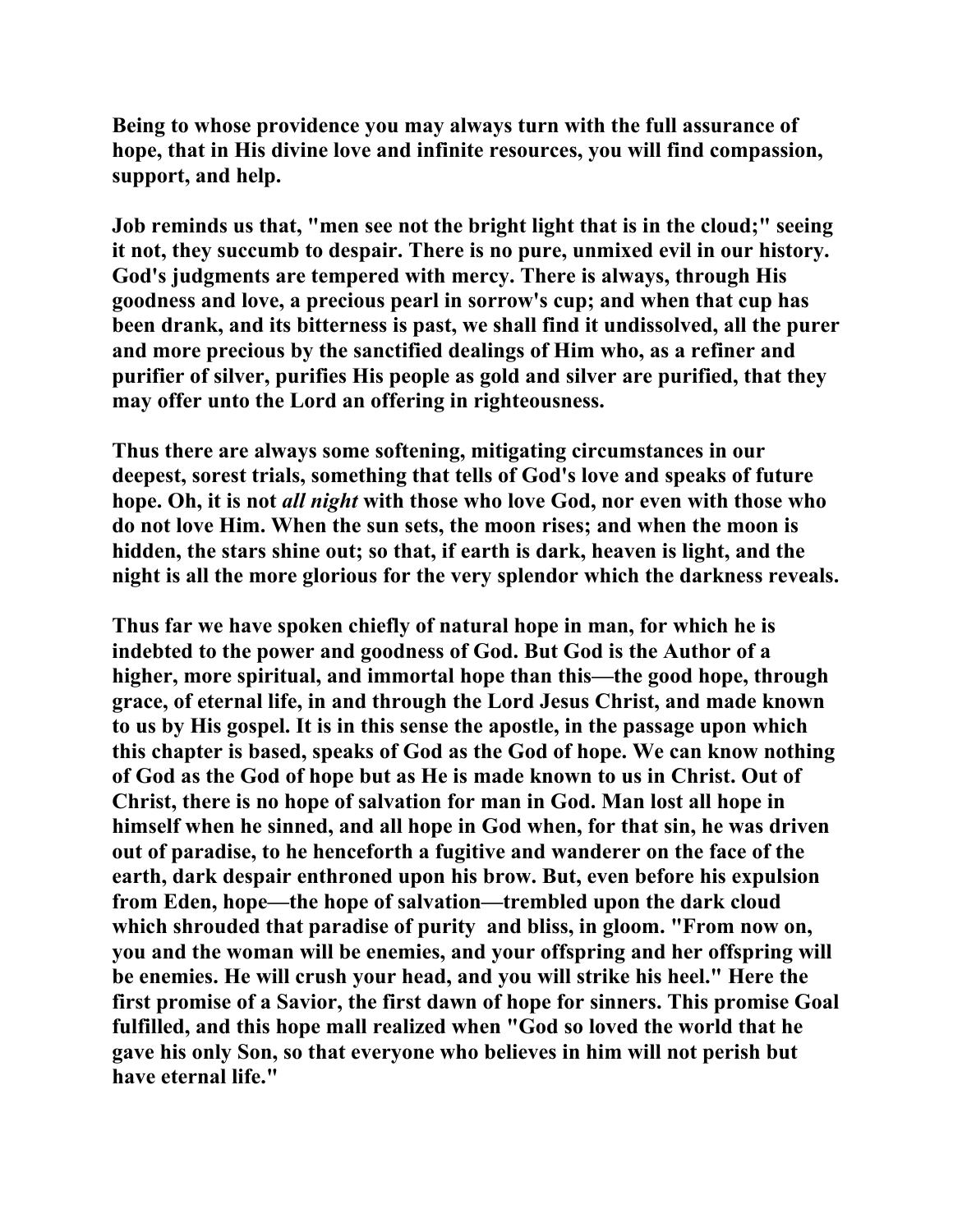**When the Lord Jesus, the Sun of Righteousness, made His advent into our world, the sun of hope rose with Him. The hope of salvation which faintly dawned in paradise, which shone brighter and brighter through the Mosaic, Patriarchal, and Prophetic dispensations, now burst upon mankind in meridian splendor. Christ had come, the long-promised Savior, and now, upon those who had sat in the region and shadow of death, a great light had risen—the light of life, the hope of salvation, the glory of God's forgiving love, in the face of Jesus Christ. Thus, there is not one ray of hope in God for a lost sinner outside of Christ.** 

**He is, indeed, the God of hope, an infinite ocean of hope, boundless, fathomless, but it flows to the sinner only through one channel, it darts its beams only through one medium—Jesus the Savior, Christ the crucified One. Not a ray of hope emanates from His mercy, or from His goodness, or from His love, or from His power, but as it shines through the darkness and the suffering of the cross, in upon the soul prostrate in penitence and faith at its foot. With what fullness and glory does the atoning work of Christ appear, when seen in this light, as revealing the God of hope to sinners, who, tremblingly expected, and justly deserved, nothing but eternal despair. Let us now show more explicitly in what sense God is the God of hope to those who truly and humbly believe in the Lord Jesus Christ.** 

**There is the hope of JUSTIFICATION in God through Christ. The Scriptures of truth set forth the obedience of Christ to the law, as constituting the righteousness of God unto all and upon all those who believe. Thus, "by the obedience of One many were made righteous." "Christ is the** *end* **of the law for righteousness to every one that believes" -mark, the** *end* **of the law." He traveled in His obedience to the end of all its precepts, to the end of all its commands, and to the end of all its curse. As a condemning law, as a justifying law, as a life-giving law, Christ, by His personal and full obedience, traveling to its utmost limit of requirement, made an end of it; as such, He abolished it; and he who believes in Christ; accepting in faith, Christ's righteousness as his justification before God, fully answers the end for which the law was given.** 

**Thus, the meaning of the apostle evidently is, that Christ was the termination of the law, its scope, its fulfilling and accomplishment, "for righteousness to every one that believes." And now there is the hope of justification with God through Christ the Lord, our righteousness. Christ's obedience to the law has made it righteous on the part of God to justify the ungodly. It is now His supreme delight, as it is His sole prerogative, legally and justly, without any violence to His government, or shadow upon His character, to acquit, no, to**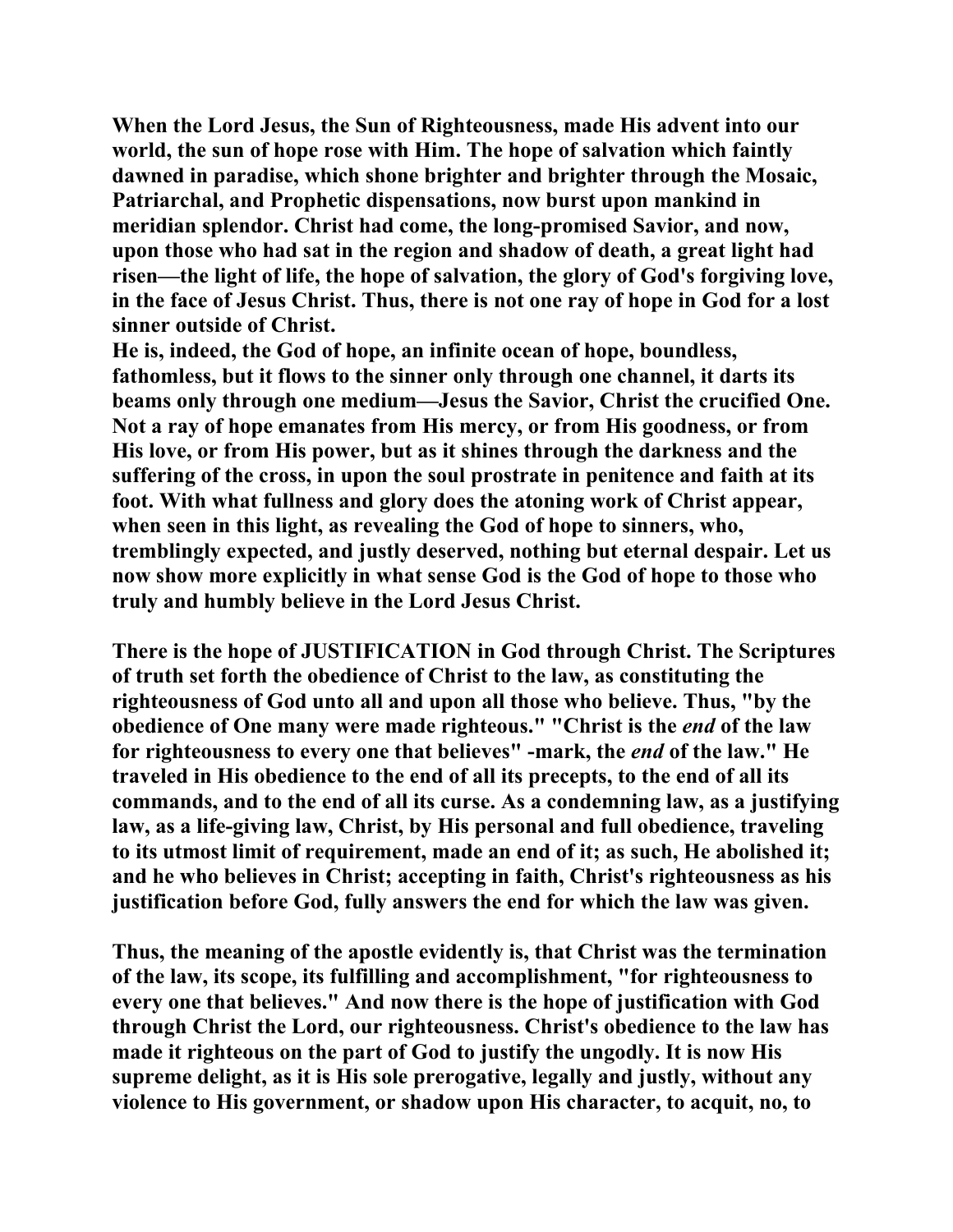**justify the sinner who believes in Jesus.** 

**Christ has made it so honorable, yes, righteous, on the part of God to reveal Himself as the God of hope to the guilty and condemned, that it is written, as with a sunbeam, upon the inspired page, "It is God who justifies!" What a glorious hope then, is this! The hope of a righteous and full acquittal from present and eternal condemnation, through the imputed righteousness of Christ. This hope have all the saints; for all who believe in Him are justified from all things from which they could not be justified by the law of Moses.** 

**My reader, this hope may be yours. If, seeing you renounce the worthlessness of your own righteousness, you are led to enfold yourself by faith in the alljustifying righteousness of the Savior, then you pass from the dreary region of condemnation into the sunshine of a present, free, and changeless justification before God. With the advent of this hope of acceptance in your soul; will be a "peace passing all understanding," and a "joy unspeakable and full of glory." Rest not lentil you attain it. One believing look at Christ, and the shadows of guilt and condemnation which drape your soul, will dissolve into the bright dawn of a hope that Christ has espoused your cause, has become your Surety, has paid your debt, and that you pass out of the court of God's justice not only acquitted, but justified; not merely without blame, but "unblameable and unreprovable in His sight." Oh, how divine, perfect, and glorious must be the righteousness of Christ, which can thus so fully and freely justify such vile, guilty sinners, as we! "Therefore, since we have been made right in God's sight by faith, we have peace with God because of what Jesus Christ our Lord has done for us."** 

**There is also the FORGIVENESS OF SIN in God through Christ. The forgiveness of sin is one of the divinest and most kingly prerogatives of God. To pardon with perfect satisfaction to divine justice; to forgive sins of the greatest number, and guilt of the grossest turpitude, without a stain upon the holiness of His character, or a shadow upon the glory of His name, was a problem in the administration of His moral government, the solution of which He alone was able to supply.** 

**The gift of His co-equal and co-eternal Son, to die an atoning death, to offer Himself as a sacrificial victim to divine justice, fully met the otherwise insurmountable difficulties of the case. What in this matter was impossible with man, was possible with God. The entire scheme of human redemption is, in every part, impressed with the finger of God. If any expedient ever bore the**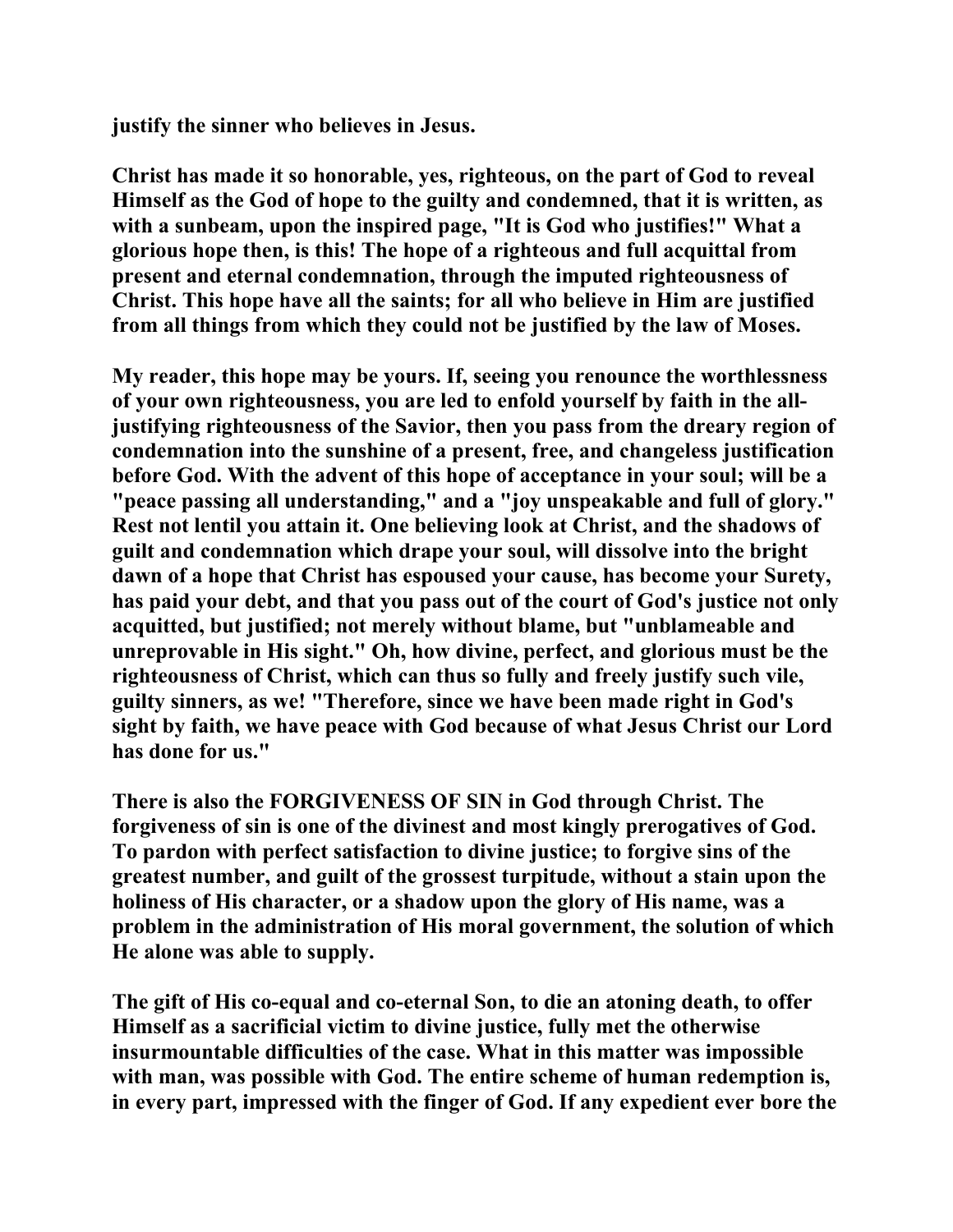**visible and exclusive stamp of God's mind, it is this. Who but Jehovah could have devised a plan of salvation that would involve not the slightest compromise of the Divine glory? The more a spiritual, reflecting mind studies the whole economy of redemption, the more profound will be the conviction that a Divine heart alone could have conceived, and a Divine mind alone could have planned, and a Divine power alone could have executed, the scheme that saves fallen man. But how precious is the hope of pardon of which God in Christ is the Author and the Giver! No truth illumines the pages of inspiration with greater brightness than this—"There is forgiveness with You, that You may be feared." "Who is a God like You, that** *pardons* **iniquity, and passes by the transgressions of the remnant of His heritage?" "You are a God ready to pardon."** 

**Since Jesus has shed His most precious blood, it is now glorious on the part of God to dart a ray of the hope of pardoned sin into the darkest, vilest heart that ever wept, and sobbed, and confessed at His feet. Approach, O sindistressed, guilt-burdened one! there is the hope of forgiveness for you in God. He delights in mercy. And since He can forgive all your transgressions for Christ's sake, and be glorious in the eyes of angels and of saints in so doing, do you think that he will spurn you from His throne of grace, if you but acknowledge your transgressions, with the hand of faith resting upon the head of Christ, the sin-atoning lamb of God?** 

**How** *real and effectual***, then, must be the sacrificial work of Jesus, thus to have unsealed a spring of Hope in God for guilty men! Who will question the vicarious nature of His sufferings, the atoning design of His death, contemplating it in this convincing light? In no other way can the holy Lord God, consistently with His righteousness, reveal Himself to sinners as the God of hope. All other hope is a fallacy. All hope in the abstract mercy of God, or in the fancied meritoriousness of man, is a false and vain hope, which must inevitably and irretrievably plunge its subject into shame and everlasting contempt. Your hope, then, my reader, lies in your taking hold of Christ the eternal life of your soul. Not a ray gleams forth from any other source but the cross of Christ. Here there is hope for the vilest wretch, the chief of sinners, but only here! The dark shadow of despair is lost amid the effulgence of hope which bathes in unclouded sunshine the cross of Calvary. All who stand beneath the divine bow which spans this sacred hill, may uplift their eyes to God as their reconciled Father, and to heaven as their future and eternal home, with a full-orbed and unclouded hope. This suggests another thought.**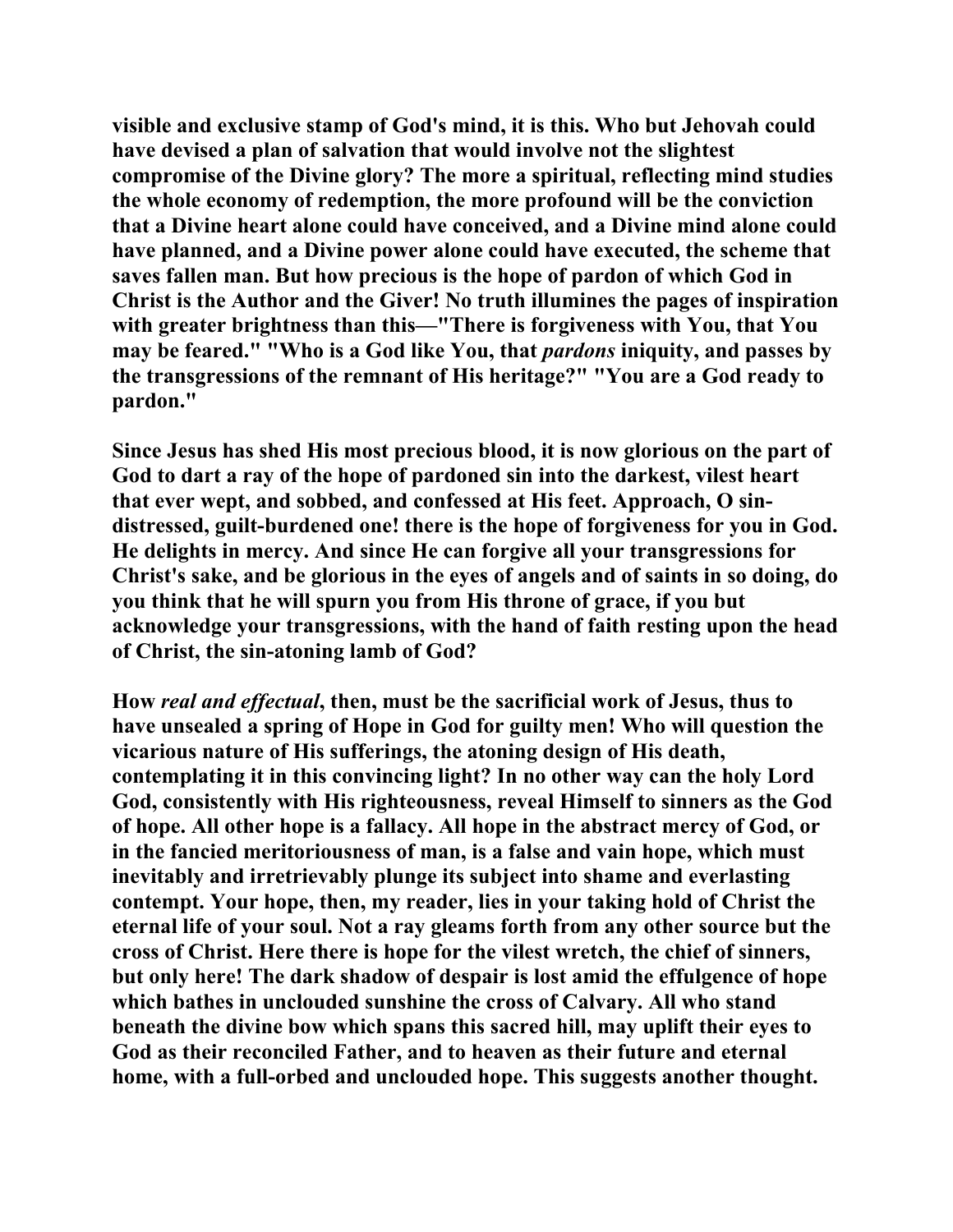**God is the divine author of THE HOPE THAT IS IN THE SAINTS, and thus emphatically He is the "God of hope." We are told by the apostle, in that magnificent and precious schedule of spiritual blessings, the eighth chapter of the Epistle to the Romans, to be "saved by hope." Each believer has "Christ in him, the hope of glory." And the indwelling of the Spirit is the pledge and earnest of its certain and full realization. Oh, what a mercy to have within us, "a good hope through grace" of eternal life! A hope well grounded, firmly fixed, immovably anchored on Christ. It is the hope of a** *penitent* **sinner, who sees nothing to hope in** *within himself* **but a fallen nature, a soul smitten with the leprosy of sin, a heart deceitful above all things, and desperately wicked. But more than this.** 

**It is the hope of a believing sinner that sees in the person of Christ a Divine, gracious, all-sufficient Savior, and in the work of Christ a salvation finished, full, and free; having come to Christ in child-like belief, nothing questioning, nothing demurring, by a personal act of faith in a personal Savior. How real and precious is now the hope of glory in the soul, which, like the sun in its orbit, is fixed there, the center and the fount of life, light, and joy.** 

**Beloved reader, if you are the possessor of this hope; if your soul rejoices in its purifying, elevating, heart-soothing influence; render all praise, thanksgiving, and obedience to Him who, as the God of hope, has planted this blessed hope within your soul as a sun that will never set.** 

**Now the apostle breathes a prayer on behalf of those who have Christ in them, the hope of glory; "May the God of hope fill you with all joy and peace in believing, that you may abound in hope, through the power of the Holy Spirit."** 

**The first blessing is "all joy"—that is, all true joy. There is a species of religious joy that is spurious; and there are carnal joys which are but the prelude and the preface to endless sorrow. "The joy of the hypocrite shall perish;" "The joy of the hypocrite is but for a moment." Solemn words, heartsearching declaration! The joy that springs from the mere excitement of a stirring appeal, or a glowing picture of heaven, or impassioned description of religious experience, the flights of fancy, or the delusions of a morbidlydistempered mind, is but as the crackling of thorns under a pot—blazing noisily for a moment, and then expiring in midnight darkness. But the apostle prays that the saints may be filled with the "joy of the Lord, which is their strength." The joy of pardoned sin, the joy that springs from Christ, the joy of**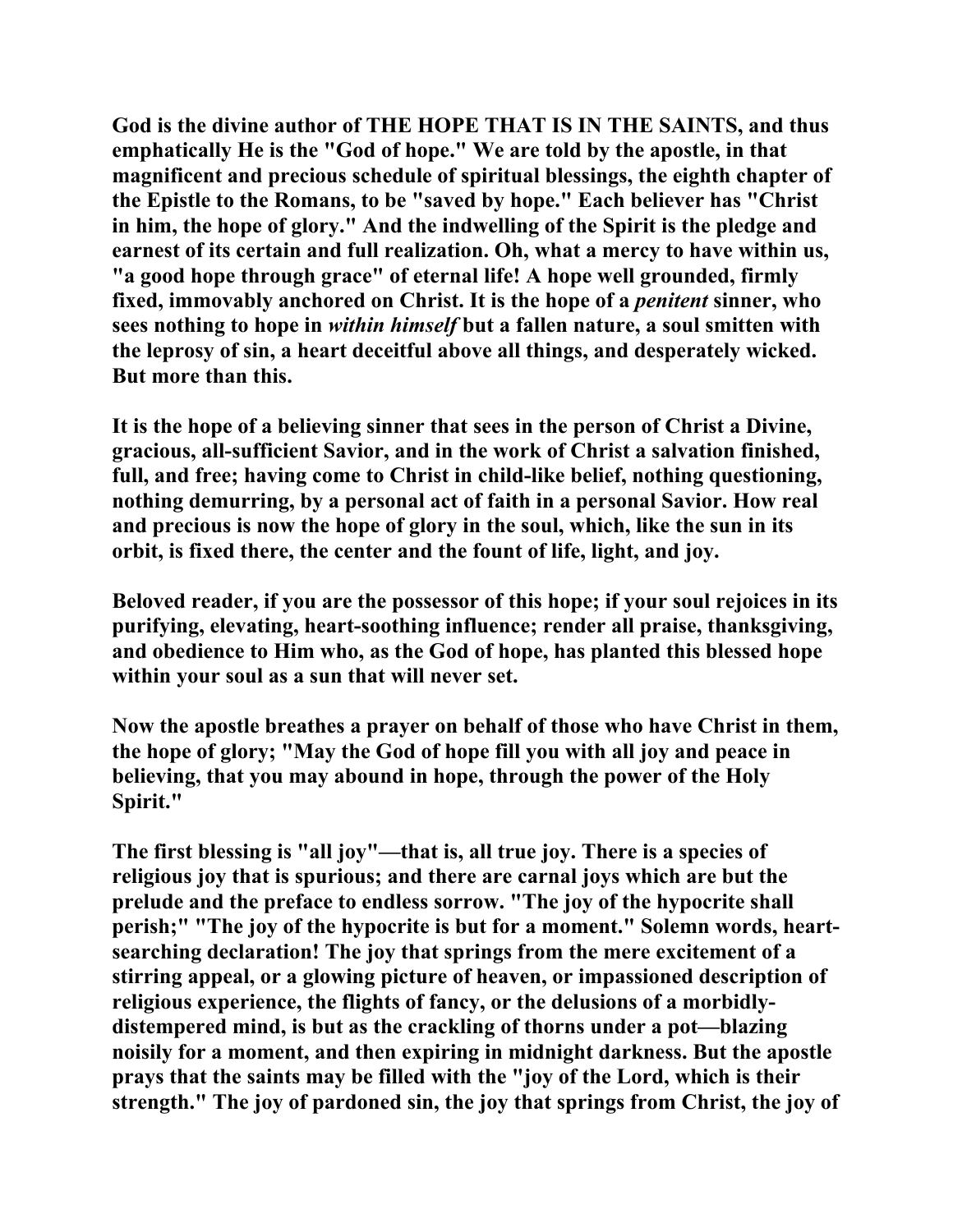**reconciliation with God, the joy the Holy Spirit imparts, and which, like living water, springs up in the soul into eternal life. "All joy,"—that is, all filial, believing, sanctifying, hopeful joy—joy even in tribulation and sorrow, in suffering and loss, for Christ's sake.** 

**"Peace in believing," is another blessing which flows from the God of hope, and for which the apostle prays. Peace, divine peace, assured peace, peace which passes all understanding, is a Christian attainment of the highest order, and within the experience of all believers. It flows from friendship with God, is the fruit of acceptance in Christ, is the result of the application to the conscience of the peace-procuring, peace-speaking blood of Christ. This peace flows not through the channel of** *doing***, or** *enduring***, or** *meriting***, but is emphatically "peace in believing." These two features belong to it; it comes**  *from Christ***, and** *through faith***. "He is our peace." And as faith, pure, simple faith, travels empty-handed to Christ's blood for pardon, to Christ's righteousness for acceptance, to Christ's Spirit for sanctification, to Christ's heart for sympathy, to Christ's fullness for supplies of grace, strength, and comfort; peace, in silvery streams and flowing like a river, will diffuse a divine serenity and repose throughout the whole soul.** 

**The last blessing flowing from the God of hope is, our "ABOUNDING IN HOPE through the power of the Holy Spirit." The infinite fullness of hope in God, and manifested through Christ Jesus, justifies and encourages the believer's enlarged measure of this faith. The hope of too many Christians is but limited, beclouded, and uncertain. They hope in God through Christ, it is true; but they have not the full assurance of hope. Now, it is our precious privilege to live in the constant and free exercise of this grace and although there may be much in us to question and becloud it, though our iniquities prevail, and our backslidings abound, and our infirmities and trials are many. Yet, trusting in the all-sufficiency of our God, and in the infinite fullness of Christ, our hope of present good and of future bliss may much more abound, through the power of the Holy Spirit.** 

**So divine and holy a grace is the grace of hope—by no human power kindled, and by no human power kept alive—there is no limit to its experience. A thousand times over it had perished, had** *man* **inspired and dad** *man* **guarded it. Hope, in the Christian, is a** *divine* **grace, and divinity keeps it; it is** *heavenly***, and its nourishment comes from heaven, And that self-same Spirit who quickened us into spiritual life, who enkindled in the saint the first spark of hope, now enables us to abound in this grace to our own comfort and peace,**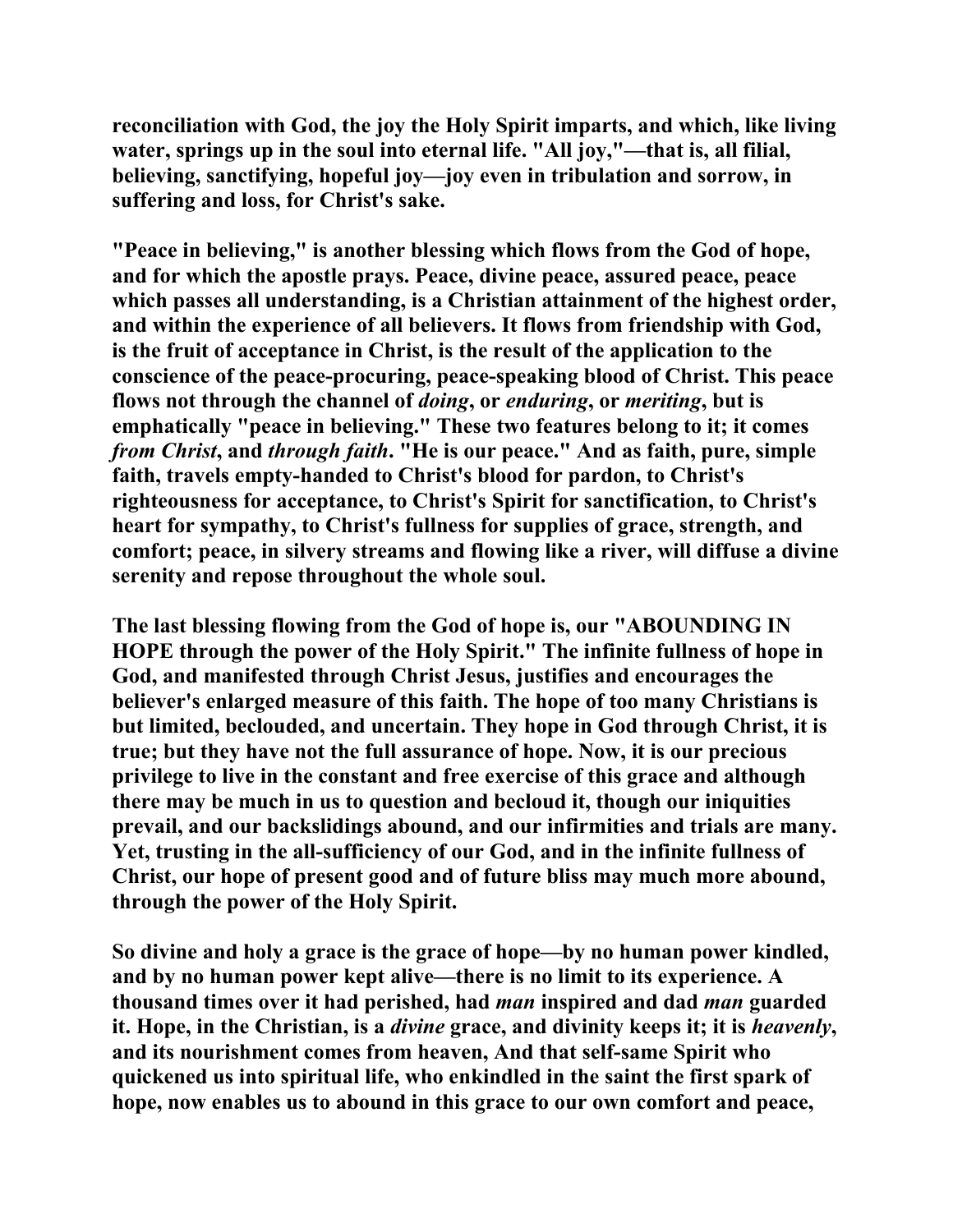**and to the praise and glory of His divine name. Oh, then, let us not be satisfied with a little measure of this grace, content with a bare hope that we are saved; but let us beseech the Holy Spirit to cause this grace of hope to abound in us, and that our souls may abound in it,** 

**to the "full assurance of hope to the end," unshaded by a doubt, unruffled by a fear.** 

**God is an infinite sea of hope; the finished work of Jesus lays the basis of the strongest hope; and the Holy Spirit dwelling in the heart, is the pledge and first-fruits of a hope that shall grow large and shine brighter as it nears its full and eternal consummation. If we desire to "abound in** *hope***," we must abound in** *faith***. Just in the same proportion to our believing, looking to Christ, our growing in a knowledge of Christ, living upon the fullness of Christ, will be the measure and luster of our hope in Him. If, for example, we look down into a dark well, we see the image of the sun but dimly reflected from its shaded surface; but uplifting our eyes to the blue heavens, we see the sun as it is, in its full-orbed glory, and we exclaim, "Surely the light is sweet, and a pleasant thing it is for the eyes to behold the sun."** 

**Thus, if we look down into the deep, dark recesses of our own hearts, we see the image of Christ but imperfectly reflected, if reflected at all, from our partially renewed and sanctified nature, and doubts and fears assail us; but if we look out of, and off from, our sinful selves, directly to Christ, we shall have such an unclouded view of His glory and fullness, His sufficiency and love to receive and save us just as we are, as will fill us with joy unspeakable and full of glory, and thus our souls will abound in hope, through the Holy Spirit taking of the things of Christ and showing them unto us.** 

**So important is this view of our subject, I venture to repeat the thought that, the measure of our simple, direct faith in Christ, will be the measure of our abounding in hope of eternal life. Not a ray of hope springs from within or from without ourselves, in anything that we** *are***, or in anything that we do, or**  *endure***. The toil of a slave, the obedience of a serf, or the death of a martyr, would avail us nothing as to the reality of the hope that we were saved. But, one believing direct look at Jesus will neutralize every doubt, dissipate every cloud, and quell every fear concerning the fact of our salvation; and the blessed hope of being forever with the Lord will shed its sunshine through our whole being. Oh, then, earnestly, importunately pray for this abounding in hope, and rest not until you have attained to its richest experience.**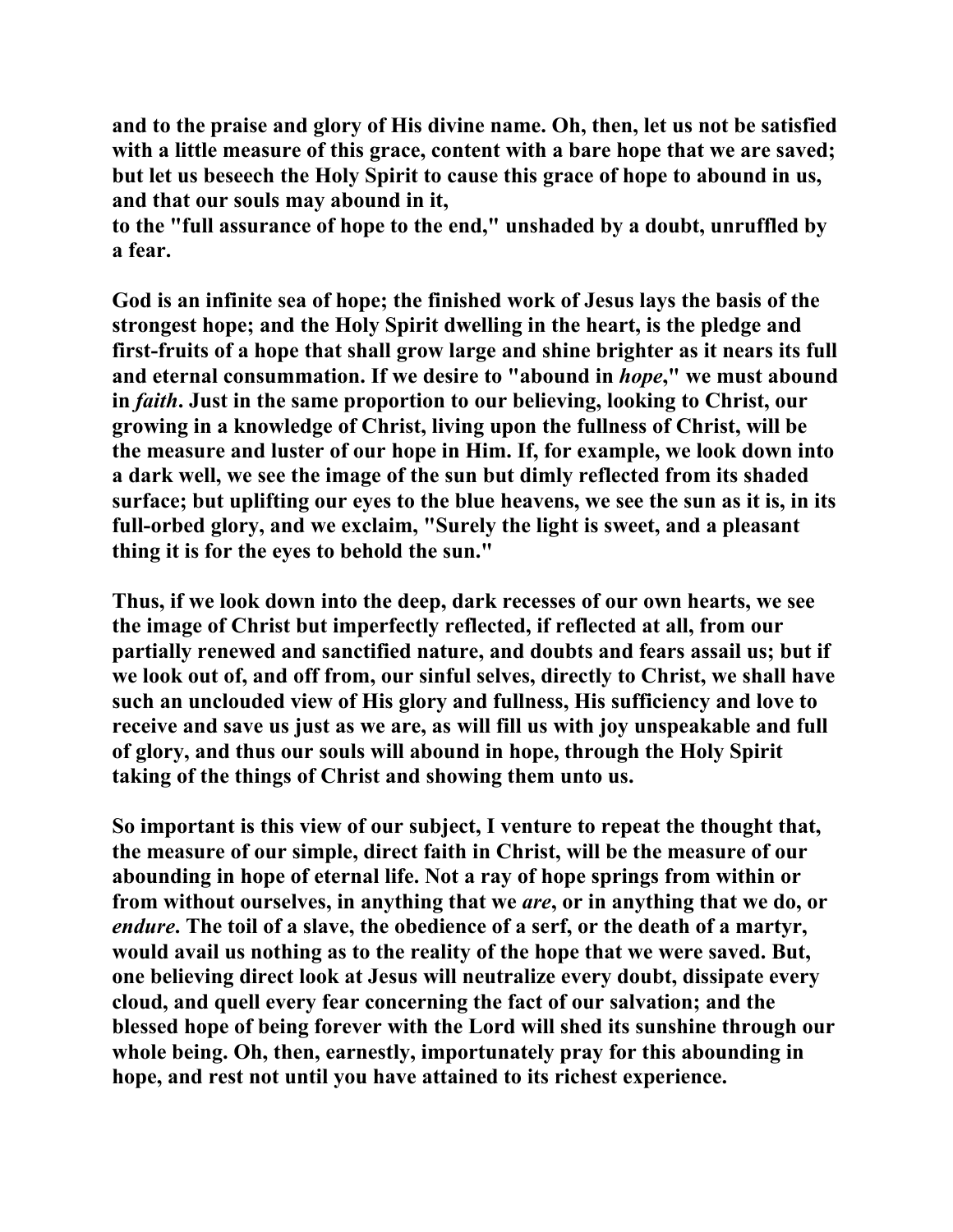**To this I would add, for the encouragement and comfort of any of my readers, be thankful to God for** *the least measure* **of hope in your soul. It is not the**  *degree***, but the** *reality***, not the** *vividness***, but the** *existence* **of hope within you, that constitutes your assurance and comfort. One grain of real gold, is of more worth than thousands of the counterfeit and the false. One ray of a good hope through grace, beaming down from the cross of Christ into your heart, is worth more than world on world, and infinitely outweighs the value, and outshines the splendor, of the most costly religion and the most gorgeous ritual man ever devised. Despise not, then, your humble hope in Christ. Has your heart caught a beam? Hold it fast, cherish it, nourish it, guard it, by living constantly upon the Savior, from where that sunbeam came. "Behold, the eye of the Lord is upon those who fear Him, upon those who hope in His mercy." "Be of good courage, and He shall strengthen your heart, all you that hope in the Lord."** 

**Abandon not, then, your feeble, humble hope in Christ, for millions of worlds. Hold it fast, though, like the tide, it may ebb and flow, and, like the sun, be sometimes hidden behind a passing cloud. That hope in Christ, faint and fluctuating though it may be, will never expire. The sun shall cease to shine, and the moon shall withdraw her light; the heavens shall pass away, and all things created shall be dissolved, but the hope enkindled in your regenerate soul by the "God of hope," and resting upon Christ, who is our hope, and kept alive by the indwelling of the Holy Spirit, though it be like a spark, tossed amid the ocean, shall never die; but, guarded by the power of God, the intercession of Christ, the grace of the indwelling Spirit, and bound up with the immutable promise of Jehovah, it will be lost only in the full fruition of eternal glory.** 

**The hope of the believer in Christ is a SANCTIFYING hope. It must necessarily be so. The fountain of it is the holy** *God* **of hope, the foundation of it is a holy** *Savior***, and the author of it is the Holy** *Spirit***. Thus the apostle argues—"Every man that has this hope purifies himself, even as He is pure." Just as the beams of the sun travel to a stagnant stream, not to partake of its exhalations, but to cleanse its impurities, so the hope that shines from God in Christ into the soul, blends not with its moral corruptions, but exerts a purifying, sanctifying influence, molding the heart into its own divine beauty and holy nature. Oh, then, if we have this hope in us, however humble and faint it may be, let us aim after purity of heart and holiness of life, that before long we may "see God" in glory!**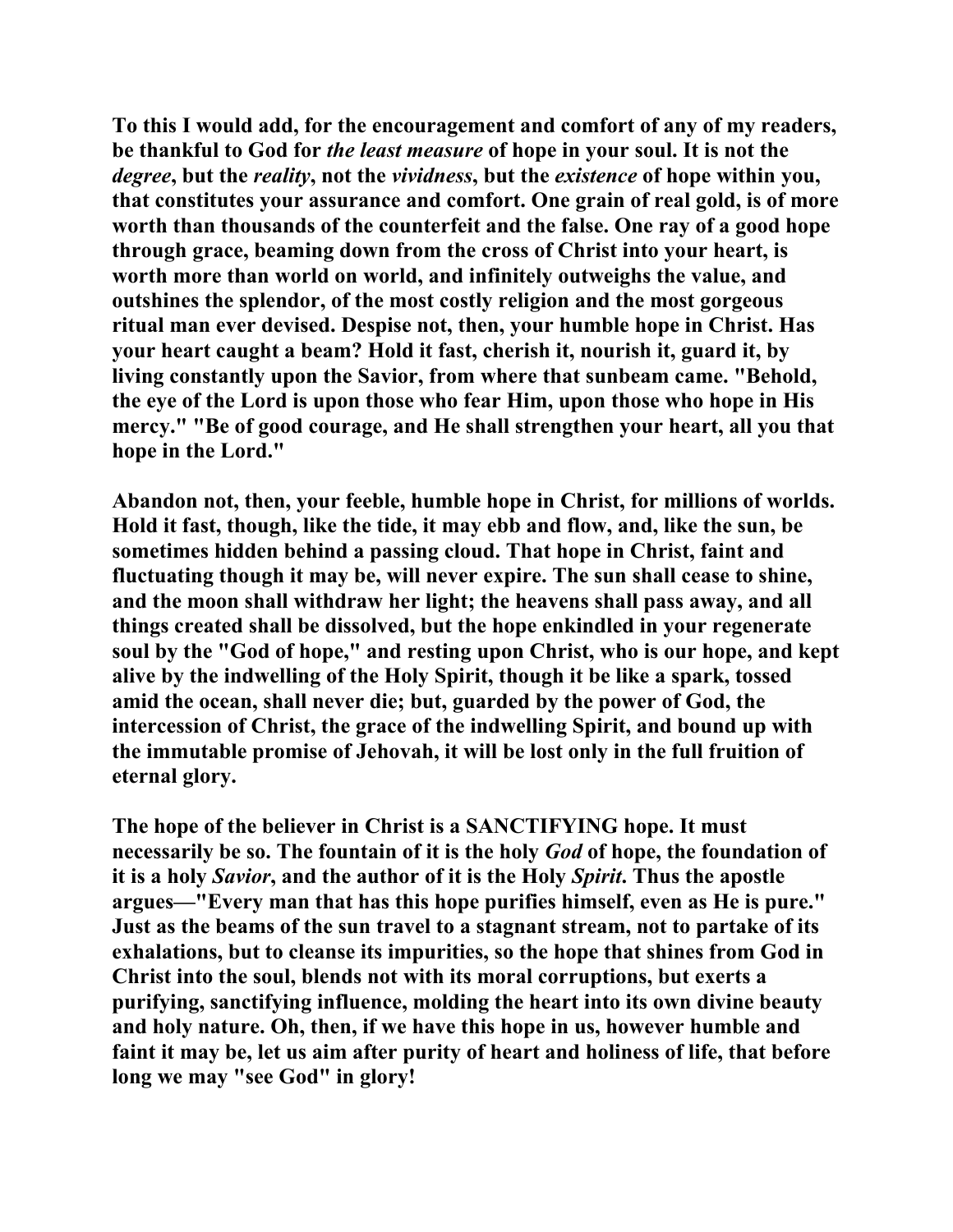**Strong is the consolation in circumstances of difficulty, trial, and hopelessness which flows from faith in God as the God of hope. Our condition, at times and under some circumstances, may appear entirely hopeless to our view. Not one ray of hope may illumine the darkness, or cheer the desolateness of our position. Nevertheless, there is hope in God. When all other hope, and hope in all other sources fails us—we may turn to God in prayer, and faith, and hope, and find in Him all that we need. "Why are you cast down, O my soul? and why are you disquieted within me?—hope in God; for I shall yet praise Him, who is the health of my countenance, and my God."** 

**Never give up hope in God! Everything may look dark, and threatening, and hopeless; needs may press, and difficulties may interpose, and impossibilities may present themselves in your case; nevertheless, cling in prayer, and faith, and hope, to the "God of hope,'' and your hope in Him, through Christ, however slender and dim, shall not make you ashamed. Hope on, like Abraham, "who against hope believed in hope," and who "staggered not at the promise of God through unbelief, but was strong in faith, giving glory to God," and you shall be brought, like him, safely and triumphantly through all your trials, difficulties, and needs. Oh for more faith in God as the God of hope! With Him nothing is too hard; with Him all things are possible. In Him all resources of wisdom and power, of riches and love, dwell.** 

**And in order to bring you into a closer and more experimental acquaintance and communion with His character as the "God of hope," He may write the sentence of death and despair upon everything, and upon every being but Himself. How solemn the exhortation bearing upon this; "Don't put your confidence in powerful people; there is no help for you there. When their breathing stops, they return to the earth, and in a moment all their plans come to an end. But happy are those who have the God of Israel as their helper, whose hope is in the Lord their God."** 

**The subject is a heart-searching one. It supplies a motive to close selfexamination. There is nothing in which self-deception is more involved, no grace which may be more easily or is more universally counterfeited, than hope. No marvel that David so fervently prayed, "Let me not be ashamed of my hope." No wonder that many religious professors, when they approach the hour of death, are led to exclaim, in all the terrors of despair, "Where is now my hope?" Let us, then, look well to the foundation and character of our hope. If it is only the hope of the worldling, or the hope of the formalist, or the hope of the hypocrite, or the hope of the professor, it is a vain and spurious**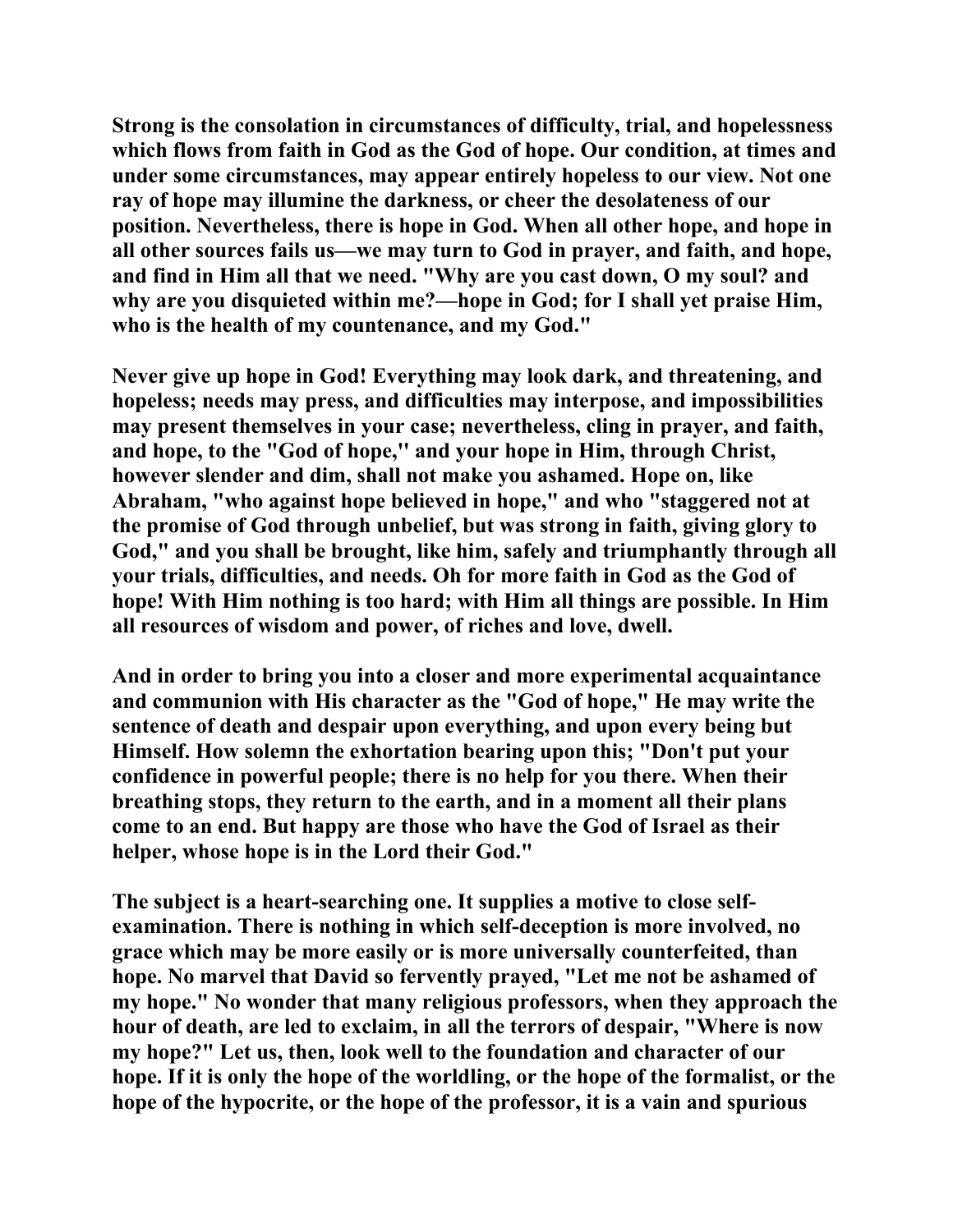**hope, and the sooner we abandon it and fly to Christ, and take hold of Him, the Hope of eternal life, the better will it prove for our everlasting well-being.** 

**Oh, let your hope be only in God, revealed to you in the Son of His love; and built on nothing else but Christ crucified. Accept no authentication of its genuineness, save the witness of the Spirit with your spirit. If you feel the plague of sin in your heart, and see the worthlessness of your own righteousness, and run unto Christ, hide in Him as in a cleft of the Rock, then lift up your head with joy, and "hope to the end for the grace that is to be brought unto you at the revelation of Jesus Christ."** 

**We must not forget the HOPE OF THE COVENANT, which our God of hope has graciously given us. This hope has, in all ages of the Church and experiences of the Christian, been as a sheet-anchor to the soul. When times have been trying, and providences have been dark, and the truth has been assailed, and men of God have trembled for the ark tossing amid the waves, what a cable of strength, what an anchor of hope, has the covenant of grace been to the believing mind! David found it so. "It is my family God has chosen! Yes, he has made** *an everlasting covenant* **with me. His agreement is eternal, final, sealed. He will constantly look after my safety and success. This covenant of grace stands by us amid the vicissitudes and changes of this everchanging scene. When creature props break, on which we too confidingly leaned; when human hopes fade, which we too warmly cherished; when earthly friends depart, to whom we too fondly clung; when the sky is lowering, and the morn is dark, and the shadow of death, and the damps of the grave drape our poor, smitten, lonely hearts, oh then, this well-ordered and most sure covenant throws its bright rainbow upon the clouds, smiling down upon us in its many-tinted hues of peace, joy, and hope, bidding us trust in the faithfulness and love of our covenant God.** 

**There are times when the most matured saint of God may pass through A MOMENTARY OBSCURATION OF HIS HOPE. Bodily disease may induce mental despondency, this, in its turn, may cause spiritual darkness, and this, again, give rise to soul-conflict; and thus the "good hope through grace," which "God, who cannot lie," has given to all His children, may for the moment be obscured. Be it so. Does this imply that your hope is forever lost? By no means. Is the anchor of the vessel lost, or the sun in the heavens extinguished, because it is invisible? Neither is the hope of the believer lost when some intervening object, such as guilt on the conscience, unbelief in the heart, or despondency of mind, throws it, for a moment, in partial, or even**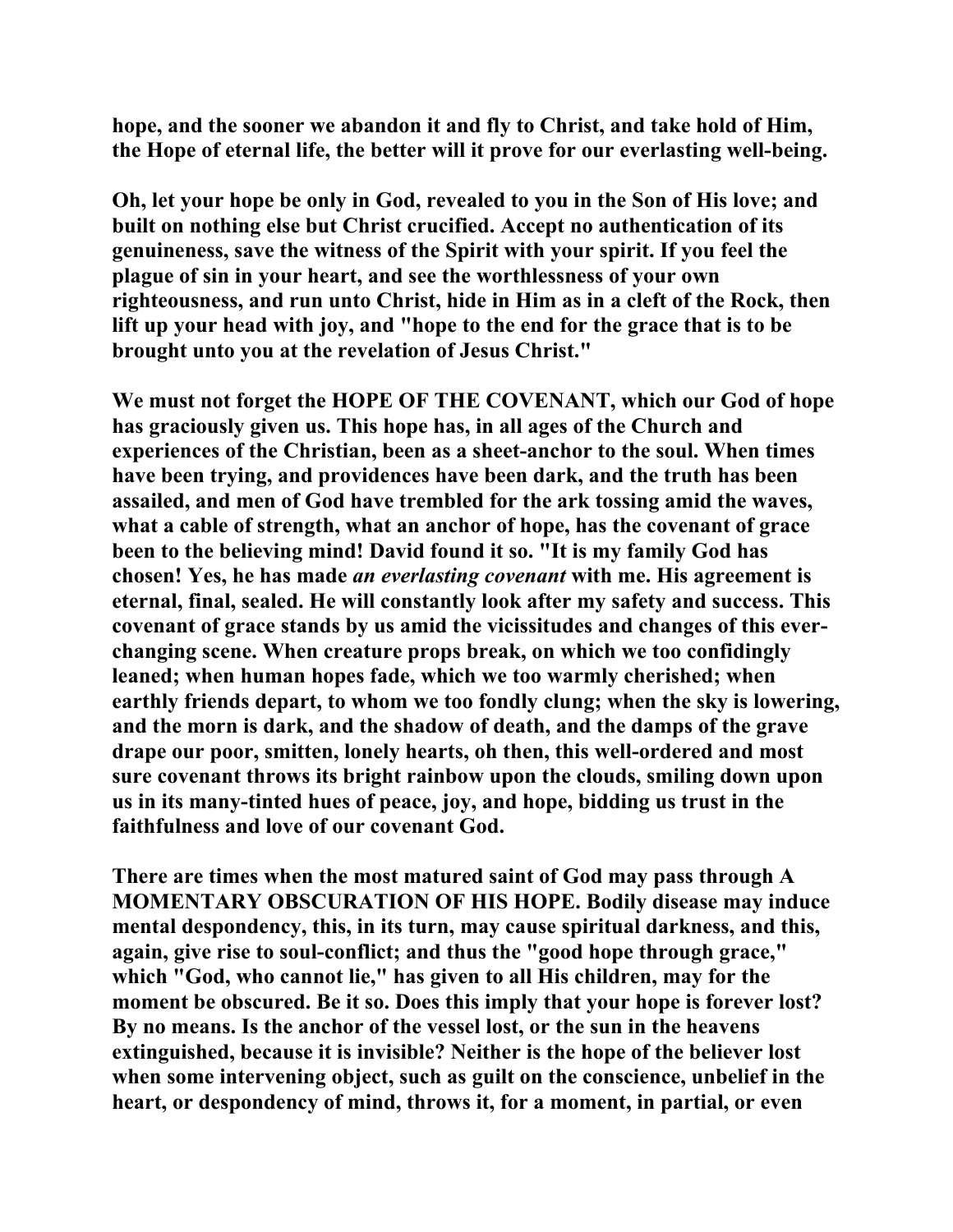**total, eclipse. Desponding saint of God, your interest in Christ, and your hope of heaven, are not lost because the sensible realization, and the happy enjoyment of it, are for a while suspended! The anchor may not be visible, but it still holds the vessel, and she will ride peacefully and safely through the storm, fastened to that anchor. You have nothing to fear; your soul is in Christ's keeping, not yours; your hope is not fastened on things below, but on things above, where Christ sits at the right hand of God.** 

**How calculated is this subject to soothe the grief, and to mitigate the bitterness, of parting in death with those for whom we "sorrow not as others who have no hope!" Oh yes! we have hope in their death. They lived in hope they departed in hope—their flesh rests in hope of a glorious resurrection; and we sorrow not over a hopeless grave. They are with Christ. Absent from the body, they are present with the Lord. Their faith may have been feeble, their joy, limited, their hope humble—nevertheless, looking only to Jesus, resting solely on Christ, it is our comfort to know that it was not the strength of their faith, nor the depth of their joy, nor the vividness of their hope, that saved them—but, "Jesus only." And now they are with Him. Oh, how holy, how blissful, how glorious! They conflict no more with sin, are assailed no more by temptations, are beclouded no more with doubt and fear—they sorrow, mourn, and weep no more! And soon we shall be with them, and all of us forever with the Lord.** 

## **THE GOD OF PATIENCE.**

#### **"The God of Patience." Romans 15:5.**

**There is no study of "our God" which more impressively presents to our view the Infinity of His nature than the study of His perfections; and among those perfections there is not one which, perhaps, more strikingly illustrates that Infinity than** *His patience***. It is impossible to contemplate the fact of God's patience with this fallen world, from the moment of man's transgression until the present, and not be profoundly inspired with the truth—what but an Infinite Being could have borne with this revolted, ungodly race until now? The patience of all the created beings in heaven combined would long since have been exhausted had it been left to deal with sinful man. Such is the subject of these pages. Whether we view it in relation to the divine glory, or in its bearings upon the Church and the world, it is impossible, under the guidance of the Spirit of truth, to study the patience of God without deep**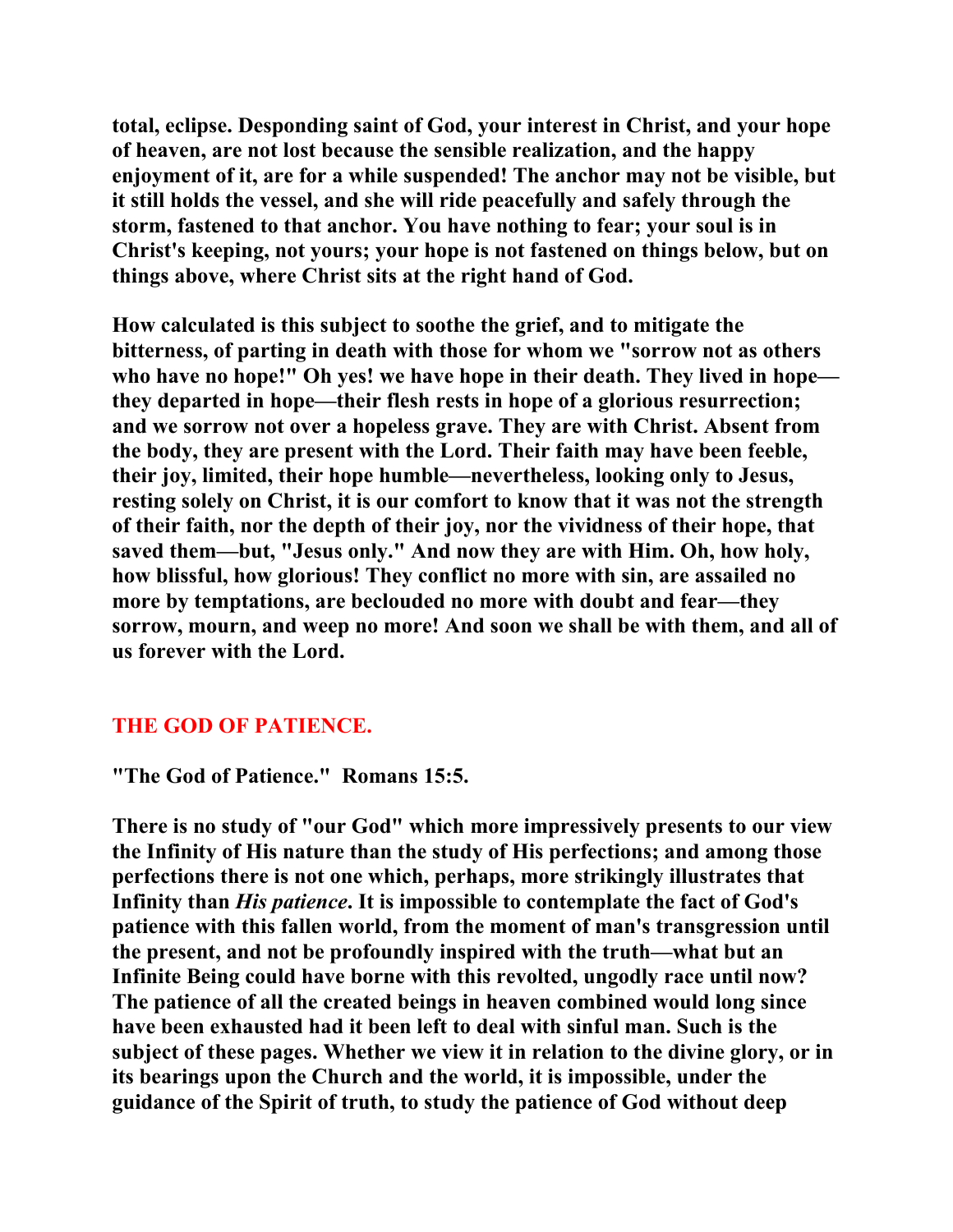**instruction. Let us, in the further consideration of this subject, speak of the nature of God's patience, its objects, and the holy lessons it teaches.** 

#### **THE NATURE OF GOD'S PATIENCE**

**The wide difference between the grace of patience in the Christian and the perfection of Patience in God will at once appear to the spiritual and reflective mind. In the Christian, patience is an** *implanted* **grace, wrought in the soul by the Holy Spirit, trained and exercised in the school of suffering and sorrow. But in God, patience is** *an essential attribute* **of His being, a part of His nature, yes, a part of Himself, so perfect that it needs no discipline for its culture. As with the divine perfection of love and of Hope, unfolded in the preceding chapters of this work, God could not be and cease to be the God of patience. If He could disrobe Himself of one perfection of His nature, He could of all; and what were this but to suppose it possible that he could undeify Himself? We are again reminded that, in all our dealings with God we deal with** *Infinity***. The Lord's people too frequently forget this. Would there be the limiting of God, the circumscribing of His power, patience, and love, did we more continually remember that, in coming to God in prayer, in looking to God for help, our faith has to deal with the Infinite, and therefore with the illimitable and the fathomless?** 

**The sin of limiting the Holy One of Israel is one of the most God-dishonoring chargeable upon the believer. And yet, alas! How constant its commission! Is there a difficulty, a trial, or a need, in dealing with which we detect not the working of this evil within us—the tendency to compress the infinite within the finite, to circumscribe the boundless, to limit the Illimitable One?** 

**But** *what* **is the Patience of God? It is the power of God over Himself. God's patience with man is only surpassed by His patience with Himself. "The Lord is slow to anger," and then it follows, "and great in power." What is the inference we draw from these sublime words of the prophet but that, God's patience towards His creatures is His power over Himself? It is, in the strong language of inspiration, "the hiding of His power."** *But for the infinite restraint God puts upon Himself, this fallen world could not exist a moment. Mercy withholds judgment, goodness restrains justice, patience curbs power***, and thus the patience of God is the salvation of man. "He that rules his spirit is better than he that takes a city." God's slowness of anger, His patience towards man, is the ruling of himself. That prince of Puritan writers, Charnock, thus puts it—"He that can restrain his anger is stronger than the Caesars and Alexanders of the world, that have filled the earth with their**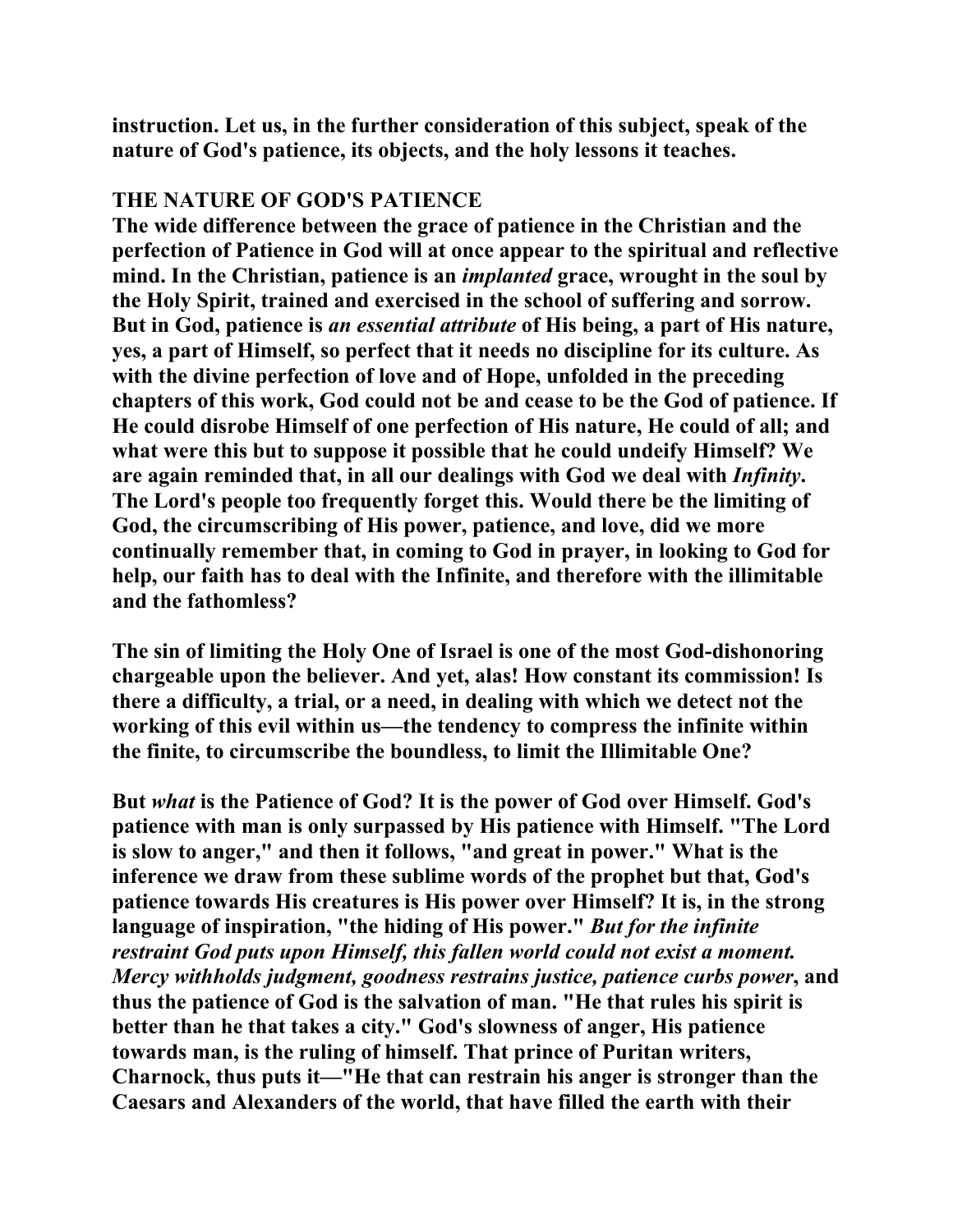**slain carcasses and ruined cities. By the same reason God's slowness to anger is a greater argument of His power than the creating a world or the power of dissolving it by a word; in this He has a dominion over creatures, in the other over Himself. This is the reason he will not return to destroy; because 'I am God, and not man.' 'I am not so weak and impotent as man, who cannot restrain his anger.'** 

**This is a strength possessed only by a God, wherein a creature is no more able to parallel Him than in any other; so that He may be said to be the Lord of Himself, as it is in the verse, that He is 'the Lord of anger.' The end why God is patient is to show His power. "What if God, willing to show His wrath, and to make His power known, endures with much patience the vessels of wrath fitted to destruction" to show His wrath upon sinners, and His power over Himself, in bearing such indignities and forbearing punishment so long upon men, mere vessels of wrath fitted for destruction, of whom there was no hope of amendment? Had He immediately broken in pieces these vessels, His power had not so eminently appeared as it has done in tolerating them so long, that had provoked Him to take them off so often.** 

**There is, indeed, the power of His anger and the power of His patience; and this power is more seen in His patience than in His wrath. It is no wonder that He who is above all is able to crush all; but it is a wonder that He that is provoked by all does not upon the first provocation rid His hands of all. This is the reason why He did bear such a weight of provocation from vessels of wrath, prepared for Him, that He might show what He was able to do, the lordship and royalty He had over Himself. The power of God is more manifest in His patience to a multitude of sinners than it could be in creating millions of worlds out of nothing; this was a power over Himself."** 

**Let it not, however, be inferred that, by thus representing the other divine perfections as yielding to that of patience, we are in any measure superseding their place or even compromising their dignity. For instance, there is no negation of His truthfulness in the exercise of His patience. In the threatenings of God there may be a delay in execution—patience restraining—and yet sooner or later God will vindicate His truthfulness by executing the threatening. God very rarely appoints the time when His judgments shall be displayed. He is therefore left free to send them when He chooses, without in the slightest degree compromising His veracity. In due time the judgment comes, though long delayed—patience intercepting it with its gentle and merciful restraint, and thus delaying its immediate and dire execution. When**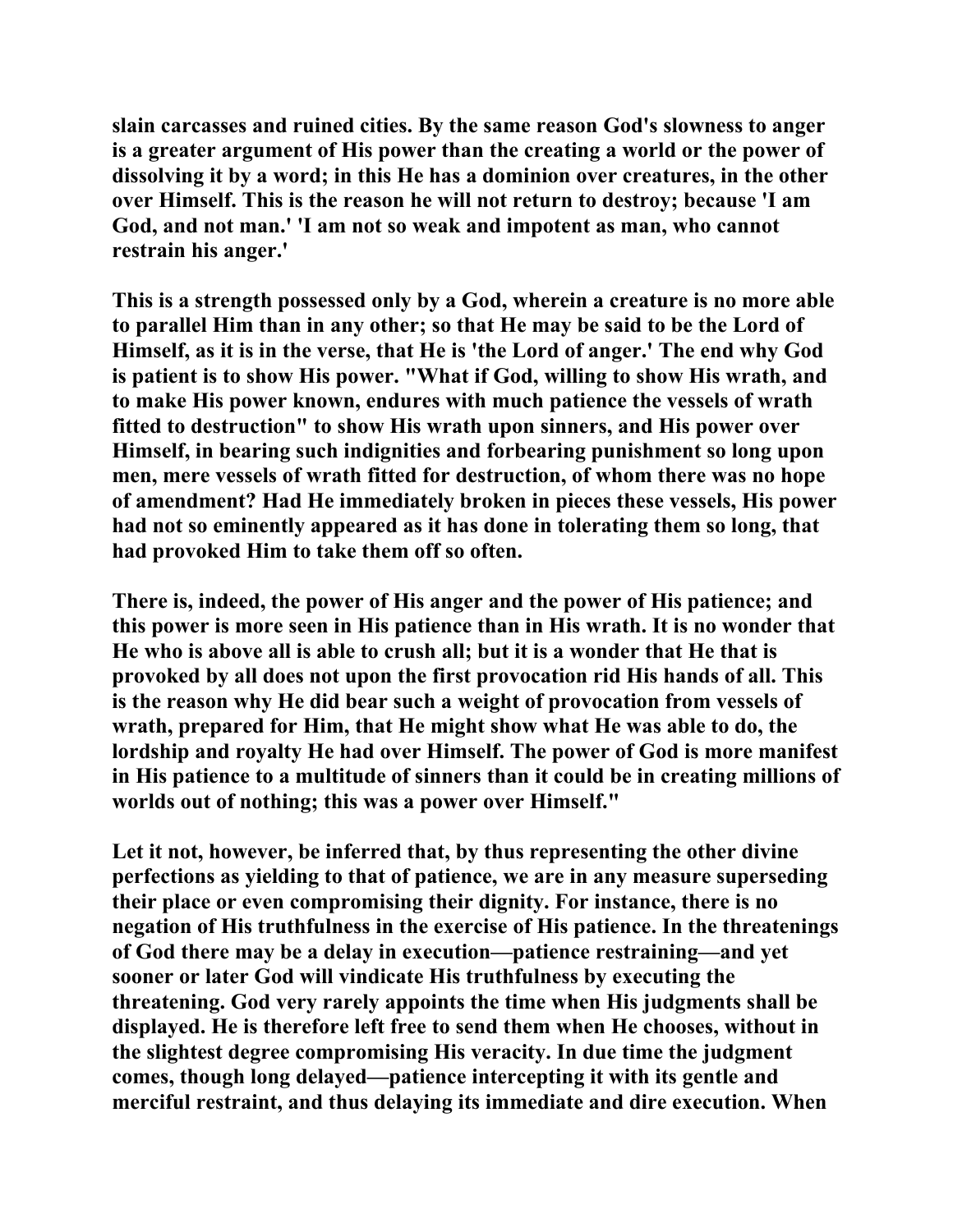**God, as in the case of Adam, said, "In the day you eat thereof you shall surely die," and in the case of Nineveh, "Yet forty days, and Nineveh shall be destroyed," seems to fix a time for the outpouring of His judgment, it is generally accompanied with a condition upon the performance of which the execution of the sentence depends. Adam did not actually die the very day that he ate the forbidden fruit; nor was Nineveh destroyed at the end of the forty days fixed by God, because in both cases the patience of God waited for the accomplishment of the great ends He had in view in arresting the immediate execution of the threat.** 

**Neither is the** *equity* **of God impeached by the exercise of His patience. The justice of God shall never know a cloud. He must cease to be God, if he cease to be just. The exercise, therefore, of His patience in no degree lessens His righteousness. He may "pass sentence against an evil work," and yet not "execute it speedily" the infliction of punishment thus giving place to the restraint of patience, and yet remain a holy and a righteous Lord God. Would it argue the condoning of a fault on the part of a parent because, in the exercise of parental leniency, he did not immediately administer the punishment? Or, would it involve an impeachment of the justice of the sovereign if, in the exercise of the mercy of the crown, the criminal were not immediately hurried from the bar to the gibbet? And shall God be regarded as less holy or less just, if, in the exercise of His marvelous patience, he spares the guilty sinner, giving space for repentance? Oh, no! To a superficial eye He may seem to overlook wickedness because the sentence against it is not speedily executed; and the wicked man, presuming upon the arrest of judgment, may harden himself in his wickedness; nevertheless, God hates the sin though He bears long with the sinner, and sooner or later the wrath that has been thus long 'treasuring up against the day of wrath' will overtake and overwhelm the ungodly.** 

**God's character should be seen and admired and reverenced by men as a whole. Were God's judgment instantly to follow a crime, were punishment immediately to light upon a sin, there would be the hiding of His patience, which is an emanation of His goodness, and nothing would be seen but**  *holiness in the awful display of justice***. No, more. We believe that the exercise of divine patience is a wonderful balance to the greater luster of all the other divine perfections. When divine patience is, as it were, exhausted, and when holiness is vindicated and justice is displayed in the righteous and fearful doom of the sinner, the spotless purity of the one and the perfect equity of the other will shine forth with augmented luster in the eyes of all intelligent**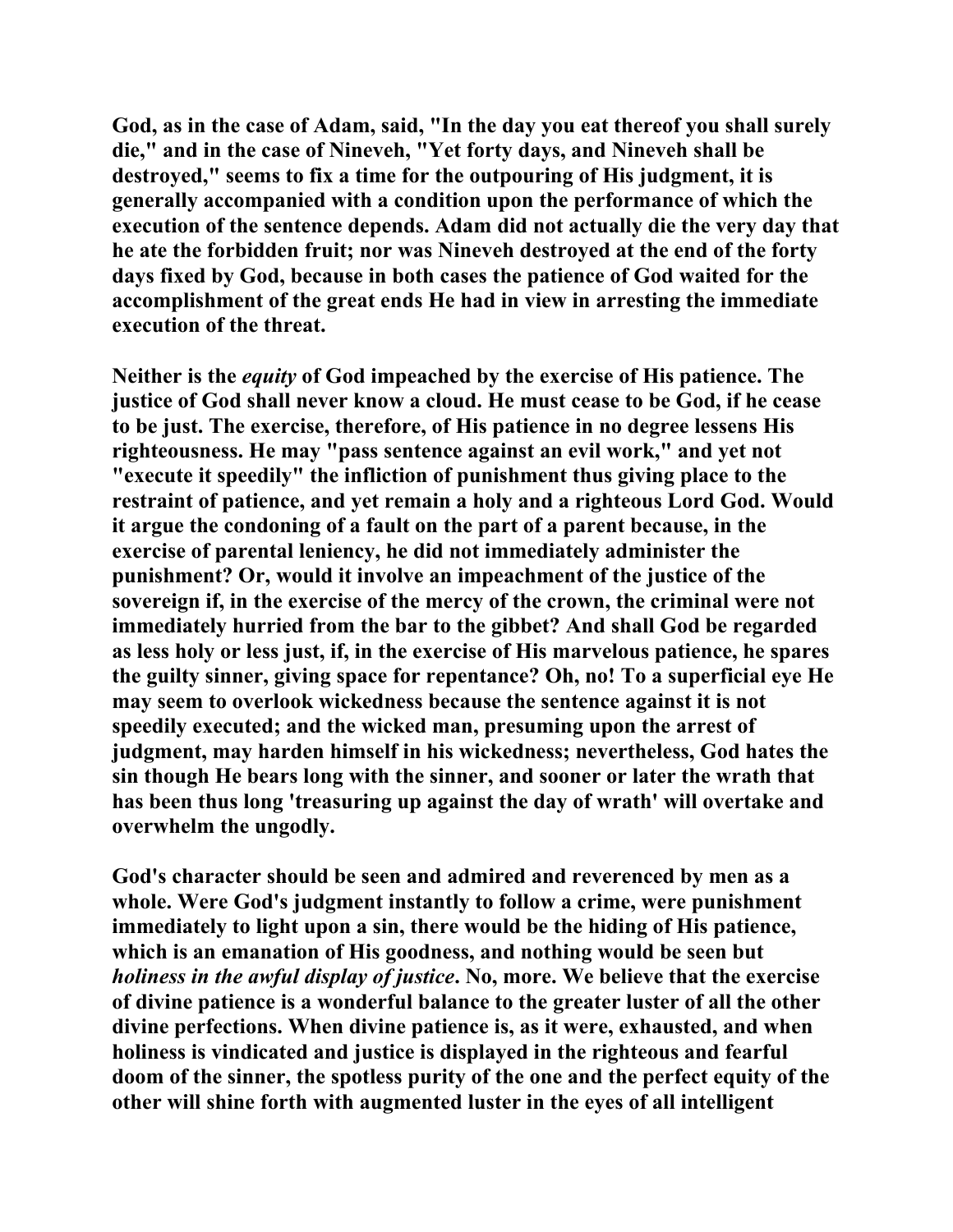**beings. The holiness of God will appear more holy, and the justice of God more just, when the flood-gates of His wrath, long closed, are opened, and His fiery justice, long pent up, is let loose, and the wicked are 'driven away in their wickedness.' Then from every lip will ascend the exclamation, "You are righteous, O Lord, in that you have judged thus!"** 

**We have thus shown that the patience of God is not a blind, unintelligent perfection, displayed at the expense of the related attributes of Jehovah; that, although it precede, it does not supersede, still less destroy them, but rather renders their manifestation the more palpable and their glory the more resplendent.** 

**Such is the character of God as reflected by the single perfection of** *patience***. And oh! how gracious and glorious does it appear! What a bright beam of mercy is patience! What a pure, sweet, and engaging emanation of goodness is patience! It is purely a truth** *of His own revelation***. Had He not so revealed it, man, in the blindness which the fall has created, would have never discovered it. Listen to His declaration! "The Lord, the Lord God, merciful and gracious, patient, and abundant in goodness and truth" The patience of God seems like a** *central link in this golden chain of attributes.* **Mercy could have no room to act if patience did not prepare the way, and His truth and goodness in the promise of the Redeemer would not have been made manifest to the world if He had shot His arrows as soon as men committed these sins and deserved His punishment.** 

**This perfection is expressed by other phrases; as, keeping silence; "These things have you done, and I kept silence." This signifies to behave one's self as a deaf and dumb man. "I did not fly in your face, as some do, with a great voice or for a light provocation, as if their life, honor, and estates were at stake. I did not presently call you to the bar, and pronounce judicial sentence upon you according to the law, but demeaned myself as if had been ignorant of your crimes, and had not been invested with the power of judging you for them. In the Chaldee, 'I waited for your conversion.' God's patience is the silence of His justice, and the first whisper of His mercy." (Charnock)** 

**Here let us consider, admire, and love! What a God is our God! When we remember how** *holy* **He is, "of purer eyes than to look upon iniquity;" when we remember how** *powerful* **He is, "He looks upon the hills and they tremble;" and when we remember how** *just* **He is, "a God without iniquity, just and right is He," "and will by no means clear the guilty;" and then contemplate**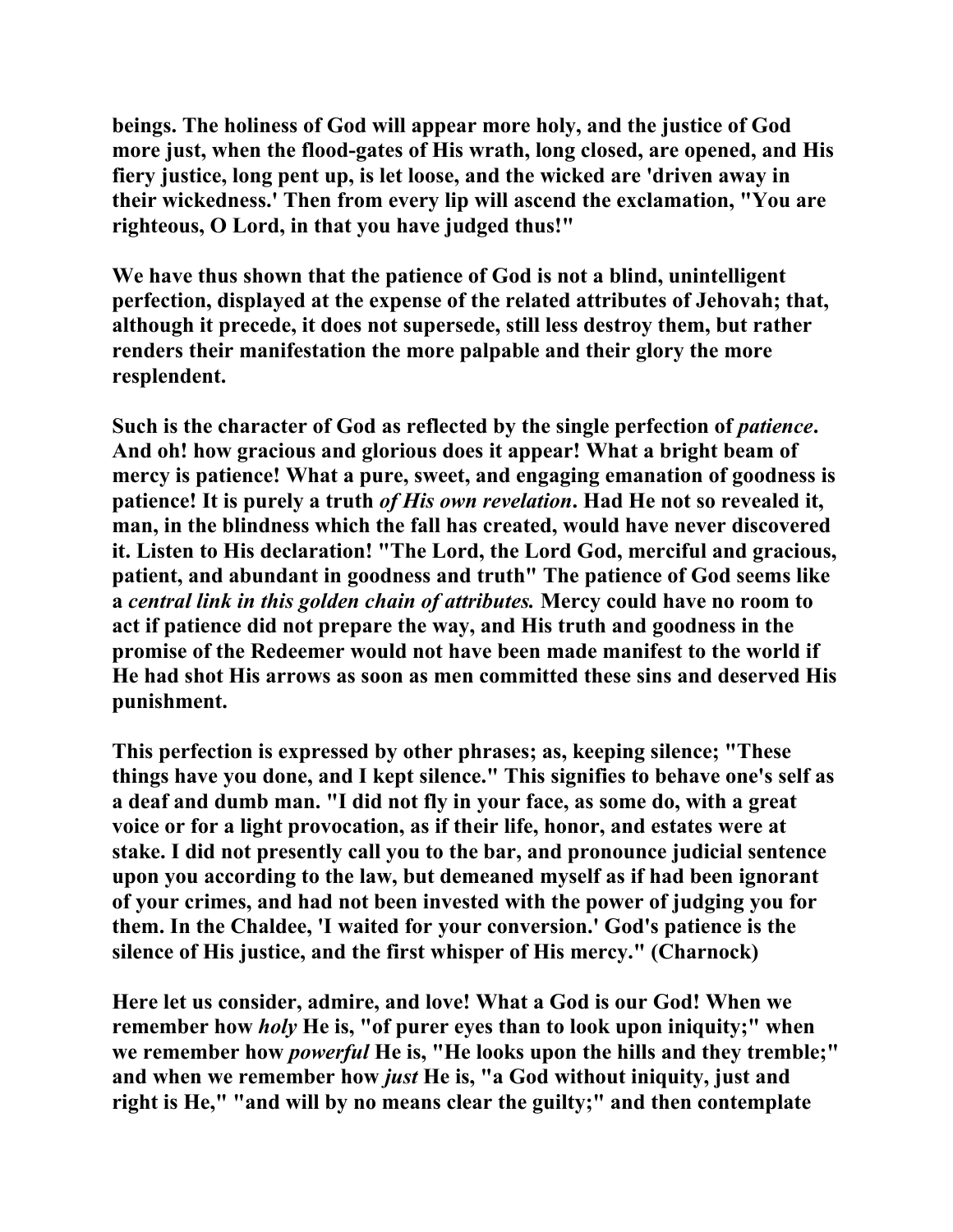**His infinite patience with sinners and with sin, bearing long with the one and keeping silence as to the other, oh! what a God is our God! Sinner! this is the God whose great patience you are trying to the utmost by your persistent sinfulness and impenitence, your determined unbelief and rebellion. Truly is this patience His dominion over Himself.** 

**What an unfolding have we here of the goodness and mercy of God! of His character as a God delighting in mercy, not willing that any should perish, but that all should come to repentance! Sinner! "Do you despise the riches of His goodness and forbearance and patience, not knowing that the goodness of God leads you to repentance?" Oh that this truth might dissolve your heart, disarm your rebellion, and lay you at His feet subdued, conquered, won; henceforth to throw down your weapons and array beneath the allconstraining, all-victorious banner of His love—His disciple, His follower forever!** 

**But we have yet to contemplate the patience of God in its clearest, its truest light. I refer to the Lord Jesus Christ as the** *foundation* **on which it rests, and the** *channel* **through which it flows. There could be no manifestation of the divine goodness, mercy, or patience, but for the work and death of Christ. All God's perfections, outside of Christ, are united in their hatred of sin, and are pledged to punish the sinner. This must necessarily be so. If not harmonized in the administration of love, they must be united in the administration of justice. Had a Savior been provided for** *angels***, then the great patience of God had been extended to them who "kept not their first estate;" but seeing that no such merciful provision was made for them, the moment they sinned they were hurled from the heights of glory into the abyss of woe, and are "reserved in everlasting chains under darkness unto the judgment of the great day."** 

**But the moment** *man* **sinned, Christ saved man. When Adam fell, divine patience was instantly extended to the fallen sinner, and an arrest of judgment put in, Christ throwing Himself in the breach, exclaiming, "To my account let the sin be charged; upon me let the penalty fall; from me let the payment be exacted. I am the sinner's Substitute; and if I must be arrested, and bound, and slain, let these elect souls on whose behalf I have from eternity covenanted to die, and have pledged myself to save, go their way." Thus Christ, our Daysman, interposed for our relief, "giving Himself for us an offering and a sacrifice to God for a sweet—smelling savor." On no other ground than that of the Son of God engaging, in the eternal purposes of Jehovah, and actually in the fullness of time taking our nature, could God's infinite patience and**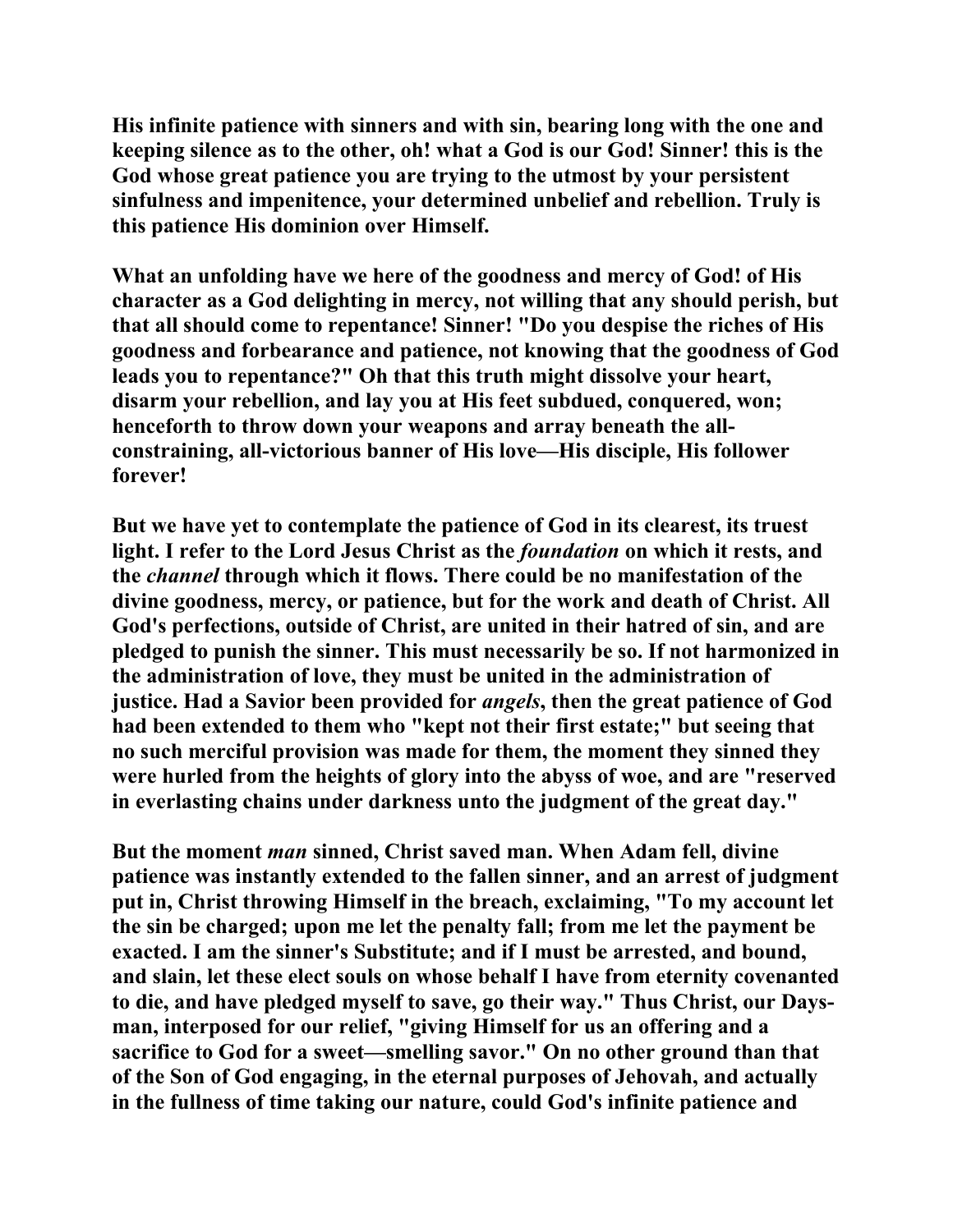**pardoning grace be extended to man.** 

**In the everlasting covenant, He bound Himself to honor the law by His obedience, and to satisfy justice by His death, and so make it righteous and honorable in God to hold out His hand of patience all the day long to a sinful and gainsaying race. Finding in the person of Christ a divine dignity equal to the claims of His moral government, in His obedience a full honoring of the law, and in His sufferings and death a full satisfaction to justice, God could stand upon the Mount, and, while the thunder of His power rolled, and the lightning of His justice flashed, exclaim, "The Lord, the Lord God, merciful and gracious, long-suffering, and abundant in goodness and truth,"—and thus it became righteous and honorable in God, to hold out His hand all the day long to a sinful and gainsaying race. It was on the ground of this covenant engagement that God could appear upon Mount Sinai, and amid those awful emblems of His majesty, declare Himself "The Lord, the Lord God, merciful and gracious, long-suffering, and abundant in goodness and truth, keeping mercy for thousands, forgiving iniquity, transgressions, and sins."** 

**Let those who reject the idea of God's everlasting love, and who ignore the covenant of grace, reflect upon these words. Let them pause and inquire, Had not Christ from eternity interposed as the Mediator anti Redeemer of men, upon what other grounds could God, amid these solemn displays of His holiness and power, have proclaimed Himself to sinners as a God "patient and abundant in goodness and truth?" If, under the law, God could so reveal Himself, how much is His patience heightened under the Gospel? Glorious as thus was Mount Sinai, it had no glory by reason of the glory that excelled on Mount Calvary, where the patience of God to sinful man culminated to its highest pitch of grandeur and glory.** 

**Thus reasons the Apostle when arguing the superiority of the Gospel to the Legal dispensation—"That old system of law etched in stone led to death, yet it began with such glory that the people of Israel could not bear to look at Moses' face. For his face shone with the glory of God, even though the brightness was already fading away. Shouldn't we expect far greater glory when the Holy Spirit is giving life? If the old covenant, which brings condemnation, was glorious, how much more glorious is the new covenant, which makes us right with God! In fact, that first glory was not glorious at all compared with the overwhelming glory of the new covenant. So if the old covenant, which has been set aside, was full of glory, then the new covenant, which remains forever, has far greater glory."**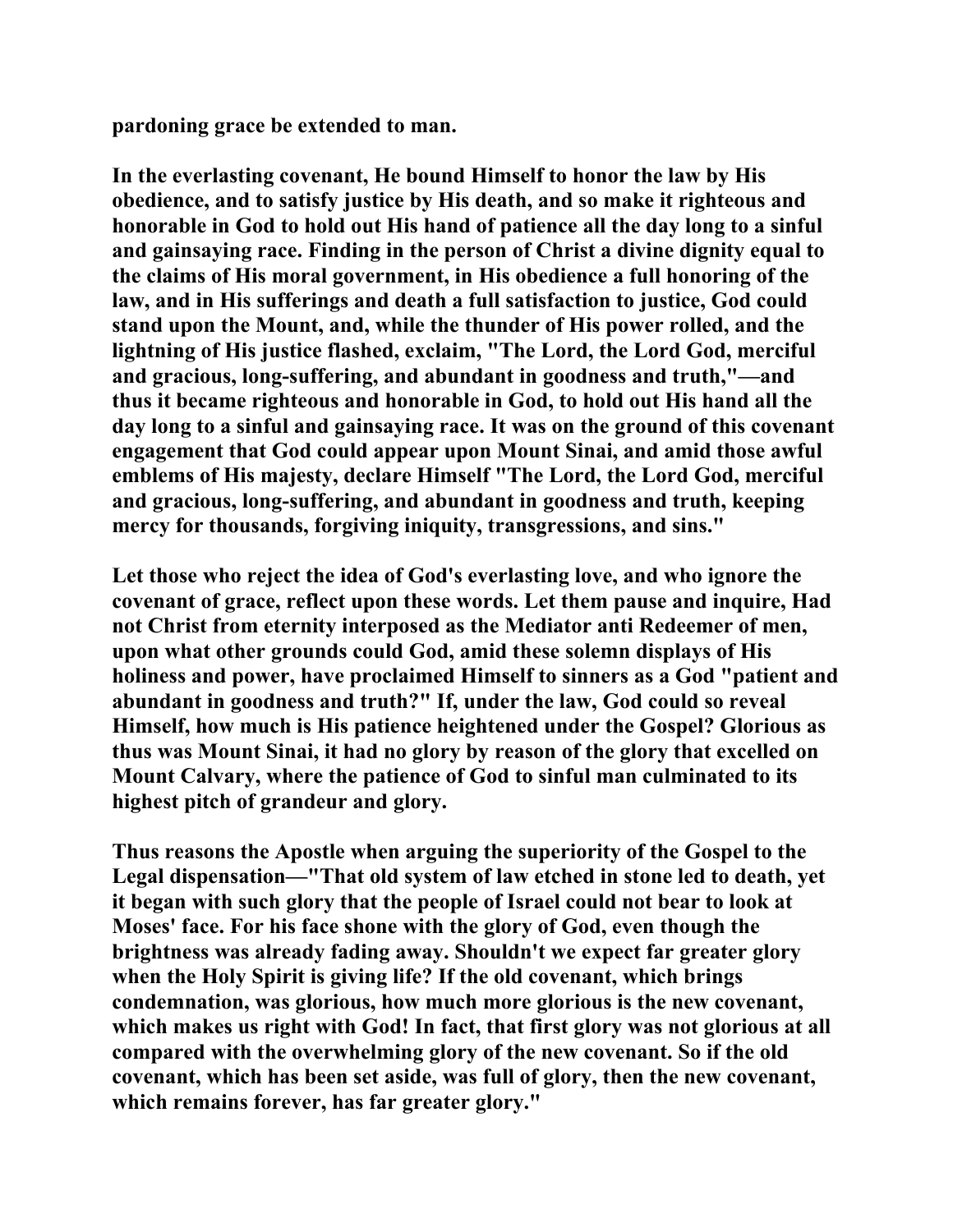**If, then, the patience of our God was so manifest and glorious amid the dim shadows of the Legal dispensation, how much more real and glorious does it appear in the full blaze of the Gospel dispensation, and as exercised amid the sublime and impressive scenes of Calvary! In a word, if for the sake of the sacrifice of a lamb, or a goat, or a heifer, God would bear, in much patience, with men's sin and rebellion, how much more honorable and fitting on His part to extend to sinners His patience on the ground of Christ's only and complete sacrifice!** 

**This explains the world-wide indirect influence of Christ's Atonement. That Atonement has a particular reference to the elect Church of God; but, since it was necessary that the world should be kept in existence—a wicked, ungodly, mutinous world though it is—in order that God might take out of it His chosen people, the indirect effect of the sacrifice of Christ is, as to enable God to "bear with much patience the vessels of wrath fitted to destruction!"** 

**Oh, the marvelous blessings that flow from the death of Christ!** *Oh, the variety of precious fruit that grows upon the cross of Calvary!* **So marvelous, so strange and unheard of a thing was it that, the incarnate God, the Maker of all worlds, the Creator of all beings, should die, it would seem impossible that there should be a spot in the universe, or a being on the globe, to whom the far-reaching influence of Christ's death should not extend in some of its countless effects, direct or indirect, either of saving mercy, or of restraining and sparing power. In this sense the Divine Merchantman "purchased the field"—the world—for the sake of the "pearl"—the Church—" hidden in that field." And so, the patience of God in sparing the world, for the sake of the Church He intended to take out of it, is an indirect result of the Savior's suffering and death upon the cross. Thus, in the strong language of the Apostle, He is described as "the Savior of all men, especially of those who believe."** 

**For this reason God spared the old world while the ark was preparing. Long and patiently He bore with it, its wickedness crying mightily to heaven for judgment. But the framework of the ark cast a benign and restraining shadow upon the ungodly race. And so long as the vessel was building, the wicked ante-diluvians dwelt peacefully and securely beneath its shade.** *It was the indirect merciful influence of the ark that spared them so long from instant and utter destruction.* **But when the ark was complete, and the family for whom it was built were safe beneath its roof, and God had shut them in, the fountains**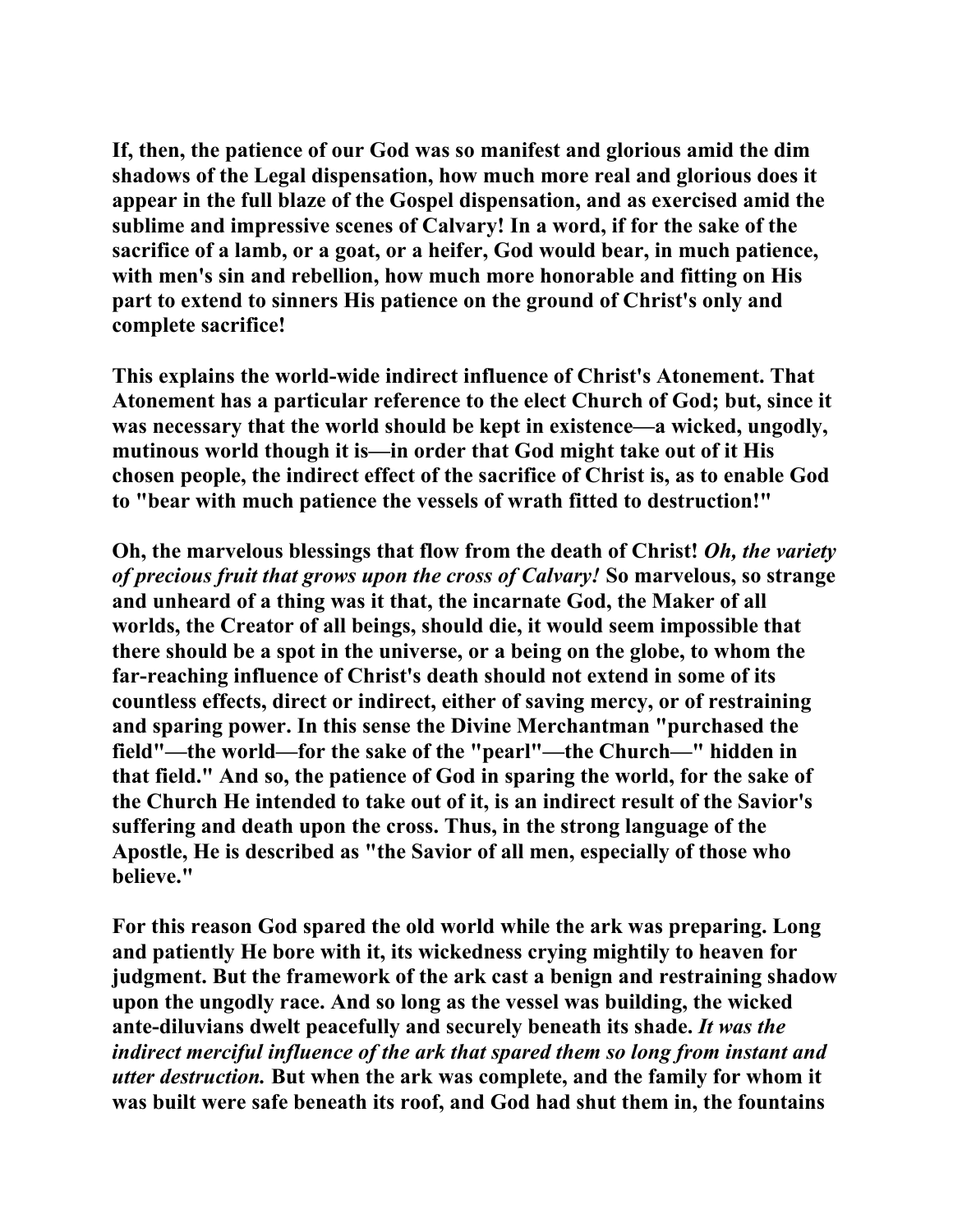**of the great deep were broken up, and the flood came and swept them all away.** 

**So God bears with much patience a wicked world now. The** *shallow of the cross preserves it!* **but, when the purposes of mercy according to the election of grace, are accomplished, and the mystery of God shall be finished, divine patience will give place to divine wrath, and He will thoroughly purge His floor, and gather His wheat into His garner; but He will burn up the chaff with unquenchable fire. The ark afloat—the church saved—the purposes of God accomplished—the divine patience, that for so many centuries bore with our ungodly world, will cease; and divine justice, long restrained, will blot it from the universe, superseding it by "a new heaven and a new earth, in which will dwell righteousness."** 

**But if such are the** *indirect* **blessings from the death of Christ—the chief of which is God's unwearied patience with the wicked; what must be the greatness and preciousness of the blessings** *directly* **and immediately resulting to the Church of God! As a believer in the Lord Jesus, you have a personal and inalienable interest in a present salvation and in a future glory, all flowing from His atoning death. The death of Christ places you, if a believer, in the position of a sinner** *saved now***. Yours is a** *present* **salvation, a present pardon, a present justification, a present adoption. But how few realize this to be their standing! How few walk in the happy enjoyment of it as those whose sins are forgiven, whose souls are accepted, whose persons are adopted!** 

**How few, in the language of the prophet, "***possess* **these possessions." But the word of God fully justifies this view of a present salvation. Listen to its language. "I write unto you, little children, because ,our sins are forgiven for His name's sake " Observe, it is a present forgiveness! " To the praise of the glory of His grace, wherein He has made us accepted in the Beloved." Observe, it is a present acceptance! "Beloved, now are we the sons of God" Mark, it is a present adoption! "There is therefore now no condemnation to those who are in Christ Jesus " Notice, it is a present acquittal! Such is the authority upon which we earnestly urge you to realize your present standing in Christ.** 

**Let it not be with you a future question. If you are a slave emancipated, a criminal acquitted, a sinner pardoned, an alien adopted, a wanderer reclaimed, then realize it, and let your whole life, amid all its trials and sorrows and battles, be as a sweet and pleasant psalm of praise and**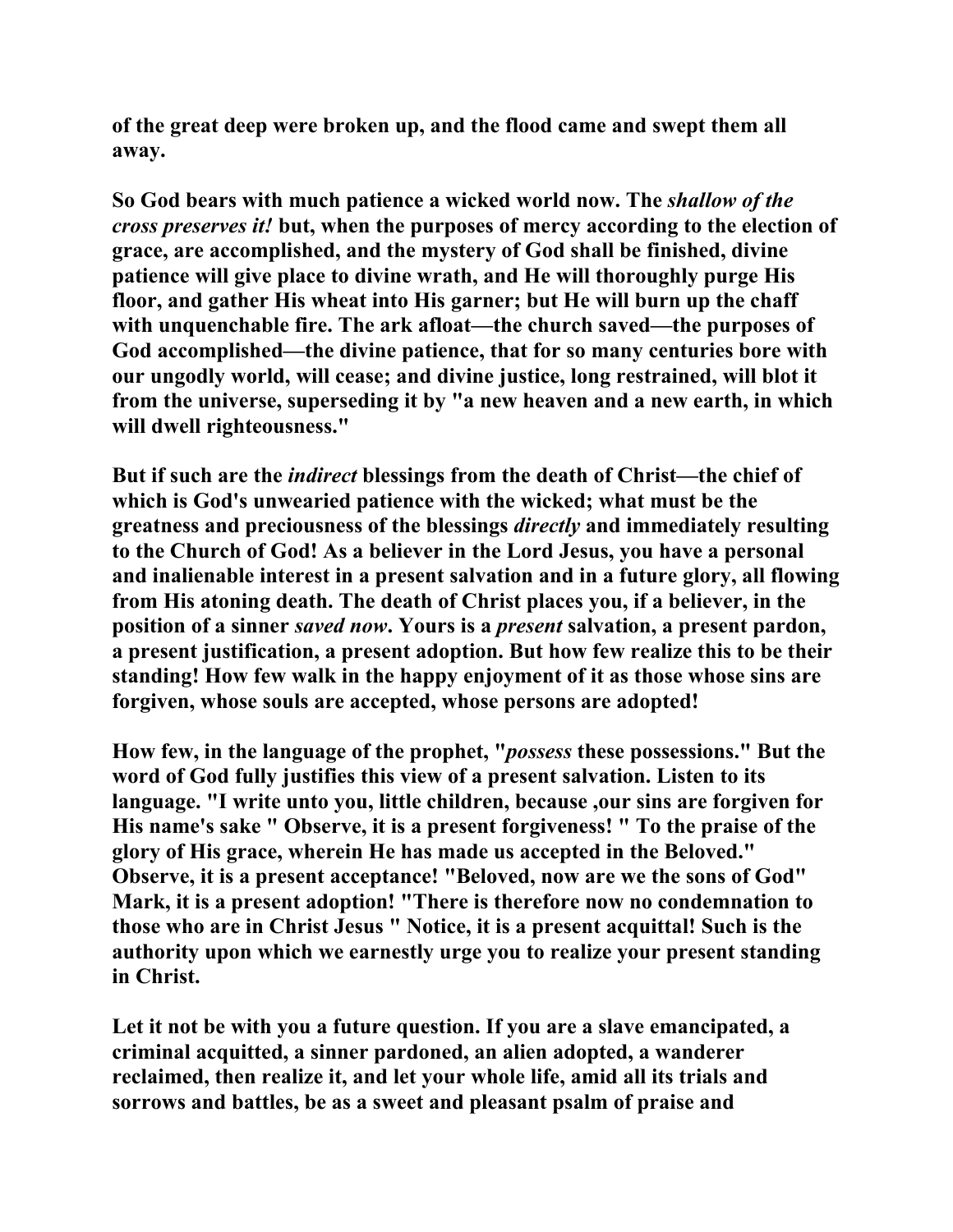**thanksgiving to the God of patience who bore with you so long, to the Savior of sinners whose grace called you at last, and to the Spirit of holiness who, by His work of progressive sanctification, is gradually fitting you for the inheritance of the saints in light.** 

**But who are the OBJECTS of God's patience? They include both the sinner and the saint. First, there is God's patience with the UNGODLY. This He shows in various ways. By the** *warnings* **which precede His judgments. God never acts impulsively, His justice is never hasty in its execution. The threat is issued, the warning is given, the rod is shaken, but the smiting tarries. Patience waits, mercy pleads, power restrains, and the sentence against the evil work is not executed speedily. As there is space between the lightning's flash and the thunder's roll, so space is afforded the sinner between the warning and the judgment, the threatening and the execution. God speaks twice in His mercy; and once in judgment. He gives the sinner space for repentance. Sinner! all this is verified in you! The warning is gone forth, but the executions lingers. God is speaking once in warning, twice in mercy. Judgment slumbers, but forbearance is awake. The indictment is laid, but the trial is postponed; the verdict is given, but the sentence is delayed. And why? That God's infinite patience might induce you to turn from your wickedness and live; to renounce your sins and flee from the wrath to come. Delay no longer! Think of all the past illustrations of God's patience; recall the many instances in which His goodness has interposed between your sin and its consequences, your aggravated provocation and His tremendous wrath.** 

**Another example of God's forbearance with the sinner is seen in the many ways He employs to persuade him to repentance, before He administers the chastisement. He is intent upon affording both the time and the means for repentance. One of the fathers, in illustrating this idea, remarks that, God took six days to create the world, but was seven days in destroying Jericho. He was quick to build up, but slow to pull down. To the sinner going on in his rebellion, He says, "How shall I give you up? how shall I deliver you, Israel?" As of old, so it is now; "But He, being full of compassion, forgave their iniquity, and destroyed them not; yes, many a time turned He His anger away, and did not stir up all His wrath.'' The original is more expressive; "Many a time He recalled, or ordered His anger to return again," as if He hesitated to punish, was irresolute what to do.** 

**What God did aforetime for Jezebel, He does now; "I gave her** *space to repent***." Impenitent sinner! God is giving you space, or time, to repent; and**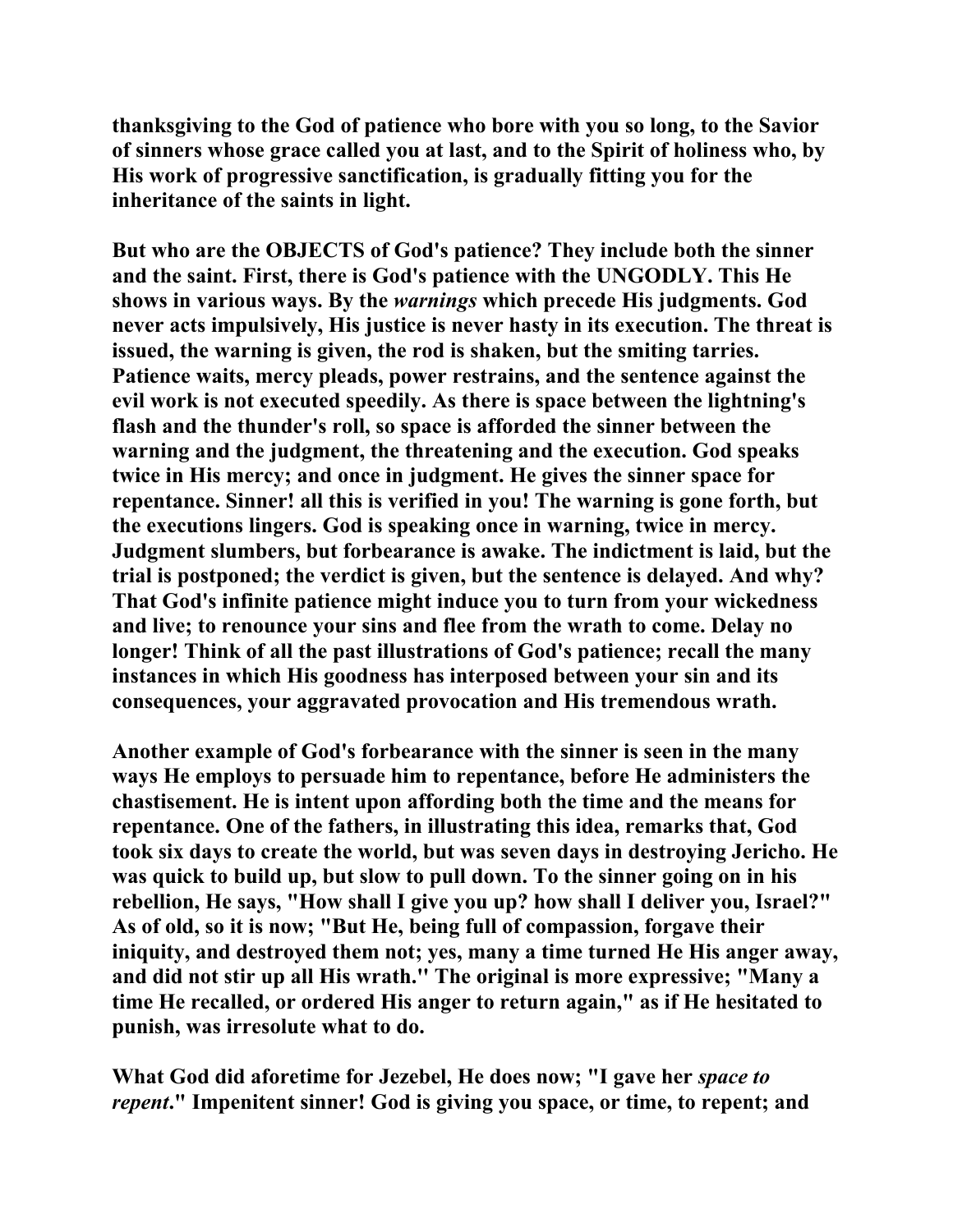**except you do repent, like the wicked prophetess, you must perish. Do you ask, "How can I repent?" Fall at the mercy-seat, and seek the grace from Heaven. "Christ is exalted a Prince and Savior, to give repentance." Precious gift! a princely gift, not a purchase; a divine principle wrought in the heart by the power of the Spirit. One stroke of the rod of His grace, and, like the rock which Moses smote, your heart will be broken, and the waters of godly penitence for sin will gush forth, and flow in a hallowed stream beneath the cross. Remember, the two distinctive elements of conversion are, "***repentance* **towards God, and** *faith* **in our Lord Jesus Christ" Oh! seek truly, earnestly, perseveringly, these two royal gifts of God. Apart from their possession, there can be no real conversion now, and, consequently, after death, no heaven.** 

**We will only further remark that, God shows His patience with sinners in lessening and softening the judgment when it comes. He does not deal with the sinner after his sins, nor reward him according to his iniquities. The stroke is lighter than the crime. God does not, in His punishment, exhaust the vials of His displeasure. The judgment is less heavy than the threat, and the punishment less severe than the provocation. The sword is bathed in heaven so gentle, so slight the wound. Oh! what a God is our God, even to His enemies! Behold, therefore, the goodness and severity of God; His goodness tempering, softening severity; His severity upholding and vindicating the holiness of goodness.** 

**Will not this view of God's dealings dissolve you into penitence, gratitude, and love? Will you continue sinning against such a Being? Will you persist in your rebellion against such a God? "Don't you realize how kind, tolerant, and patient God is with you? Or don't you care? Can't you see how kind he has been in giving you time to turn from your sin? But no, you won't listen. So you are storing up terrible punishment for yourself because of your stubbornness in refusing to turn from your sin. For there is going to come a day of judgment when God, the just judge of all the world, will judge all people according to what they have done."** 

**Equally great is the patience of God WITH HIS OWN PEOPLE. In one point of light it is even greater than in the case of the ungodly. God has to put up with greater provocation in the saint than in the sinner, and, consequently, His patience and patience towards His people is greater. The sin of the unconverted is the natural growth of their fallen and unrenewed nature; the sin of the converted is** *against grace, and pardon, and love.* **The rebellion against God of the converted is that of a** *child***. The sin of the one is that of all**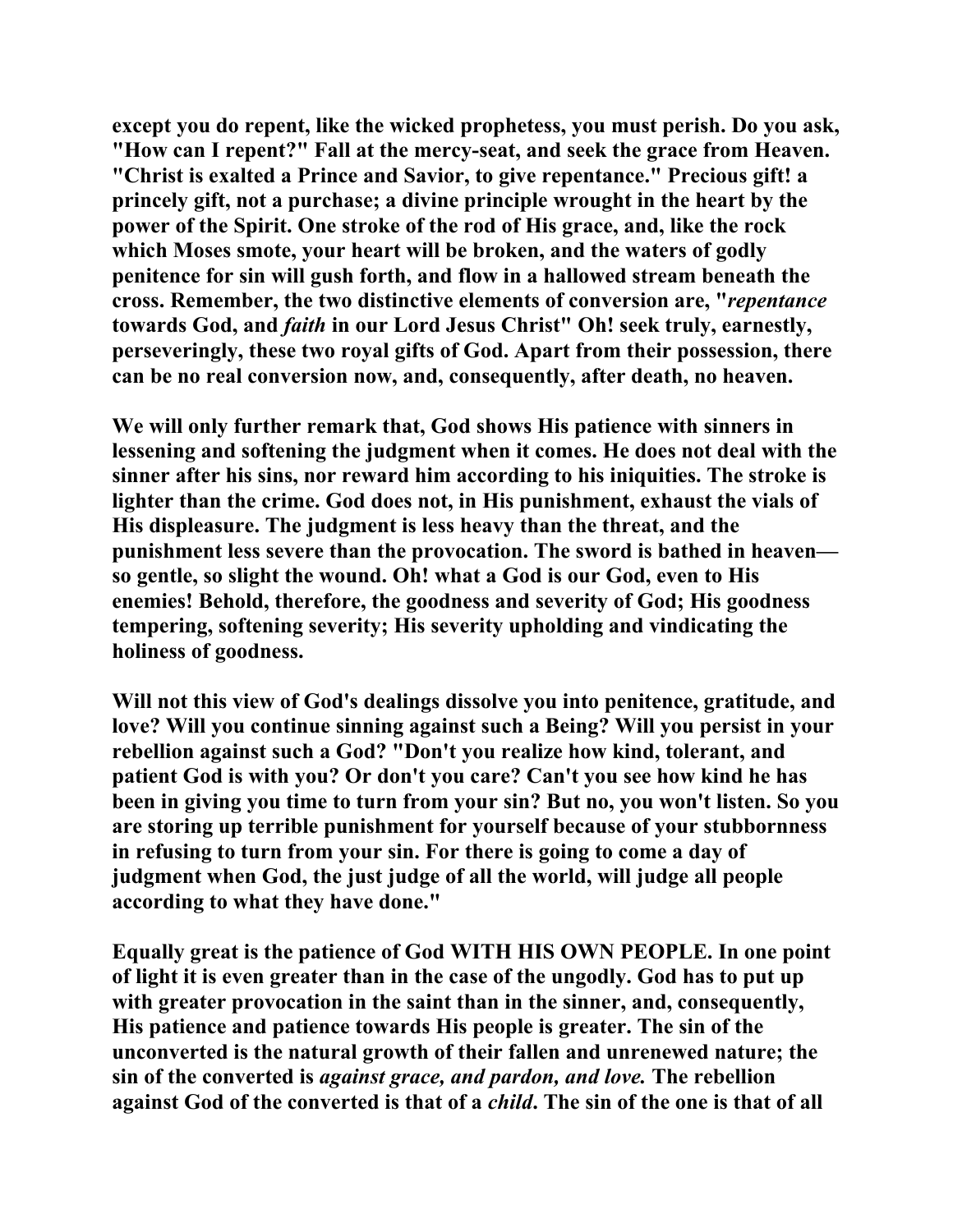**unforgiven soul; the sin of the other is that of one all whose sin is blotted out. When, therefore, we consider what God has done for us, what Jesus has endured for us, what the Holy Spirit has wrought in us, and then contrast this with our deep ingratitude, our base murmurings, our countless backslidings, our cruel unbelief and secret rebellion, with the little we do for God and suffer for Christ, and with the sin and infirmities with which that little is mixed and defiled, truly we must feel that the patience of our God towards the saint is greater than His patience towards the sinner.** 

**Oh! the tenderness, the graciousness of the Lord's patience with His people! How patiently he hears with their ungrateful repinings, with their secret rebellion, with their cold love, with their cruel unbelief, with their continuous and aggravated backslidings! Truly, the patience of God, after grace, is greater than His patience before grace. How should this thought humble us in the dust! How should it subdue our rebellious spirit, break our hard heart, and lead us, in every fresh remembrance, to the blood of Christ, to wash in the fountain open for sin and uncleanness!** 

**It is only as we keep fast by this cleansing Fountain, wash in it daily, that we shall leave spiritual discernment to see when we sin against God's patience, and how we provoke the just chastisement of His fatherly displeasure. Oh for more simple coming to the blood of sprinkling! Oh for more constant bathing in the open fountain! This alone will keep the heart clean, the conscience tender, the mind quickly susceptible of the slightest oscillation of its thoughts, imaginations, and desires towards sin. Never should a single day pass in the experience of a child of God without washing in the blood. The blood should be upon all his** *religious* **duties and engagements and services. Everything should be purged, and purified, and perfumed with the blood of Jesus. This will cleanse, sanctify, and beautify all we are and all we do, and render the smallest offering of faith, and the lowliest service of love, a sacrifice and an offering to God of a sweet-smelling savor. Such is our God, the God of patience! Many are the LESSONS we may learn, and the BLESSINGS we may glean, from this instructive and fruitful subject.** 

**Does God exercise patience towards us? Then let us learn to bear, with Christian patience, all His disciplinary dealings with us. If God is patient with our sins and misdoings against Him, we may well receive with uncomplaining meekness and submission all the trials and corrections, the rebukes and sufferings, His wisdom and love righteously lays upon us. And yet how uneasy are we beneath the yoke! how we kick against the goads! and allow our poor,**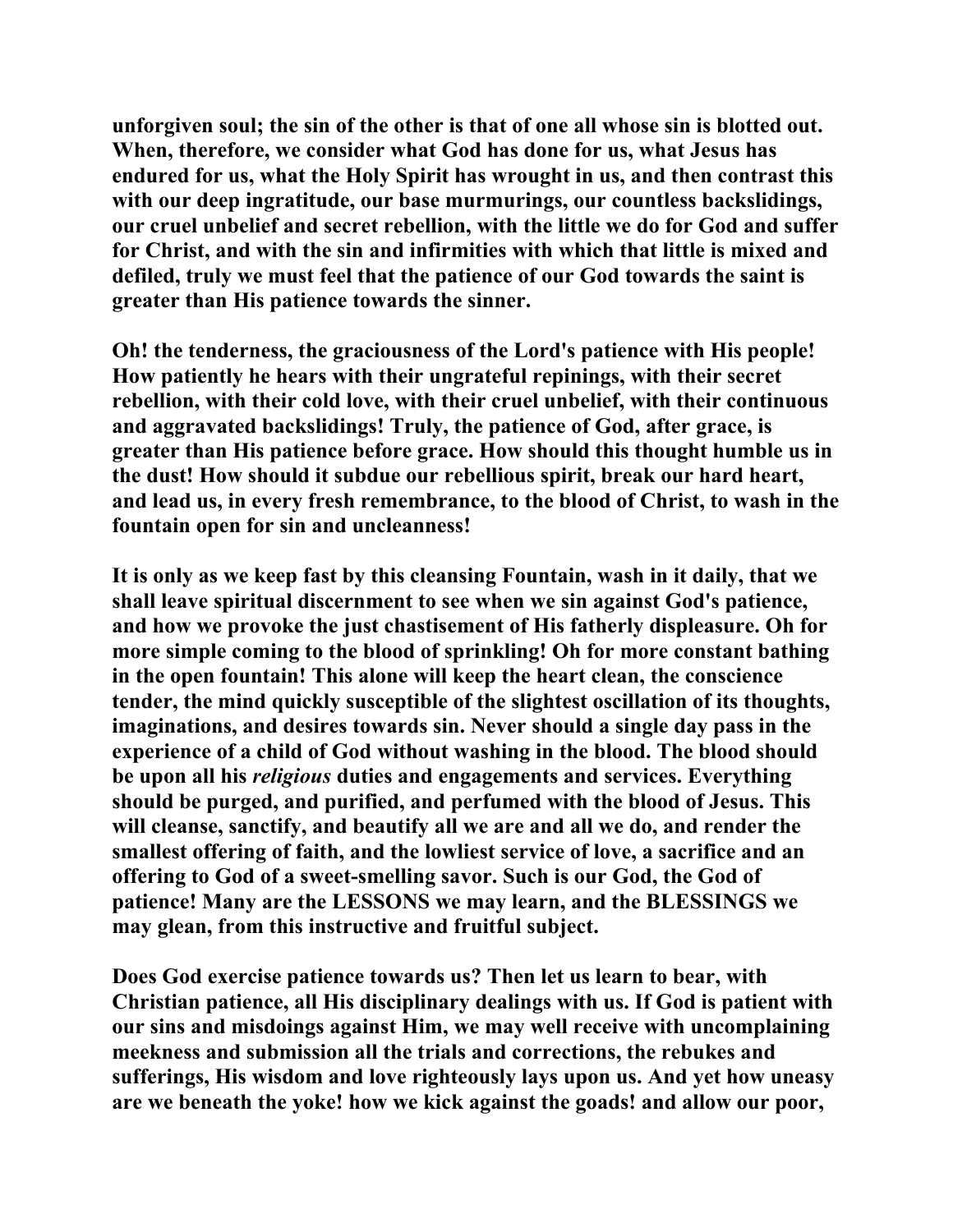**puny will, to rise in opposition to His will, supremely wise and infinitely holy!** 

**Are you a child of sorrow or of suffering? Is our God leading you, so blind and helpless, in a way you know not, and in paths you had not known? Is He pressing to your lips a cup of woe before untasted; and tasting which, you turn away, and exclaim, "Let this cup pass from me?" Think of the God of patience, and be still. Know that He who is wise is counseling you, He who is strong is leading you, He who is love is directing, and shaping, and tinting the whole scene through which, with a skillful hand and in the integrity of His heart, He is conducting you home to glory. His is a school where the grace of patience receives its highest culture, its purest, and host beauteous development.** 

**"Tribulation works patience," and patience, in its turn, works our experience. Afflicted saint, "you have need of patience;" and He who sends the affliction knows your need, and knowing, will supply it, by giving you abundantly of this soul-sanctifying, God-glorifying grace of holy patience. Thus, by meeting your calamities with calamities, by waiting humbly the issue of events, the mystery of which you cannot penetrate, and the direction of which you cannot control, and by waiting in the patience of hope for that eternal life which God, who cannot lie, promised to all who believe in Christ, and for the enjoyment of which present suffering is perfecting you, "patience will have its perfect work, lacking nothing," and "in patience you shall possess your soul."** 

**Is your path dark and lonely? are your prayers still unanswered? is the promise still unfulfilled and the blessing still withheld? Now is the time to "rest in the Lord, and wait patiently for Him," and by so doing glorify your Father who is in heaven. Thus will your experience and your testimony be that of David, "I waited patiently for the Lord to help me, and he turned to me and heard my cry. He lifted me out of the pit of despair, out of the mud and the mire. He set my feet on solid ground and steadied me as I walked along. He has given me a new song to sing, a hymn of praise to our God."** 

**Let us learn from the God of patience a patient spirit and carriage TOWARDS OTHERS. In this grace we may truly be "Imitators of God." The Apostle's exhortation is one you have need to bear in mind, "Be patient toward all men." There is much sin in the** *ungodly***; and what is yet harder to bear, of infirmity in the** *saints***, which calls for the constant exercise of this grace of the Spirit. But, what a divine and illustrious example of this grace have we in Jesus! "He was led as a lamb to the slaughter, and as a sheep**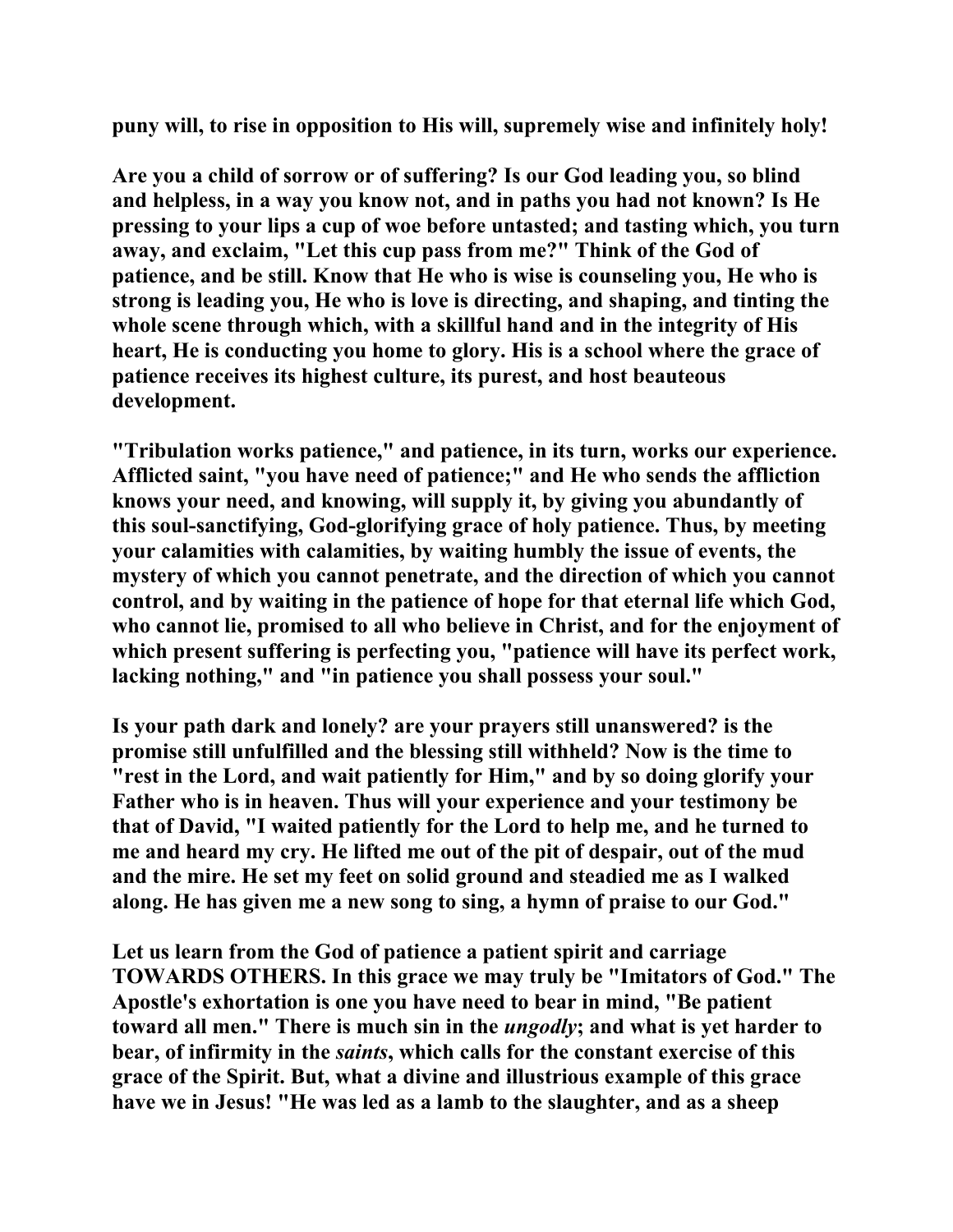**before her shearer is dumb, so opened He not His mouth." "Who, when he was reviled, reviled not again; when he suffered, He threatened not." Learn, then, to bear with uncomplaining patience the weaknesses and infirmities, the slights and woundings of your fellows—the hatred of the world and the smitings of the Church—looking to the God of patience for strength and grace silently and patiently to bear it. And, whether you are buffeted for your faults, or are misinterpreted and censured for your well-doing, you take it patiently, this is acceptable to God.** 

**"Lord, and am I yet alive, Not in torment, not in hell? Still does Your good Spirit strive With the chief of sinners dwell? Tell it unto sinners, tell, I am, I am out of hell!** 

**Yes, I still lift up my eyes, Will not of Your love despair, Still in spite of sin I rise, Still I bow to You in prayer. Tell it unto sinners, tell, I am, I am out of hell!** 

**Oh, the length and breadth of love! Jesus, Savior, can it be? All Your mercy's height I prove, All the depth is seen in me. Tell it unto sinners, tell, I am, I am out of hell!** 

**See a bush that burns with fire, Unconsumed amid the flame! Turn aside the sight admire, I the living wonder am. Tell it unto sinners, tell, I am, I am out of hell!** 

**See a stone that hangs in air, See a spark in ocean live! Kept alive with death so near,**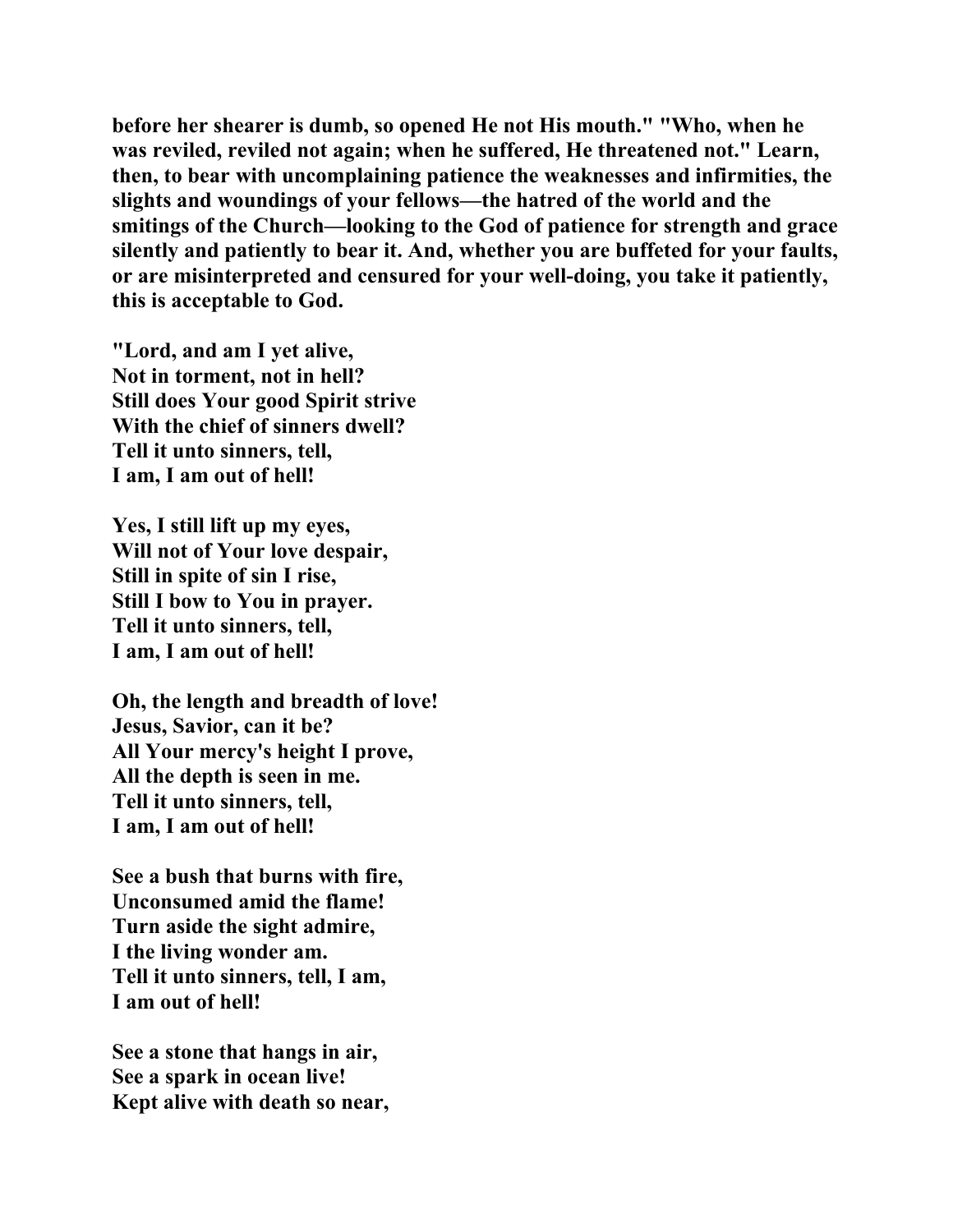**I to God the glory give. Ever tell—to sinners tell, I am, I am out of hell!"** 

## **THE GOD OF COMFORT**

**"THE GOD WHO COMFORTS US. He comforts us in all our troubles so that we can comfort others. When others are troubled, we will be able to give them the same comfort God has given us." 2 Cor. 1:3-4** 

**How soothingly fall these words upon the ear of the sorrowful, sweeter and more powerful than angel-chimes floating from the celestial hills! What griefsmitten heart, bending in tears over them, is not conscious of a power and a charm, at once the evidence of their divinity and the pledge of their truth. The religion of Jesus possesses in the experience of its disciples this remarkable characteristic; there is more true holiness in the heart's thirst for sanctification, and more solid happiness in a passing thought of God, and more real life in one believing look at the Savior, and more perfect repose in one single promise of God's Word, and more of the reality of heaven in a glance within the veil, than this world could ever give, or its religion inspire. Empty, were it possible, the whole world into the soul, and still the worldling's inquiry would be, "Who will show me any good?" Thus confirming the truth of God's Word, "In the midst of plenty, he will run into trouble, and disasters will destroy him." But let one devout, holy, loving thought of God in Christ enter that soul, and its satisfaction is full, its happiness complete.** 

**Such, in a measure, we believe will be the effect of these words of the apostle placed at the head of this chapter. What child of affliction and of sadness scanning them will not feel that, desperate as is his case, and profound as is his grief, hope springs in his breast that yet there may be comfort even for him! You have, perhaps, given yourself to inconsolable grief, "refusing to be comforted." You have thought that even the consolation of God could not fathom your sorrow, and that your wound must bleed unstaunched, and your sore must run unhealed. But these wondrous words have met your eye—"The God of all comfort, who comforts us in all our tribulation," and lo! a gleam of hope suddenly falls upon your spirit, and for the first time since your calamity you begin to think that, God has not entirely forsaken you; that, though He kills, yet He makes alive; that, though He wounds, yet He heals; and that, though He brings low, yet He raises up again. If, then, these words, dimly read**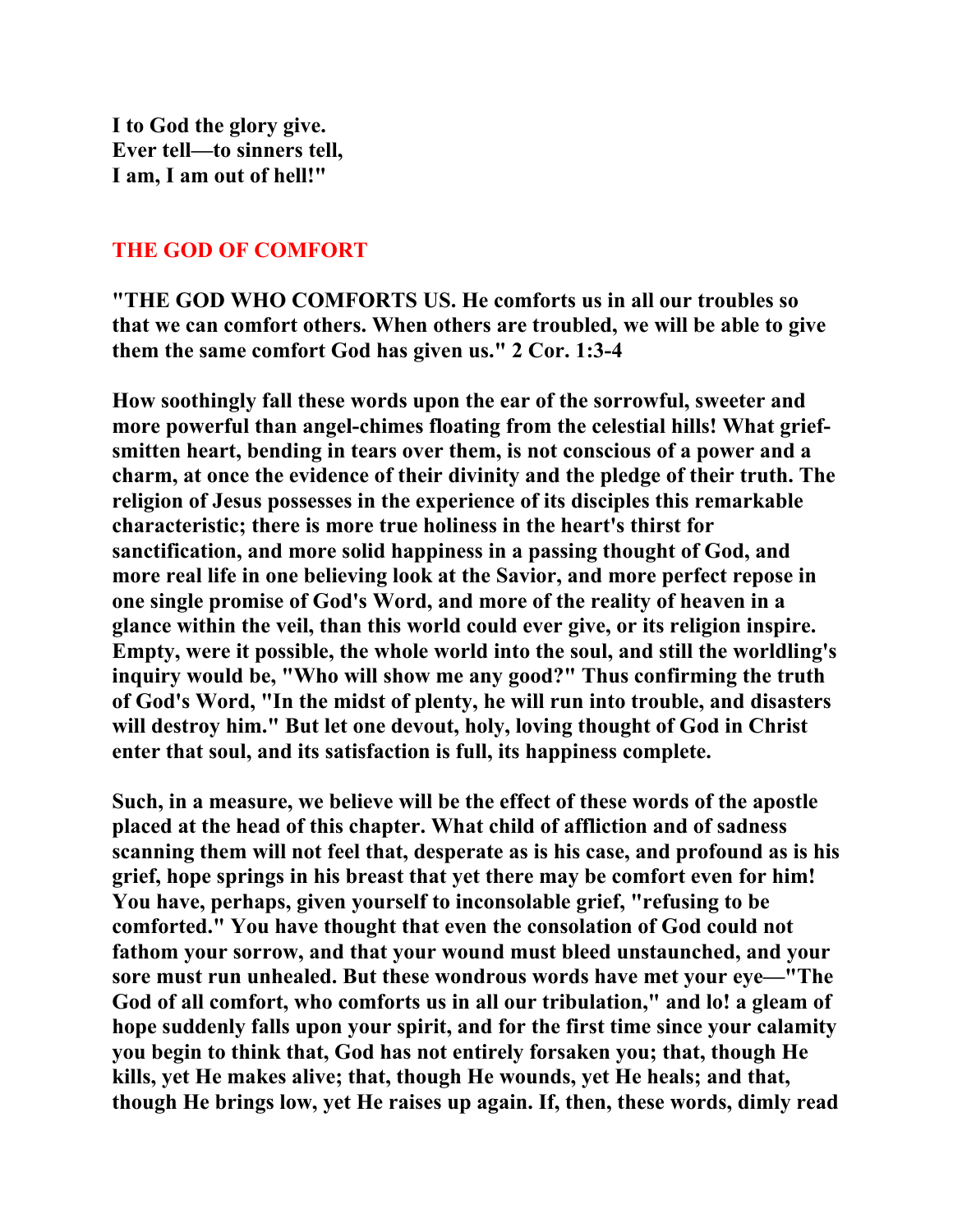**with tears, prove so soothing and assuring, may we not hope that, as the Spirit, the Divine Paraclete, unfolds them in these pages, they may prove to your sad spirit as the breaking forth of waters in the parched desert, "satiating the weary and replenishing the sorrowful soul."** 

**The first thought that suggests itself to the reflecting mind will be the necessity that existed for this revelation of God as the "God of all comfort." There is nothing unmeaning or superfluous in the relations which God sustains to His Church. Each unfolding of His character, and each perfection of His being, points to some relation or need of His people. When, therefore, God is revealed as the "God of all comfort," as "God who comforts those that are cast down," and when also we find Him commanding His servants the prophets to comfort His people, to what conclusion can we come but that His Church is an** *afflicted* **Church, His people a** *tried* **and** *sorrowful* **people, standing in need of that comfort which He only could impart?—in a word, that there exists a peculiar condition of His Church answering to this special relation of God to them as the "God of all comfort " To this thought let us briefly address ourselves.** 

**There is no fact in the history of God's people more strongly confirmed by their individual experience than that, He has** *"chosen them in the furnace of affliction."* **Like the burning bush which Moses saw, God's Church has ever been in the furnace, and yet, like that bush, it has never been consumed. Many and great are the blessings which accrue to the Church of God from this divine arrangement. Not the least one is, the more perfect interpretation of the Bible which this school of God imparts. Affliction places the believer in a position for understanding the Scriptures which no other divine dispensation does. Luther remarks that he did not understand the Psalms until God afflicted him. How many will find in the volume of their Christian experience a page corresponding with this! How apocryphal—sealed, shut up, and mystical—is much of God's Word until read in the ashen glow of the furnace! Until then the sunshine of prosperity shone brightly upon them, and parts only of God's Word were read and studied. But** *adversity* **has come! The light on your path has faded into the shadow of sorrow, and sorrow has deepened into the darkness of despondency, and gloom envelops the entire scene of your life. And now how new and precious has God's Word become!** *Affliction has driven you to the Scriptures, and the Scriptures have revealed to you Christ***, and Christ has brought you near to God, and the God of all consolation has soothed your mind, "through the patience and comfort of the Scriptures."**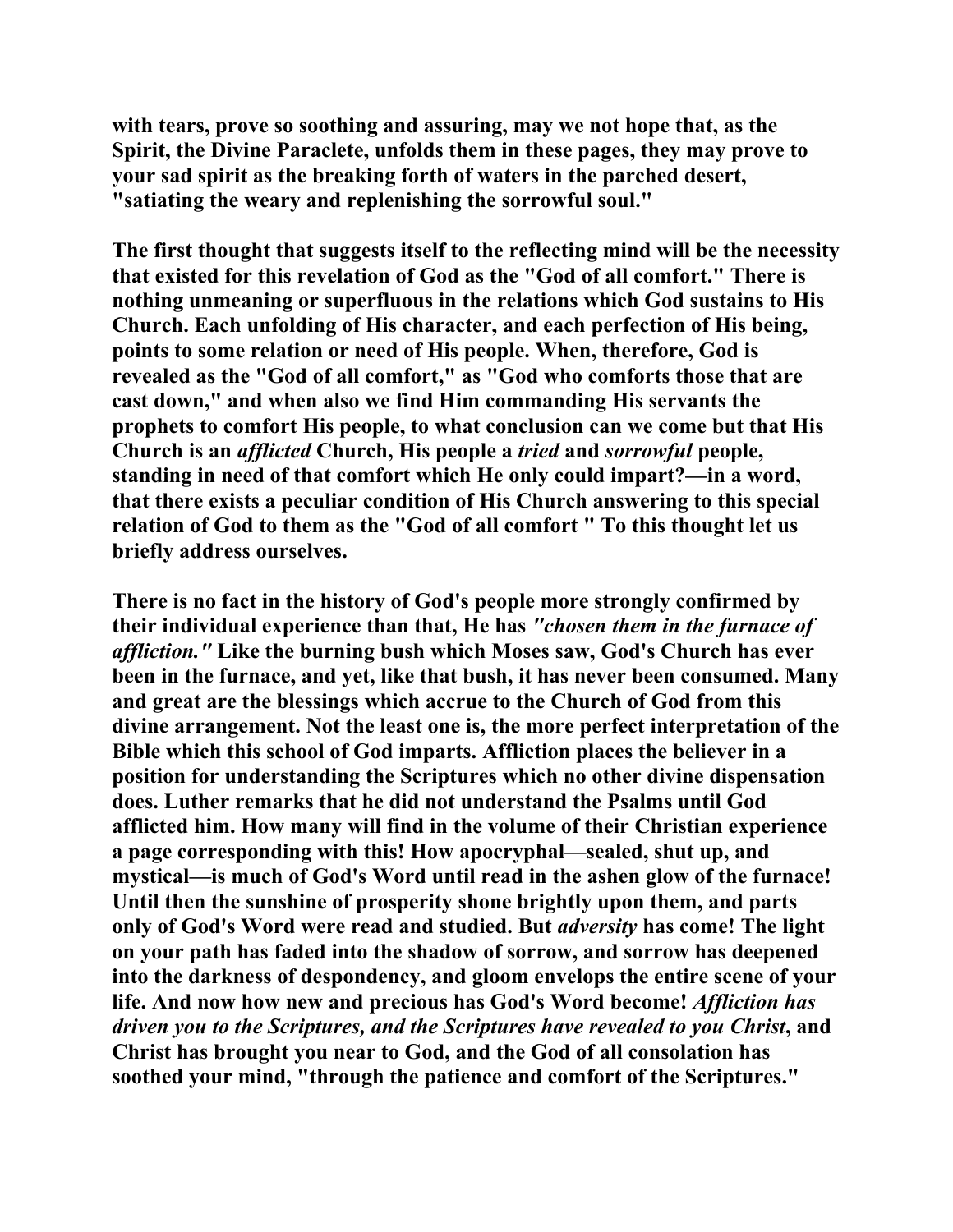**God will have His saints experimentally acquainted with His truth, and with Christ, who is the truth. A mere theoretical Christian, a notional religionist, is of little worth. We need a religion upon which we can live holily, and upon which we can die happily. This can only be attained in a personal acquaintance with Christ and His Gospel. All God's children are taught of God, all in the same school, the same truths, and by the same Divine Teacher, and thus "He fashions their hearts alike." Oh, count the faith that touches with its experimental hand but the fringe of the Savior's robe more precious than "the faith which moves mountains," but is nothing more than an intellectual acquaintance with the truth. If, then, this experimental acquaintance with the Bible is the result of affliction, welcome the discipline whose rod of correction blossoms into such golden fruit as this. What an evidence have we here of the divinity of the Bible, in its adaptation to all the trials and afflictions of God's saints, as to all the shades of Christian character and experience! Of what other book could this be said! Accept with gratitude every evidence that confirms your faith in the divinity of God's Word.** 

**But we return to the truth that** *God's people are an afflicted people, and need comfort, and hence the revelation of God as the "God of all comfort."* **We too much forget that there is a** *moral fitness* **for heaven as well as a** *legal title* **to its possession; the one, the internal holiness wrought in our hearts by the Spirit; the other, the outward justification of our persons through the imputed righteousness of Christ. An heir to an estate may possess the right, but not the fitness for its possession. There may be no flaw in his title, but there may exist a mental or a physical incapacity in his person for its enjoyment. Now, with regard to the heirs of the heavenly inheritance, the title—the obedience and death of Christ—is perfect; no possible flaw in the deed invalidating the legality of their claim. But, in their present partially renewed and imperfectly sanctified state, they are not in a fit condition to enter upon its immediate and full possession.** 

**There must be a** *moral fitness* **for heaven. Heaven is a holy place, and is the dwelling of the holy. Where Jehovah dwells, must be holy, and all who dwell with Him are holy for "without holiness no man can see the Lord." Viewed in this light, how indispensable appears the afflictive dispensation of God's people. It is sometimes difficult at the moment to see how any possible good can ever result from such an evil, or how sweet can ever distill from such a bitter, or how "God's bow made quite naked" can ever bear upon its arrows—feathered, it may be, from our nest of down—blessings so costly and precious; yet, though the "chastening for the present seems not joyous, but**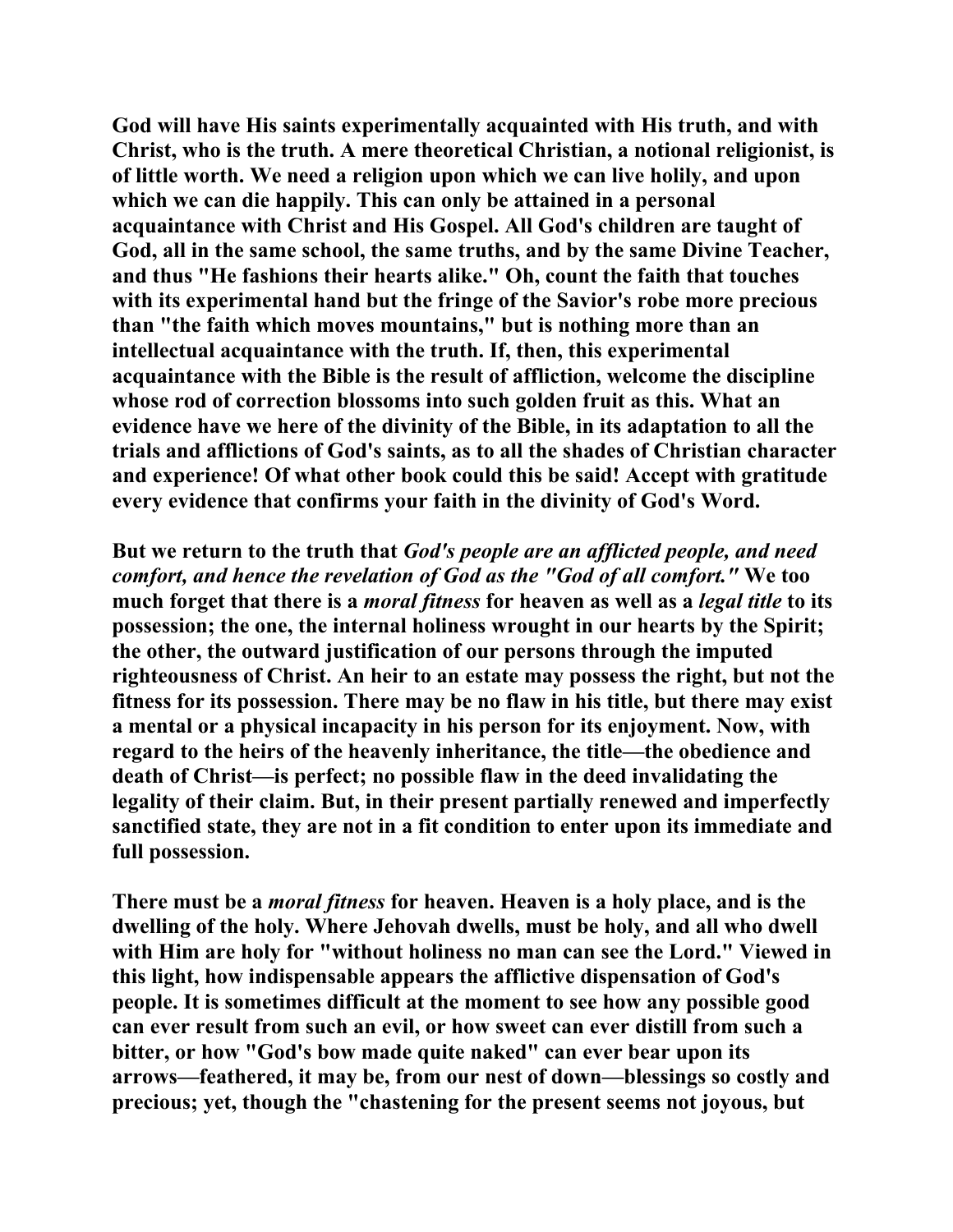**grievous, nevertheless, afterward it yields the peaceable fruit of righteousness unto those who are exercised thereby."** 

**And thus, clearer than the noontide sun, we see the wisdom and rectitude, the faithfulness and love, of our Heavenly Father in all the way He leads us through the thorn-bush, across the desert, home to Himself. Oh, to be as a weaned child—quiet and silent! or, if we speak, only to exclaim, "It is the Lord; let Him do as seems Him good."** 

**There is a passage of God's Word bearing so directly on this subject, we may venture to offer upon it a passing comment. "Beloved, think it not strange concerning the fiery trial which is to try you, as though some strange thing happened unto you." We have in this passage the character of those trials to which God's people are sometimes subjected. It is a "fiery trial." The same word, in the original is rendered, in the 8th chapter of Revelation, "burning;" and the emblem is suggestive of the following ideas—** 

**First,** *intense severity***. God, addressing His Church of old, says, "When you walk through the fire, you shall not be burned, neither shall the flame kindle upon you." And the apostle Peter, employing the same emblem, thus speaks of the severity of faith's trial—"The trial of your faith being much more precious than gold that perishes, though it be tried with fire." Oh, how** *severe* **may our trials be! Think of David, tried by the treason of Absalom; of Eli, by the iniquity of his sons; of Abraham, in the surrender of the heir of promise; of Job, involving, as in one conflagration, children, possessions, health. And thus might we travel down through the different ages of the Church, and we shall find that the history of one believer, of one dispensation, and of one age, has been more or less that of all—"The fiery trial which is to try you."** 

**Beloved, there is one modification of this severity of trial;** *there is not one spark of hell in it.* **There may be** *fire***, but it is not the fire of the bottomless pit. There may be displeasure, but there is no wrath; discipline, but no condemnation. Oh, blessed thought! You pass through the fire, but you are not burned. Like the three children of Israel cast into the burning fiery furnace, you emerge from the sheets of flame with not even the smell of fire upon your garments. He who walked through the fire side by side with Shadrach, Meshach, and Abednego, has been with you in the afflictive dispensation, has trod side by side the fiery trial through which God was conducting you home to Himself, and you have emerged from it unhurt.** 

**Our trials are not only often** *severe***, but like fire, they are always** *searching***.**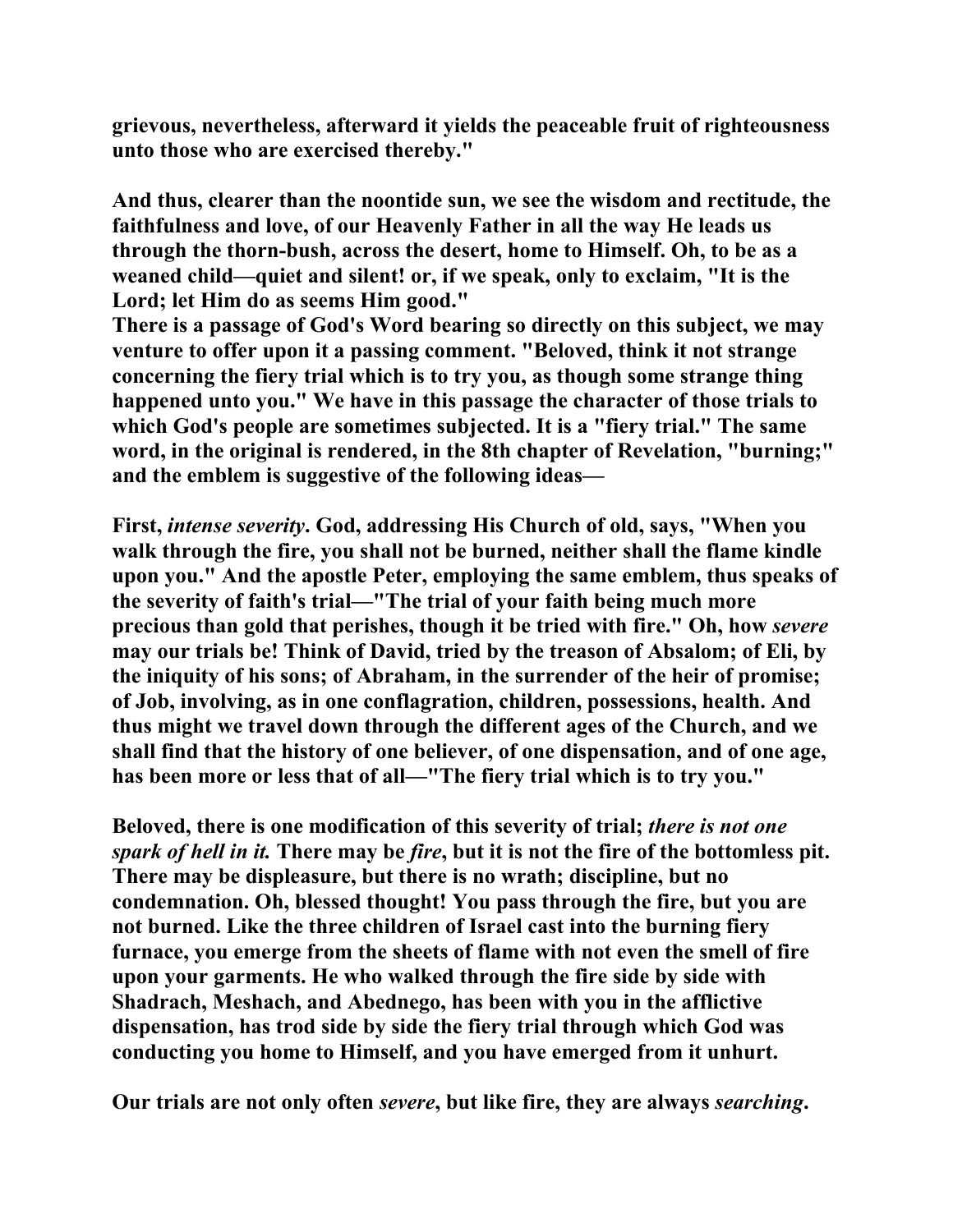**The Lord sends them for this end. They search our hearts through and through. They analyze, separate, and sift. They bring out the innate evil of our nature; reveal and expose to our view the hidden and unknown corruptions and subtlety of our hearts. Oh, how much sin, concealed and unsuspected, they bring to light! What evil mixed with good in our principles, motives, and aims, they expose, separate, and destroy! They lead us, too, to an honest turning-over the page of conscience, to a deep probing of heart, and examination of our state as to our real conversion, our true standing before God, and the holiness, uprightness, and integrity of our walk and conversation in the world.** 

**One fiery trial, sanctified by the grace of the Holy Spirit, has done more to break up the crusted ground of the heart, to penetrate beneath the surface, to dissect, and winnow, and separate, than a life-time of reading and hearing could have done. Oh, what secret sins have been detected, what carelessness of walk has been revealed, what spiritual and unsuspected declension of soul has been discovered, all leading to deep self-loathing, and to the laying the mouth in the dust before God! Then has the prayer gone up with an agony and sincerity never experienced before, "Search me, O God, and try me, and know any heart, and see if there be any evil way in me, and lead me in the way everlasting." And all this the fruit of one hallowed trial!** 

**We may refer to the PURIFYING power of a fiery trial as not the least blessed result of the discipline. It is the nature of fire to purify. God so employs the image. "I will bring the third part through the fire, and will refine them as silver is refined, and will by them as gold is tried." "He shall sit as a refiner and purifier of silver; and He shall purify the sins of Levi, and purify them as gold and silver, that they may offer unto the Lord an offering in righteousness." Blessed and holy fruit of trial! Who now will shrink from the process? who would wish exemption from the fire that but consumes the dross and the tin and the earth of the soul, making the silver so bright and the gold so pure, both reflecting, as they never reflected before, the nature and image of the Divine and lovely Refiner? And when we see the man of God thus emerge from the furnace of affliction, we lift our hearts in thanksgiving and praise to our Heavenly Father for providing in the covenant of grace** *a discipline so effectual in the accomplishment of results so blessed.* **"By this, therefore, shall the iniquity of Jacob be purged: and this is all the fruit to take away sins."** 

**Blessed Lord, if this be the result of Your fiery trial; if it be to burn up and**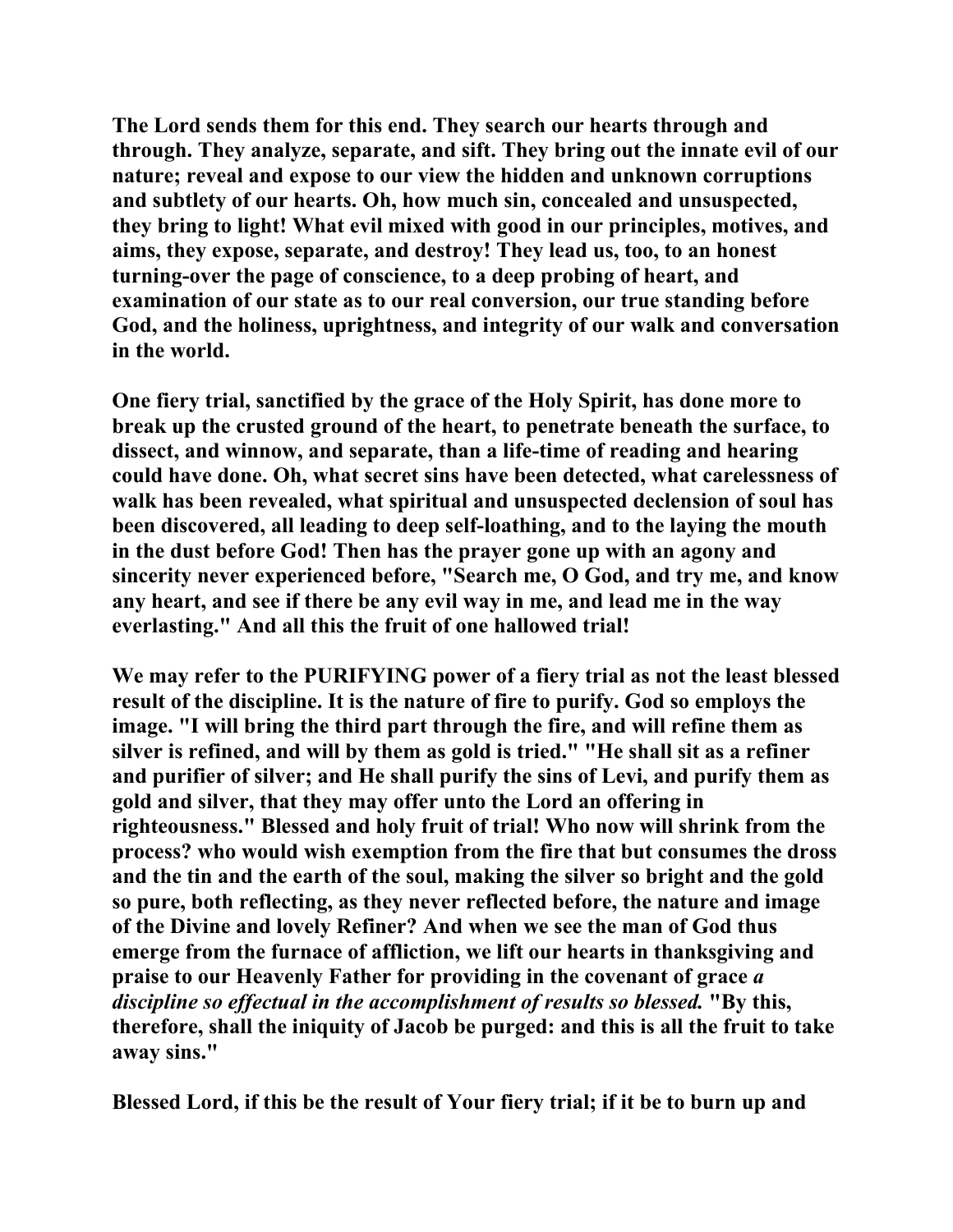**consume the** *self* **and** *carnality***, the** *worldliness* **and** *unbelief* **of my heart, if it be to destroy the** *alloy* **and to scatter the** *chaff***, then let the fire burn, let the furnace glow. May I, by this burning discipline, but be made more thoroughly a partaker of Your holiness.** 

**"Often the clouds of deepest woe So sweet a message bear, Dark though they seem, 'twere hard to find A frown of anger there. It needs our hearts be weaned from earth, It needs that we be driven, By loss of every earthly tie, To seek our joys in heaven. And what is sorrow, what is pain, To that parental care, That breaks the conscious heart from sin, When sin is hated there? Kind, loving is the hand that strikes, However keen the smart, If sorrow's discipline can chase One evil from the heart."** 

**The apostle then proceeds in this passage to remind us that trial is no strange thing in the experience of the saints. "Beloved, think it not strange concerning the fiery trial that is to try you, as though some strange thing happened unto you." Yes, trial is not a strange thing. Common to all, it is yet more common in the history of God's people. There are many reasons why trial should not be considered by us as a strange thing. One is given in the passage under consideration—"The trial that is** *to try you***." Trial is necessary to promote fruitfulness, to test our hope, and to eliminate in the kingdom of God within us the precious from the vile, the purity of Divine grace from the corruption of fallen nature.** 

**Nor should we regard trial and affliction as a strange thing, since it is the** *appointed and beaten path of all the saints* **who have either safely arrived, or are wending their pilgrim way home to God. "If God doesn't discipline you as he does all of his children, it means that you are illegitimate and are not really his children after all." And again, the apostle Peter says, "Knowing that the same afflictions are accomplished in your brethren that are in the world."**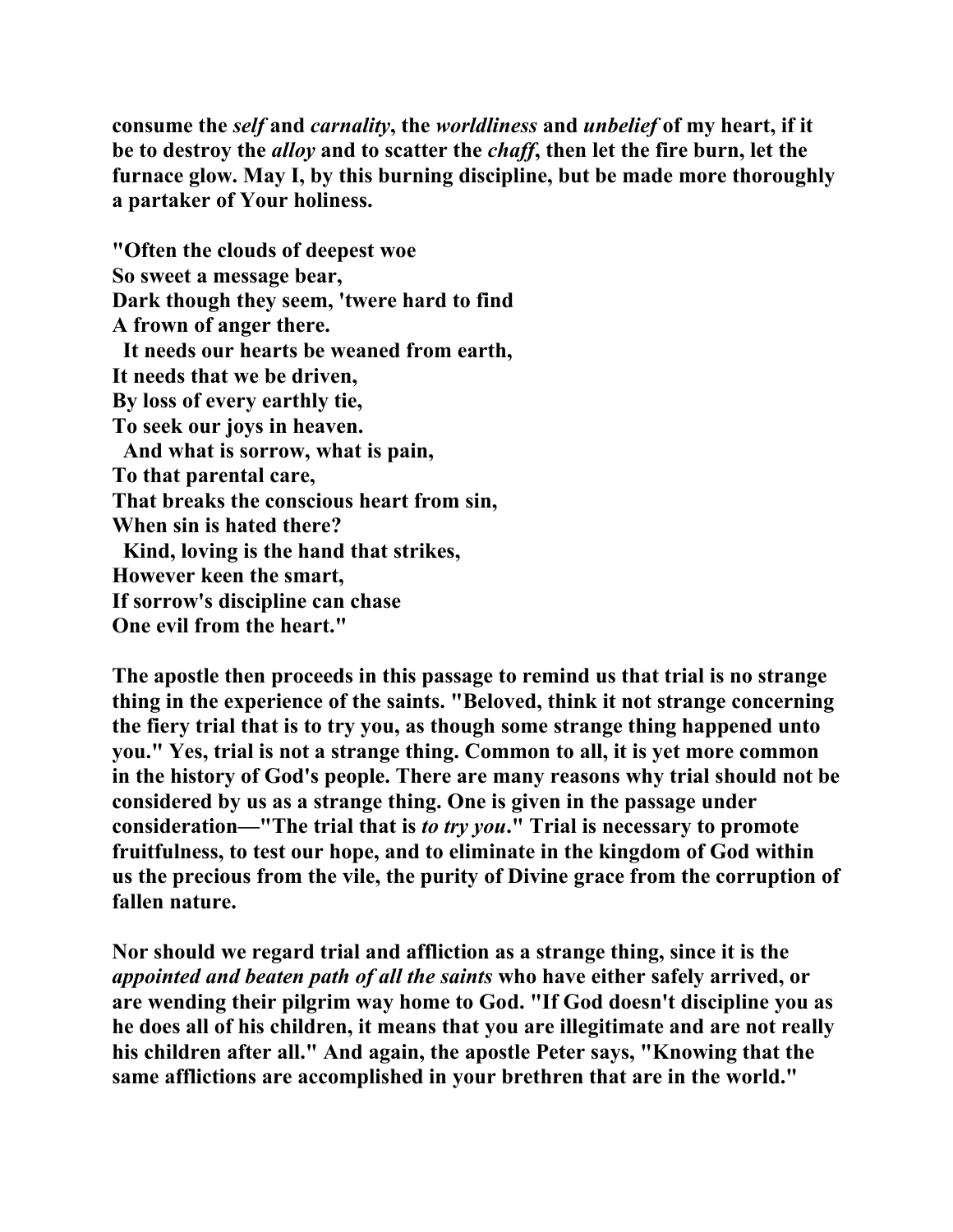**No, more. Trial is not a strange thing, since** *our blessed Lord Himself* **was "a man of sorrows, and acquainted with grief." Significant and instructive words! None were ever so intimate with sorrow, or so closely acquainted with grief as Jesus. He was acquainted with it in its every form, met it in its every aggravation, and tasted it in its every bitter. Standing between the wrath of God and the hatred of man, and enduring both to its utmost strength and extremity, truly never was one so acquainted with grief as Jesus was. Think it not, then, beloved, strange concerning the fiery trial that is to try you, as though some strange thing happened unto you, since the members must be conformed to the Head, and the flock, even "the flock of the slaughter," must follow the Shepherd wherever He goes.** 

**In such illustrious company as this, and identified in suffering with a Savior so precious, shall we not drink the cup our Father has given us with sweet submission to His righteous and sovereign will? Shall we shrink from the knife that but** *prunes***, and from the fire that but** *refines***, increasing our holiness, and so promoting our happiness and usefulness here, and by the same discipline advancing our fitness to take our place before the throne with those who have come out of great tribulation, and have washed their robes and made them white in the blood of the lamb?** 

**But God has fully and graciously met this condition of His Church. If He has faithfully and clearly revealed the fact that He has chosen His people in the furnace of affliction, He has, with equal fidelity and distinctness, revealed the truth that He stands to them in the relation of the "God of all comfort," who comforts them in all their tribulations. To an unfolding of this truth, let us devote the remainder of this chapter.** 

**The true comfort of God's Church demands all the resources of Deity.** *Sin* **is the cause of all sorrow, and** *sorrow* **is "legion" in its name, and protean in its shape. Many are the afflictions of the righteous; and the varied forms which those afflictions assume, are limited only by their countless number. It is not, then, without thought we assert, that** *the resources of God's nature alone could meet, mitigate, and remove the many afflictions, trials, and temptations to whose wholesome discipline His saints are subject, in their education for heaven, in their preparation for eternity***.** 

**And, oh, how sweet is the thought that, in all trials, and afflictions, and sorrows, we have to deal with God, even the "God of all comfort!"** *From Him comes the discipline!* **While sorrow springs not from the ground, even in the**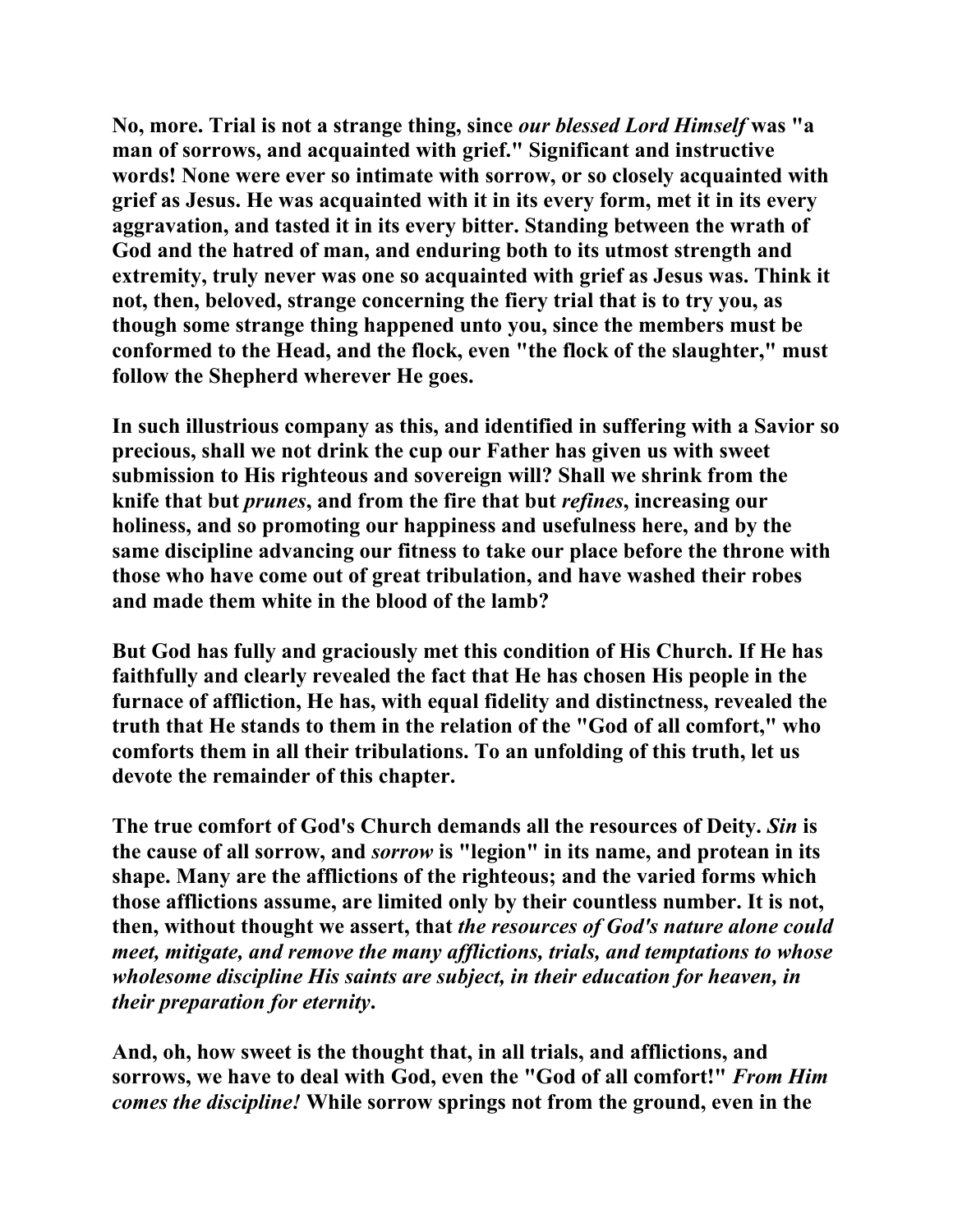**history of a fallen world, the Lord's people are taught, not only to trace His hand in** *the evil that is in the city***, but especially their** *personal affliction***, to His arrangement, faithfulness, and love. How submissive the language of the afflicted saint! "But what could I say? For he himself had sent this sickness." "Now I will walk humbly throughout my years because of this anguish I have felt. I am silent before you; I won't say a word. For my punishment is from you." "It is the Lord's will. Let him do what he thinks best."** 

**Thus, in all our fiery trials, we are at once brought to God. We recognize, in the Hand that is to heal, the Hand that has wounded. In the very Being to whose bosom we fly in our grief, we see the Sender of our sorrow. Thus, the Author of our affliction and the Comforter of our grief is one, even our own God, the "God of all comfort." Naturalists tell us that by the side of every poisonous plant grows its antidote. Yet more certain is the truth recorded by the inspired penman, and revealed by Jehovah Himself: "Look now; I myself am he! There is no god other than me! I am the one who kills and gives life; I am the one who wounds and heals; no one delivers from my power!"** 

**In looking more closely at this truth, let us remark, in the first place, that IT IS IN THE HEART OF GOD TO COMFORT HIS PEOPLE. We need to begin with this central truth. All real comfort for any sorrow flows from sympathy; and true sympathy is the reflection of the heart. All our divine comfort is the pure reflection of the heart of God. Oh, how imperfectly we deal with this truth! God's heart is our heart; in it we dwell, as in a home, and within it we are enclosed as in a pavilion. Can we for a moment doubt the heart of God, when within His bosom He found the Lamb for our sinoffering? If, then, He spared not His own Son, but gave Him up for us all, shall the shadow of a doubt be allowed to rest upon our minds, shading the ray of hope that rests there of comfort from God in the depth of our deepest grief and woe? In the very heart that gave us Jesus, is welled the divine spring of all the true consolation, which flows at our side through this valley of tears. Daughter of affliction, child of sorrow! God loves you from His heart. Its every pulse of life, its every throb of love, its every spring of compassion, its every drop of sympathy is yours.** 

**God's heart speaks to your heart. Its deep love chimes with your deep grief. Do you doubt this? Listen to His command to His servant, the prophet; "Comfort, comfort my people," says your God. "Speak tenderly to Jerusalem. Tell her that her sad days are gone and that her sins are pardoned. Yes, the Lord has punished her in full for all her sins." And mark the tenderness of**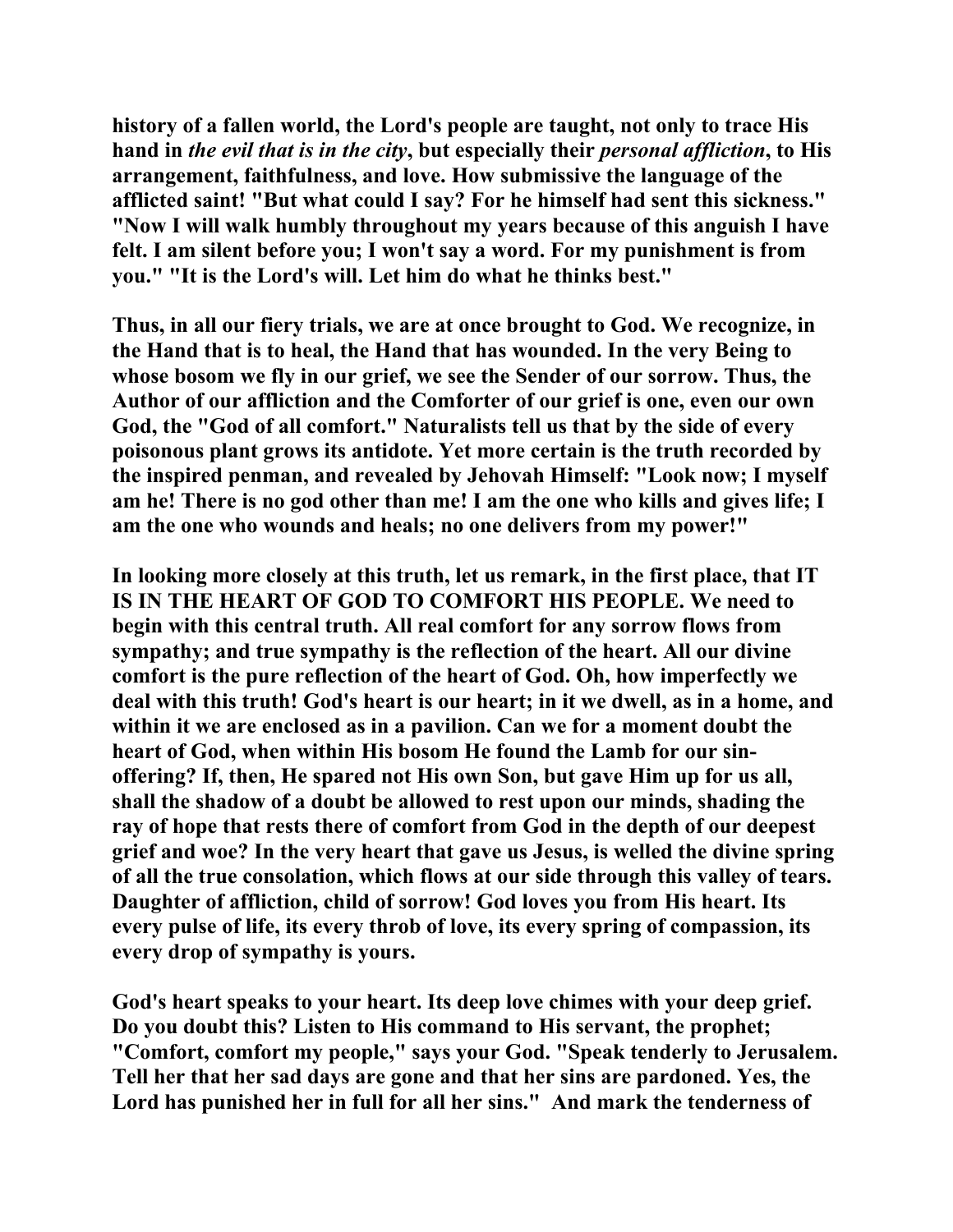**God's comfort. Still it is the heart, and the heart of a** *mother!* **Whose heart so full of love, and tenderness, and sympathy, and yearning, as hers? Listen to the touching words; "As one whom his mother comforts, so will I comfort you." "As one whom his mother comforts." From what source of love so pure, what fountain of sensibility so deep, what spring of tenderness so sweet, does sympathy and comfort flow, in seasons of adversity and sorrow, as** *hers?* **A mother's heart is the first home which love enters, and the last it leaves. Born with our birth, it grows with our growth, clings to us through all life's vicissitudes, smiles when time smile, weeps when we weep, and, when hoary hairs have silvered the brow, and age has dimmed the eye, and the snows of many winters bow down the womanly form, the mother's love is as deep, and fresh, and warm, as when first it clasped its new-born treasure to its bosom. Such is the comfort with which God comforts His people. "As one whom his mother comforts, so will I comfort you."** 

**Add to this beautiful and expressive image, the thought that, God's comforts are** *infinite and divine***, while the tenderest yearnings of a parent's heart are but finite and human, and you have the most perfect idea of the comfort with which God, your Father, is prepared to comfort you, His sad and sorrowful child.** 

**We anticipate, in the foregoing remarks, the idea that God's comforts are**  *parental***. He comforts us as a** *father***. All God's corrections are fatherly; so is His comfort. The hand that slays, and the hand that makes alive, the hand that wounds, and the hand that binds up, are both** *a Father's hand.* **"If you endure chastening, God deals with you as with sons, for what son is he whom the father chastens not." "As a father pities his children, so the Lord pities those who fear Him." Such is the image which finds an echo in every parental heart.** *How soothing thus to trace the discipline of trial to a Father's hand!* **And truly God rebukes, and chides, and corrects us, even as a father the children that he loves. How this view softens, subdues, and heals! "If this cup is from my Father," exclaims the afflicted child, "then will I drink it without a murmur. He has pierced my heart through and through; He has smitten my sheltering gourd, and He has blighted my lovely flower, and He has shaded my pleasant picture; but He is my Father still, and I will yield Him reverence, bowing silently and submissively to the rod which only love has sent, and which already is bursting into bud so promising, and is maturing into fruit so precious, making me a partaker of His holiness."** 

**Accept, then, the comfort with which your Heavenly Father seeks to support**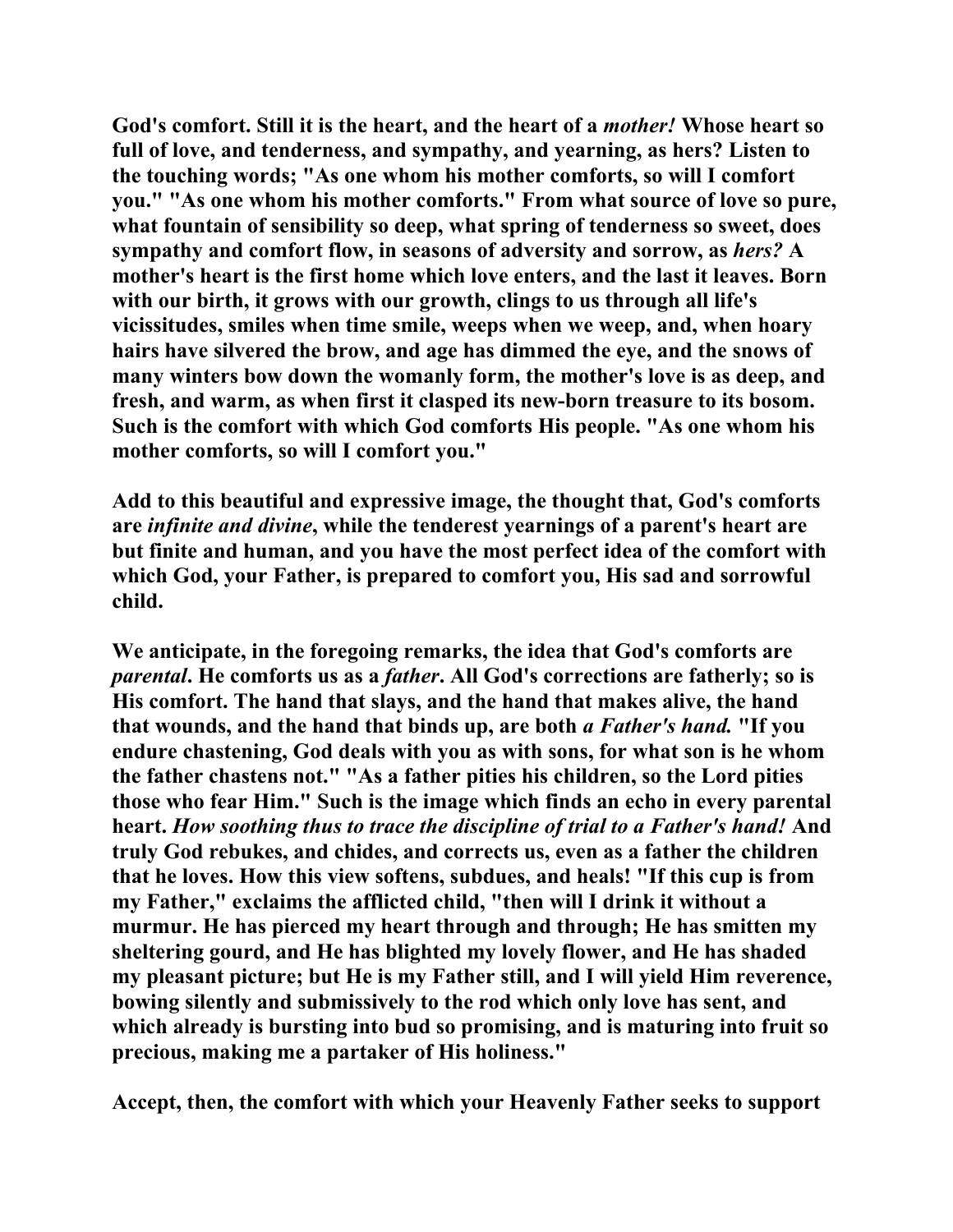**and soothe you in your present calamity. Refuse not to be comforted. To refuse divine comfort because God's hand has smitten, is to cherish a murmuring and rebellious spirit against God. Your persistent rejection of all the promises, and assurances, and consolations of your Heavenly Father, is as much as to say, "God has deeply, sorely wounded me, and I will not forgive, and cannot forget." Do you do well to be angry? Who caused the sheltering vine to grow? who reared the oak, around which the tendrils of your heart so long and so closely entwined? Who revealed that spring, that refreshed you so often from its clear and sparkling stream? Your Heavenly Father! Then** *He has but recalled what was His own***; and shall not the judge of all the earth do right? Refuse not, then, the comfort which His own hand offers.** 

**In love He sent this temporal reverse; in love He shaded your home with death; in love He transferred earth's flower to bloom in heaven's paradise; and will you now reject the consolation He would sincerely pour into your heart, exclaiming, in the spirit of contumacy and rebellion, "My soul refuses to be comforted"? God forbid! Yield your drooping heart to that comfort, as the fainting flower to the dew, as the sickly plant to the sun, and, in the depth of your gratitude, exclaim, "Blessed be God, even the Father of our Lord Jesus Christ, the Father of mercies, and the God of all comfort, who comforts us in all our tribulations!"** 

**He is the "God of all comfort"—"all comfort," and for "all our tribulations." It is a delightful thought, that in His own infinite heart, in the covenant of grace, in the Gospel of His love, and in our Lord Jesus Christ, He has made provision for all the afflictions, trials, and sorrows of His people. So that no new trial springs up in your path, no new grief shades your spirit, no new calamity crushes you to the earth, but the God of all comfort has anticipated that very need in the comfort He has provided for His Church. "Oh, how great is Your goodness which You have laid up for those who fear You; which You have wrought for those who trust in You before the sons of men!"** 

**And what a comfort is THE LORD JESUS CHRIST to His people! There could be no revelation of God, as the God of all comfort, but in and through Christ. He is** *the great Depository of our consolation.* **Yes, He is called the "Consolation of Israel."** *Christ is our comfort, and the Holy Spirit is our Comforter.* **Who can listen to these words of tenderness and love which distilled from His lips into the sorrowing hearts of His disciples on the eve of their separation from Him, and not feel that Christ is truly the Consolation of His people; "Let not your heart be troubled; you believe in God, believe also**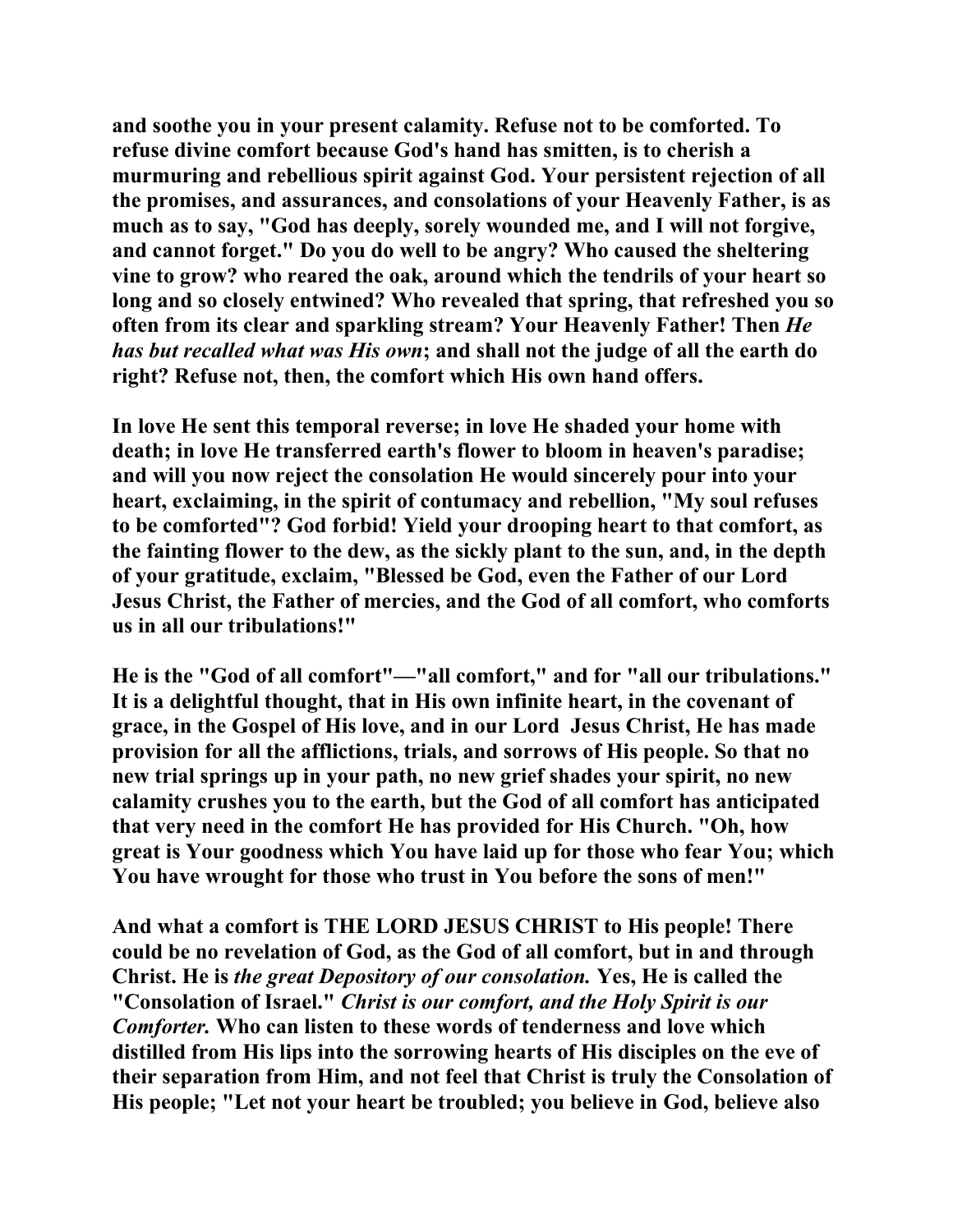**in me. In my Father's house are many mansions!" Does your sorrow spring from a sense of sin? Jesus' blood pardons. Is it from a conviction of condemnation? Jesus' righteousness justifies. Is it from the power of indwelling sin? Jesus' grace subdues. Is it from some pressing temporal need? All resources are in Jesus, and He has promised to supply all your need, and that your bread and your water shall be sure.** 

**Is bereavement—sore, crushing bereavement—your grief? Where will you find such tender sympathy with your sorrow as dwells in His heart, of whom it is recorded, "Jesus wept"? Who can comfort that sorrow, but Christ?—and He can, and He will comfort it. Does some foe menace you, or does some insurmountable difficulty lie in your way? All power is Christ's, and He will defend you from your enemy, and will roll your stone of difficulty from before your feet. Does suffering, and languor, and waning health affect your spirits? He who "bore our sicknesses" is your Consolation now, and will not leave you to suffer and pine alone, but can either heal your malady with a word, or so make all your bed in sickness, by the supports of His grace, and the discoveries of His love, as shall make you willing to lie there patiently so long as it pleases Him.** 

**A few practical deductions shall conclude this chapter. Learn from the subject to take all your troubles at once to God. God wants you—speaking after the manner of men—to make use of Him as the God of comfort. Why has He revealed Himself as such, if not that you should repair to Him immediately and without hesitation in every tribulation? They are sent for this purpose that you might "acquaint yourself with Him." Many a poor soul has made his first acquaintance with God in some deep, sore trial. It was not until God tore up all his earthly comforts by the root that he was led to see that all his life he had been living "without God in the world."** 

**But it is in after-stages of our religious life that we know more of the character of God, learn more of His loving heart and of His revealed word as we fly to Him in our tribulations for the comfort He alone can give. And oh, the blessedness of nearness to Him into which our trouble has brought us! How have we kissed the rod and blessed the hand whose smitings have made known and unsealed to us a source of such comfort and a fountain of such blessing!** 

**And let us not overlook the VARIOUS CHANNELS through which God comforts us. He comforts us by HIS WORD, its doctrines, promises, and precepts. He comforts us through the channel of PRAYER, drawing us to His**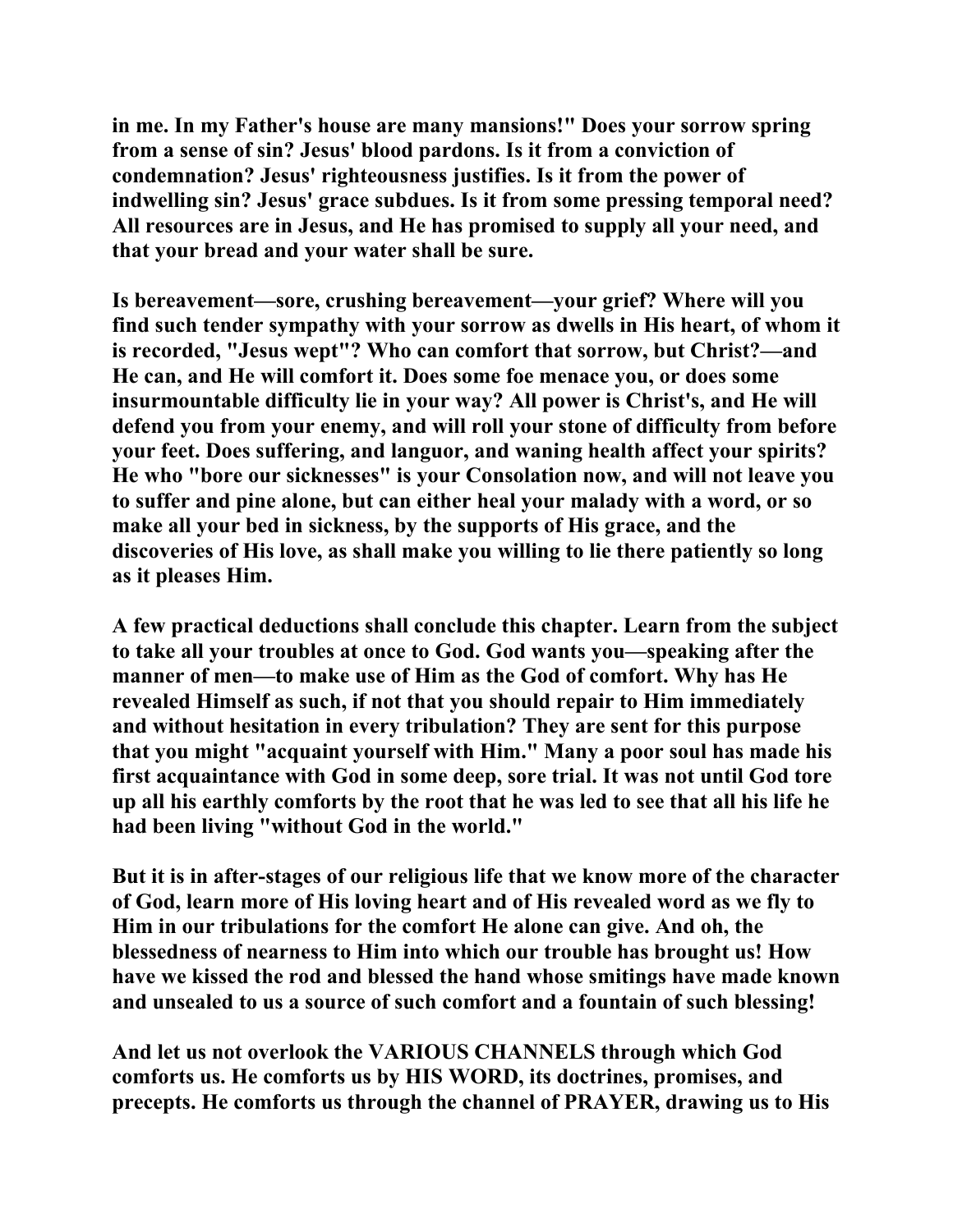**mercy-seat, and bringing us into communion with Himself through Christ. Oh, what comfort flows through this channel! The moment we arise and give ourselves to prayer, we are conscious of a mental quietness, of a soothing of heart indescribable. Prayer has unloosed the burden—prayer has dissolved the cloud—prayer has proved an inlet of peace, joy, and hope, passing understanding and full of glory.** 

**God comforts us by the MINISTRY of His Word. For this purpose He furnishes His servants with gift and grace, and while some are as John the Baptist, "crying in the wilderness," others are like Barnabas, "sons of consolation," able to speak a word in season to those who are weary. How expressive the words of the apostle, "God, who comforts those who are cast down, comforted us by the coming of Titus." Nor must we forget to remind you that God often comforts His people by writing the sentence of death upon all comfort out of Himself. Thus He spoke to His Church, "Behold, I will allure her, and bring her into the wilderness, and speak comfortably unto her"—margin, "speak to her heart." Is He thus bringing you, beloved, into the wilderness of separation, of entanglement, of solitude? Be sure it is but to comfort you, to speak to your heart, and to reveal Himself to you as the "God of all comfort who comforts us in all our tribulation."** 

**Thus, then, we learn that if we would have true comfort and consolation we must in faith run to heaven for it. It is a treasure found in no earthly climate. It is a jewel of heaven, a flower of paradise, found in no mine or growing in no garden below. We can carve our own crosses, we cannot make our own comfort. Seeking it from creatures, and amid creature good, we, alas! but seek the living among the dead. "When I said, my bed shall comfort me, You scared me with dreams."** 

**Has Jesus given you an excess of comfort? Go and pour its overflowings in some stricken heart. Remember one end of God's comforts—it is "that we might be able to comfort those who are in any trouble, by the comfort with which we ourselves are comforted of God." Oh, high and holy privilege godlike and divine—of repairing to some house of mourning, to some chamber of sickness, to some bed of suffering, to some believer in Jesus passing through adversity, and of some child of the light walking through darkness, and of strengthening and comforting them in God. Be this our mission, and then shall we be imitators of God, the "God of all comfort."** 

**Let me remind you what a fountain of comfort you have in the truth that this**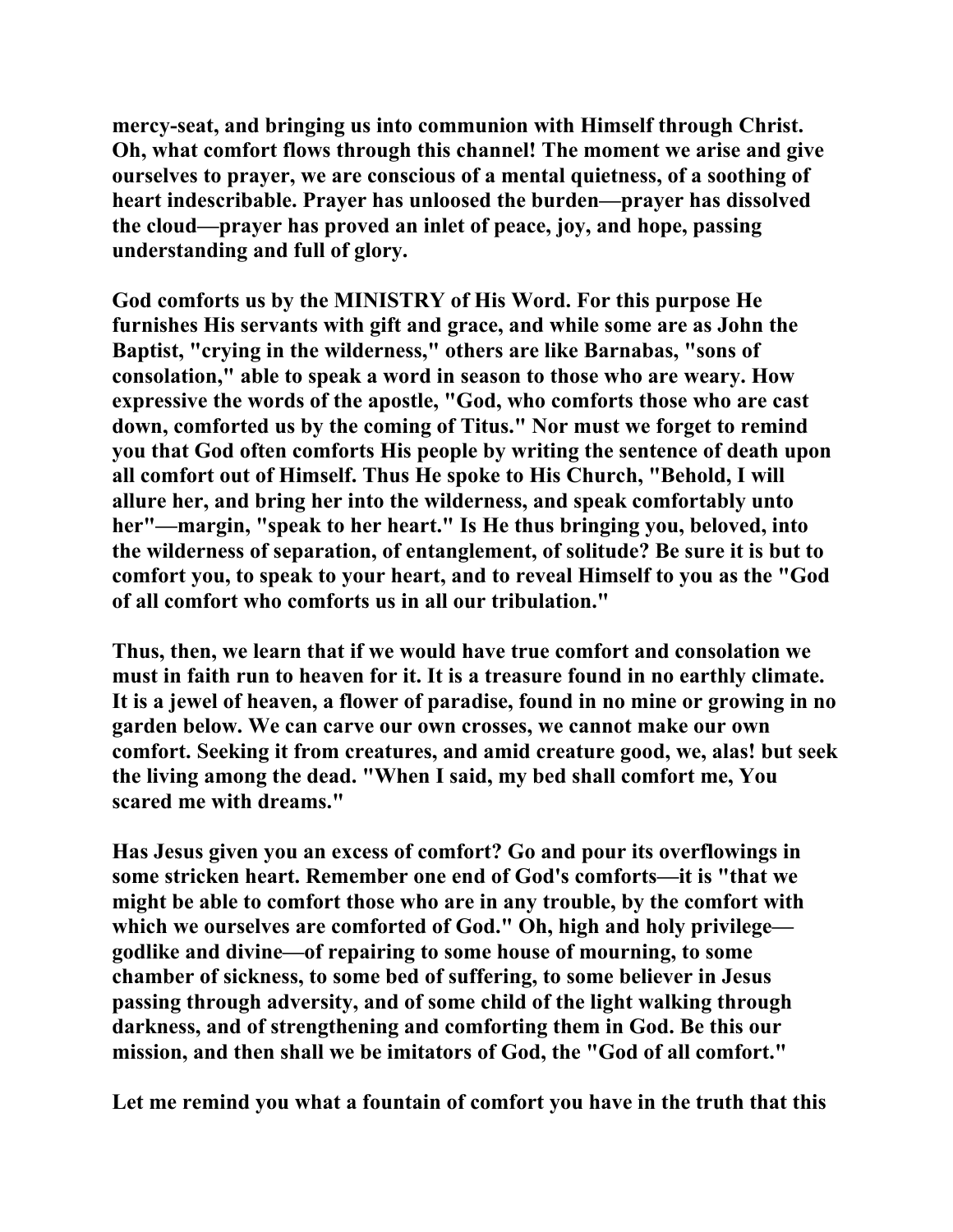**God of all comfort is** *your* **God. Thus while you possess the streams, the streams lead you to their source, and all that is in God is yours. I will suppose your case one of extreme woe. I will imagine you tried in your families, straitened in your circumstances, afflicted in your person, friendless, and homeless; and yet, against all this, I will weigh the truth that the God of all comfort is your God, and knowing how infinitely this blessing outweighs all your destitution and sorrow, I would call upon you to make the solitude through which you are traveling echo and reverberate with your shouts of joy and your songs of praise.** 

**What if your home is desolate and your provisions are scanty; what if your heart is lonely and your body is diseased; if God is your God, and Christ is your Savior, and heaven is your home? In the midst of all your trials, sorrows, and discomforts, you have more cause to be happy and to sing than the brightest angel or the sweetest seraph before the throne. They stand in their own righteousness, you in the righteousness of God; they worship at a humble distance from God, you are brought near by the blood of Christ, enter into the holiest, and call Him Father!** 

**And is it no comfort to be assured that Christ is yours, and that you are Christ's? With such a Savior and Friend, with such a Patron and Intercessor in heaven as Jesus, how comforted should you be in all your tribulations! Jesus knows you; others may not. The world assails, the saints judge; friends misinterpret and foes condemn, just because they neither know nor cannot understand you. Jesus knows you! Let this suffice. What a comfort that you can admit Him to every cloister of your soul, to every secret of your heart, with the feeling that He sees all, knows all, and understands all; and, what is more, sympathizes with, and approves all, which must, from the nature of the case, be profoundly veiled and inexplicable to human eye.** 

**Oh to live independently of the saints, and above the world, upon Jesus!—this is true comfort. The moment you are brought fully to realize—"Christ knows me altogether: my personal infirmities, my secret sorrows, my domestic trials, my professional anxieties, all the workings of my inner life," you are comforted as no friend on earth or angel in heaven could comfort you. Oh, what a Christ is ours! How should we love Him, trust Him, serve Him, and if need be, suffer and die for Him.** 

**Poor worldling! what is your comfort?—the creature that soon must die? the world that you soon must leave? a life that is but as a shadow? the prospect of**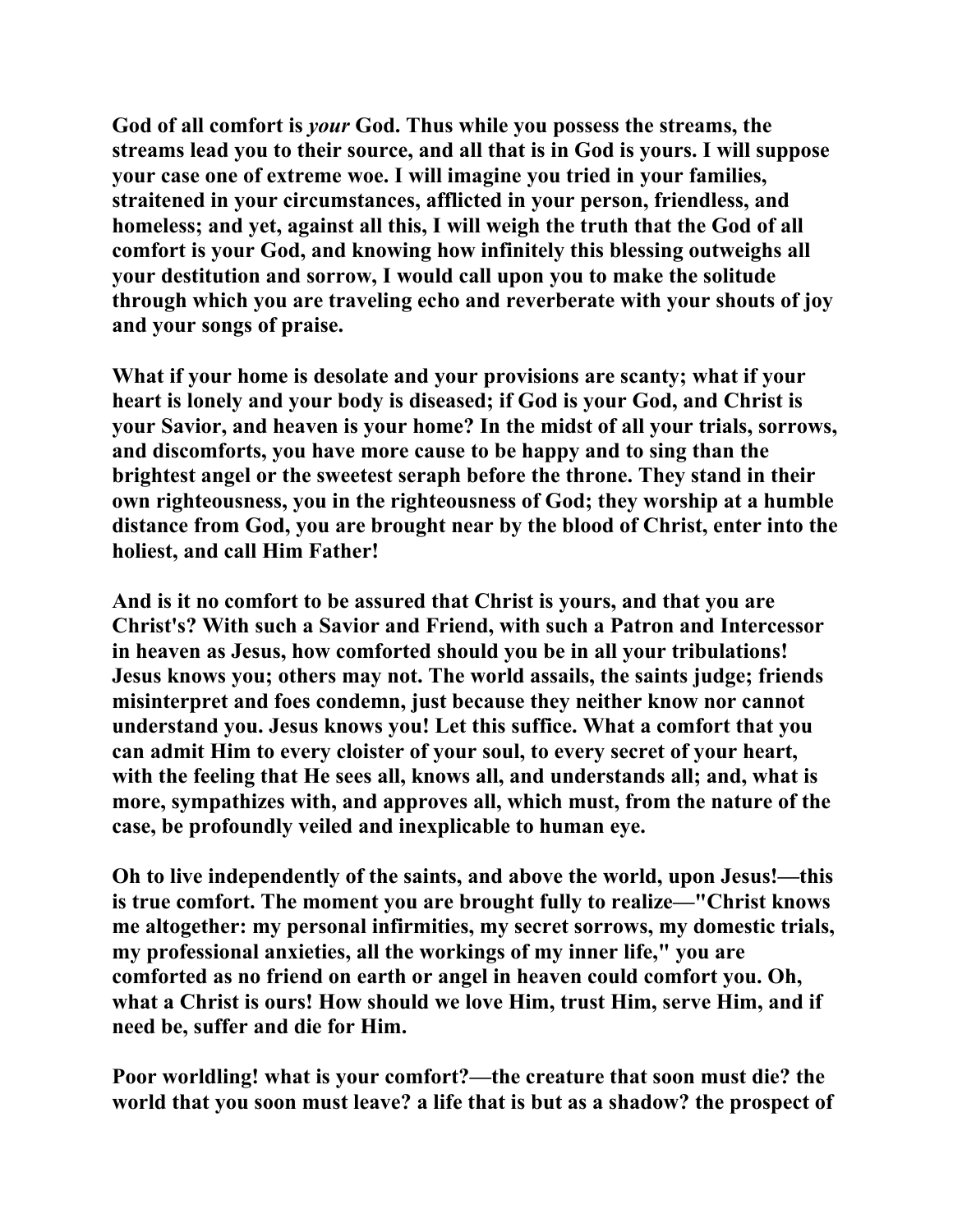**a death without a Savior? and an eternity without a heaven? Is this all? Yes, this is all the real comfort which you possess. Oh, fly to Christ without a moment's hesitation or delay! Secure an interest in Jesus, make Him your Friend, trust in Him as your Savior, accept Him as your Portion, and you shall be comforted in this life, and be happy forever in the life that is to come.** 

**"May our Lord Jesus Christ and God our Father, who loved us and in his special favor gave us everlasting comfort and good hope, comfort your hearts and give you strength in every good thing you do and say." 2 Thes. 2:16-17** 

## **THE GOD OF BETHEL**

**"I am the God of Bethel." Genesis 31:13.** 

**God is now His own Artist. Hitherto, the divine portraits upon which we have gazed with such sacred delight, were drawn by** *human* **hands, "holy men of God, as they were moved by the Holy Spirit," presenting such views of the character of God as met the varied conditions of His people; thus confirming our previous observation, that each title and perfection of God harmonized with some particular need of His Church. But, in the present chapter of our work, the Great I AM shall present His own Divine likeness, drawn with a vividness and fidelity such as He only could command. "I am the God of Bethel."** 

**Who can mistake the Artist, or question the identity of the picture? The language of the one is too stately and commanding, and the likeness of the other too divine and life-like, to admit of a moment's doubt. It is Jehovah who speaks, and speaking of Himself, says "I am the God of Bethel." The word "Bethel" means, "the House of God," and the occasion on which it was thus used marked a memorable event in the history of Jacob, suggesting some spiritual reflections appropriate and profitable to the Christian and devout mind.** 

**The patriarch was now an exile and a wanderer, fleeing from the vengeance of Esau. He had, on this occasion, been journeying more than four hundred miles through wild and inhospitable deserts; and at night, weary and footsore, he took a stone for a pillow, and laid himself down on the cold, dewy earth to sleep. That was a memorable night in his history. While he slept, a vision of singular character and glory appeared to him. It was a 'ladder,' its foot**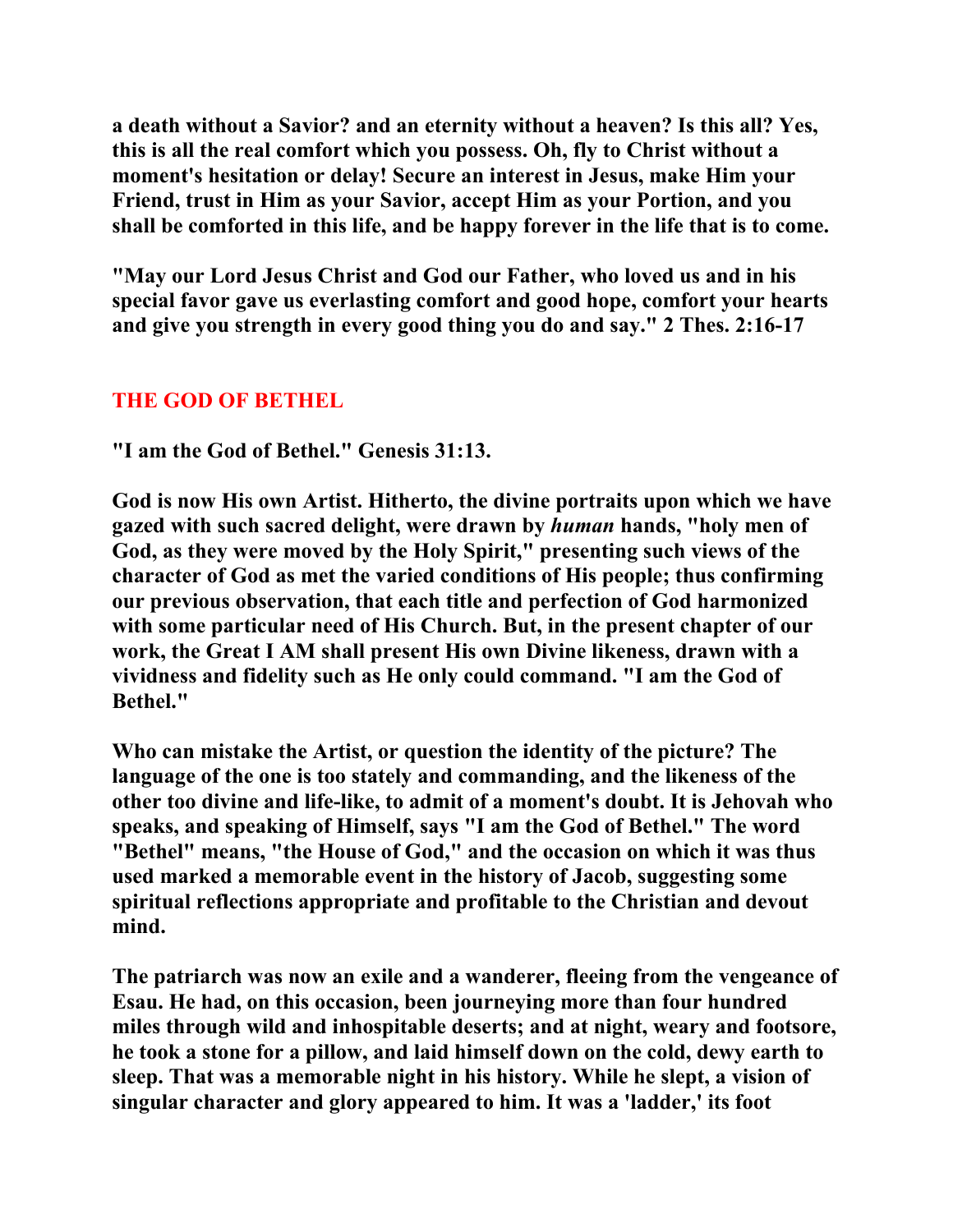**resting on the earth, and its top in heaven. Ascending and descending this mystic communication between the two worlds, innumerable angels were seen, 'ministering spirits,' doubtless, sent from heaven to 'minister' to this tried servant of God. But the most significant and glorious part of this vision was the appearance of** *Jehovah* **at the top of the 'ladder,' addressing the lonely and desolate patriarch slumbering at its foot. The words which He uttered, and the tones in which He spoke, were well calculated to quell the fears, to comfort and assure the mind of God's servant, now passing under the corrective hand of a righteous yet loving Father—a fugitive from man's rage, yet 'beloved of God,'—a lonely exile, yet waited on by angels—a stranger and destitute, yet the heir of the very land upon which he lay—single and alone, yet destined to be the head of a race countless as the dust of the earth, and through whom, as concerning the Messiah, "all the families of the earth should be blest."** 

**Not less consolatory and assuring was the gracious promise of the Divine presence and care which God spoke to him on that memorable night: "Behold I am with you, and will keep you in all places where you go, and will bring you again into this land; for I will not leave you until I have done that which I have spoken to you of." What a vision of glory, and what a night of repose must that have been to the desolate mind, lonely spirit, and weary body of the patriarch! How he must have desired to prolong it, and how have regretted its close! And when he awoke, we marvel not at the wondering exclamation of his awe-stricken mind, "Surely the Lord is in this place, and I knew it not"—that is, I did not expect such a vision of God in such a place.** 

**"He was afraid and said, What an awesome place this is! It is none other than the house of God—the gateway to heaven!" The next morning he got up very early. He took the stone he had used as a pillow and set it upright as a memorial pillar. Then he poured olive oil over it. He named the place Bethel** *house of God***."** 

**God, in a subsequent period of his history, reminded him of this memorable incident, doubtless with a view of strengthening his faith and comforting him under a new and severe trial through which he was then passing—the grinding avarice and base treachery of Laban, his father-in-law. Speaking to him again in a dream, God said, "I have seen all that Laban does unto you." Mark,** *God notes all the unkindness and injustice done to His saints***, and will vindicate their wrong, and avenge the wrong-doer.** 

**"I am** *the God of Bethel***, where you anointed the pillar, and where you made a**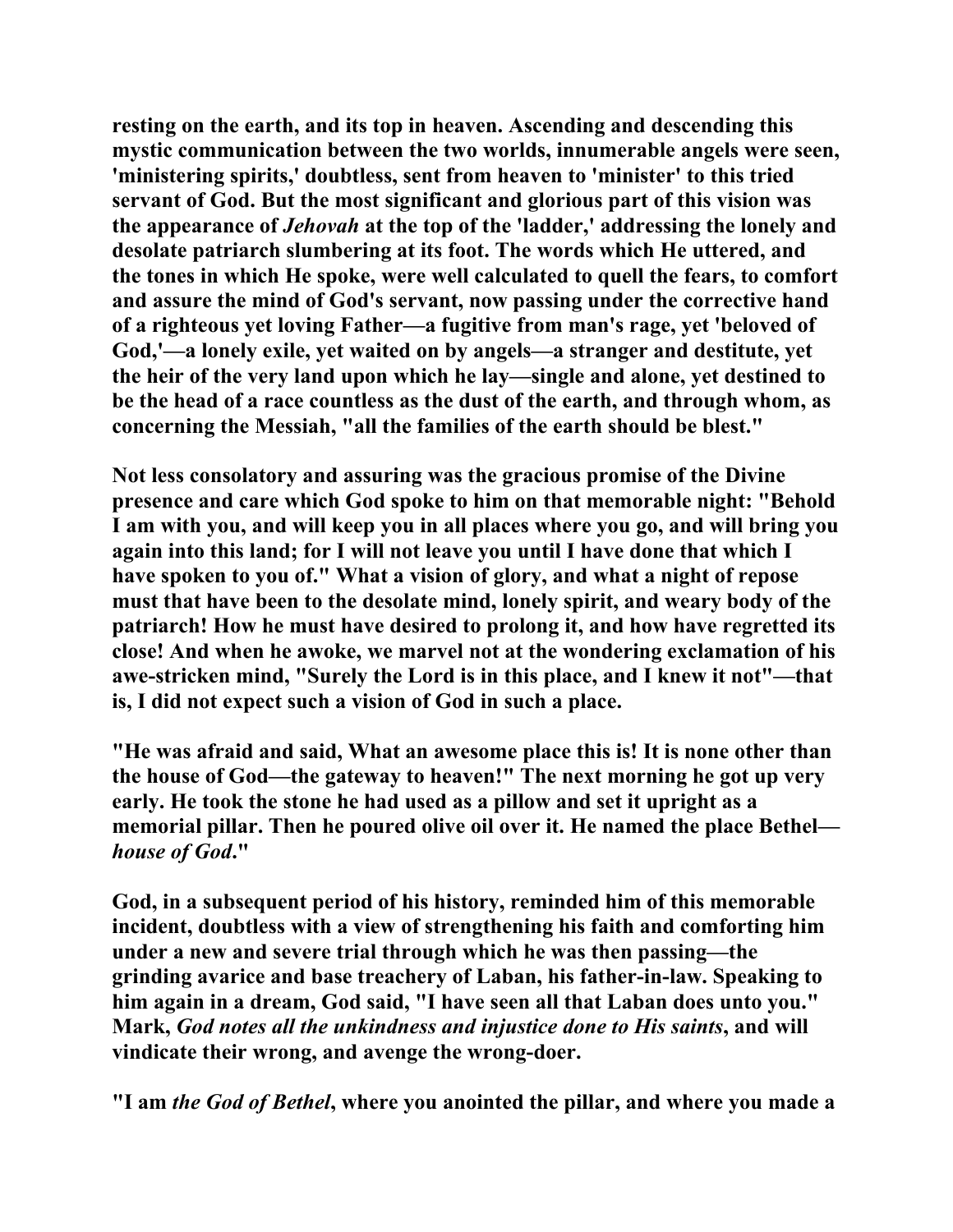**vow unto me." What an unfolding of the character of God is here! What tender love, what covenant faithfulness, what Almighty power! Surely, if ever God gave Jacob a song in the night season of woe, it was now! Angels must have bent an ear to that song, and have learned new strains from its melody. God's dealings with men, His dealings especially with His Church, must form a subject of profound study and of rich instruction to these celestial students. The Church is their Bible, in the marvelous history of which its election and redemption, its calling and keeping, its grace and glory—they see the will, and study the mind, and fathom the heart, of Jehovah—"Which things the angels desire to look into."** 

**Here we may for a moment pause, and in faith appropriate to ourselves the promise which God made to His servant Jacob, "Behold I am with you." That promise was not his alone, but is ours also, on whom the ends of the world are come. We are taught that, "no prophecy of Scripture is of any private interpretation"—that is, that no individual believer has a personal and sole right to any part of God's Word, exclusive of other believers; but that, as there is "one God and Father of all," "of whom the whole family on earth and in heaven is named," so the promises of God, from Adam downward, are the property alike of all the children of that one family, not a solitary member, the obscurest and the weakest, being exempt.** 

**Oh, what a** *uniting* **truth is this! How should it constrain us to recognize and love as brethren all the members of the one and indivisible family of God, even though they may occupy different apartments, and feed at different tables, in the one Great House, than ourselves. God loves them all; Christ died for all, and recognizes in all His own divine image; and the Holy Spirit dwells alike in all, and seals on the lips of all, "Abba, Father!"** 

**We repeat, what an exceeding great and precious promise of our covenant God is here—intended for all saints, intended, my beloved,** *for you!* **"Behold I am with you, and will keep you in all places where you go." What is the New Testament but the echo of the Old? Hear we not the echo of this promise in the words of Jesus spoken to His disciples on the eve of His departure from them, when, like the patriarch, they were to be left as orphans in the world, "Lo, I am with you always, even unto the end of the world." Take hold of this divine promise of your Lord, repeated with yet more earnest emphasis, and given under yet more affecting circumstances than it was to Jacob, and**  *Jehovah Jesus* **will make it good in your individual and daily experience. God in Christ is with you, His child, and will keep you in all places where His**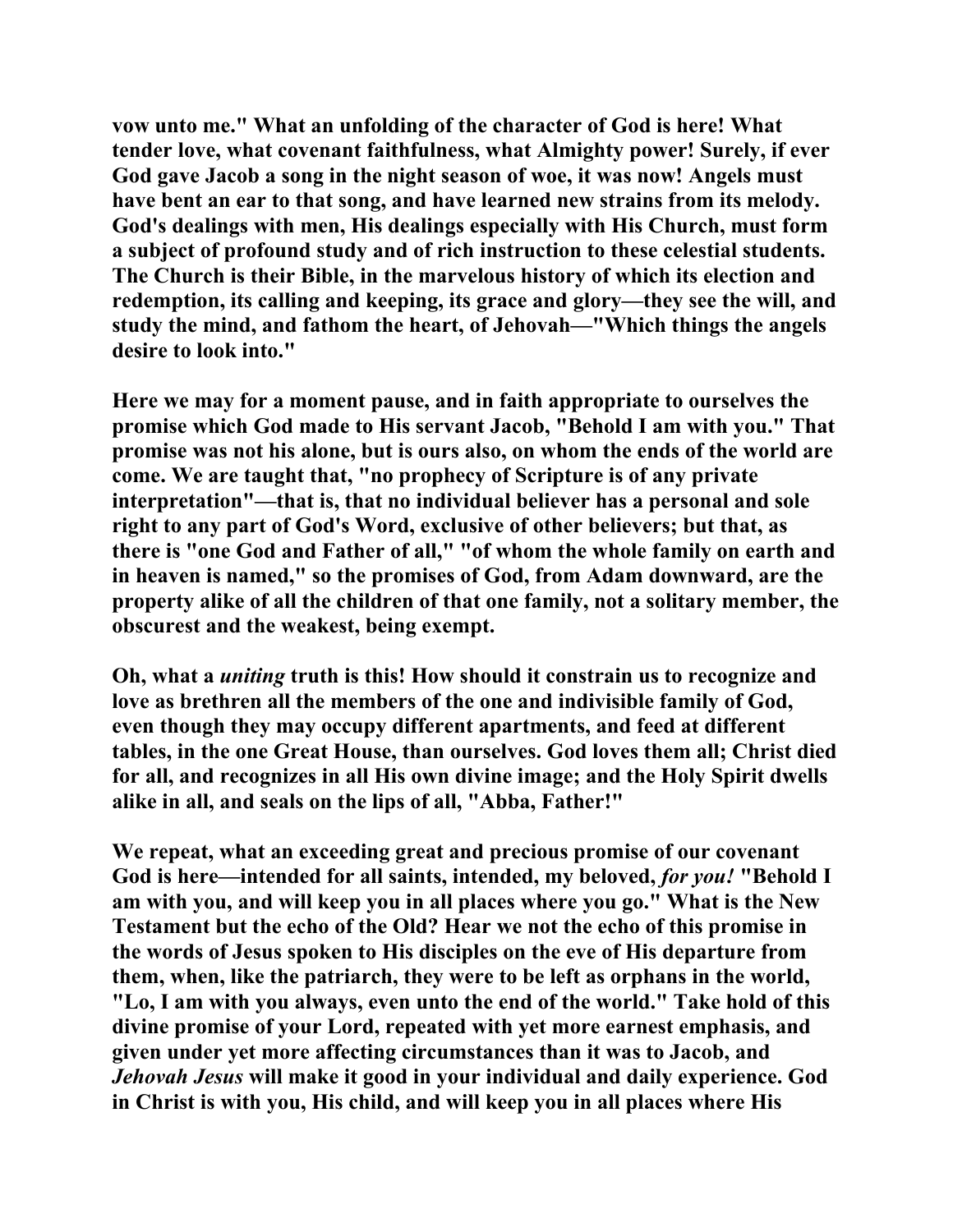**providence leads you. No time or circumstance shall interpose to prevent its fulfilment.** 

**How soon did God fulfil His promise in Jacob's experience! Listen to his touching admonition with Laban, "In fact, except for the grace of God—the God of my grandfather Abraham, the awe-inspiring God of my father, Isaac—you would have sent me off without a penny to my name. But God has seen your cruelty and my hard work. That is why he appeared to you last night and vindicated me." Our God is** *unchangeable***. The same divine faithfulness and love are pledged to make good the same divine promise in your history. Like Jacob, you may be an exile and a wanderer from the land of your birth, and from the home of your parents. But Jacob's God is your God, and the promises made to Isaac and to Jacob, were equally made to all their spiritual seed, were made, beloved,** *to you.*

**Oh! then, embrace in faith, and clasp to your lonely heart, this precious promise that God in Christ is with you in all places, and will never leave nor forsake you. You are not alone. You are not Fatherless, nor homeless; you are neither a fugitive nor an orphan. Oh, no! Christ, your Friend and Brother, is with you. His heart is your dwelling-place, and His Father is your Father, and His God is your God. "Happy is he that has the God of Jacob (the God of Bethel) for his help, whose hope is in the Lord his God."** 

**We have remarked upon the word "Bethel," as signifying** *the House of God.* **This naturally suggests the subject of our present chapter—PRAYER, or, communion with God, as "the God of Bethel." The believer has** *a Bethel everywhere***, since there is no place where God is not. The pious home, the secret closet, the public sanctuary, and even the fields where he walks at eventide to meditate, is a Bethel—the place where God in Christ meets him and communes with him from above the mercy-seat.** 

**Next to the revelation of God as the God of atonement, the God that pardons sin, the most needed and precious revelation of Him is, as** *the God that hears and answers prayer.* **Prayer is everything to the believer. It is his vital element, the right hand of his power, his invincible armor, the feet with which he runs in the way of obedience, the wings which uplift his soul to God, and which waft him within the veil of glory. But let us, on so interesting and important a subject, exchange these general observations for a few particulars illustrative of the nature, privilege, and influence of** *prayer***.**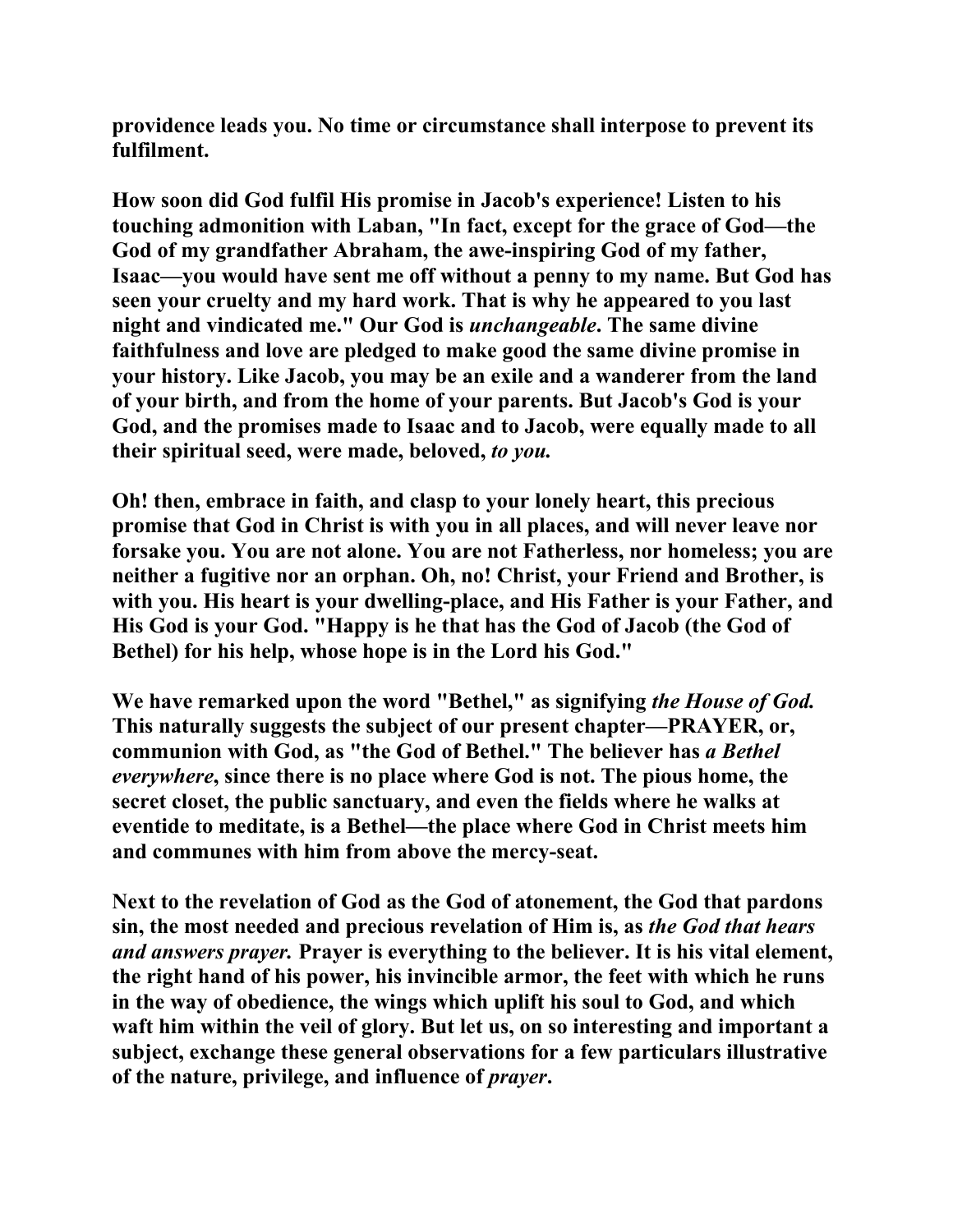**Our first and most natural inquiry relates to the OBJECT of prayer.** *To whom* **is prayer properly to be addressed? Reason would answer,** *God***; but revelation goes further, and explains** *who God is***, and the Triune relation He sustains to us as the Being that it answers prayer, and to whom all flesh should come. We are at once brought in contact with the revealed truth, that prayer is addressed to the Triune-Jehovah, and yet separately and equally, to each distinct Person in the Godhead. There may be a mystery in this statement to some minds, even as there is a mystery in the doctrine of the Trinity itself. But, let it be observed that, if the human mind could fully comprehend this truth, either God must cease to be divine, or man must cease to be human.** 

**But we may possibly simplify this statement by presenting it in a kind of syllogistic form, thus—There are Three distinct Persons in the one God—the Father, the Son, and the Holy Spirit. God is the Divine Object of Prayer; therefore, each distinct Person in the Godhead is a Being to whom it is proper that prayer should be separately, divinely, yet unitedly addressed. We get this truth in the Epistle to the Ephesians (2:18), a passage which affords one of the most remarkable and conclusive evidences of the doctrine of the Trinity found in the Bible, "Through** *Him* **(Christ), we both (Jew and Gentile) have access by one** *Spirit* **unto the** *Father***." Apart from the clear light in which this text places the doctrine of the Trinity—a doctrine upon which the entire superstructure of Christianity rests—its relation to the article of prayer is as conclusive as it is beautiful. We have here God the** *Father* **as the Object of prayer—God the** *Son***, as the Medium of prayer—and God the** *Spirit***, as the Author of prayer. Each as a Divine Person is thus essentially engaged in the divine act of receiving prayer, as each one is embraced in the believer's act of offering prayer. There exists no inferiority of** *nature***, as there is nothing subordinate in** *office***—the Father receiving, the Son presenting, the Spirit inspiring, the prayers of all saints, and these Three essentially and indivisibly One.** 

**Let us address our thoughts, in the first place, to the FATHER. What a warrant and encouragement have we in prayer to approach the "God of Bethel" as a Father! Such is His divinely paternal relation to us. It is the highest relation He sustains. To pardon our sins is a great act of His grace; but to** *adopt us into His family***, a yet greater. It were a great act of the sovereign's clemency to pardon the criminal at the bar; it were a yet more transcendent act of the royal favor to** *adopt that criminal as his son, and share with him the dignity and privileges of his throne.* **But all this our God has done,**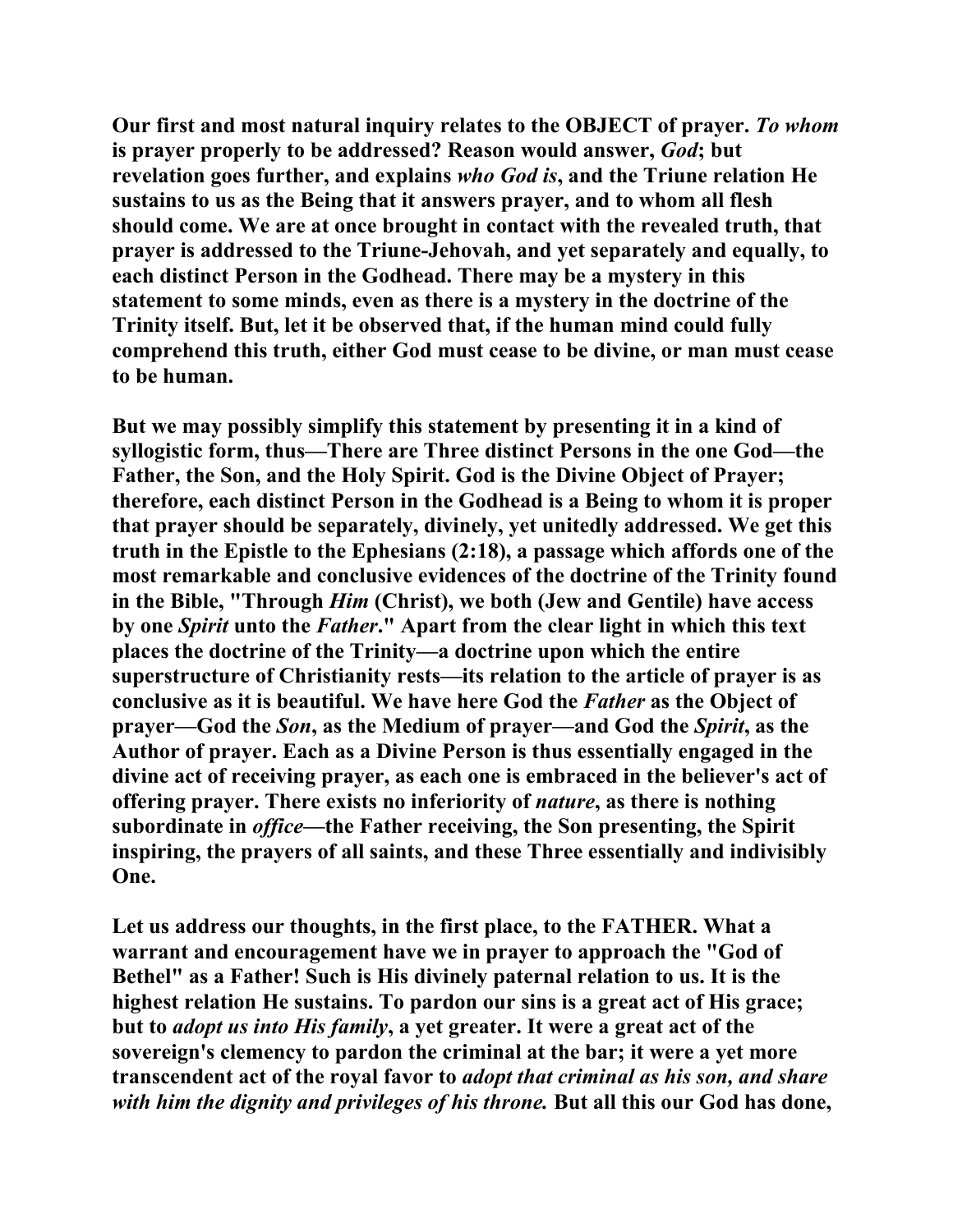**"having predestinated us unto the adoption of children by Jesus Christ to himself, according to the good pleasure of His will."** 

**Concerning this view of prayer, how explicit is the teaching of God's Word in reference to the paternal relation of God! "You shall call Me FATHER, and shall not turn away from Me" These are wonderful words of God Himself. With such a warrant, what child of God will hesitate, through unbelief or unworthiness, to approach God in prayer as his Father? When we have God's warrant, we have the strongest ground to believe. He cannot go higher than His own word, confirmed by an oath, and sworn by Himself: "for when He could swear by nothing greater, he swore by Himself." Here, then, is His own word of invitation, bidding you draw near to Him as a Father, yes, as** *our* **Father. Hesitate not to recognize His paternal relation, and, though it may be with the lisping accents of a babe, draw near, and cry, "My Father."** 

**The apostle inculcates the same truth, illustrated by his own example. "For this cause I bow my knees unto the FATHER of our Lord Jesus Christ, of whom the whole family in earth and in heaven is named." Here you have the example of one who esteemed himself the "chief of sinners," and "less than the least of all saints," bowing his knees in prayer to God as his FATHER, yes, as the Father of the one family of God. Why, then, should we hesitate? Why stand afar off, trembling in the bonds of a slave, when we may draw near in the free spirit of a child?** 

**But, more illustrious and mightier than all, is the precept and the example of Christ himself. Listen to the holy precept; " When you pray, say, our FATHER who is in heaven." One great design of Christ's conning was to dissipate the clouds of ignorance and guilt which gathered around the human mind concerning the Fatherhood of God. Until He dissolved and scattered those clouds, no man, by his own ingenuity or research, could discern this wondrous truth. Here are our Lord's emphatic words; "My Father has given me authority over everything. No one really knows the Son except the Father, and no one really knows the Father except the Son and those to whom the Son chooses to reveal him."** 

**And how touching and forcible His own filial example! How frequently the endearing name of Father breathed from His lips, in language like this—"O Father, Lord of heaven and earth," "Righteous Father," "My Father." Behold, then, beloved, the God of Bethel as** *your Father***, and approach Him in prayer as such, with a heart dissolved and poured out in filial love and**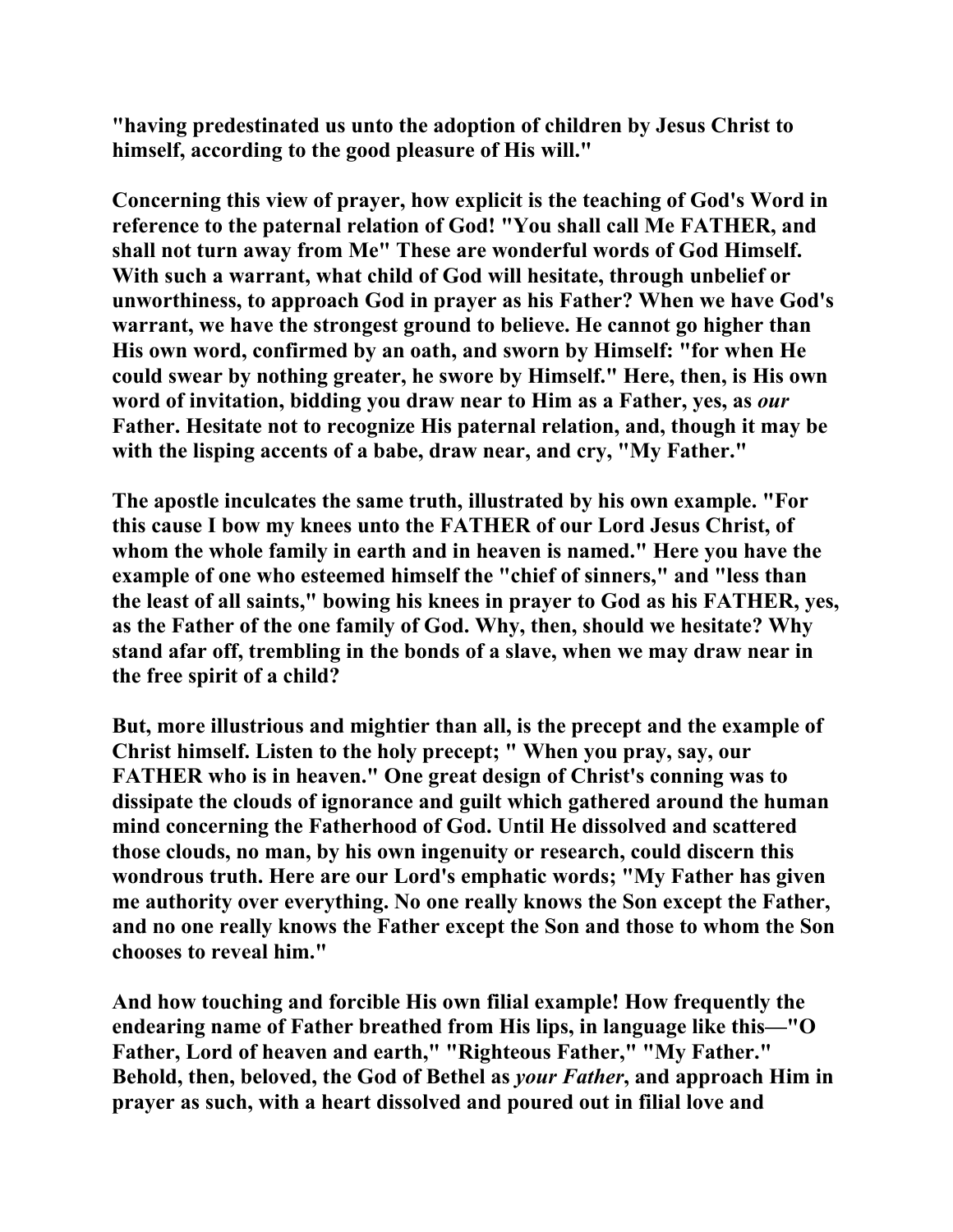**communion at His feet. Your highest attainment in the divine life is to arrive at the assurance of your adoption, and** *your highest privilege as a believer is to commune with God as your Father.* **This His Spirit can give you.** 

**Many, alas! are satisfied with knowing no more of the parental relation of God than what they learn in a continuous and parrot-like repetition of "Our Father who is in heaven." But this will not bring us to the Father's house. This will furnish no title or fitness for the many-mansioned home of heaven. And yet thousands of poor formalists, it is feared, have descended into the shades of eternal despair with these very words upon their lips!** 

**But we hope better things of you, O humble and sincere believer in Jesus! You have not in the school of Christian experience, and in the region of your own heart's plague and nothingness, so learned Christ. Approach Him, then, in prayer as a child, beloved of God, as one standing in, and accepted through, Christ, and pour out your heart before Him, emptied of all its sorrow, sin, and need, as into the listening ear and loving heart of your Father in heaven.** 

*Come as a child!* **Are you in need? "Your Father knows that you have need of these things." Are you in sorrow? "As a father pities his children, so the Lord pities those who fear Him." Have you sinned, and are you returning as a humble penitent to His feet? "And when he was yet a great way off, his father saw him, and had compassion, and ran and fell on his neck, and kissed him." Is the cloud of adversity darkening, is the wave of sorrow swelling, is trouble near? "The cup which my Father has given me, shall I not drink it?" Has the stroke fallen? Has the flower faded? Is the strong and beautiful staff broken? "My Father, not my will, but Yours be done." These, my beloved reader, are but the several parts of the magnificent Litany, breathing from the heart and uttered by the lips of a humble child of God bowing the knee before Him in the filial, loving, obedient spirit of a child.** 

**Equally with the Father is** *the SON an object of prayer***. Who can doubt it, at all intelligently acquainted with the Bible, and taught experimentally the truth as it is in Jesus? And yet that some have mooted this point, whom we might suppose to have been better instructed, and from whom we should have expected an enlightened and spiritual acquaintance with the truth, shows how important it is that we should "prove all things," while we "hold fast that which is good."** *If Christ is God, as essentially and most truly He is, then it equally follows that He is a Being to whom prayer is rationally, properly, and scripturally to be addressed.* **Who can reasonably doubt the Scripture warrant**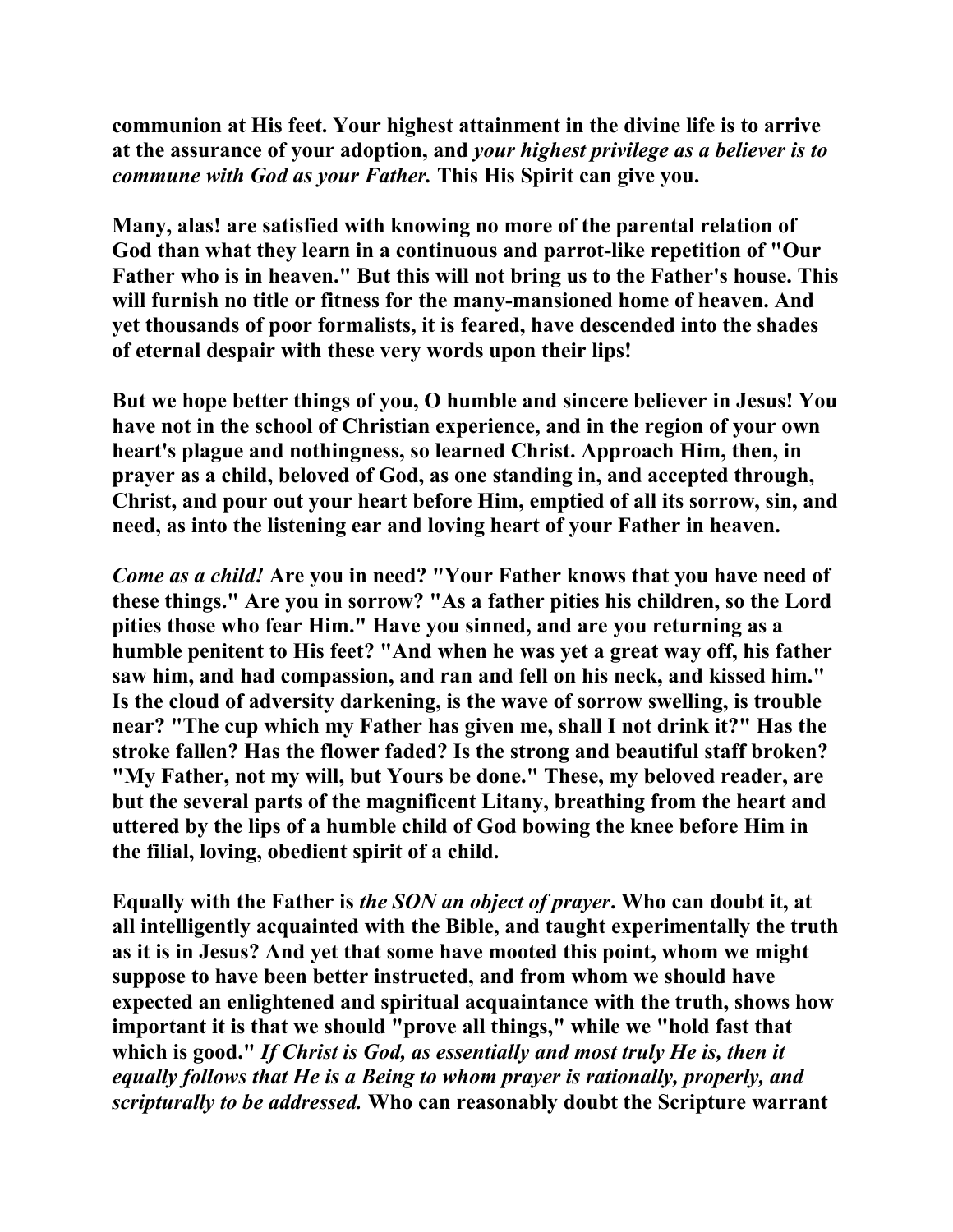**and propriety of addressing prayer to the Lord Jesus Christ, who is acquainted with the history of the early Church, and is conversant with the numerous examples illustrating the fact? The informed reader will not fail to recall to mind the famous letter of Pliny addressed to the Emperor Trajan, furnishing an explicit and unbiased testimony to the practice and purity of the early Christians, especially as it bears upon the point in question—divine worship addressed to Christ. "When they were assembled together," says Pliny, "they** *sang a hymn to Christ as God***."** 

**Such is the testimony of an enemy. Could anything be more explicit bearing upon the fact that the first disciples offered divine worship to their God and Savior Jesus Christ? But we have their own testimony. For instance, we find the apostle Paul dedicating his Epistle to the Corinthians, "We are writing to the church of God in Corinth, you who have been called by God to be his own holy people. He made you holy by means of Christ Jesus, just as he did all Christians everywhere—whoever calls upon the name of Jesus Christ, our Lord and theirs."** 

**This would appear to set the question at rest, as it embraces the whole body of the early Christian Church. Added to this, we have the memorable and touching instance of the thief on the cross praying to Christ with his last breath, "Lord, remember me when You come into Your kingdom." Superadded to this is the equally conclusive and not less affecting instance of Stephen, the first martyr to the Christian faith, thus addressing his dying prayer to Jesus the Savior: "Lord Jesus, receive my spirit." What further testimony do we need? Imitate these illustrious examples of prayer addressed to Christ, and hesitate not to add to your sincere faith in Jesus your Savior the humble tribute of your worship of Him as your God.** 

**What a severe deprivation would it be were we debarred from approaching Christ as our** *Savior, Friend, and High Priest***, presenting our needs, unveiling our sorrows, and confessing our sins? "Lord, to whom shall we go but unto You? Into whose ear should we breathe our sins—upon whose breast should we weep our sorrows—upon whose shoulder should we cast our burdens and upon whose arm should we lean, as, in weakness and weariness, we come up out of the wilderness, but Yours? Oh, the precious privilege of going, as the bereaved disciples of John did, and** *telling Jesus all and everything!*

**Unscriptural is that creed, lifeless that religion, and cruel that teaching, that would rob me of the precious and comforting privilege of offering my sacrifice**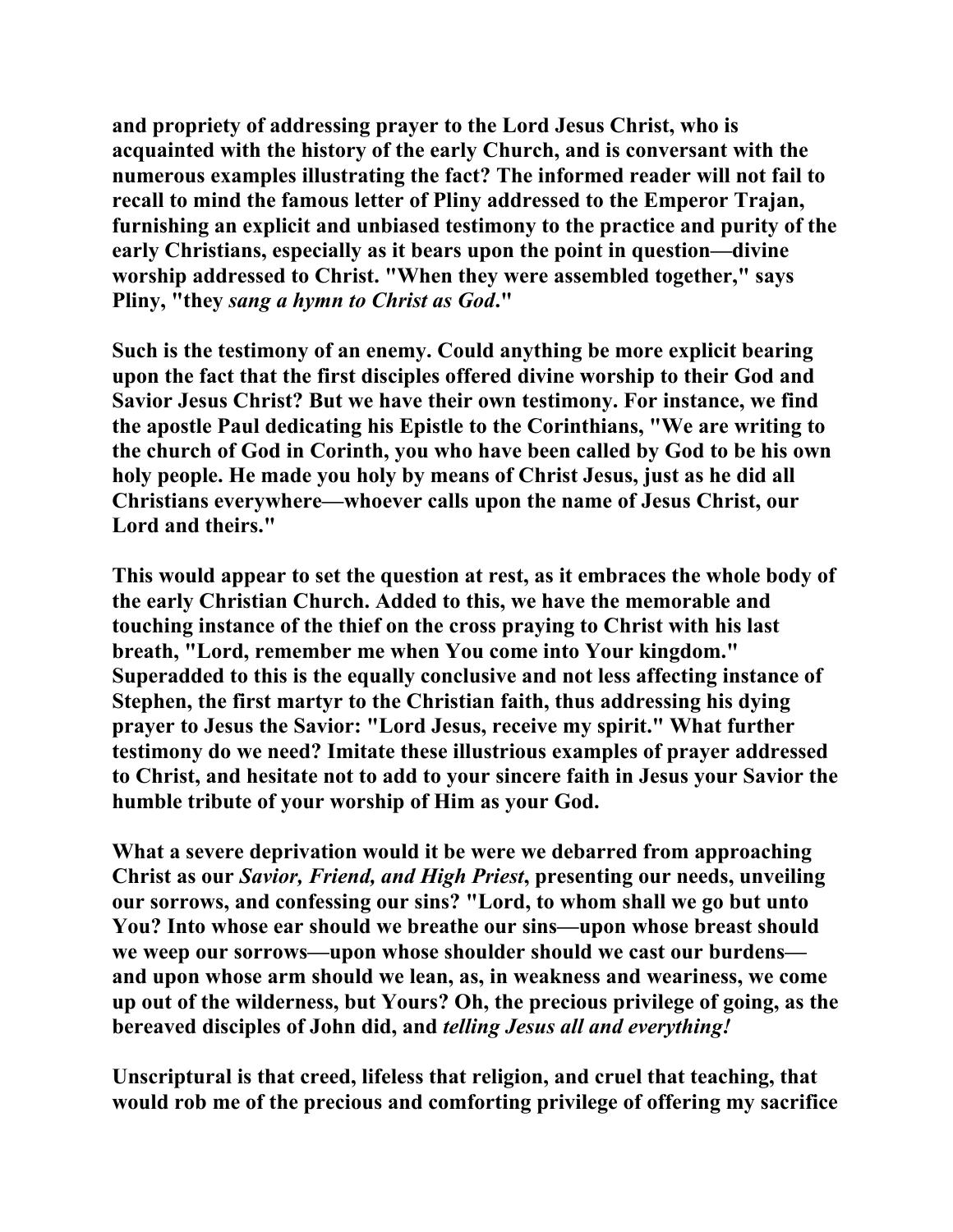**of prayer and praise to my Savior. The glorified saints worship Him, praise Him, and adore Him** *in heaven***, casting, their crowns at His feet, and exclaiming, "Worthy is the Lamb that was slain to receive power, and riches, and wisdom, and strength, and honor, and glory, and blessing,"—and who shall debar us this privilege** *on earth?*

**The same argument applies to prayer as addressed to the HOLY SPIRIT. A distinct Person in the Godhead—of the same nature and substance with the Father and the Son—He is equally an Object of divine worship, and on this ground we are authorised and justified in praying to Him as GOD. One or two Scripture examples will suffice. That of Ezekiel is remarkable, in which the prophet thus invokes the power and presence of the Holy Spirit: "Then he said to me, "Speak to the winds and say: 'This is what the Sovereign Lord says: Come, O breath, from the four winds! Breathe into these dead bodies so that they may live again. So I spoke as he commanded me, and the wind entered the bodies, and they began to breathe. They all came to life and stood up on their feet—a great army of them."** 

**We have another example in the case of the apostles; "Who, when they were come together, prayed for them (Peter and John), that they might receive the Holy Spirit. . . . Then laid they their hands on them, and they received the Holy Spirit." Here was an invocation of the Holy Spirit scarcely made before it was manifestly granted. And what was the effusion of the Holy Spirit on the day of Pentecost, but an answer to the prayer addressed to Him by the little company of praying disciples, who, assembled in an upper room, "continued with one accord in prayer and supplication"? And while thus "they were all with one accord in one place," their invocation of the Spirit was answered; "And they were filled with the Holy Spirit, and began to speak with other tongues, as the Spirit gave them utterance."** 

**Need we multiply, as we might, these Scripture proofs of prayer addressed to God the Eternal Spirit? Hesitate not then, with these examples before you, to honor the Spirit, even as you honor the Father and the Son, by addressing to Him, as a Divine Person in the Godhead, your prayers, and supplications, and praises. Are you in affliction?—pray to the Spirit for comfort. Are you sensible of your spiritual ignorance?—pray to Him for His teaching. Are you discovering more of the hidden evil of your heart?—pray to Him for His sanctifying grace. Are you thirsting for a clearer sense of your salvation? pray to Him for His assuring, sealing power. Do you long to know more fully your adoption?—pray to Him to breathe "Abba, Father," in your heart. Does**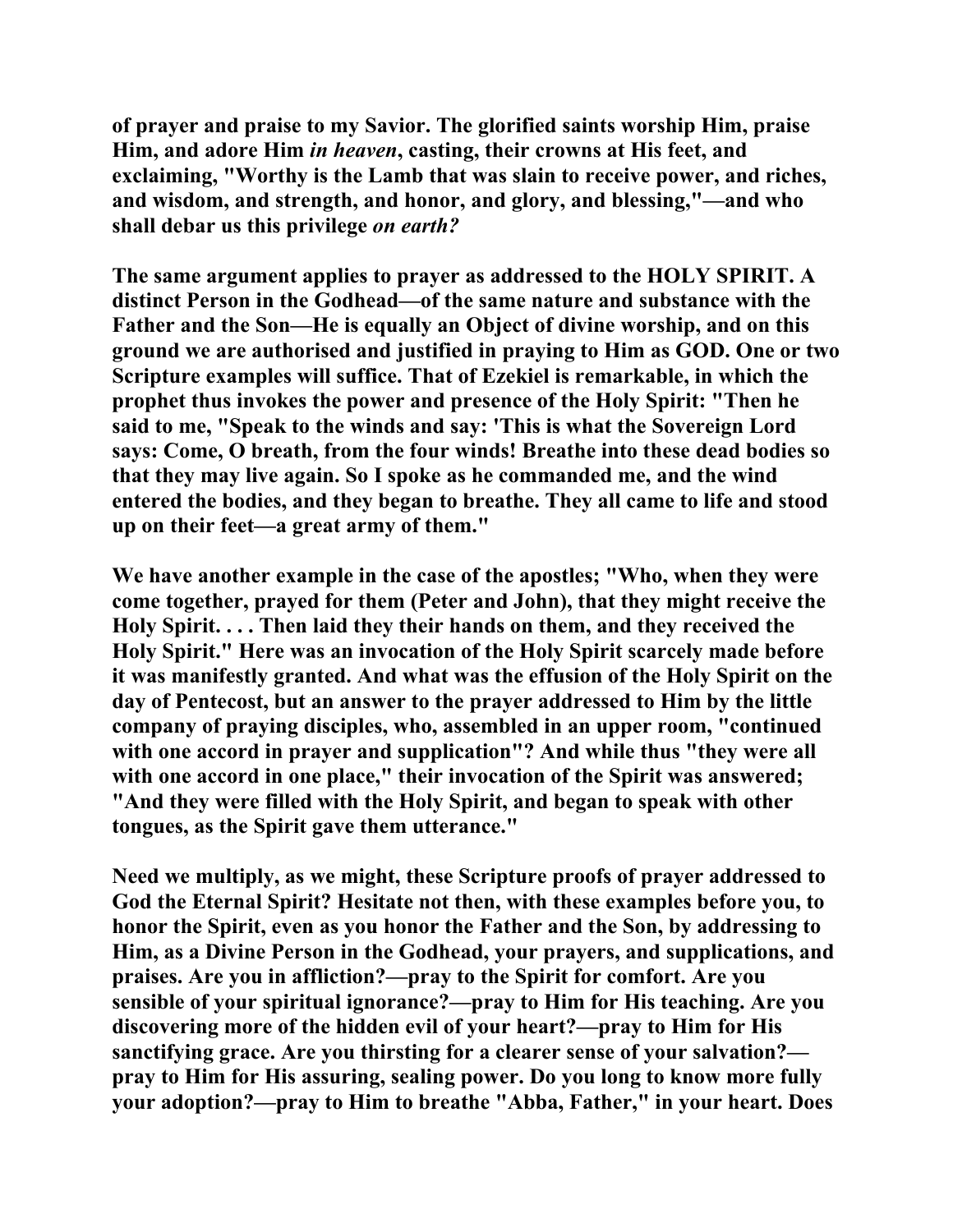**your soul travail in prayer for the conversion of those dear to you?—cry earnestly to the Spirit. Do you desire the vineyard of your own soul to be fruitful and fragrant with His grace?—pray to the Spirit; "Awake, north wind! Come, south wind! Blow on my garden and waft its lovely perfume to my lover."** 

**"Eternal Spirit! we confess And sing the wonders of Your grace; Your power conveys our blessings down From God the Father and the Son. Enlightened by Your heavenly ray, Our shades and darkness turn to day; Your inward teachings make us know Our danger and our refuge too. The troubled conscience knows Your voice, Your cheering words awake our joys; Your words allay the stormy wind, And calm the surges of the mind."** 

**"I am the God of Bethel." What encouragement does this title of our God hold out to draw near to Him, and "by prayer and supplication, with thanksgiving, make known our requests"!** *All that He was to Jacob, He is to us.* **Like him, are we passing through a night of loneliness and sorrow? Are we flying from a foe, or do we dread some impending trouble? Behold** *the mystic "ladder"—***to Jacob but a vision, to us a divine and glorious reality, on whose rounds we may ascend near, nearer, and still nearer, to heaven, until we find ourselves in wrapped communion with the God that hears and answers prayer. That ladder is Christ Jesus, the "one Mediator between God and man," whose invitation to ascend is contained in His own gracious and assuring words: "Whatever you shall ask in my name, that will I do, that the Father may be glorified in the Son." "If you shall ask anything in my name, I will do it."** 

**With such a " new and living way" to God, with such steps raising you above trial, above sorrow, above need, above your enemies round about you, uplifting your soul to Him whose** *ear* **hears you, whose** *hand* **is outstretched to support you, all whose boundless resources are at your command, will you not draw near by the blood of Christ, enter into the holiest, and take hold of the "God of Bethel," nor relax your hold until He bless you?** 

**Oh, the mighty power of prayer with the God of Bethel! "Let him take hold of**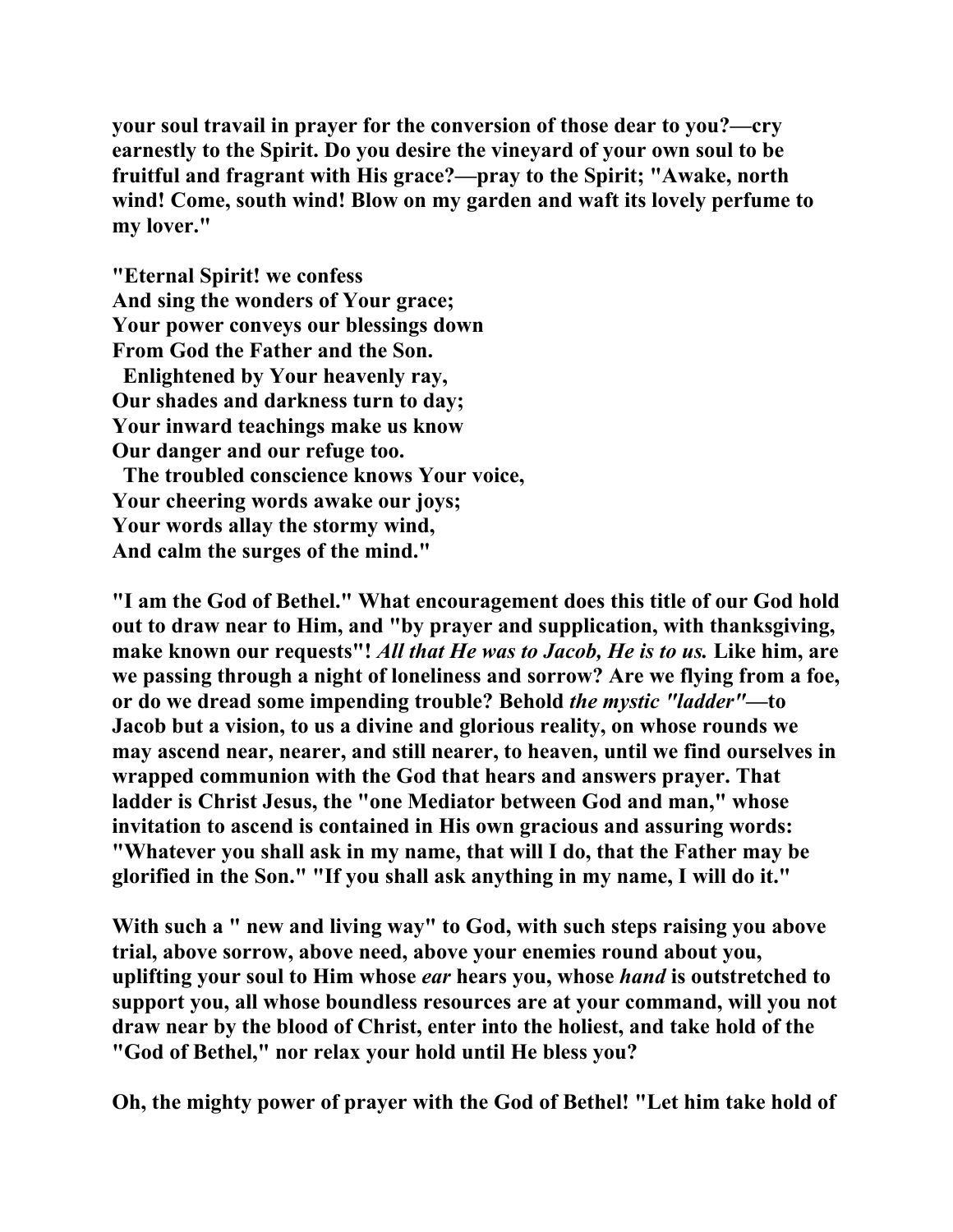**my strength, that he may make peace with me; and he shall make peace with me," says God. Take hold of "Christ, the power of God," and you have taken hold of God's strength; and the "worm Jacob" though you are, you shall prevail with the God of Jacob, even with the God of Bethel. "Do not be afraid, O** *worm* **Jacob, O** *little* **Israel, for I myself will help you," declares the Lord, your Redeemer, the Holy One of Israel. You will be a new threshing instrument with many sharp teeth. You will tear all your enemies apart, making chaff of mountains. You will toss them in the air, and the wind will blow them all away; a whirlwind will scatter them. And the joy of the Lord will fill you to overflowing. You will glory in the Holy One of Israel."** 

**The** *night of your woe* **maybe dark and long; and you may "wait for the Lord more than those who watch for the morning," but that night, dark and long though it is, shall not be without its blessed vision of faith. You shall see Jesus! Through Him shall see God your Father, all whose thoughts are thoughts of peace, ordaining and shaping your every step with a** *wisdom* **that can make no mistake, with a** *power* **that nothing can baffle, with a** *faithfulness* **that cannot falter, and with a** *love* **that knows no variableness,, neither the shadow of a turning, and your** *night of weeping* **shall brighten into a morning of joy!** 

**You are perhaps puzzled as to the** *scope* **of prayer. You wonder if its range is so wide as to embrace the needs of the present, as the hope of the life that is to come. But why debate this question for a moment? Has not Christ told you that, whatever you ask in His name He will grant you? Has He not instructed you to ask of your Heavenly Father your "daily bread"? Does He not bid you look down upon the lily of the field, robed with a beauty which Solomon might have envied, and then bid you learn that He who so clothed that lily will clothe you? Does He not bid you, on some lovely morning of spring, upraise your eyes to the bird floating above you in the richest plumage and with the sweetest song, and then learn that He who provides for the sparrow will not allow His children to need.** 

**The scope of prayer, then, clearly embraces supplication for all** *temporal* **good. Look at that flower! It toils not, it spins not; and why? because your Heavenly Father clothes it. Look at that bird, leaping from bow to bow, springing from hill to valley, sparkling with beauty, gushing with song, and wild with ecstatic delight! It has not a thought or care of its own; and why? because God thinks and cares for it. Oh, you of little faith! Why do you hesitate to trust all your personal interests, to confide all your worldly affairs, to disclose all your temporal needs and sorrows in prayer to God? He is not too high for your**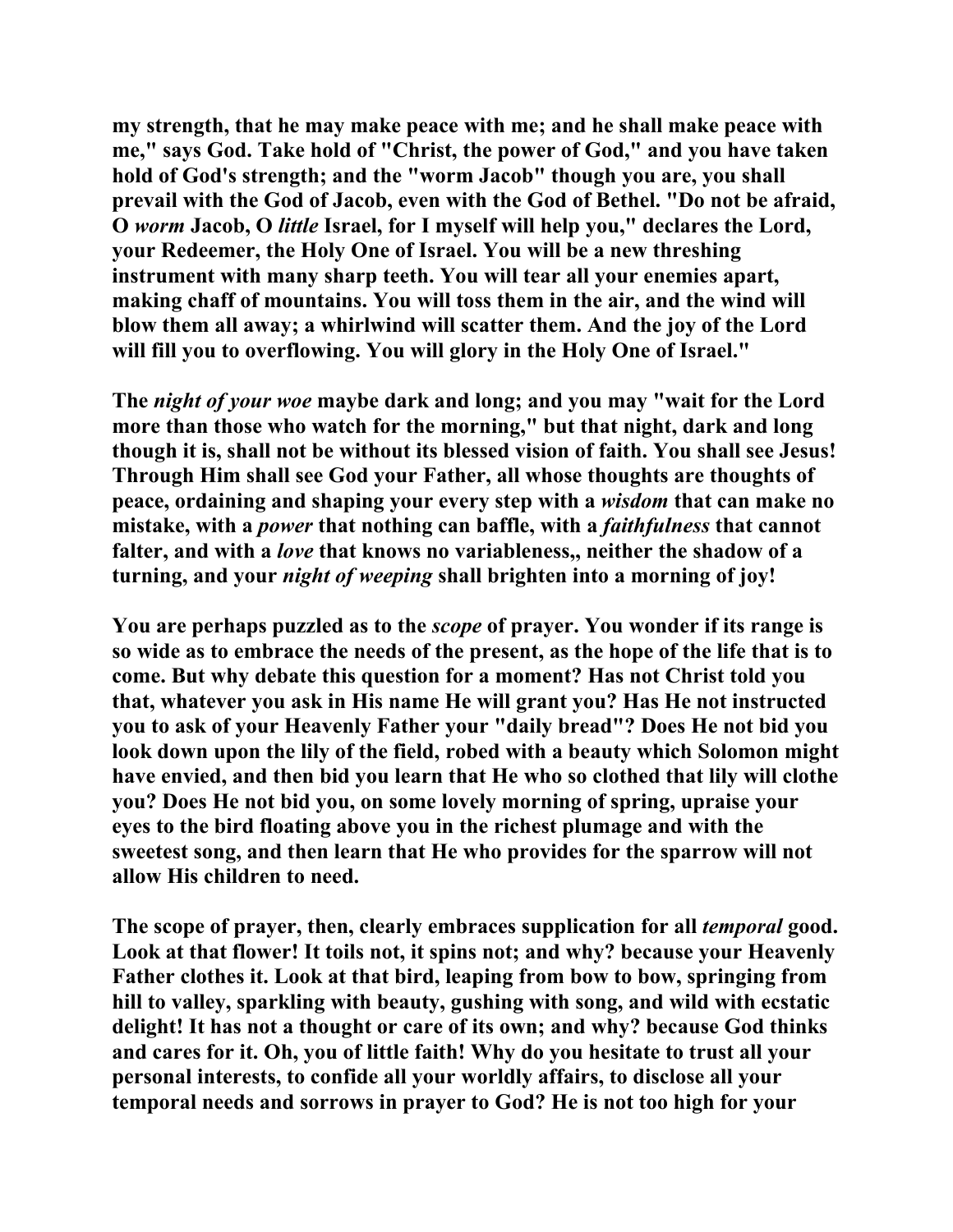**lowest need, nor too great for your smallest care. "If the buzzing of a fly troubles me," says John Newton, "I may take it to God." This is not mere sentiment. It is the practical embodiment of a principle of experimental religion most honoring to God and sanctifying to us—the principle of faith, which acknowledges God in all our ways, sees God in everything, and takes everything, the smallest, to God.** 

**But if prayer in its scope takes in things temporal, much more does it embrace our** *spiritual* **and higher interests. Where can we repair with our varied soulexercises but to Christ? Even His ministers may either not understand, or understanding, may yet grow weary of them. Our spiritual exercises may be beyond their own personal experience, our soul-perplexities may baffle their acutest skill, our spirit's sorrow distance their deepest sympathy. An eminent minister of Christ was on one occasion observed to betray deep emotion while a member of his flock was unfolding to him her spiritual case. "Have I said anything to wound your feelings?" she earnestly inquired. " No," was the humble reply of the man of God, "but I am affected with the thought that you are unfolding a stage of Christian experience to which I have not yet myself attained." This is a possible case.** 

**We may in our ministries overstep the boundary of our own personal experience, or we may not be able to reach the more advanced experience of our hearers. But, prayer brings us to the feet of Him who can understand all our religious exercises, can harmonize all our doctrinal difficulties, can guide all our soul-perplexities, and bring us safely through all our spiritual temptations, doubts, and fears. Jesus leads us along no path untraveled by Himself. The flock shall not walk where the Shepherd's footprint is not seen, for in everything "He has left us an example that we should follow His steps." Then give yourself to prayer, and the "God of Bethel," who is a prayerhearing, a prayer-answering, and a prayer-exceeding God—for He is "able to do exceeding abundantly above all that we are able to ask or think"—will withhold from you no blessing that will be for your good to receive and for His glory to bestow.** 

**Are you living a prayerless life, knowing nothing of communion with the "God of Bethel?" Then, dying so, you die a hopeless death. A prayerless life involves a Christless death. What! never pray? Never pray from a broken heart, never pray with a humble, contrite spirit? Sinner! the time is coming when you will pray, but too late! So prayed the rich man, lifting up his eyes in torment, "Send Lazarus, that he may dip the tip of his finger in water and**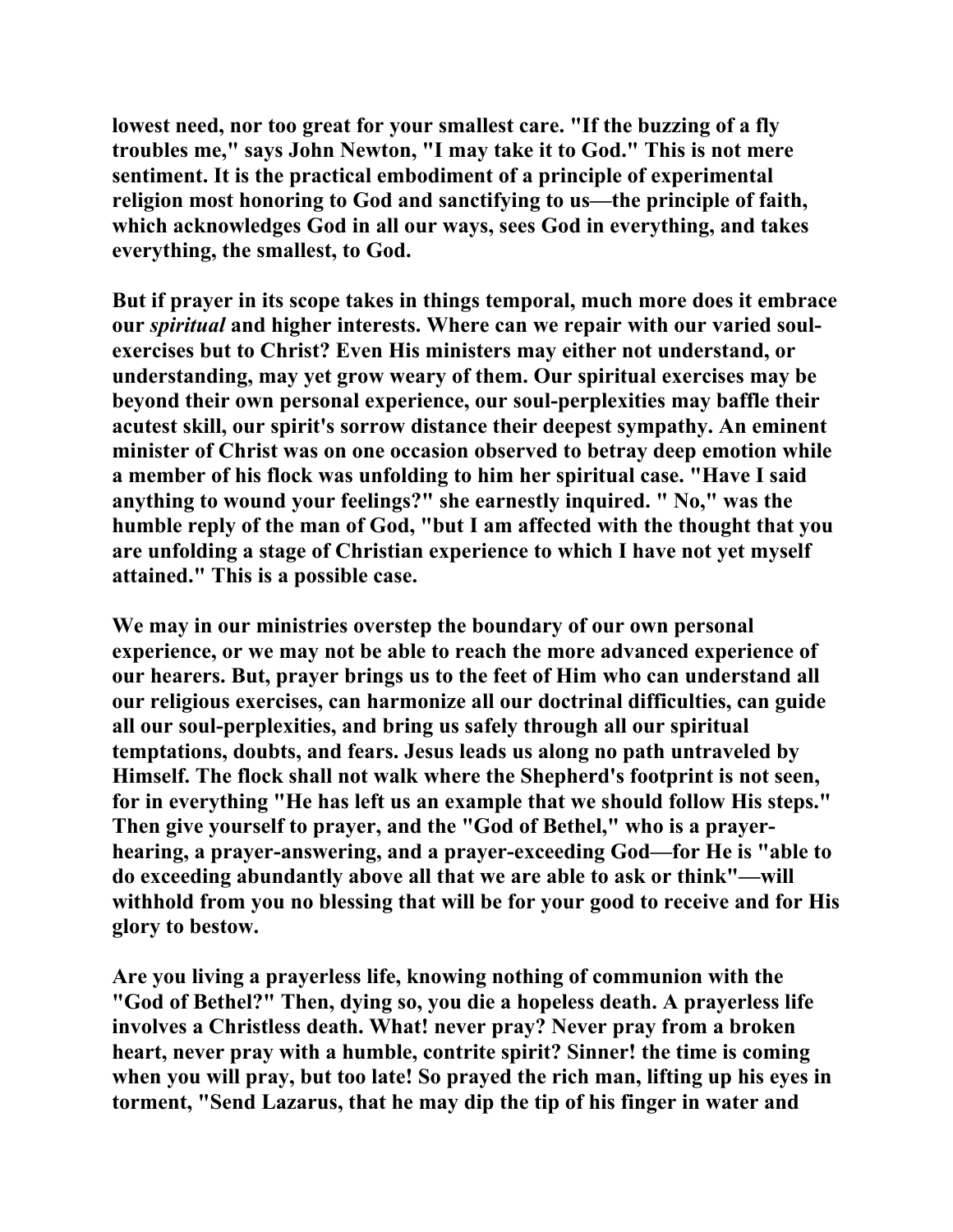**cool my tongue, for I am tormented in this flame." But it was too late to pray then.** *Hell is the only place where God turns a deaf ear to prayer.* **Rise, then, and pray, though it be but in the publican's words, "God be merciful to me a sinner." That prayer, breathed from the heart, and offered in the name of Jesus, will enter the ear of the "God of Bethel," and bring down the saving mercy for which it pleads.** 

**"The time will come, when, humbled low In sorrow's evil day, Your voice of anguish shall be taught, But taught too late, to pray. When, like the whirlwind over the deep, Comes desolation's blast, Prayers then extorted shall be vain, The hour of mercy past. The choice you made has fixed your doom, For this is Heaven's decree That, with the fruits of what he sowed, The sinner filled shall be."** 

**In concluding this chapter, let the truth remain deeply and permanently fixed upon the reader's mind that, without prayer we are necessarily without life in, or from, Christ; and in God's eye are dead in sin. It is most true that** *prayer does not save us.* **Salvation is only in Christ. By His merits and intercession alone are we saved. Nothing meritoriously and vitally enters into our salvation, but His blood and righteousness. The one cleanses us from our sins; the other justifies us. But the necessity of prayer arises from the fact, that there is no other divinely-appointed channel by which we make known our needs to God, and by which God meets them. True, He knows our needs before we make them known; but He has said: "For this cause will I be inquired of to do it for them." We may, indeed, reach heaven without books, or learning, or talents; but we can never reach heaven without prayer.** 

**"Behold, he prays!" is Heaven's first recognition of the sinner's conversion on earth. A soul without prayer is like a house exposed to the pelting storm without a covering. How can the temptations of Satan be repelled? How can the corruptions of the flesh be resisted? How can the seductions of the world be overcome, but by prayer? Then, above all things, cultivate prayer—closet prayer, family prayer, sanctuary prayer, social prayer. Pray, pray, pray; above all things, PRAY.**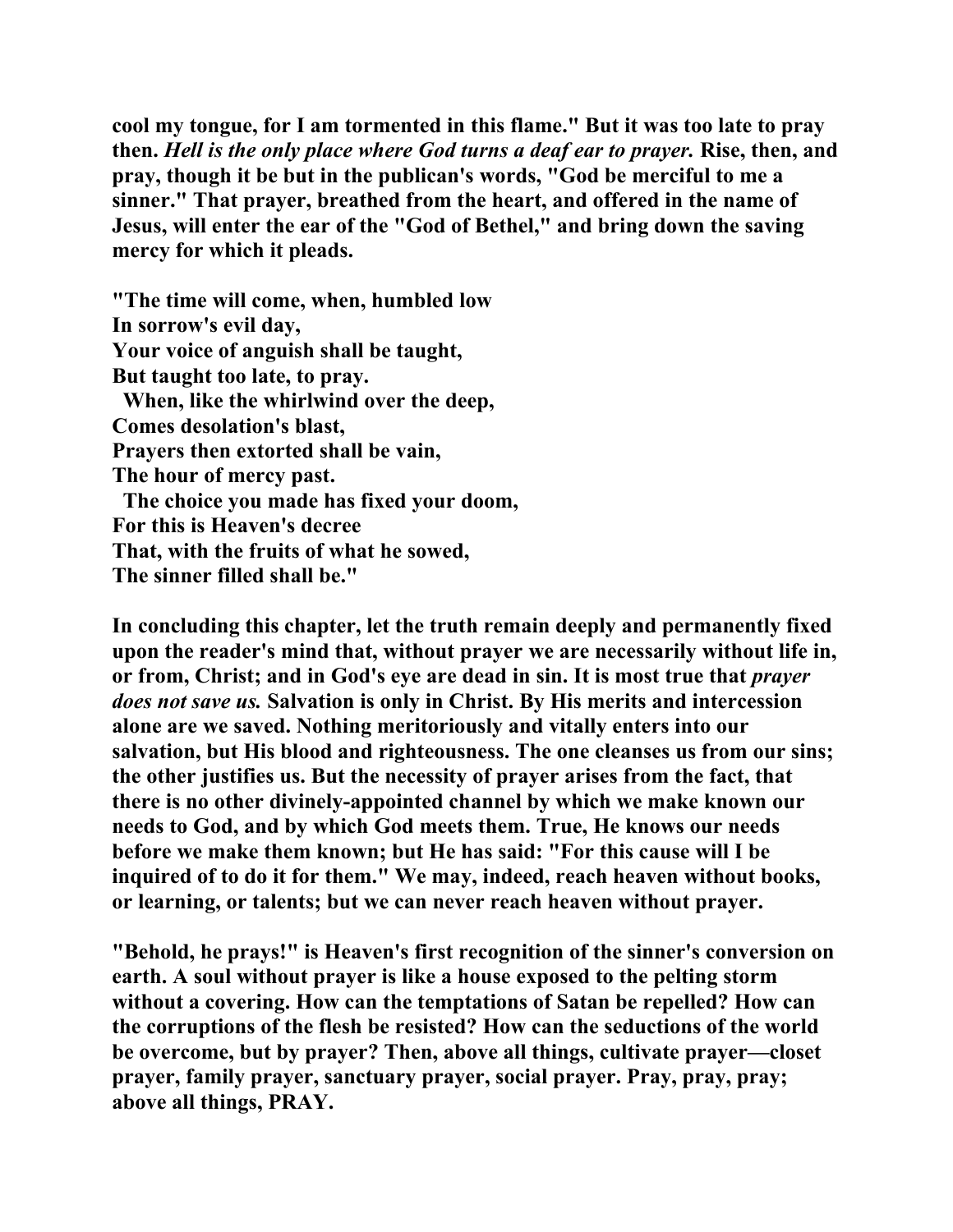**Seek the aid of the Holy Spirit, promised to "make intercession for us, according to the will of God." He will teach you how to pray, and what to pray for. And when He has laid a burden on your heart, you may be well assured it is according to the Divine will, and that the God of Bethel will answer your prayer in that particular thing for which you have besought Him. And when your heart is led out to pray, not for worldly wealth and distinction, as did the mother of Zebedee's children, but for an increase of faith, that you may crucify the world, live as a stranger and pilgrim here, love Jesus more, have more zeal for God, more resemblance to Christ, more of the spirit of adoption, a clearer sense of your present acceptance in the Beloved, more love to, and union with, "all saints," you may be assured that you are asking those things which are in accordance with His will; and you may with boldness enter into the holiest by the blood of Jesus, and draw near to the God of Bethel with a true heart, and in full assurance of faith that your penance shall, like Queen Esther's, find acceptance, and your petition, like hers, be granted, not merely to the half, but to the whole of Christ's kingdom; for, not as the world gives does Jesus give His royal favors to His people.** 

**Let our** *homes* **be Bethels, where the "God of Bethel" loves to dwell. Oh, that our children, our servants, ourselves, may be molded into Christian families, pious households, whose altars, domestic and private, are reared in the Name and consecrated to the worship of the God of Bethel, even the God of Jacob, "in whom, and in whose seed, shall all the families of the earth be blessed."** 

**"O God of Bethel! by whose hand Your people still are fed; Who through this weary pilgrimage Have all our fathers led. "Our fervent prayers we now present Before Your Throne of grace God of our fathers! be the God Of their succeeding race. "Through each perplexing path of life Our wandering footsteps guide; Give us each day our daily bread, And clothing fit provide. "Oh, spread Your covering wings around, Until all our wanderings cease, And at our Father's loved abode**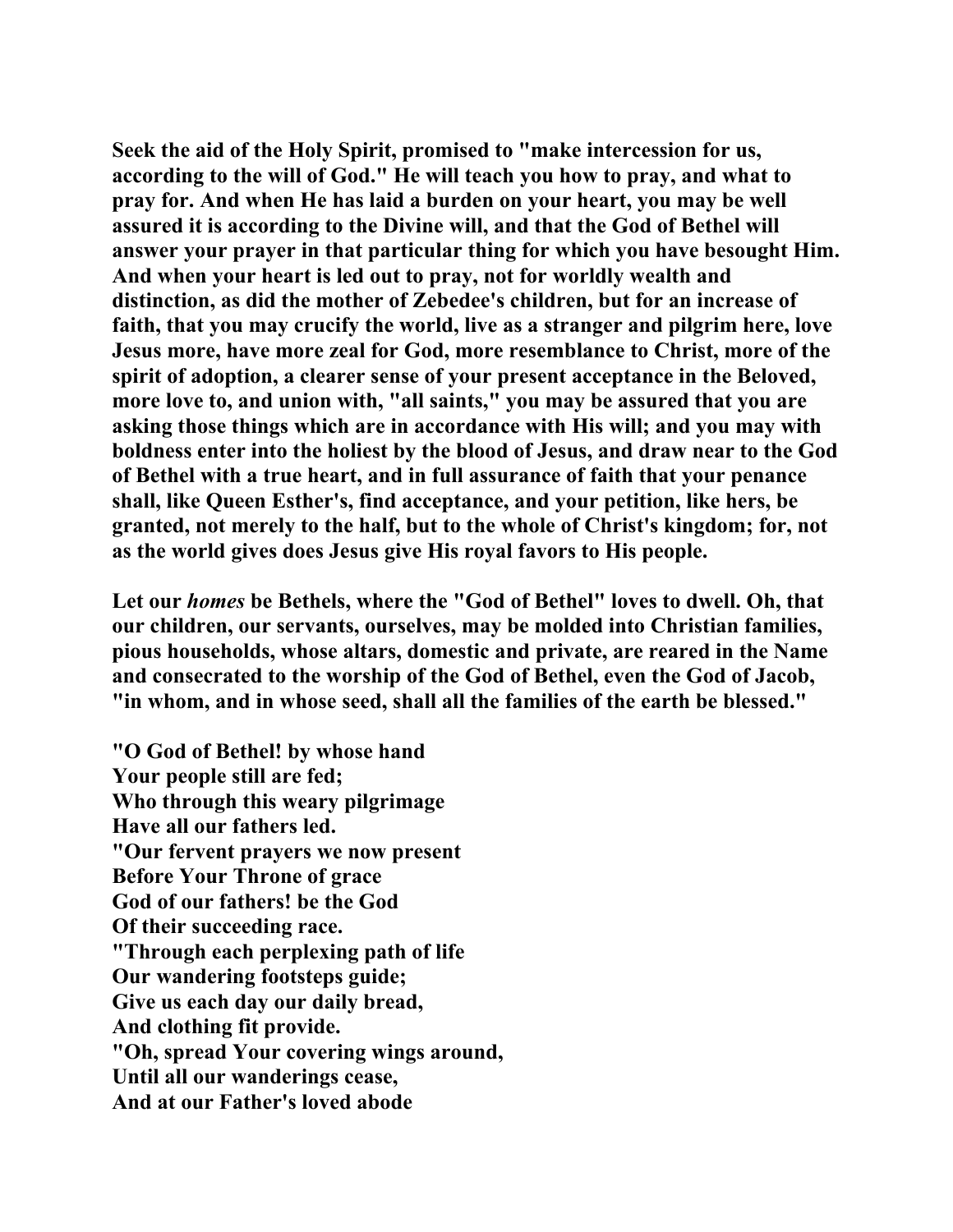**Our souls arrive in peace."** 

**"Call upon me in the day of trouble. I will deliver you, and you shall glorify me."** 

## **THE GOD OF GRACE**

**"The God of all grace." 1 Peter 5:10** 

**There is not, perhaps, in the Bible a word more expressive, or, to the believing ear, one more sweet, than the word GRACE. It at once discloses the secret of salvation, defines the underlying principle of redeeming mercy, and indicates the golden thread which runs throughout and knits together all the great doctrines of the gospel, emphatically designated the "gospel of the grace of God." The definition of the word is simple as it is precious. It means, God's good-will and** *free favor* **to man, in and through Christ Jesus. Thus is it employed, "By grace you are saved;" "The grace of God that brings salvation;" "It is of faith, that it might be by grace;" "By the grace of God I am what I am;" "We believe that through the grace of our Lord Jesus Christ we shall be saved, even as they."** 

**This principle of God's favor, or free grace, as we have just remarked, underlies and binds together all the great truths indicated by the previous titles of God. The whole plan of salvation is based upon** *free grace***, or, in other words, God's good-will and** *unpurchased favor* **to sinners. This idea, of course, repudiates and ignores all worth and worthiness whatever on the part of the creature, constituting man God's debtor, instead of—as the scheme of salvation by** *human merit* **does—God being a debtor to man. Let this not be lost sight of, that** *salvation by works lays God under obligation to the creature, whereas salvation by grace lays the creature under eternal obligation to God***. Human merit, therefore, is entirely excluded as an element entering into our salvation; the whole scheme, from first to last, being by grace. "And if by grace, then it is no more of works, otherwise grace is no more grace; but if it be of works, then it is no more grace."** 

**All the religions of men—and their name is "legion"—are based upon the principle of human merit—all are founded upon some fancied good and power in the creature, the effect of which is totally to set aside the Atonement of Christ and the work of the Holy Spirit in the soul. In fact, the doctrine of**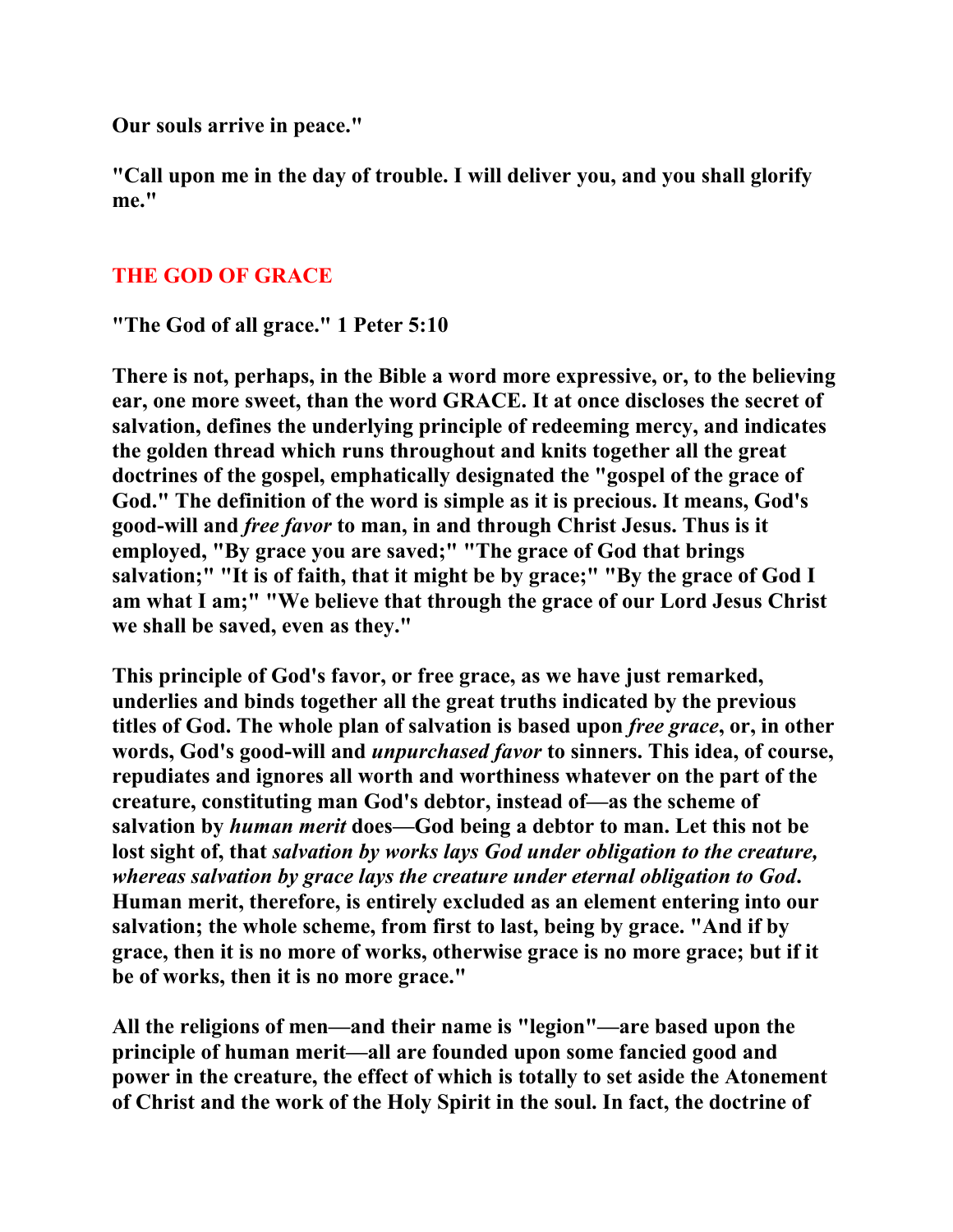*creature merit* **is the fatal element of man's religion, the moral poison of his soul, the remedy for which is only found in a believing reception and heart-felt experience of the free grace salvation of the Lord Jesus Christ.** 

**And yet how much even the Lord's people have yet to learn of this great truth! How dim their views, how faint their realization, how little their enjoyment of it! How much forgetfulness of the truth that Christ died, not for saints, but for sinners; that He receives, not the worthy, but the unworthy; that He came to heal, not the whole, but the sick; to call, not the righteous, but sinners, to repentance! Always looking for some good thing in themselves, instead of looking only to Christ for that worthiness which never can be found out of Him; ever dealing with their sins, in the place of sin's Great Sacrifice, substituting sanctification for justification; thus making a saving merit of their holiness, putting** *faith* **in the place of Christ, the Object of faith, and so making a Savior of their religious experience, it is no marvel that they realize so faintly their completeness in Christ, and the peace and joy, the hope and holiness springing therefrom. For this reason, "many are weak and sickly among them," and many travel in doubt, and fear, and tears to the brink of the river of death, though, blessed be God, none ever go doubting, and fearing, and weeping over it; for, at the last,** *grace triumphs***, and the weakest faith gets the victory through our Lord Jesus Christ.** 

**In considering this divine title of our God, the first and most obvious idea it suggests is that** *God is the eternal and essential Source of all grace to man.* **This opens up to us a great and precious truth. As the "God of all grace," He must be the first and originating Cause of this, as of every other blessing. But for the existence of this fact, there had been no Savior; and no Savior, there had been no salvation; and no salvation, there had been no heaven for sinners. This divine Fountain of grace, mercy, and love unsealed, fallen man would have righteously shared the doom of fallen angels, there being no difference between the darkest spirit in the world of woe and the brightest spirit in the world of bliss,** *but what the sovereign grace of God makes***.** 

**The Lord's people seriously and frequently err in sinking below this truth. Satisfied with the sweetness of the** *stream* **of grace, they ascend not to the**  *source* **from where it flows. Not thus indifferent are the scientific men of this world, who in their generation are wiser than the children of light. How much valuable life has been sacrificed, and what vast wealth expended, in attempting to trace the source of the Nile! And still the problem remains unsolved. Content with having "tasted that the Lord is gracious," having**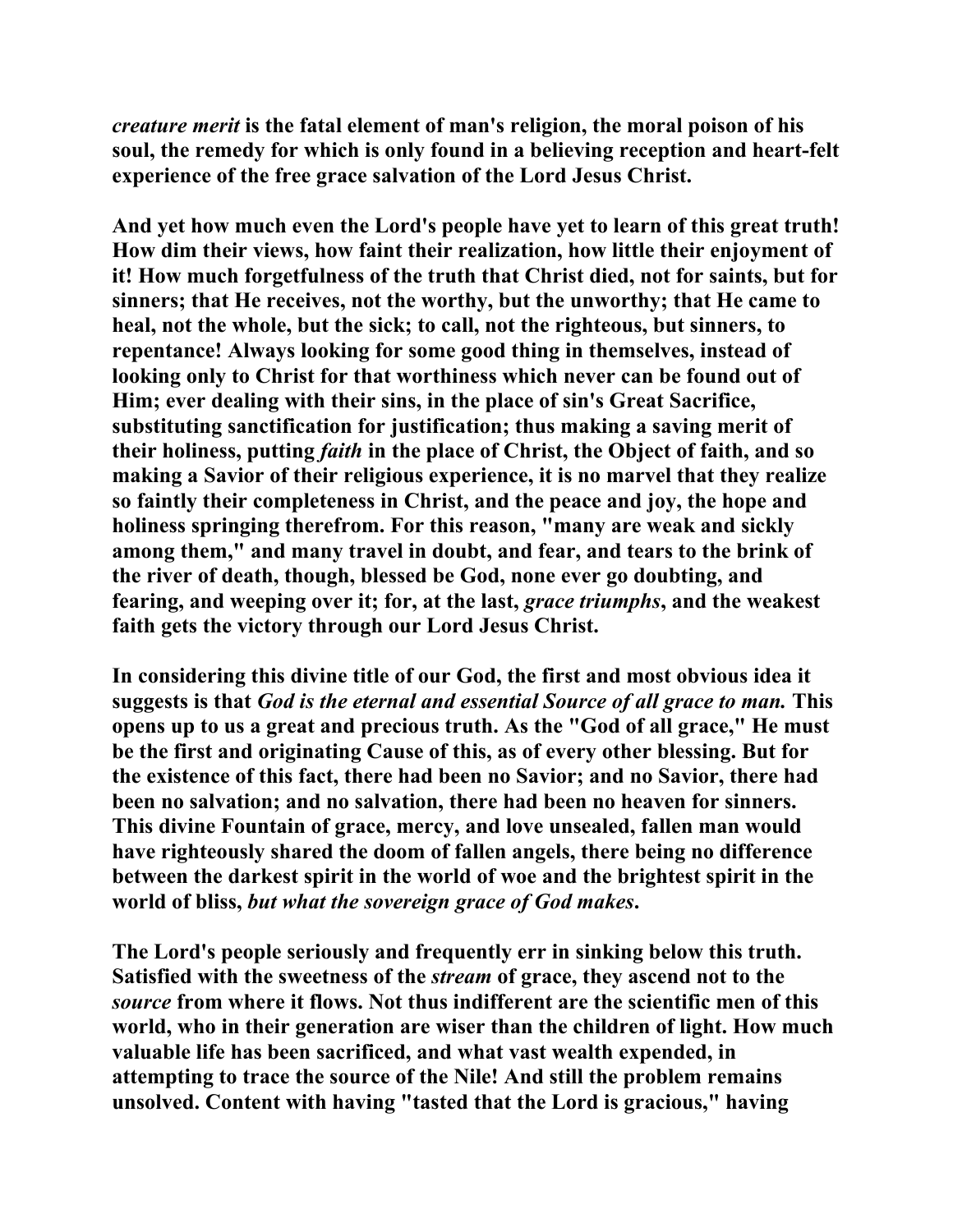**"drunk of the brook in the way," how few of the recipients of divine grace explore** *the divine and eternal source* **from where their salvation has come! "There is a river, the streams whereof shall make glad the city of God," and of this River God Himself is the Eternal Head. With Him originated the great plan of redemption. Who can study it—its character and history, its philosophy and results—who can contemplate its fitness for God, its adaptation to man—without a profound conviction that the Mind that conceived, and planned, and executed the Redemption of fallen man must be Divine, and that that Mind was God the Father's?** 

**He must be insensible to what is great, blind to what is grand, stupid to what is convincing; who can rise from the study of Redemption without the overwhelming conviction that** *such an expedient could have originated only with God***; that His heart conceived it, His mind planned it, His power executed it, and that** *the whole resolves itself in an eternal monument of His free and sovereign grace to sinners!* **Truly, "Salvation is of the Lord."** 

**A few particulars will illustrate this precious truth. As "the God of all grace," the grace He has so graciously revealed to sinners, is in Him AN ESSENTIAL PROPERTY. It is not grace inspired by our sinfulness, or moved to its display by anything on our part. No condition of ours, however abject and miserable, originated or elicits it. It dwells in Him as essentially as His own essence. He would not be God, if He were not the God of all grace. He must cease to be God were He to cease to be gracious. Listen to His own words thus portraying Himself: "The Lord God merciful and gracious." Not so independently, and spontaneously, and freely do light and heat flow from the sun, as does saving grace from the nature of God to poor sinners. God cannot act but His grace displays itself in some one of its endless forms.** 

**What is** *forgiveness***, but God's grace remitting our sins? What is** *justification***, but God's grace accepting our persons? What is** *sanctification***, but God's grace purifying our hearts? What is** *adoption***, but God's grace making us sons? What is our** *final salvation***, but God's grace keeping us from falling, and preserving us into His eternal kingdom? Thus, each round of the ladder that lifts us from the mouth of hell to the gate of heaven, is an unfolding of the boundless grace of God to lost sinners, vile, graceless, and hell-deserving.** 

**Do you think, then, that coming to God by Jesus Christ, and casting yourself upon His grace as a poor, lost, worthless sinner, He will cast you off? Never! God may cast down a poor soul—and this He often does in love, to lay it low,**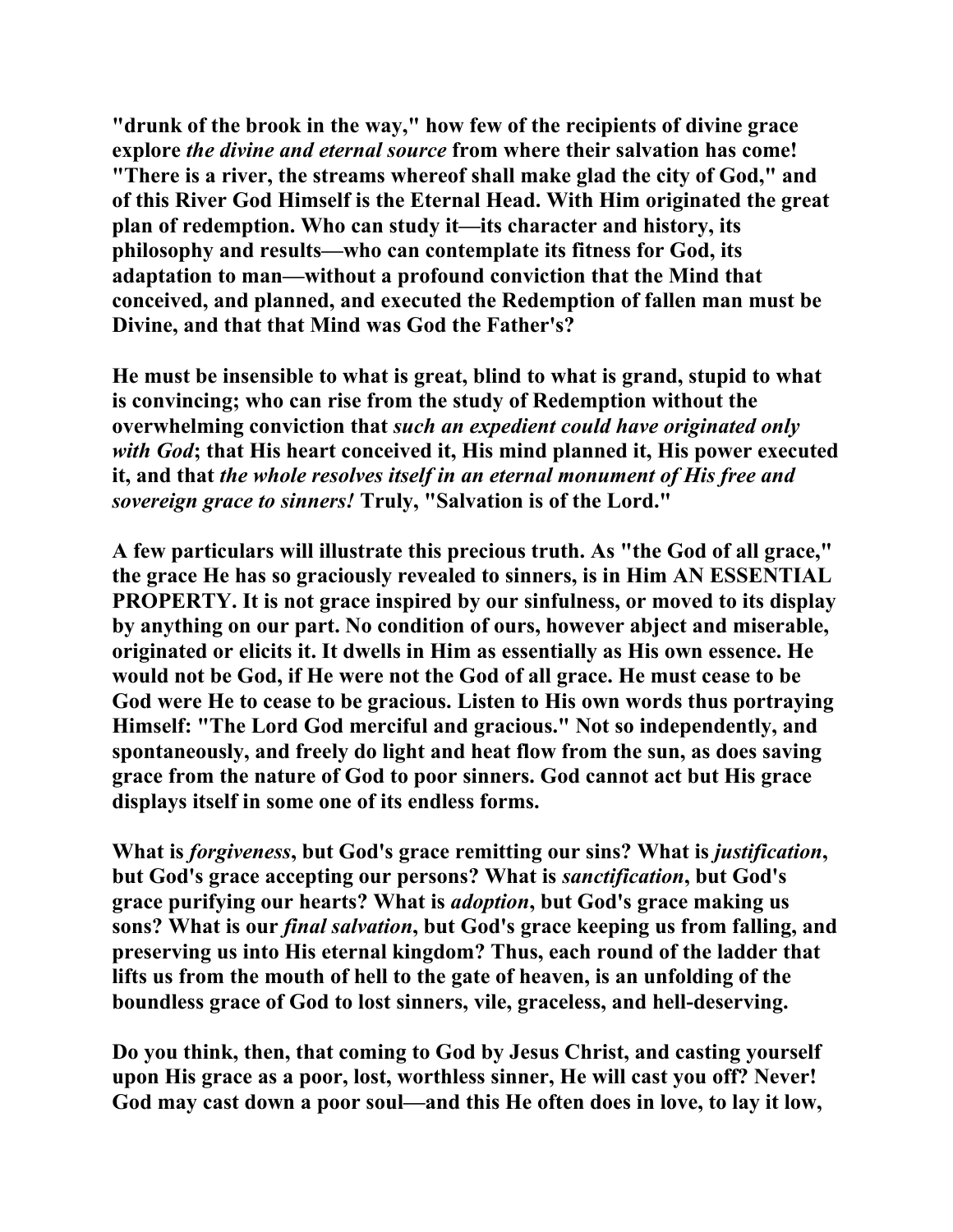**even to the dust, that he may learn that** *salvation, from first to last, is of His free grace***—but He will never cast off a poor soul that has fled to the asylum of His mercy, that has cast himself upon His boundless grace to sinners. He is too gracious, too divinely, essentially gracious for this. He must cease to be God if He cease to be gracious, and He must cease to be gracious if He refuse to receive and save a poor, broken-hearted sinner who casts himself on that grace.** 

**Thus we have endeavored to lead your mind up, my reader, to the Fountain-Head of all grace. Rest not below it. Precious as is the** *channel***, as we shall presently see—Holy as is the** *object***, as will ultimately appear, and sweet as are the** *streams***, as all who have only tasted that the Lord is gracious will testify it must be acknowledged that all this is infinitely increased when we rise to the Divine, Essential, and** *Eternal Source* **from where it all flowed down to us even the God and Father of all grace.** 

**That is a word of rich consolation spoken by the apostle—it has been as a sunbeam in many a cloudy day—to God's dear, tried, needy ones—"My Lord shall supply all your needs** *according to His riches in glory* **by Christ Jesus." Who can measure the depth and height, the length and breadth of meaning which this assurance contains? How many a tear it has dried, how many a fear it has removed, how many a need it has met! Our great sin is in** *limiting God***, the Holy One of Israel. We measure His infinity by a finite scale. We too much resemble the insect traversing the tree leaf, and imagining that that leaf bounds the utmost limit of creation; or, like the child that dips its tiny shell into the sea, and fancies the ocean is lessened by its draught. We forget that our God is divine, and therefore all-sufficient; that He is infinite, and therefore illimitable; that, while the universe receives its life and existence from Him each moment, and all the Church has been living upon His allsufficiency ever since its being, His infinite sufficiency and grace have not sunk one hair's breadth. Oh, we need to deal more simply and closely with the all-sufficiency of God! He condescends to ask this at our hands. "I am God Almighty." "I am the Lord God that brought you up out of the land of Egypt." "Is anything too hard for me? says the Lord God."** 

**Now, it is from this infinite Ocean of grace that "God so loved the world as to give His only-begotten Son, that whoever believes in Him should not perish, but have everlasting life." That must be an eternal, essential, fathomless, boundless Ocean of grace that could, from its all-sufficiency and freeness, provide such a** *Savior***, and such a** *salvation***, and such a** *heaven***, for poor, lost**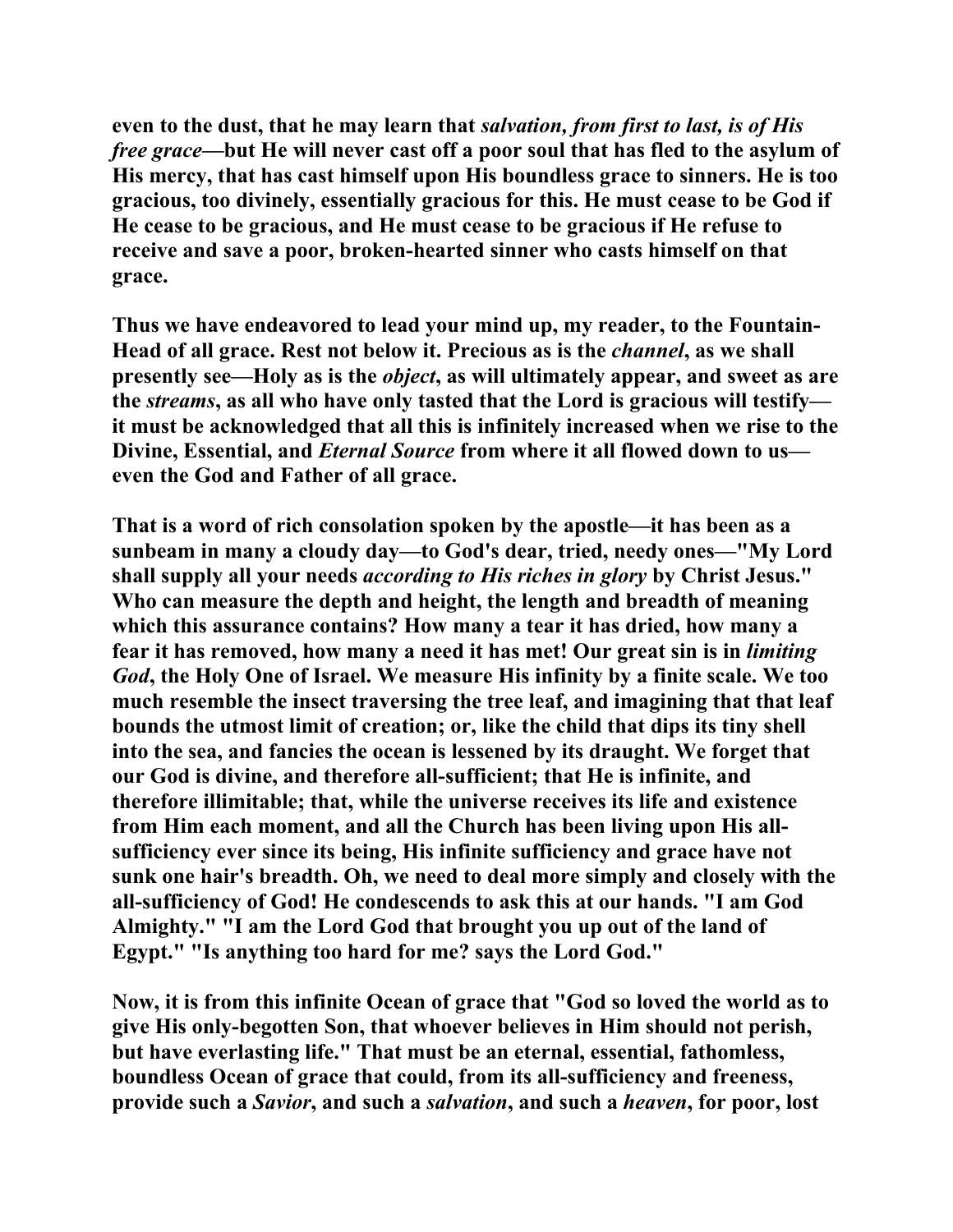**sinners! Truly is He the "God of all grace." He that gave His only Son, well beloved and precious, to suffer and die for His people, surely, from that same infinite sea of grace, he is prepared, as freely and as fully, to give us all other things, from a crust of bread, to the banquet of heaven; from a cup of cold water, to the ocean fullness of joy that is in His presence; and to the rivers of pleasures for evermore that are at His right hand.** 

**Away, then, to God, even the "God of all grace", with your every need, temporal and spiritual. Ask not, "Can He provide a table in the wilderness? He has brought me through six trills, will He deliver me out of the seventh? He has pardoned me ninety-nine times, will He pardon the hundredth? He has rolled many a stone from off my buried mercy, and out of my path of difficulty,** *will He, can He,* **remove this great mountain that covers me with its deep, dark shadow, and make my way a plain?" Oh you of little faith! is not our God the God of all grace? Wherefore, then, do you thus reason, and doubt, and fear?** 

**Bring your** *perplexities* **to God, and He will guide them. Bring your** *needs* **to God, and He will supply them. Bring your** *mountains* **to God, and He will level them. Bring your sins to God, and He will forgive them. Bring your** *sorrows, trials, and temptations* **to God, and He will sustain you under, and will bring you through them, to the praise and glory of His great Name, as the "God of all grace." Your supplies may be exhausted, but not His fullness. Your need may press, but there is no pressure on His sufficiency. Your power may be limited, but His is illimitable. Your grace may be shallow, but His is fathomless. And you may ask, "From where will my next supply come?" while, at the moment that the anxious question is trembling upon your lip, the supply that is to silence it is laid up in the inexhaustible treasures of His grace, and will be sent just at the moment that will awaken in you the sweetest song, and yield to Him the richest glory.** 

**An important and interesting part of out subject now invites our attention. We refer to THE LORD JESUS CHRIST, AS THE OFFICIAL AND RESPONSIBLE HEAD IN THE COVENANT OF GRACE, OF ALL HIS GRACE TO SINNERS. Every reservoir has its conduits, every fountain its channels, every spring its rivulets. The infinite and eternal fullness of grace in God would have availed us nothing, had not a suitable** *channel* **been provided for its conveyance. The Father would, in the impressive language of the sacred song, have existed as "a Fountain sealed," secluded, eternally sealed, but for Jesus. There would have been no channel of grace from God to the sinner, no possible avenue of the sinner's approach to God, but for the "One Mediator**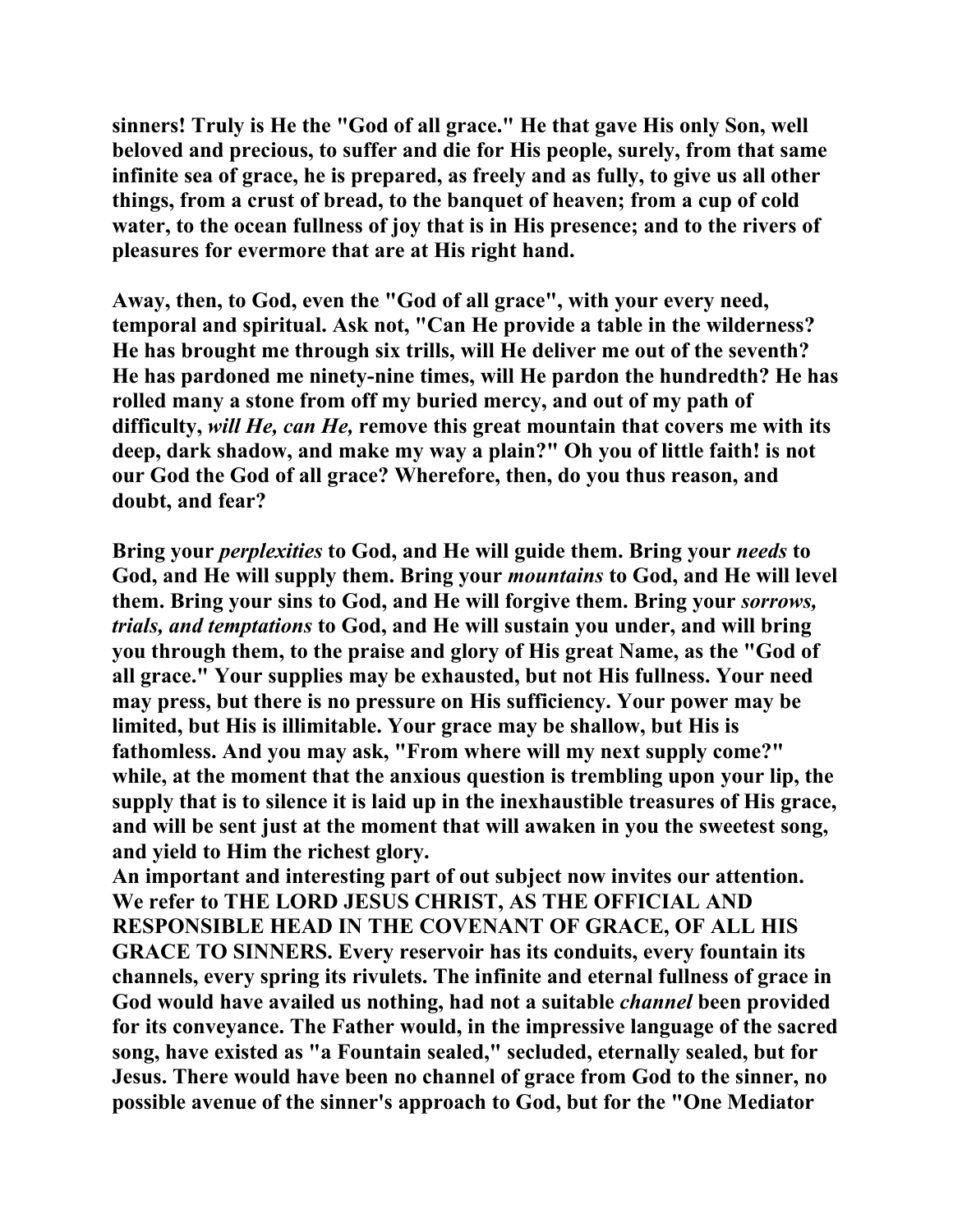**between God and man, the man Christ Jesus."** 

**This channel through which His grace was to flow, this medium by which the sinner was to approach, was of the Father's own providing. It must, in all respects, be worthy of the Being with whom it originated, whose honor it was to vindicate, whose glory it was to secure; and it must be in all respects suitable to the sinner, whose grace and glory, whose salvation and heaven it was to accomplish. All this Jesus, the Mediator of the new covenant, was. Our Arbitrator, laying His right hand on the Father, and His left hand upon us the right hand of His Godhead upon God, and the left hand of His manhood upon man—so making peace by the blood of His cross; so opening a medium through which God, consistent with His holiness, and man, despite our sinfulness, could meet in a state of at-one-ment. This matter of reconciliation on the part of God has been one of some perplexity to many pious minds, giving rise to much obscurity, if not unsoundness of idea on the subject.** 

**The chief difficulty has been the harmony of the two ideas of everlasting love and reconciliation. If God's love to the Church were, as He affirms it to be, "from everlasting," the question arises, where exists the necessity of mediatorship and reconciliation? Perhaps the following remarks, not before published, of an eminent and deeply-taught saint of God (Mary Winslow), may in some degree elucidate this important and interesting point—"If the holiness of God were never incensed against the Church fallen in Adam, then there had been no need of the death of Christ. Christ died to reconcile God to us and us to God. From where sprung the wrath of God which Christ endured? The proper answer to this question will give us a loving view of God as a reconciled Father in Christ Jesus. A mediator supposes the parties between whole he mediates at variance the one with the other, else there had been no necessity of mediatorship. The reconciliation which Christ effected was** *not to the love of God* **towards His people—for that was never lost—but to**  *the justice of God* **offended by sin. Christ is the Peacemaker—'He is our peace.' Justice, Holiness, and Truth are all reconciled and harmonized towards His people in Jesus, so that it is proper, as it is sweet, unspeakably sweet, to speak to and of Him as a reconciled God in Christ Jesus." 'All things are of God, who has reconciled us to Himself by Christ Jesus.'** 

**We think the point is fully met in these few observations by the remark that, Christ died, not to reconcile the** *love***, but the** *Justice* **of God towards His people.** *The love of God never was alienated or affected by Adam's fall, but His Justice and His Holiness were.* **Christ's atoning death met their every**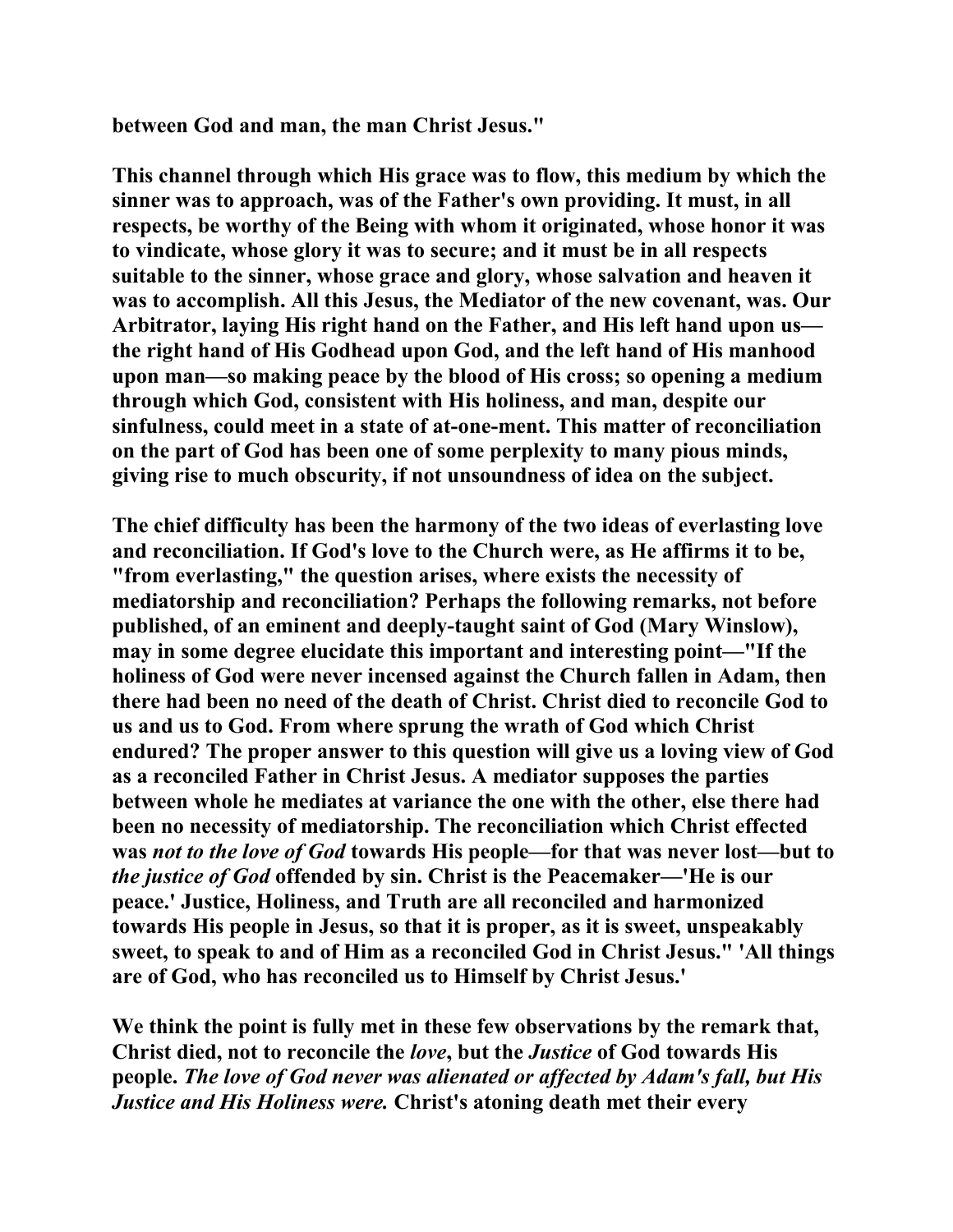**requirement, and now both are on the side of the sinner, so that we are as much saved on the footing of justice as of love, of holiness as of grace. How sure is the Foundation God has laid for the salvation of a poor sinner! How tried the Corner-stone upon which this hope reposes! To be saved on the basis of justice would seem to place the salvation of the soul upon a higher, and surer footing, than even of love, since God can now be just to Himself in saving us; and not to save the sinner believing in Christ were to be unjust to us. If saved thus, you stand on the broad foundation of justice, and you can justly claim, through Christ, a mansion in the house of your Father in heaven. God is therefore bound, on the principle of righteousness, to save your soul, cast in simple faith upon Jesus. Thus, "Grace reigns unto righteousness unto eternal life by Jesus Christ our Lord."** 

**But we return to the truth, that the Lord Jesus is the** *Covenant Head***, the official and responsible Administrator of this grace. It was once entrusted to Adam, the** *federal head* **of the human race. But the responsibility was too great, the treasure too costly, for a mere creature to sustain and hold. We know how soon the vessel of clay which the Divine Potter had made, and in which the grace of our salvation was deposited, was marred and destroyed by the Fall. Foreknowing this catastrophe, and bent on the salvation of His Church, God amply provided for the case, by placing the grace that was to bring it to glory in the hands of His beloved Son. And so He, the divine Artist, seeing the destruction of the first vessel of grace, "made it again another vessel, as seemed good to the Potter to make it."** 

**If the first vessel—Adam, in his sinlessness reflecting the pure and perfect image of God, was beautiful, it yet had no beauty by reason of the beauty that excelled and eclipsed it in the mysteriously and wondrously constituted Person of the Son of God.** *The incarnation of God is the greatest wonder in the countless wonders which crowd the universe.* **It will be the study of angels, the theme of saints, the song of heaven, the marvel of eternity. It is the central truth of Christianity, the divine sun of the system, around which all other truths of our gospel circle. It gives to all their character, glory, and place. It gives to atoning blood its all-sovereign virtue; to imputed righteousness its alljustifying efficacy; to the cross of Calvary its power, attraction, and glory. In a word, "God manifest in the flesh," is the key that unlocks the pavilion of every other mystery of the gospel, while it remains itself, and will forever remain,** *the greatest and most sublime mystery of all.* 

**Such is the Head in which it pleased the Father that all fullness of grace**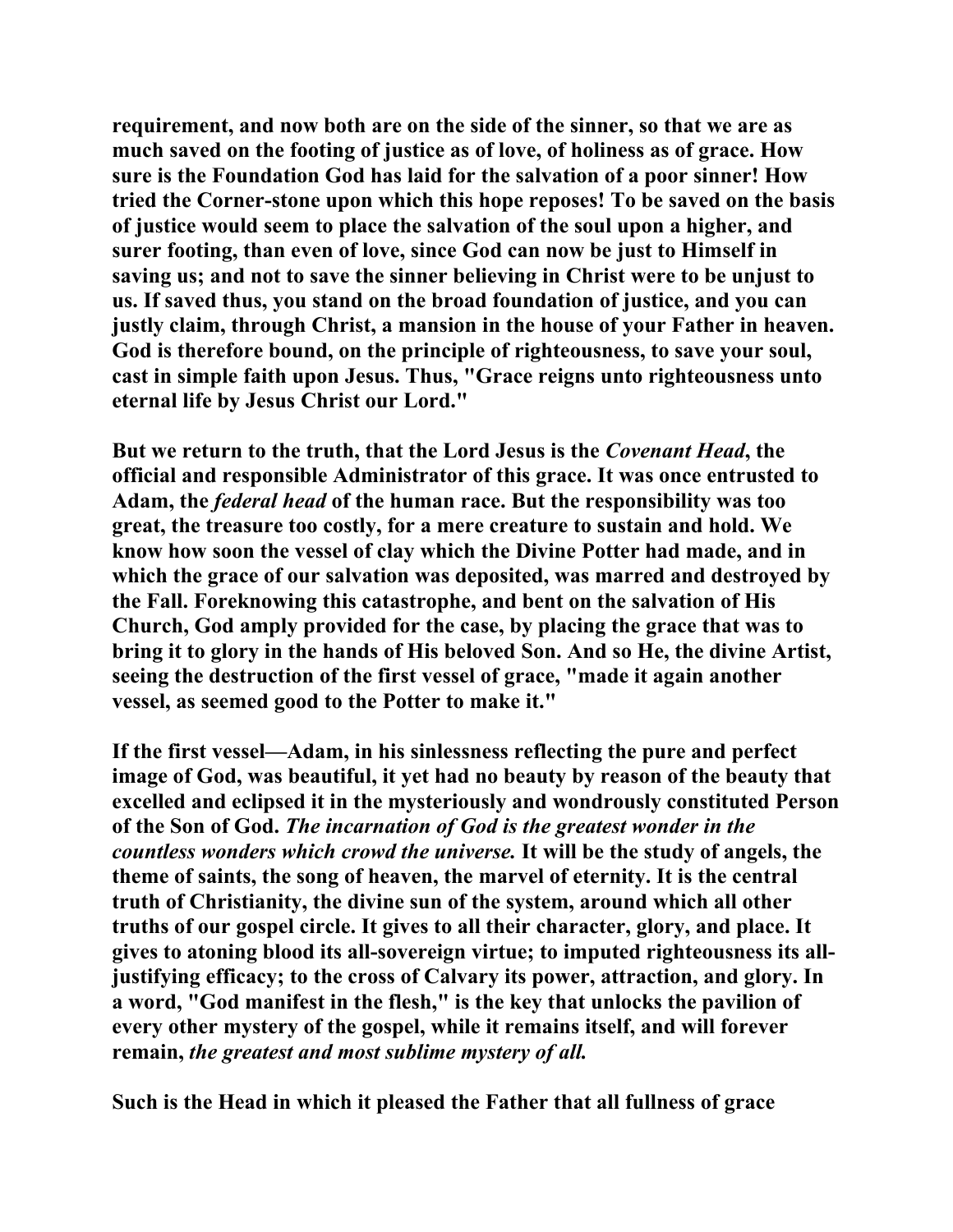**should dwell. For what purpose could this delegated fullness of grace thus deposited in Jesus be, but to furnish Him, as the Head over all things to His Church, with** *supplies of "all grace" for His people.* **There are two fullnesses described as being in Christ—the "fullness of the Godhead," which is His Deity, or His essential fullness; and then the "fullness" which it pleased the Father should dwell in Him, which describes the** *fullness of grace treasured up in Him for all the needs of a most needy Church.*

**Let us, then, look at some of the particulars of this grace dwelling thus essentially in the Father, the administration of which was placed in the hands of the Lord Jesus. The title of our God under consideration is as comprehensive as it is precious. "The God of ALL grace." "ALL grace." Marvelous declaration this! Precious announcement! It chimes with every circumstance; it meets every trial; it confronts every temptation; it supplies every need; it is so worthy of God, so like Jesus, so suitable in all respects to the saints. "ALL grace."** 

**In the first place, there dwells in the Lord Jesus, as the Father's Depository, all SIN-FORGIVING GRACE. Pardon is the highest prerogative of sovereignty, as it is the richest boon of the subject. So** *great* **is this exercise of divine favor, so** *rich* **and** *free* **a blessing of His grace, God not only has not, but could not, delegate the power to any created being. He reserves, and justly so, the right of forgiveness in His own hands. Imagine, then, what an insult to His divine Majesty, what an invasion of His sovereign prerogative, the daring and blasphemous assumption of the court of Rome—call it not Church, for Church it is not—in claiming and professing to exercise a right which God has never entrusted to any authority of man, still less to a sinful mortal! O sinner! bound to the judgment, there is forgiveness with God, and with God only, and to Him hesitate not to repair, in the spirit of a humble penitent, with the petition breathing from your heart, "God be merciful to me a sinner!"** 

**But this sin-pardoning grace is lodged in the hands of Jesus. The grace that remits the greatest sin, that pardons the vilest sinner, is with Christ. How often did the wondrous words breathe from His lips, "Your sins are forgiven you!" The Scribes and Pharisees charged Him with blasphemy because He assumed a divine function, and exclaimed, "Who can forgive sins, but God only?"—thus, indirectly and undesignedly, blending with the indictment an acknowledgment of the fact that Christ was God.** 

**Oh, yes! child of God, there is in Christ the grace of forgiveness—grace that**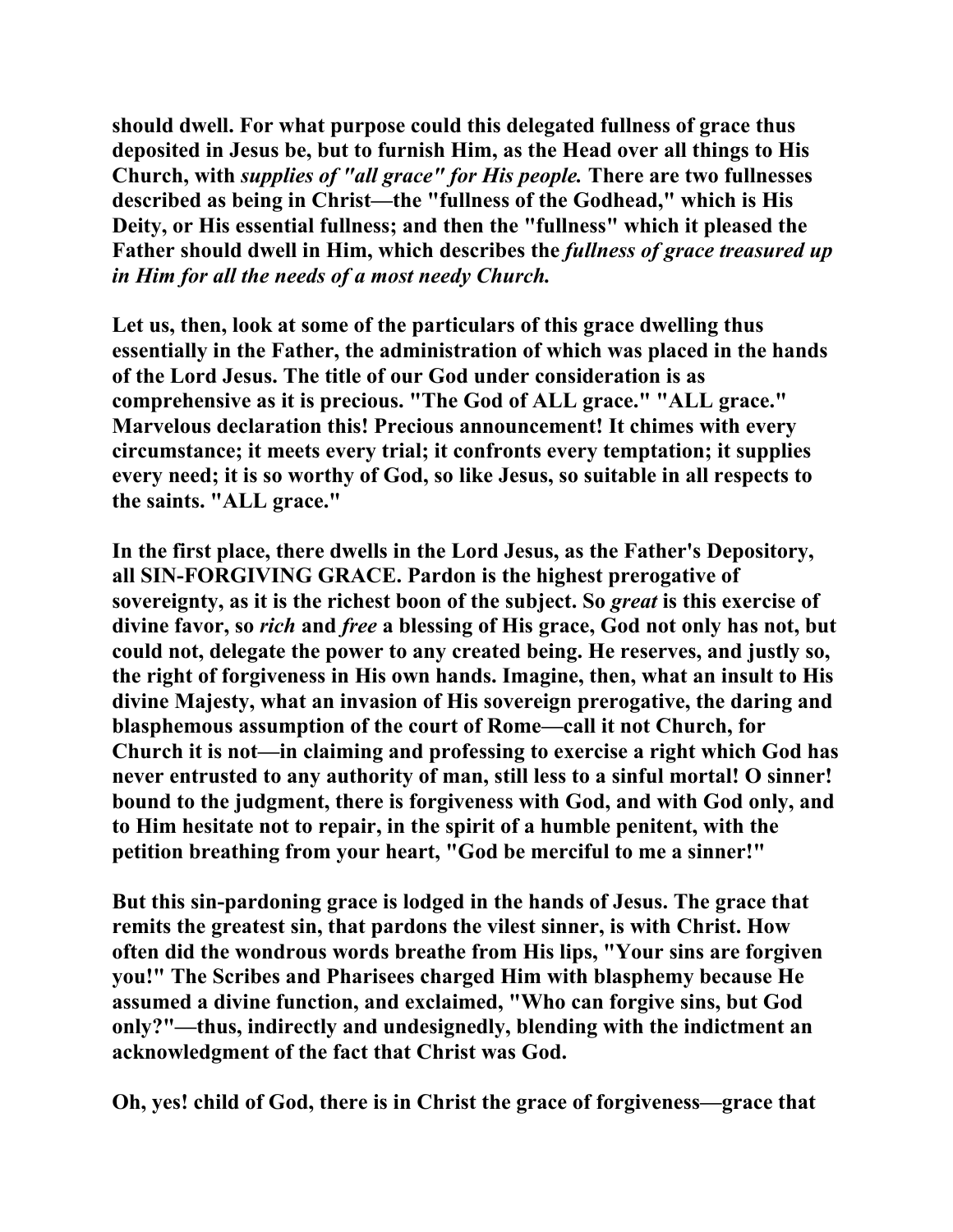**can remit every transgression, pardon every crime, blot out every sin; grace that, where sin has abounded, much more, yes, infinitely more, abounds. "Through Him," says the apostle, "is preached unto you the forgiveness of sins." "In whom we have redemption through His blood, the forgiveness of sin, according to the riches of His grace." What encouragement for you who feel yourself to be a sinner, your sins so great, even the greatest, that the "remembrance of them is an intolerable burden," to repair to Jesus for the grace that will entirely pardon and cancel all!** 

**Bear in mind that the forgiveness of sin, for which God has provided at a cost so immense to Himself, is His** *free gift* **to sinners. It is entirely an act of grace. We read, "And when they had nothing to pay, He frankly forgave them both." The pardon of sin, while it is not too, great a blessing for God to** *give***, is too great a blessing for man to** *purchase***. And were it not free, entirely free, not the least worthiness on the part of the sinner claiming, and not his greatest unworthiness disclaiming it, it never could personally be ours. Approach, then, the sin-cleansing Fountain of Christ's own atoning blood—blood possessing all the sovereign efficacy of His Deity, wash, and be clean. And thus washing by faith in this precious, sin-atoning, guilt-effacing blood, God declares, "Though your sins be as scarlet, they shall be white as snow; though they be red like crimson, they shall be as wool."** 

**All JUSTIFYING GRACE is in Christ Jesus. The two conditions of the saved soul—the forgiveness of sin and the justification of the sinner—though inseparable in its salvation, are yet to be kept distinct as defining the two essential parts of Christ's mediatorial work—His obedience and suffering and as describing the two essential conditions of the believer. The sinner is pardoned through the blood of Christ, and he is justified by the righteousness of Christ. By the disobedience of the first Adam, we are plunged into condemnation; by the obedience of the Second Adam, the Lord from heaven, we are delivered from condemnation; by the one we are made sinners, and by the other we are made righteous. (See Romans 5:17-19.)** 

**Study these passages, my reader, in prayer for the illumination of the Spirit on a matter of such vital moment, especially important in the present day, when the doctrine of imputed righteousness, as taught by Paul, as held by the Reformers, as bled for by Ridley and Wycliff and Huss, and others of the "noble army of martyrs," and so distinctly embodied in the doctrinal articles of the English Church, has come to be disputed and denied by many. But this grace of justification the "God of all grace," by whom the believing sinner is**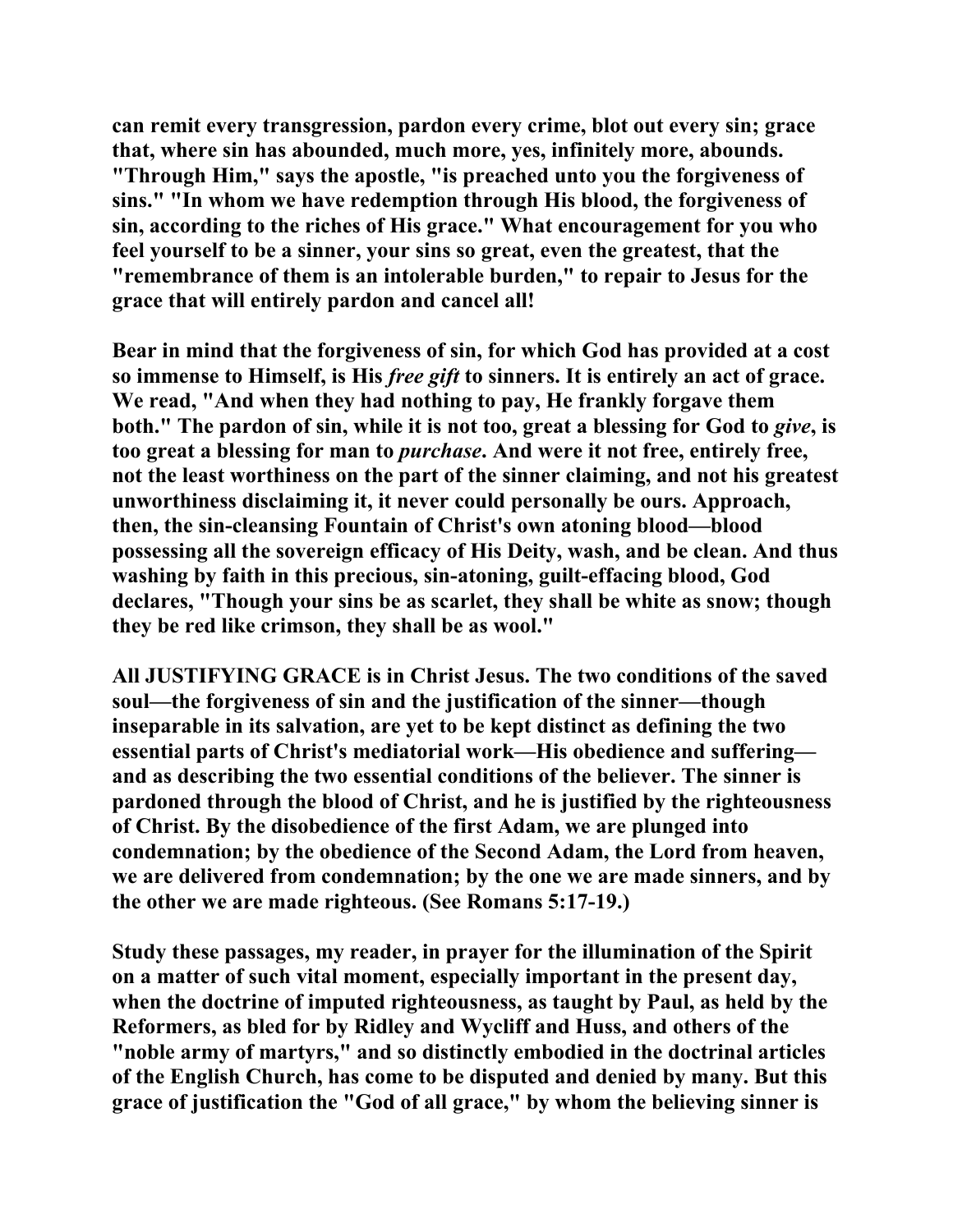**justified—for "it is God who justifies "—is deposited in Christ Jesus, who is emphatically the "Lord our Righteousness." Believing in Him, we are now freely and forever justified. His righteousness becomes, by the imputation of the Spirit, and through the receiving faith of the believing soul, our righteousness; so that, in the strong language of Scripture, "we are made the righteousness of God in Him."** 

**Oh, what a glorious and precious truth is this! How it exalts and ennobles the soul! "In Your righteousness shall they be exalted." Equally free with the grace of pardon is the grace of justification. Both are the gratuitous blessings of God. Thus the apostle proves it. "Being justified by faith (and "faith is the gift of God"), we have peace with God through our Lord Jesus Christ." Again, "Being justified freely by His grace, through the redemption that is in Christ Jesus."** 

**What joyful news, what glad tidings are here for you who, after laboring and striving, have happily come to the end of all your own doings, and can do no more! You have traveled to the "end of the law," and find you have, if not in the letter, yet in the spirit, broken its every commandment, and so are conscious of being guilty of all. And now your cry is, "Wretched one that I am! who will deliver me from this condemnation?" Lo! Jesus appears! He has seen you 'toiling in rowing,' He has watched all your well-meant strivings and sincere attempts to keep the law, and has marked all your inability and failure. And now He presents Himself before you wearing that splendid and significant title, 'The Lord our Righteousness,' and He says to you, "I am the end of the law for righteousness to every one that believes; I am your righteousness without a work of your own; I have kept the law, have obeyed every command, and have honored every precept; believe only in me and you shall be justified from all things from which you could not be justified by the law of Moses, or by the most perfect obedience of your own."** 

**And now methinks I see the poor toiling soul cast overboard its oars, and ceasing any longer to stem the tide of its sins, infirmities, and failures, spread its sails to the gale of God's free grace, wafting its long tempest-tossed bark into the calm waters of perfect peace through Jesus Christ our Lord.** 

**"The God of all grace" has also deposited in Christ Jesus the fullness of ADOPTING GRACE. "You are all," says the apostle, "the children of God by faith in Christ Jesus." And in another place he says, "Because you are sons, God has sent forth the Spirit of His Son into your hearts, crying, Abba,**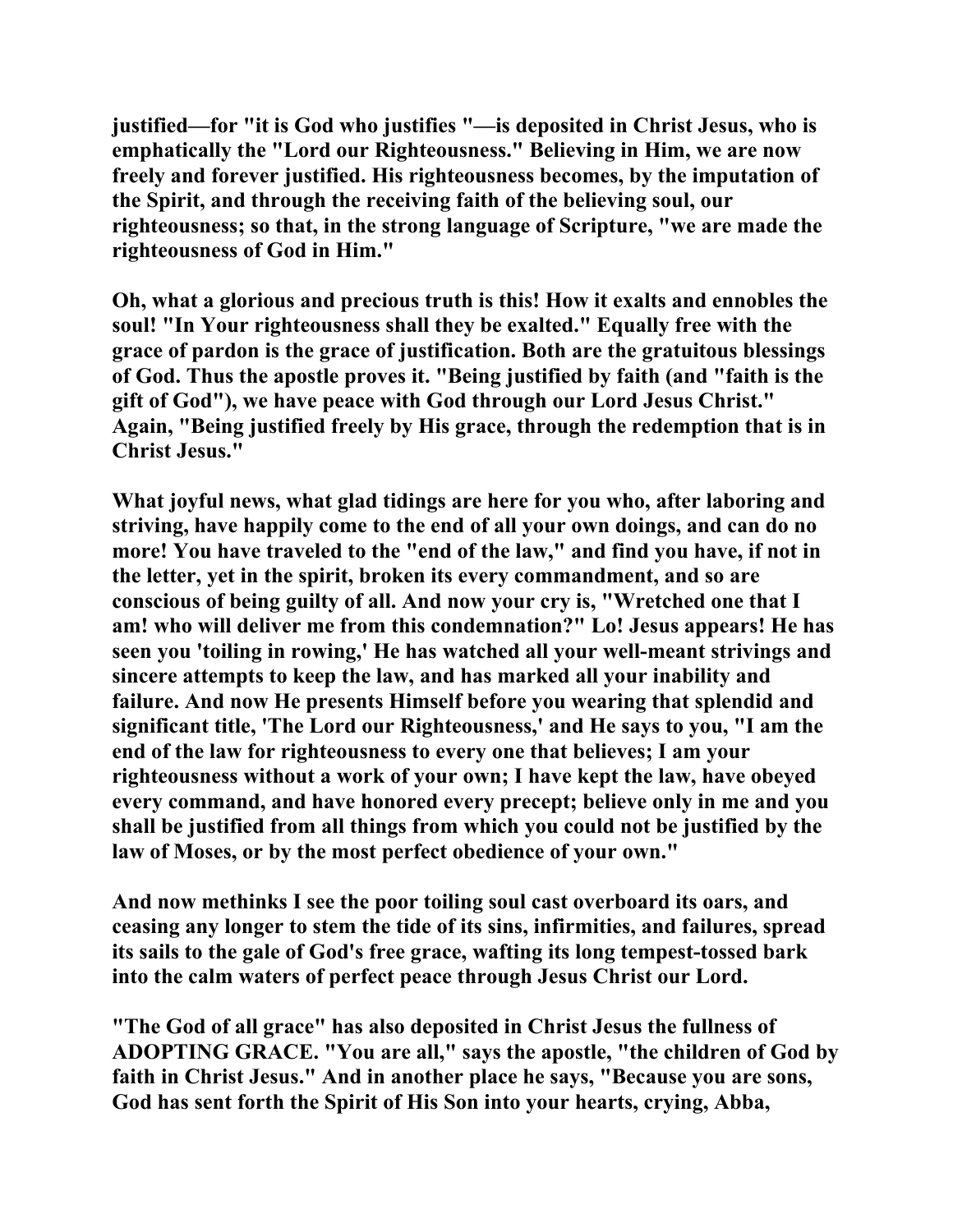**Father." Into what a dignified position does this adoption of grace place the believing soul! A rebel made a son, a foe made a child, an alien made an heir, "an heir of God, and a joint-heir with Christ Jesus." What divine, what marvelous, what** *free grace* **is this! Believer in Jesus, know your adoption. Child of God, realize your sonship. Son of God, claim your heirship, and live in anticipation of your inheritance.** 

**So divine, so loving, so free is the grace flowing from the "God of all grace," and welled in the humanity of Christ, as the Head of all grace to His Church, that "now are we the sons of God; and it does not yet appear what we shall be; but we know that when He shall appear we shall be like Him for we shall see Him as He is." Go to this God of grace, then, through Jesus, in the filial spirit of a loved child, and disclose to Him your every need, unveil to Him your every grief; acknowledge to Him your every sin; make known to Him your every temptation, and assault, and difficulty, keeping back nothing which a loving, dutiful child, should pour into the heart of a fond, faithful, and allpowerful Father. Oh that the grace of adoption might so fill our souls as to dislodge all servile fear, dissolve all legal bonds, and enable us to walk in the holy, happy liberty of the children of God!** 

**The God of all grace has equally deposited all fullness of SANCTIFYING GRACE in Christ Jesus. Here is another kindred yet distinct condition of the believing soul. It may be regarded, perhaps, as the effect and fruit of all the other related doctrines of grace. If, for example, I am a, pardoned sinner, I am justified; and if I am a justified sinner, I am an adopted child; and if I am all these, then I am holy, sanctified, separated, and set apart wholly for God. "Holiness to God" is inscribed on my brow.** 

**Similar to this was the apocalyptic vision which John beheld, and thus graphically describes: "Then I saw the Lamb standing on Mount Zion, and with him were 144,000 who had his name and** *his Father's name* **written on their foreheads." Do we thus personally possess the seal, and are we thus visibly wearing the sign, of our adoption? Do the saints, (for "the** *world* **knows us not'') see our Father's image, and read the Father's name, in** *our holy walk, in our filial devotion, in our loving spirit?* **That this may be so, do not forget that all grace is treasured up in Christ to promote our personal holiness.** *We are as much to live upon Christ for sanctification as for pardon and justification.* **The grace that delivers us from hell fits us for heaven; that grace which cancels our guilt, subdues also our corruption; that grace which emancipates us from our servitude, equally dethrones the tyrant. O wondrous, precious**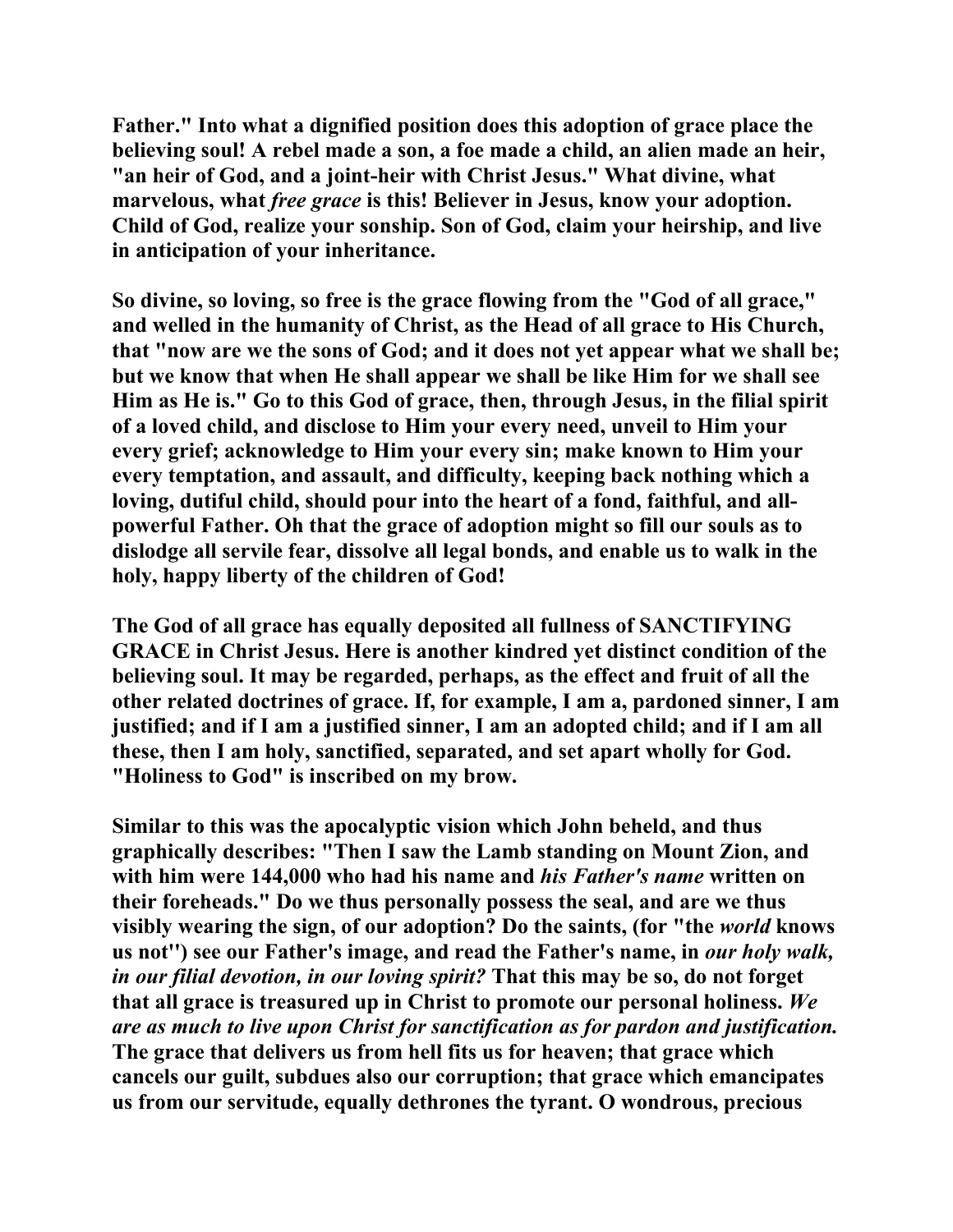**grace that, by its divine sanctity and power, brings first one, and then another indwelling corrupt principle, passion, and desire of our hearts into subjection to itself, and all in obedience to Christ; that moulds and fashions us into the image of Jesus!** 

**Nor must we overlook the part** *the Holy Spirit* **takes in the** *conveyance* **of this grace from the Father, the God of all grace, "through Jesus Christ, full of grace and truth," to the happy recipients of this grace—poor, needy, graceless souls. While the Father decrees this grace and provides it; and while the Son holds the key of all this treasure and metes it out "grace for grace"—or, as it is in the original, "wave upon wave"—***the Holy Spirit makes us to know and feel our deep need, and then conveys the blessing into the soul.* **Is not this the meaning of the words of Jesus—"He shall glorify me, for He shall take of mine and show it unto you." And how appropriate is thus the office of the Spirit. Having implanted His own graces in the soul, does He leave them to their self growth, does He abandon them to the unkind, uncongenial soil in which they were implanted? Oh, no! Having begun a good work, He carries it on to completion.** *He watches over, waters, and nourishes by fresh supplies the graces He has implanted.* **He it is who waters the roots, He it is who strengthens the stem, He it is who forms the blossom, He it is who expands the bud, He it is who ripens the fruit and conducts it to perfection.** 

**Honor the Spirit in this work, glorify Him in His person, guard against wounding and grieving Him, and daily acknowledge your indebtedness to Him for conveying down from God the Father, through Christ the Son, the streams of grace which keep in bloom, fragrance, and beauty His own graces of faith, and love, and joy, and peace, and hope in your soul.** 

**Is He the God of all grace? Then in Christ He has made provision for all COMFORTING GRACE. What a blank would exist in this provision—a need which nothing ever could meet—were there no consolation, no comfort, no sympathy, in Christ Jesus for poor, sorrowing, suffering saints! Alas! how large the number! How many a tried, afflicted believer, will bend over this chapter, and perhaps find nothing that meets his case until he reaches the close, and is reminded of what he has often been told before, but which, now that he is passing through the deep, dark waters of grief, seems like a newborn truth to his soul, that Jesus is the "***Consolation* **of Israel."** 

**Yes, afflicted and sorrowing one, the God of all grace is the God of all comfort, and has deposited in Christ all comfort for you. He knows the nature**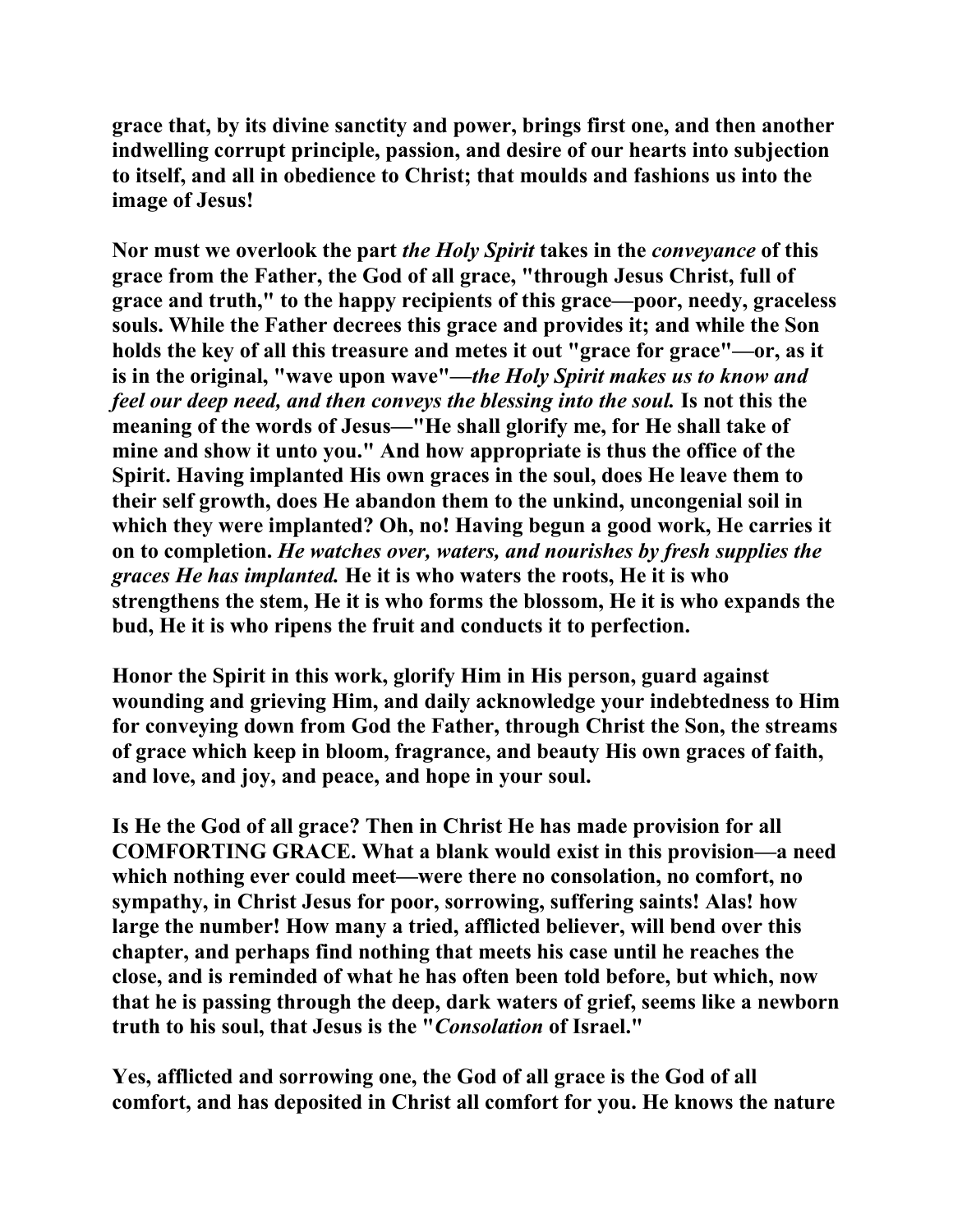**of your sorrow—for He sent it. He marks the pressure of your cross—for He imposed it. He is acquainted with the bitterness of your cup—for He mixed it. All His promises of succour and support are Yes, and Amen in Christ Jesus. All the tenderness, the compassion, the sympathy, the grace that it pleased the Father should dwell in Christ, is designed for your personal and present sorrow. Listen to the words of Jesus; "Let not your heart be troubled." Oh, who knows your heart's deeply veiled anguish, its doubts and sorrows—who can reach, fathom, and control it; who can soothe, chasten, and sanctify it, but Jesus? His grace will support, strengthen, and calm you now, enabling you to glorify God in the fires. Oh, it were worth all the sorrow that ever brimmed our cup, to know what the Lord Jesus Christ is a Brother born for adversity!** 

**Live, then, upon this God of all grace. Remember, there is no limit to its extent—it is "ALL grace." Take your heart to God through Christ, and He will fill it with every blessing you ask, with every grace you need. Your sins, your needs, your trials, your temptations, your sorrows, can never exceed the "ALL grace" that dwells in God, and which Jesus waits to communicate. Go with an empty hand—go with the exhausted vessel—go with the often-told tale of grief—go with the old, old story of backsliding, and unworthiness, and need; only go to Jesus, and sink your vessel, be it large or small, in His fathomless ocean of grace, and you shall "find grace to help you in every time of need."** 

**Listen to His cheering words; "My grace is sufficient for you." You are, perhaps, anticipating with fear the hour of** *death***. It is, indeed, a solemn thing, even for a Christian, to die. But do not forget that our God is the God of all**  *dying***, as of all** *living* **grace. And that, when the hour is come for your departure out of this world to go unto the Father, the grace that was allsufficient for the trials, and sorrows, and sins of life, will be all-sufficient for the demands and solemnities of death. Do not forget that Christ does not give us grace in hand for future difficulties, but reserves it for the time of its requirement, and that, when death comes to you, Jesus will come with it, and you shall not see death, but** *Jesus* **only. And then will be experienced the last and most solemn and precious fulfillment of His promise, "my grace is sufficient for you."** 

**"Humble sinner, mourning soul, Over whose bosom sorrows roll, Tis for you the Savior says, Mine is all-sufficient grace.**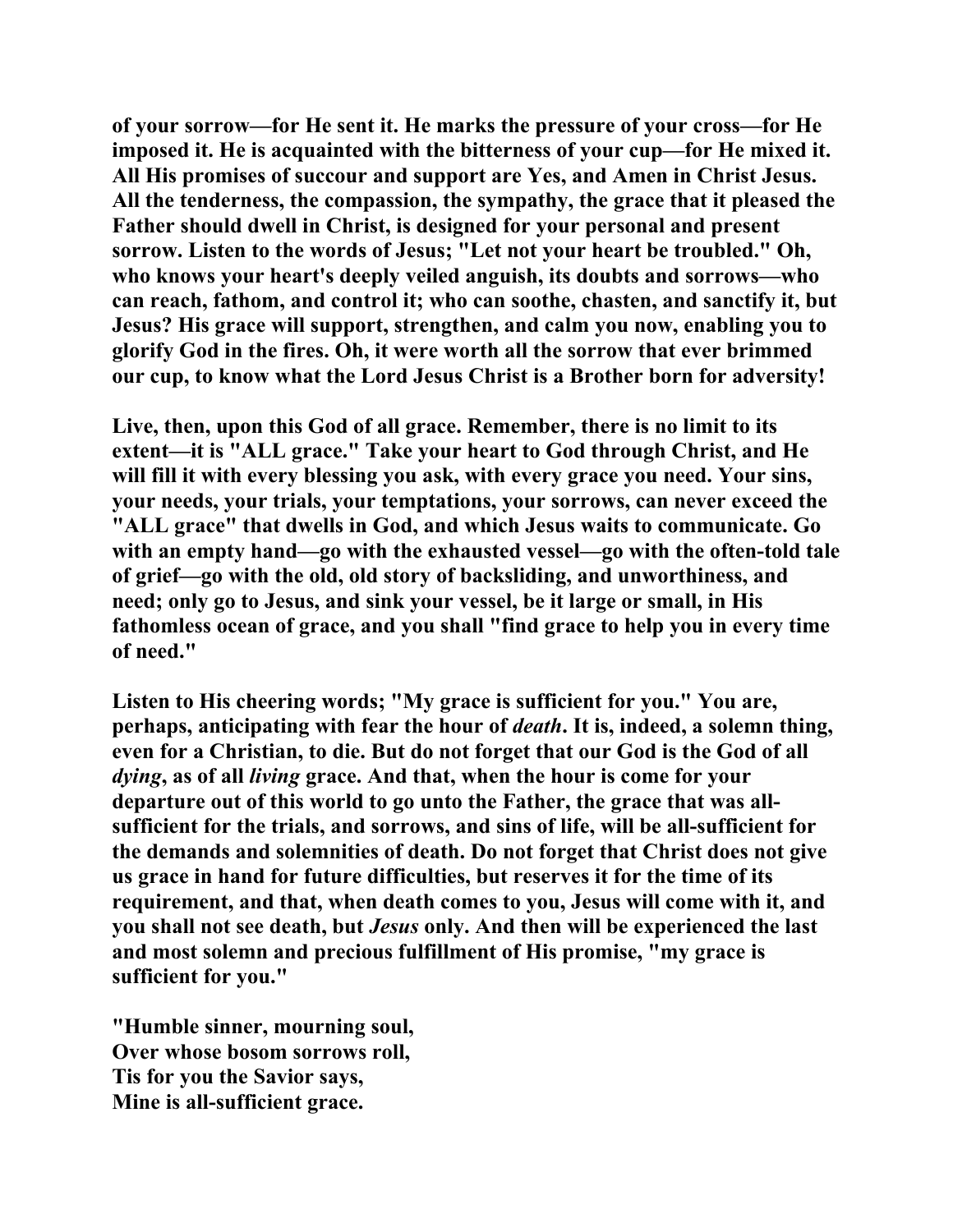**"Do you mourn an evil heart? Or some cursed fiery dart? Do not yield to slavish fear— All-sufficient grace is near. "Are you full of needs and woes? Or does unbelief oppose? Does Your Jesus hide His face? Trust His all—sufficient grace. "Can no care with your compare? Do not yield to black despair For the worst of Adam's race Christ has all-sufficient grace."** 

## **THE GOD OF HOLINESS**

**"You only are holy." Rev.15:4** 

**No perfection of "our God," thus far considered, presents Him to our view so like Himself as the perfection of** *holiness***. We can form no proper idea of God apart from this. Even the unrenewed mind is conscious that it has to deal with God who cannot connive at sin. It is true, its conceptions must be obscure, its views defective; for, what proper notion of Divine holiness can a sinful being form? His views must necessarily be just what those of an untutored peasant would be of the sun beheld through a misted and distorted medium. There would be in that peasant's mind the conviction that there was a sun, and that it was light; but the mental conception of the nature and splendor of the orb would, from the necessity of the case, be obscure and defective. There is in the human conscience the conviction that God is a God of holiness—for conscience, left to its natural bias, is ever in the interests of truth and righteousness, and, as the viceregent of the soul, faithfully whispers in the ear what is right and what is wrong. But the highest and clearest views of the Divine holiness cherished by** *the unrenewed mind***, in consequence of the sinfulness and darkness of the mind, fall infinitely short of what God is as the God of holiness.** 

**Such is the Divine perfection to which we now bend our devout contemplation. We are profoundly sensible of the awesomeness and solemnity of our theme. The ground upon which we stand is, indeed, most holy, and we have need to put off the shoes from our feet, for "Who can stand before this holy Lord**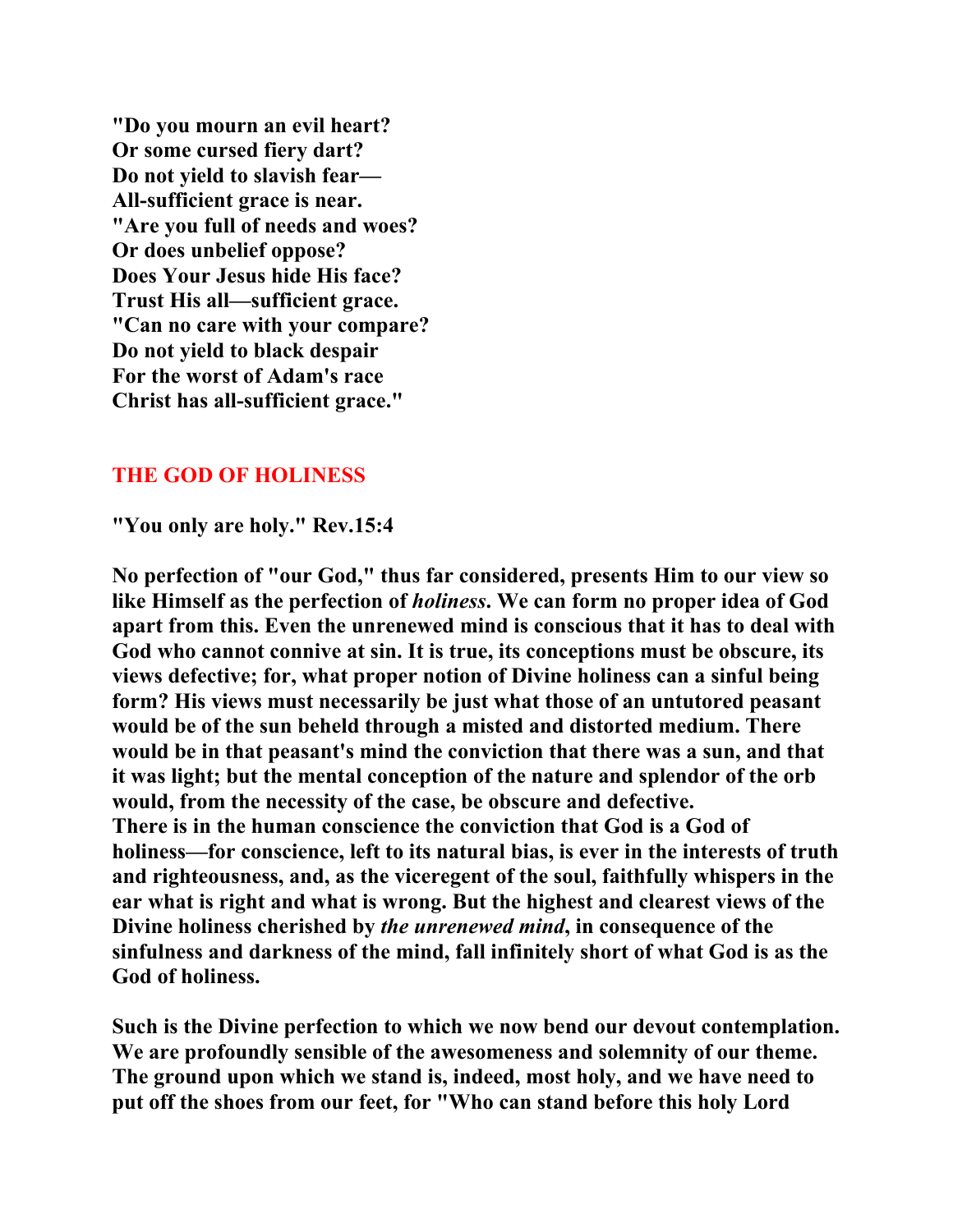**God?" Only as we keep our eye upon atoning blood, can we for a moment gaze upon the unsufferable brightness of the God of holiness. Only can we deal with the Divine purity as we deal with the Divine Savior. The Great Atonement must come between us and the Divine Sun of infinite purity, or the effulgence of its beams would overpower and the holiness of its glory would consume us. Let us, standing beneath the shadow of the cross of Jesus, meditate upon this lofty theme; and thus, with our believing eye reposing upon the blood, which cleanses from all sin, we may pass within the veil, and sinful though we are, hold sweet fellowship with Him who "only is holy."** 

**The passage upon which the present subject is based suggests the first thought we offer—that is, the ESSENTIAL HOLINESS of God. God is essentially holy. This must he the meaning of the remarkable words addressed to Him in the anthem of the glorified saints, "You only are holy," not holy merely as others are holy, but as positively and essentially holy, in comparison of whom none are holy. "You ONLY are holy." "You only are divinely holy, You only are holy, from the necessity of Your nature; You only are infinitely, absolutely holy." Such is the key-note, and such the substance of the triumphant song of Moses and the Lamb.** 

**As there is none good but God, so there is none holy but God. His creatures are** *derivatively holy***; He is holy from Himself—absolutely, independently holy. "No one is holy like the Lord! There is no one besides you; there is no Rock like our God." 1 Samuel 2:2. In comparison of God, none are holy, so essentially pure and spotless is He. The heavens are not clean in His sight, and He charges His angels with folly. These are remarkable words! Just as the stars pale before the sun, creature holiness grows dim and is eclipsed by the divine and essential holiness of God. In comparison of His holiness, the holiest creatures and things are not clean in His sight.** 

**It is said of God that, "He only has immortality." All created beings are immortal, but God is** *absolutely* **so. He only has immortality as an essential perfection of His nature. All others** *derive their immortality* **from Him; He from Himself. What a great and glorious being, then, is God! He is "***glorious* **in holiness." He could possess no glory were He destitute of perfect holiness. Divine in His nature, endowed with infinite perfections, and possessing resources vast and boundless as His infinity, imagine what a being He would be—how powerful for evil, how potent for destruction—were not every perfection of His nature imbued with, and under the control of, infinite and perfect holiness!**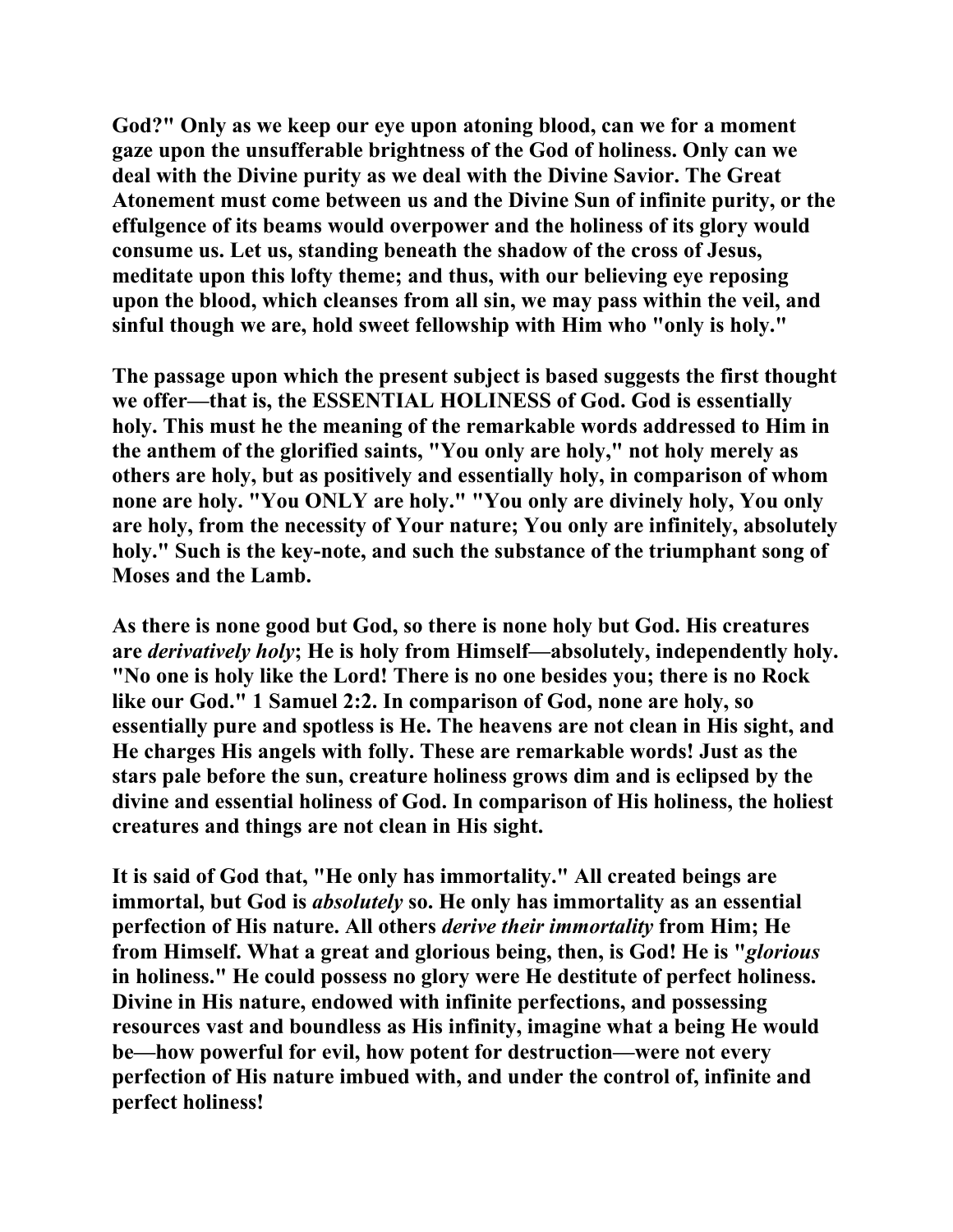**We measure the extent of a fallen creature's capacity for good or for evil by the amount of his intellectual and moral resources. In proportion to his ability to control the minds, shape the opinions and influence the actions of others, we regard the extent of evil or of good he is capable of accomplishing. Imagine, then, measured by this rule,** *what a being God would be were He destitute of perfect holiness while yet armed with infinite power!* **It is the fallen intellect of Satan that gives him the almost omnipotent power and unlimited range which He possesses. All the perfections of God would arm Him with tremendous forces for evil, bounded and restrained only by the universe He had formed and the creatures He had made, were He not a being infinite in holiness, spotless in purity. Compared with His, the intellect of Satan would be a dwarf's, his wisdom idiotic, his strength an infant's. But we need not attempt to imagine what God would be destitute of infinite purity; rather let us think what a being He is "glorious in holiness."** 

**Who that has seen anything of the beauty, and has felt anything of the power, and has tasted anything of the happiness of holiness, would for a moment cherish the wish that God were less holy than He is? Rather, is it not the intense desire and fervent prayer and ardent struggle of the renewed soul to be holy as God is holy? Sinful though we are, conscious of innumerable infirmities, failures, and backslidings, is not our highest bliss to commune with, and to be in some degree assimilated to, the spotless purity of God? When are we so happy as when breathing after divine purity, overcoming sin, "yielding our members servants to righteousness," "perfecting holiness in the fear of God"? Not for thousands of worlds would we that He were less holy.** 

**The deeper our views of His holiness grow, the deeper grows our love. We love the truth, because it is on the side of holiness; we love the saints, because they are the reflection of holiness; we love the discipline of our heavenly Father, because it makes us partakers of His holiness; how much more intense, then, our affection for God, as the holiness of His being, the purity of His character, unveils to our admiring eye!** 

**A question, often asked, may possibly here arise in the mind of the reader.** *If God is essentially holy, and could have prevented sin, why, then, did He permit it?* **The entrance of sin into the world is one of those mysterious problems in its marvelous history, the solution of which awaits us in the world to come. The brief space at present at our command, will only allow us to meet this question by a single and simple reply. Sin entered into the world, not by God's**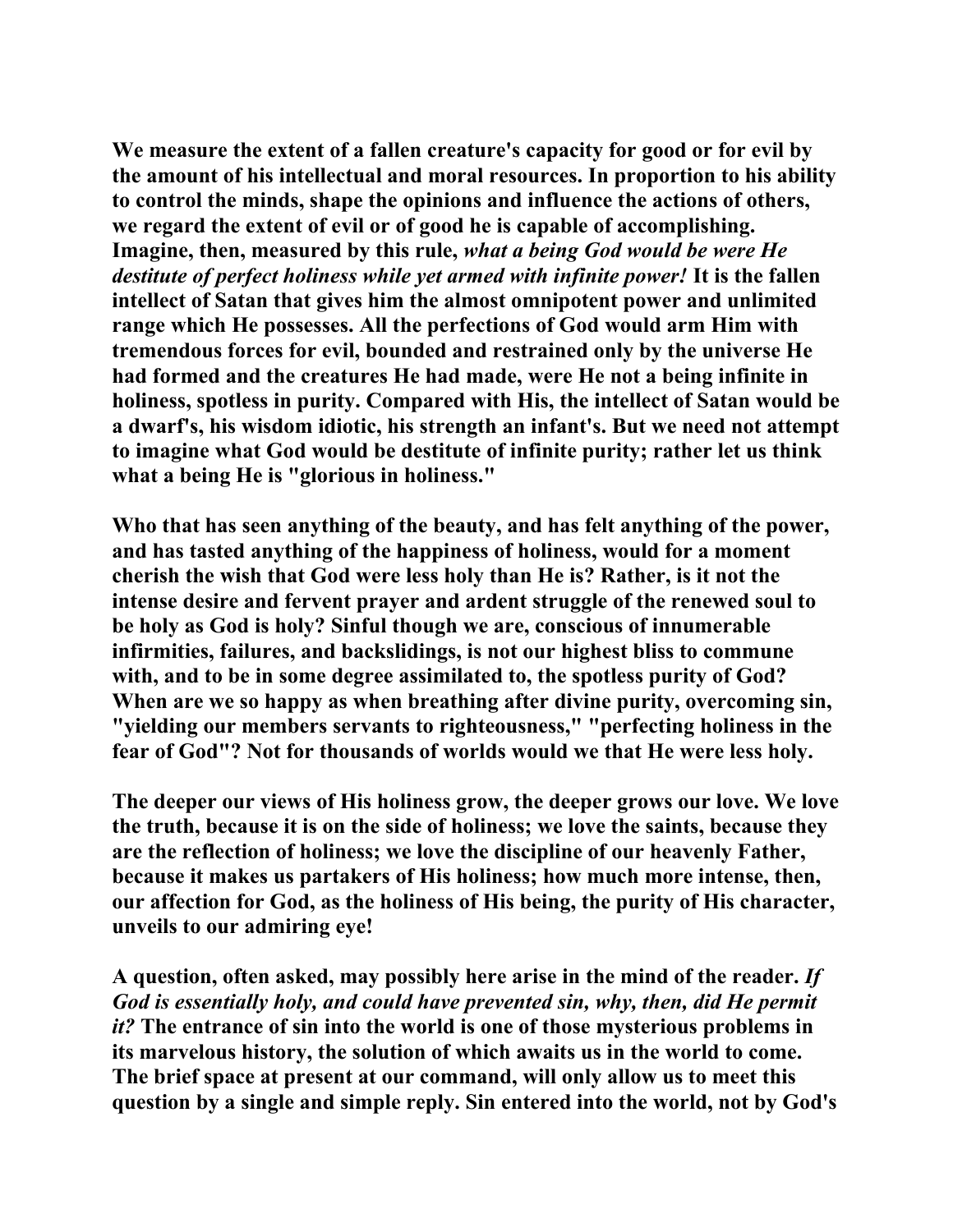*approving***, but by His** *permissive* **will. He was under no obligation either to prevent its origin or to hinder its advent. Where an obligation exists, ceasing to act when that action would prevent a crime were unquestionably to sin. An individual receiving from another the confession that he was about to commit a deadly crime, and yet, under the professed seal of secrecy, takes no steps to prevent its commission, is but one remove from the actual guilt of the crime itself; the concealer of the murder is well-near as criminal as the perpetrator of the deed. He is under a moral obligation to disclose the intended crime and denounce the criminal. He is bound by the tie of a common humanity, equally by the law of a common charity, to avert the deed and save the victim.** 

**But God stands in a totally different relation to His creatures. He was under no such obligation to prevent the entrance of sin into the world. If He was, to whom? and what was the nature of the obligation? Let the speculatist reply. To him we must leave the solution of** *the problem of sin's introduction***, satisfied with the only rational conclusion at which the Bible warrants our arrival, that God permitted it, and permitted it for His own glory. Let not your mind, my reader, be perplexed with what must be regarded—without insinuating anything of a skeptical character to those who raise these questions—but as**  *speculative discussions***. "There are secret things that belong to the Lord our God, but the revealed things belong to us and our descendants forever, so that we may obey these words of the law."** 

**Let us be satisfied with, and be profoundly grateful for, the clearness with which God has revealed to us the way by which, as sinners, we may be saved. That Jesus Christ died for the ungodly, and by the love He has displayed, and the mission He has undertaken, and the work He has finished, and the invitation He has issued, is pledged to cast out none who believe in Him, saving to the uttermost, and without a work of their own, all who come unto God by Him.** 

**Let this, too, be a matter of joy and thanksgiving to us, that the most appalling event which the history of this universe records—the fall of man—has, through infinite wisdom, goodness, and power,** *resulted in such a manifestation of God's glory, and in such a great and endless blessing to man, as could not possibly have been the case even had sin never entered into the world.* **Assured of this, let us refer all that is obscure and mysterious and speculative in the history of the world, and in the revelation and government of God, to that day when we shall know even as we are known, when the mystery of God shall be finished, and God be all in all.**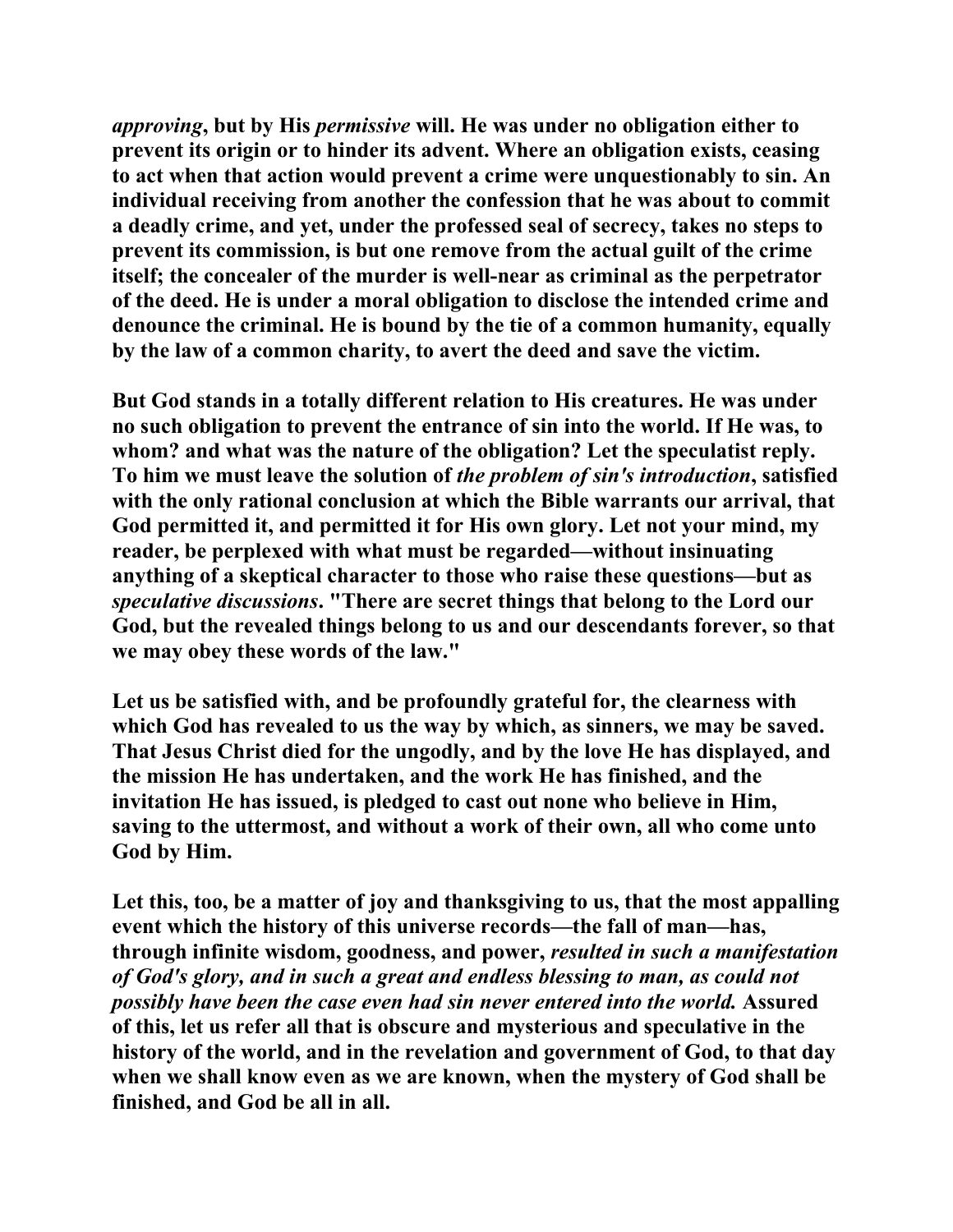**God is also DECLARATIVELY HOLY—His word is a revelation of His holiness.** *He is styled***—"the Holy One;" "The Holy One of Israel, whose name is Holy;" "You are of purer eyes than to behold evil, and cannot look upon iniquity;" "Holy, holy, holy is the Lord of hosts;" "The four living creatures rest not day and night, saying, Holy, holy, holy, Lord God Almighty." God selects this perfection of His nature** *to swear by—***"Once have I sworn by my holiness that I will not lie unto David;" "The Lord will swear by His holiness."** *The saints are called to praise His holiness—***"Sing unto the Lord, O you saints of His, and give thanks at the remembrance of His holiness."** 

**Need we multiply these Scripture declarations of God's holiness? We might increase the proofs, but could scarcely strengthen the revealed fact that** *God is holy***. And yet, in these days of low views of Inspiration, of lax principles concerning the truth of the Bible, we should be jealous of every word of that sacred volume, especially as it bears upon what is the crown of Jehovah—His essential and perfect holiness.** 

**Beware, my reader, of indulging in doubts concerning the divine veracity or the correct rendering of any part of God's word. The most profound human judgment is after all, but fallible, and human learning often contradictory. The safest path is to accept the Bible as it is, and not to allow your confidence in its Divine integrity to be disturbed by this rendering or by that, by one manuscript or by another; but to hold fast the memorable and precious declaration of the Savior—a declaration which may be fearlessly asserted in the face of every doubt cast upon the Divine Inspiration of the Scriptures— "Your Word is Truth."** 

**God is JUDICIALLY HOLY.** *His judgments are manifestations of His holiness—His holiness in dreadful exercise***. "The Lord is known by the judgments which He executes. What was the** *flood* **which destroyed the Antediluvians—the** *fire* **which consumed Sodom and Gomorrah—the** *armies* **which besieged Jerusalem, and leveled her to the ground, but the** *dreadful exhibitions* **of the holiness of God, solemn demonstrations of His hatred and punishment of sin? In this light we must ever read and interpret the Divine judgments that befall an ungodly world, whether in its natural, social, or individual character. And yet, blinded by sin and ignorance, the men of this world see not this solemn fact.** 

**Never rising above the second causes of the judiciary dealings of God—the**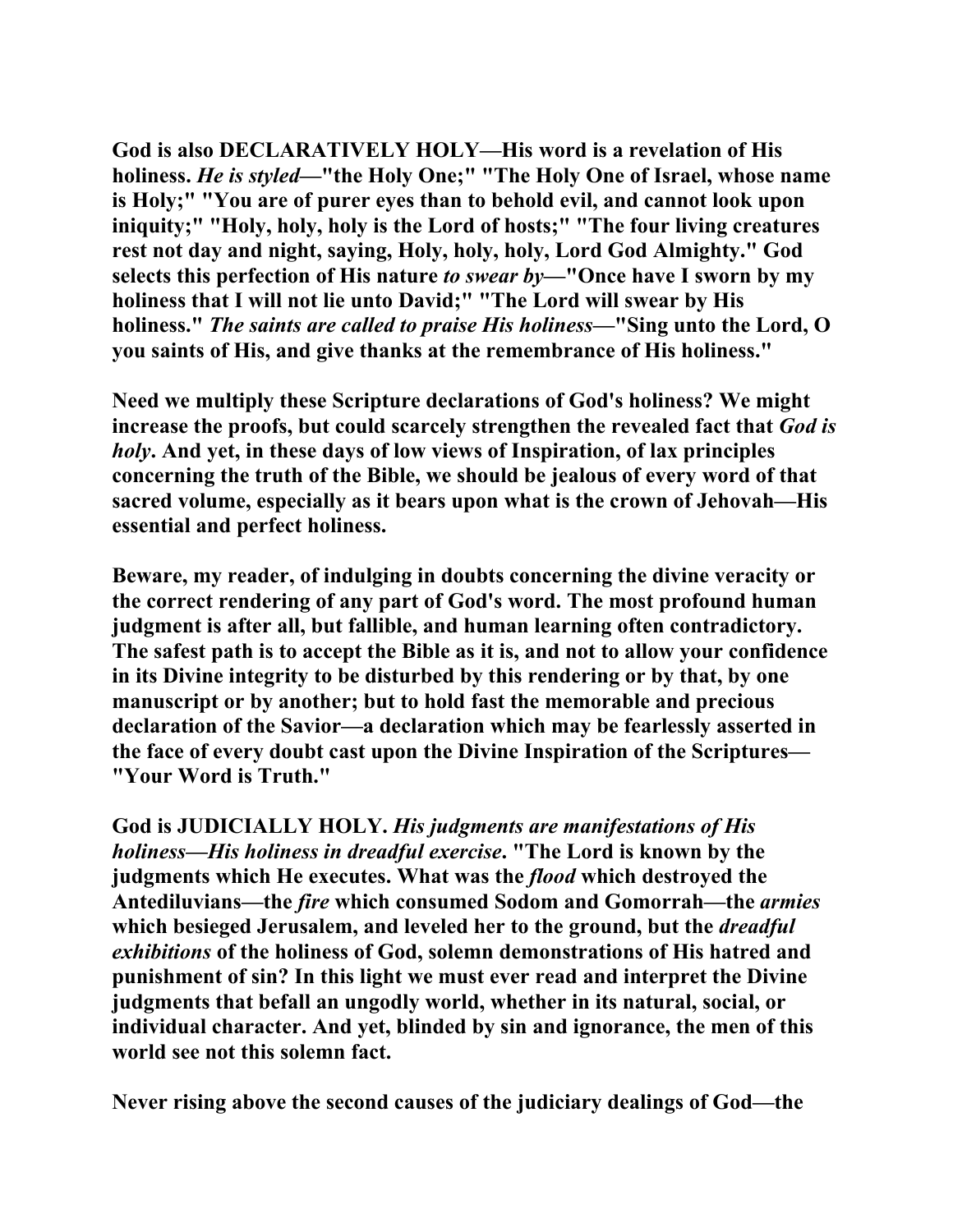**pestilence and the famine, the earthquake, the whirlwind and the fire, the commercial panic, and the blighted harvest—they recognize not the fact that, far above the immediate and proximate causes leading to these natural and social convulsions, there is One of purer eyes than to look upon iniquity, whether it be in an individual, a family, or a nation, and who, when His patience has long waited, but in vain, and will wait no longer, unseals the vials of His wrath, and writes His name** *holy* **in letters of tremendous and impressive significance.** 

**It is in this light we read the expressive declaration of the prophet, "When your judgments come upon the earth, the people of the world learn righteousness." Isaiah 26:9. That is, God's judgments are such unmistakable and tremendous demonstrations of His holiness, that the ungodly world shall recognize the fact, and from these terrible visitations of His providence learn to loathe themselves in His sight, to repent of their sins, and renounce their iniquities, and turn to the Lord.** 

**My reader! is the Lord dealing with you individually in the way of judgment? Has He "Uncovered his bow, and called for many arrows?" Do His arrows fall thick and piercing? Is there the loss of health, or the destruction of property, or the visitation of bereavement? Is your song of judgment as well as of mercy? Oh! interpret these dispensations of God in the light of a holy and righteous, yet loving discipline, designed to correct an evil, to arrest a declension, and to bestow upon you the highest honor God could confer—the making you a partaker of His holiness. "This," says the prophet, "is all the fruit, to take away sin."** 

**God is also MEDIATORIALLY HOLY. This illustration of our subject presents a more solemn and impressive view of the Divine holiness than any we have yet considered—the view exhibited in** *the cross of Jesus.* **Not hell itself, awful and eternal as is its suffering—the undying worm, the unquenchable fire, the smoke of the torment that goes up forever and ever affords such a solemn and impressive spectacle of the holiness and justice of God in the punishment of sin, as is presented in the death of God's beloved Son.** 

**An eminent Puritan writer thus strikingly puts it—"Not all the vials of judgment that have or shall be poured out upon this wicked world, nor the flaming furnace of a sinner's conscience, nor the irrevocable sentence pronounced against the rebellious devils, nor the groans of the damned**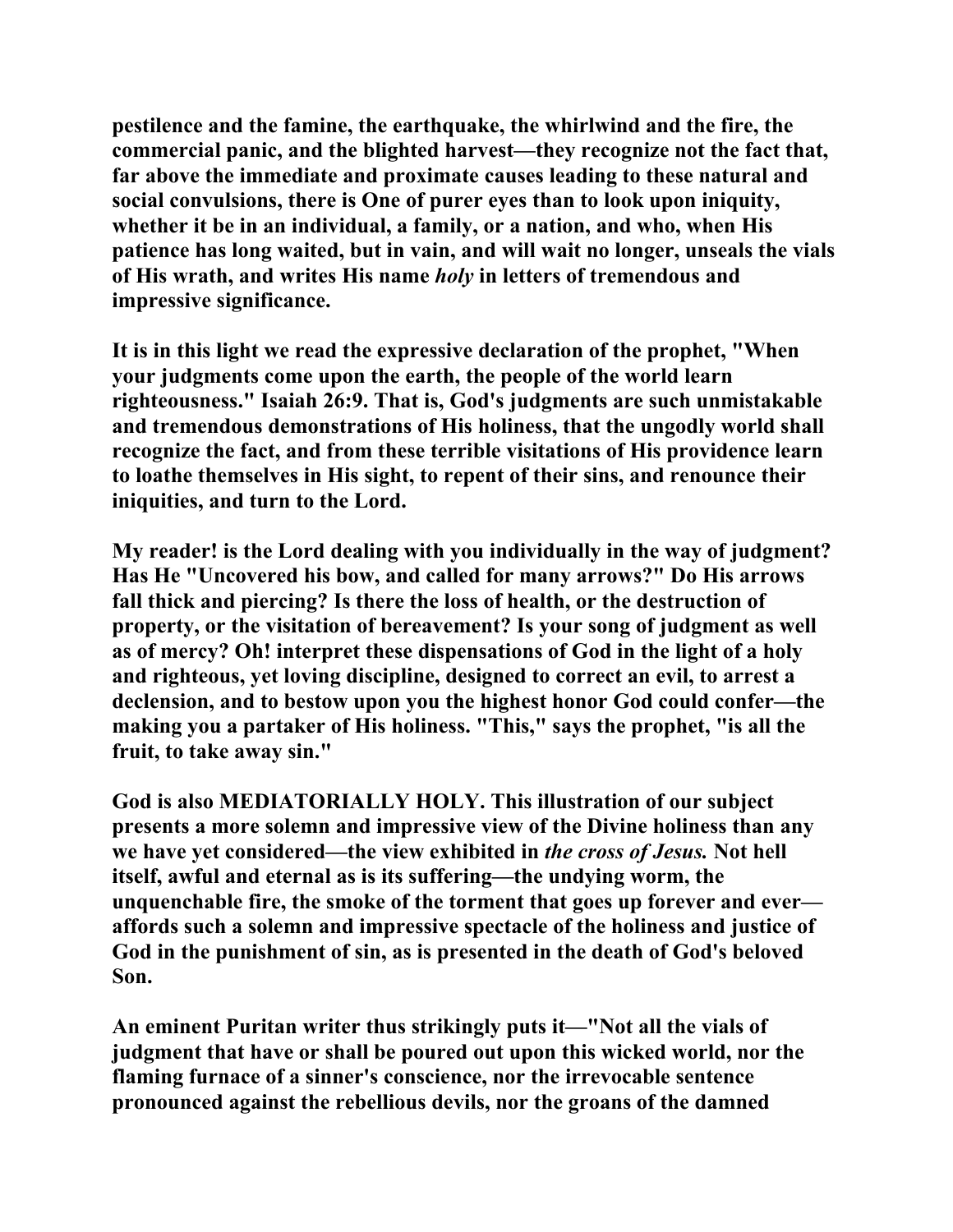**creatures, give such a demonstration of God's hatred of sin, as** *the wrath of God let loose upon His Son!***"** 

**Never did Divine holiness appear more beautiful and lovely than at the time our Savior's countenance was most marred in the midst of His dying groans. This Himself acknowledges in that penitential psalm (Ps. 22:12), when God turned His smiling face from Him, and thrust His sharp knife into His heart, which forced that terrible cry from Him, "My God, my God, why have You forsaken Me? But, You are holy." Such an impressive view of God's holiness the angels in heaven never before beheld, not even when they saw the nonelect spirits hurled from the heights of glory down to the bottomless pit, to be reserved in chains of darkness and woe forever.** 

**But it will be asked, Wherein did lay the great proof that God was holy in the soul-sorrow, bodily suffering, and ignominious death of Jesus? We answer—It is found in the fact that He was** *the innocent One dying for the guilty***, the holy One dying for the sinful. Divine justice, in its mission of judgment, as it swept by the cross, found the Son of God impaled upon its wood, beneath the sins and the curse of His people. Upon Him its judgment fell, on His soul the wrath was poured, in His heart the flaming sword was plunged; and thus, from Him, justice exacted the full penalty of man's transgression—the last farthing of the great debt.** 

**Go to the cross, then, my reader, and learn the holiness of God.** 

**Contemplate the dignity of Christ's person, the preciousness of the Son of God to His Father's heart, the sinlessness of His nature; and then behold the sorrow of His soul, the torture of His body, the tragedy of His death, the abasement, the ignominy, the humiliation, into the fathomless depths of which the whole transaction plunged our incarnate God; and let me ask, standing, as you are, before** *this unparalleled spectacle***, Can you cherish low views of God's holiness, or light views of your own sinfulness?** 

**But look at this mediatorial representation of the Divine holiness in two or three particulars. The PARDON OF SIN exhibits the holiness of God. How is sin pardoned? By the atoning blood of Jesus alone. "In whom we have redemption through His blood, even the forgiveness of sin." There is no remission of any sin but by the atoning blood of Christ; while, by that bloodshedding, there is the remission of all sin in those that believe. That which cleanses us from all sin, must itself be free from all sin. The slightest taint of**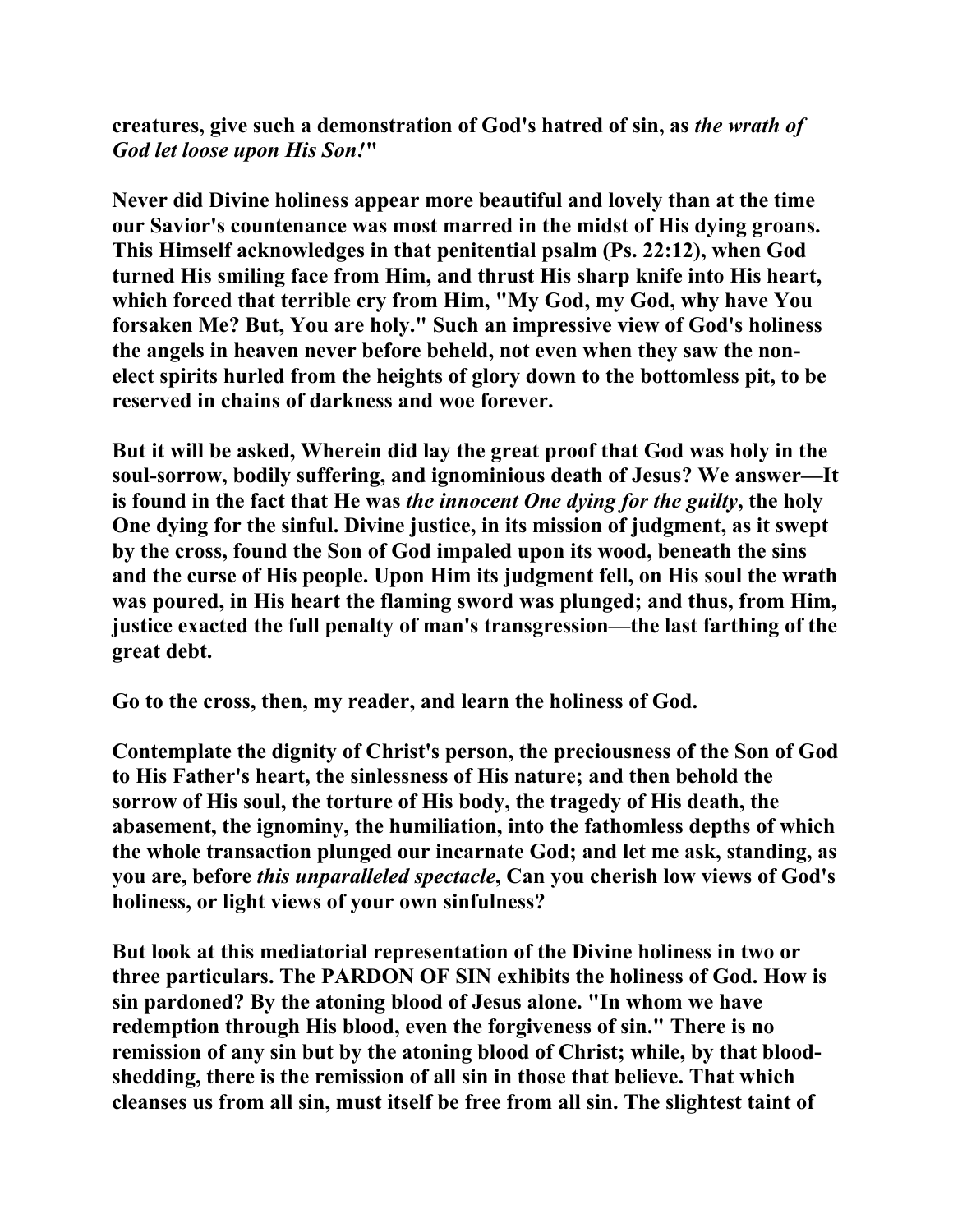**sin in Christ would have invalidated His whole sacrifice, and have rendered His atoning blood totally inefficacious in the cancelling of our guilt. But we are "redeemed by the precious blood of Christ, as of a Lamb** *without blemish and without spot.***"** 

**And herein God's holiness appears so conspicuous, in that He provided a spotless victim, a sinless sacrifice, a holy Savior; thus, while securing the rights of holiness on the one hand, on the other cleansing and effacing, fully and forever, the deepest stain of man's transgression. And now, because God is so holy, and because He has vindicated, to the utmost, the righteousness of His moral government, behold Him "waiting to be gracious," "ready to pardon" the vilest, the guiltiest, the very chief of sinners, casting himself, in penitence and faith, at His feet. And in thus extending to that penitent sinner a full and free forgiveness, He receives and magnifies His own holiness in the eyes of angels and of men. Thus the apostle puts it; "For God sent Jesus to take the punishment for our sins and to satisfy God's anger against us. We are made right with God when we believe that Jesus shed his blood, sacrificing his life for us. God was being entirely fair and just when he did not punish those who sinned in former times."** 

**Hesitate not, then, to cast yourself upon God's pardoning mercy in Christ Jesus, since, in the very act of conferring upon you the forgiveness of all sin, His holiness will appear all the more illustrious. Oh, the marvelous love of our God in providing such an expedient as can efface** *every***, and the** *darkest* **spot, and the** *foulest* **stain, and the** *deepest* **dishonor of sin, presenting the sincleansed soul to Himself "whiter than snow," and yet the sinner's sins appear all the more sinful, and His holiness all the more holy. "But with you there is forgiveness; therefore you are feared."** 

**JUSTIFICATION equally secures and illustrates the holiness of God. Our justification—in other words, our** *acquittal from all blame and consequent condemnation***—could only be secured on the footing of the perfect holiness of God's government. But the obedience of the Lord Jesus to the law on behalf of the sinner was so complete, yes, so magnifying of the holiness of that law, and so honorable to the character of the Lawgiver, that now it becomes proper, on the part of God, to "justify the ungodly." He can do this without the slightest compromise of His divine and essential purity.** 

**The righteousness in which the believing sinner stands, is emphatically denominated the "righteousness of God." Consequently, it must be a holy**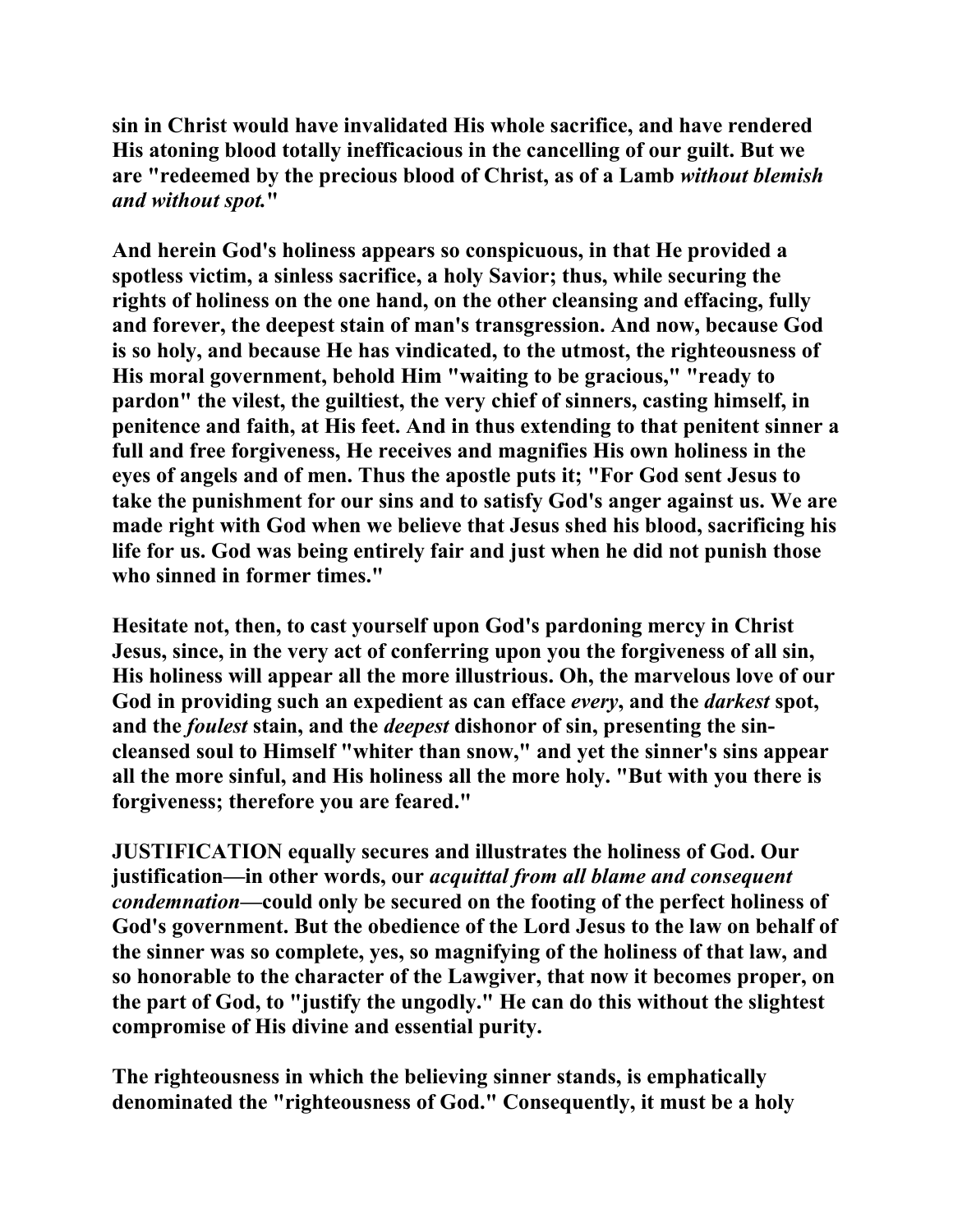**righteousness, since not only is it a righteousness of God's** *appointing***, and of God's** *accepting***, but it is the righteousness of Him who was God, and who is God. In contrast with this, how impure appears** *our own obedience***, how** *filthy* **the rags of our own righteousness! And, if we accept this righteousness of God, how entirely must we cast away from us** *the imperfect, sullied, worthless garment of our own righteousness***, and enfold ourselves within that divine robe of the "righteousness of God, which is unto all and upon all those who believe."** 

**REGENERATION, or** *the spiritual renewal of the soul***, is a not less, in some respects, it is a more, striking illustration of the Divine holiness. It is so, in point of fact, since it is** *the restoration of man to the image of God***, and, consequently, the manifestation of God's holiness in man. How clearly the apostle states this: "And that you put on the new man, which, after God, is created in righteousness and true holiness." "And have put on the new man, which is renewed in knowledge after the image of Him that created him." The writer already quoted thus pointedly puts this; "As** *election* **is the effect of God's sovereignty, our** *pardon* **the fruit of His mercy, our** *knowledge* **a stream from His wisdom, our** *strength* **an impression of His power, so our** *purity* **is a beam from His holiness."** 

**The great, the grand end, the accomplishment of which is the design of God in our spiritual regeneration, is our** *restoration to holiness***. Thus,** *God designs more than our happiness,* **since, in making us holy, He makes us happy; in restoring us to holiness, He restores us to happiness—the one including the other, as the effect involves its cause, the shadow its substance. God might have assimilated us to His** *love***, or to His** *mercy***, or to His** *power***, or to His**  *wisdom***, and yet, leaving our nature to the uncontrolled power and dominion of its innate depravity, we still would have been miserable. But, in assimilating us to His** *holiness***, He assimilates us, in a measure, to His** *happiness***—the highest happiness of heaven being its highest degree of holiness. The perfection of glory is the perfection of grace, and the perfection of grace is its perfect assimilation of the soul to the holy image of God.** 

**It will, I think, be obvious to the mind of the spiritual and intelligent reader, that in this view of the Divine holiness we include the Godhead in its Triune personality—the holiness of the Father, the holiness of the Son, the holiness of the Spirit—the Three Persons constituting the One Holy Lord God. Christ was** *essentially holy* **concerning His Deity, and He was** *perfectly holy* **concerning His humanity. How remarkable the words of the angel announcing**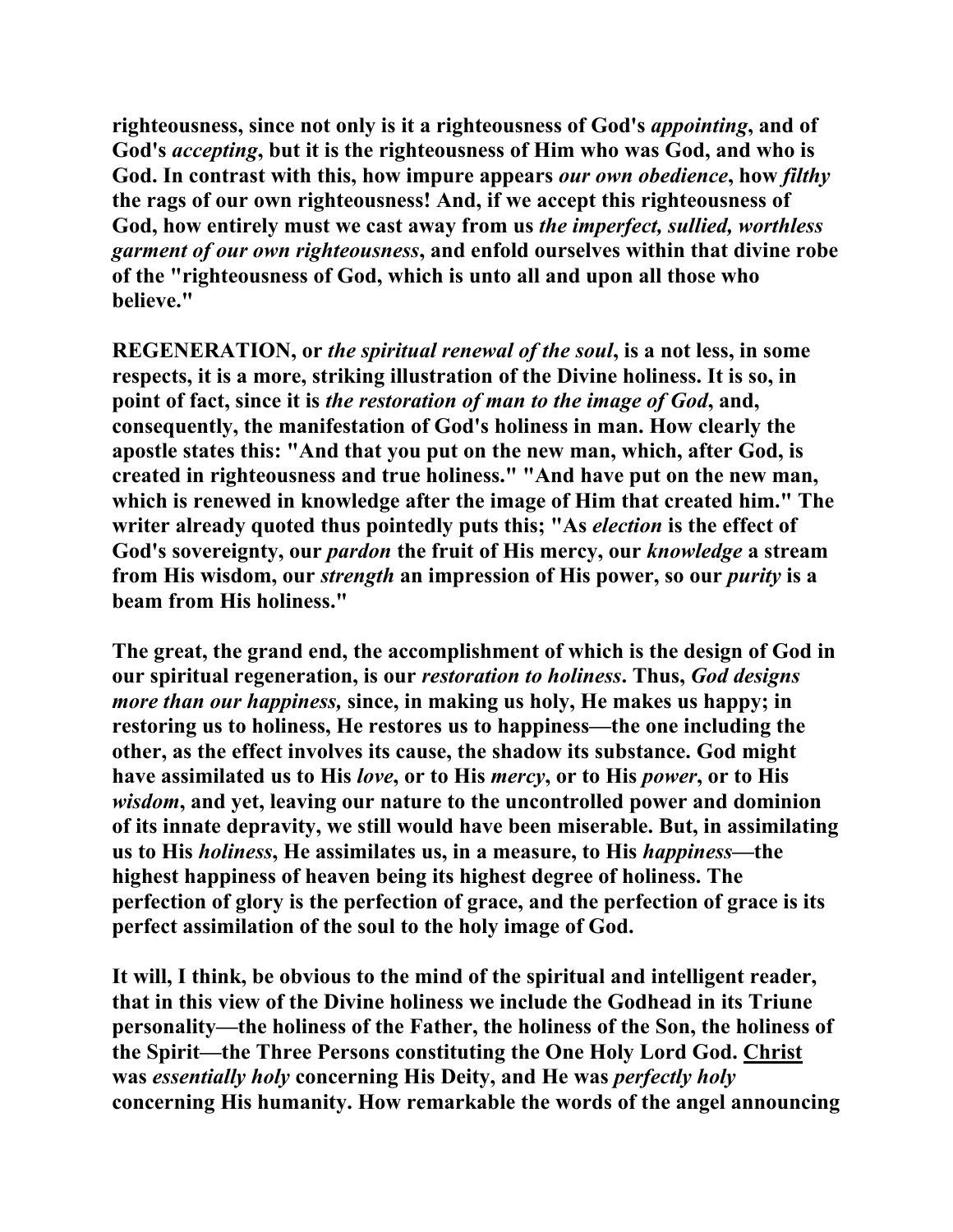**Christ's birth to Mary! "The Holy Spirit will come upon you, and the power of the Most High will overshadow you. So the baby born to you will be holy, and he will be called the Son of God." Yes, Christ, who was "holy, harmless, undefiled, separate from sinners," and because He was thus without sin, and "knew no sin", His atoning, precious blood, "cleanses us from all sin."** 

**Equally holy is the Spirit. Therefore He is emphatically designated "The HOLY Spirit," "the Spirit of holiness." The Spirit is the Sanctifier of the church, the Divine Author, Sustainer, and Finisher of all that is holy in the regenerate, to whom belongs the work of fitting their souls for the inheritance of the saints in light. Hold fast with unswerving faith this essential doctrine of salvation—the doctrine of the Trinity. Its belief is essential to our being saved, its** *experimental acquaintance* **is indispensable to our being holy. And may "the grace of the Lord Jesus Christ, and the love of God, and the fellowship of the Holy Spirit," be with all those who believe this doctrine simply, who live it holily, and who earnestly contend for its truth as for the faith once delivered unto the saints!** 

**But we must** *conclude* **this subject, thus briefly and imperfectly discussed, with some deductions drawn therefrom.** 

**It supplies us with THE REASON OF MAN'S NATURAL OPPOSITION TO GOD.** *The sinner hates God because He is holy!* **"For the sinful nature is always hostile to God. It never did obey God's laws, and it never will." Sin can never be enamored with holiness, nor can holiness ever hold fellowship with sin. There must therefore ever be—until divine and sovereign grace interpose—***a wide and impassable gulf between God and the sinner,* **God's holiness loathing the sinner, because of his sin; man's sinfulness hating God, because of His holiness.** 

**Can anything present a more just and melancholy view of the awful condition of the natural man than this—***hating God because He is holy!* **Unconverted man, this is your state! Your carnal mind is hostile against God, and will continue its hatred and rebellion, unless converting grace changes you;** *or*  **until your spirit stands before Him in judgment. And then you will wake up to the awful discovery that all your life long you have been fighting against God; but that it proved an unequal, as it was an unholy, contest; and that at last God proved stronger than you, and has gotten the victory; consigning you to a righteous and an endless condemnation.**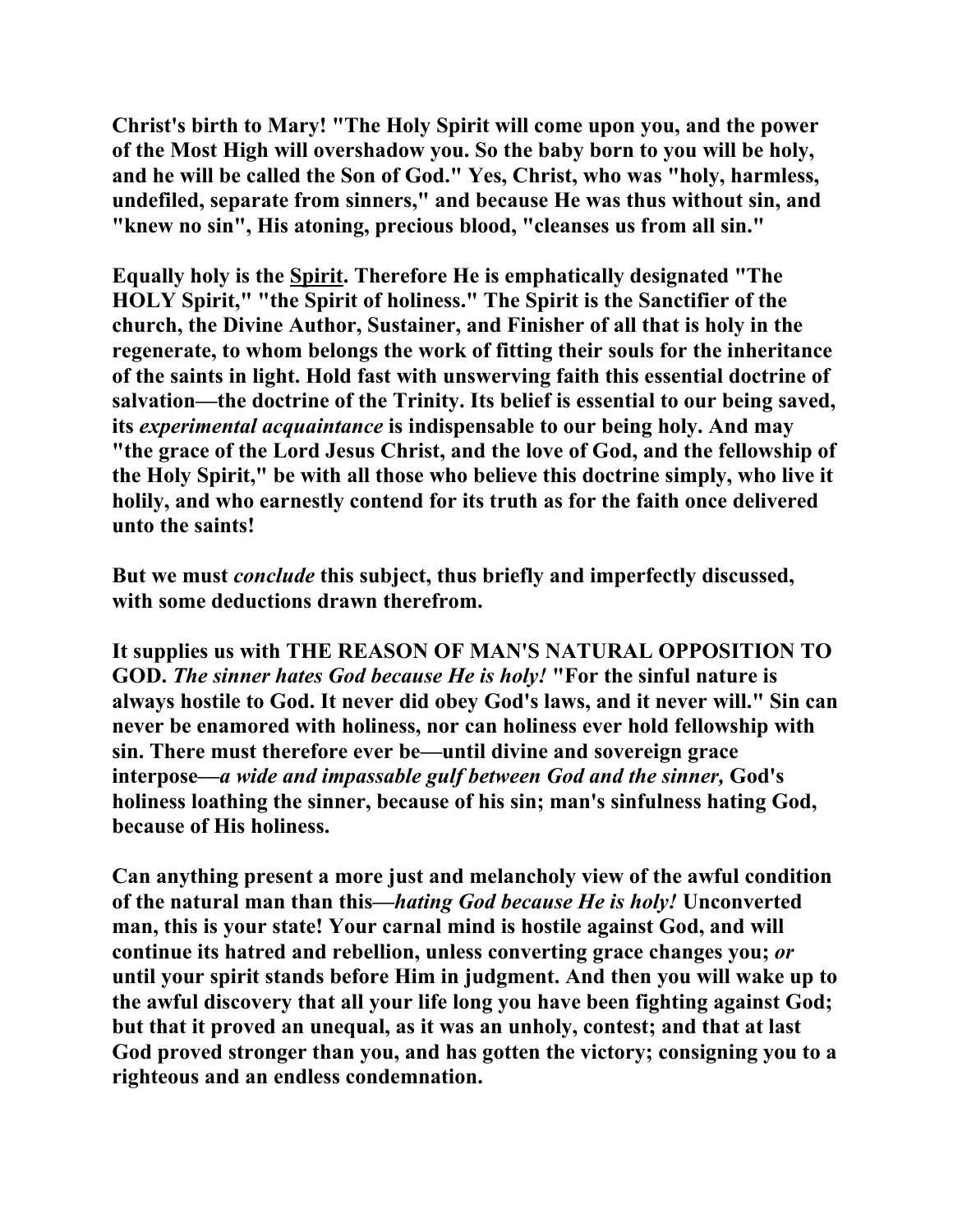**In view of this statement** *what is your proper and immediate course?* **In one word would I state it—throw down your weapons of rebellion, submit and be reconciled to God. To hate this holy Lord God, whose name is love, is the deepest crime!** *To fight against Him who is infinite in power and omnipotent in strength, is the deepest madness.* **Think of the appalling consequences! Think of Him who has power to cast both soul and body into hell. Think who it is you hate and against whom you rebel—the God who** *made* **you, who** *preserves* **you, who has** *fed and clothed* **you, who has lavished upon you every blessing, who has poured in ceaseless flow, the tide of His mercy around your every path, who has never wronged you, or injured you, or done you harm, but has always blessed you with nothing but good!** 

**And yet, instead of love, you return Him** *hate***; instead of obedience, you meet Him with** *rebellion***; instead of submission, you offer Him** *defiance***; instead of His heaven, you prefer His** *hell!* **For in your present state you are** *utterly unfitted for heaven!* **It is written with the pen of the Holy Spirit, "Without**  *holiness* **no man can see the Lord." Heaven, therefore, would be too holy for your enjoyment. You would have no moral fitness for the place, no sympathy with its enjoyments, no love for its inhabitants, and would long to escape as from an atmosphere too pure in which to breathe, from employments in which you would have no taste, and from the fellowship of beings with whom you had nothing in sympathy.** 

**Oh, fall down before God in penitence and prayer. Throw down your weapons at His feet, submit to His scepter, and cast yourself upon His pardoning mercy in and through Christ Jesus. Lo, He waits to be gracious to you. Listen to His affecting language, "All day long have I stretched out my hands." And in His infinite patience, in His unwillingness that any should perish, that hand is stretched out still. "Why! will you die? " "Be reconciled unto God."** 

**But others of another class may scan these pages. The weeping penitent, through his blinding tears, will search for one word of promise from which he may extract assurance and hope that such a sinful, guilty soul may find forgiveness, acceptance, and salvation with this holy Lord God. Yes, there is forgiveness, there is acceptance, there is salvation, oh, humble, penitent sinner, in Christ Jesus, the Savior of sinners,** *for you!* **His blood cleanses from all sin, His righteousness justifies from all things; so that, in default of any holiness and merit** *in yourself***, Jesus supplies you with all that God demands and that you require, and thus, in the strong language of the apostle, "You are complete in Him."**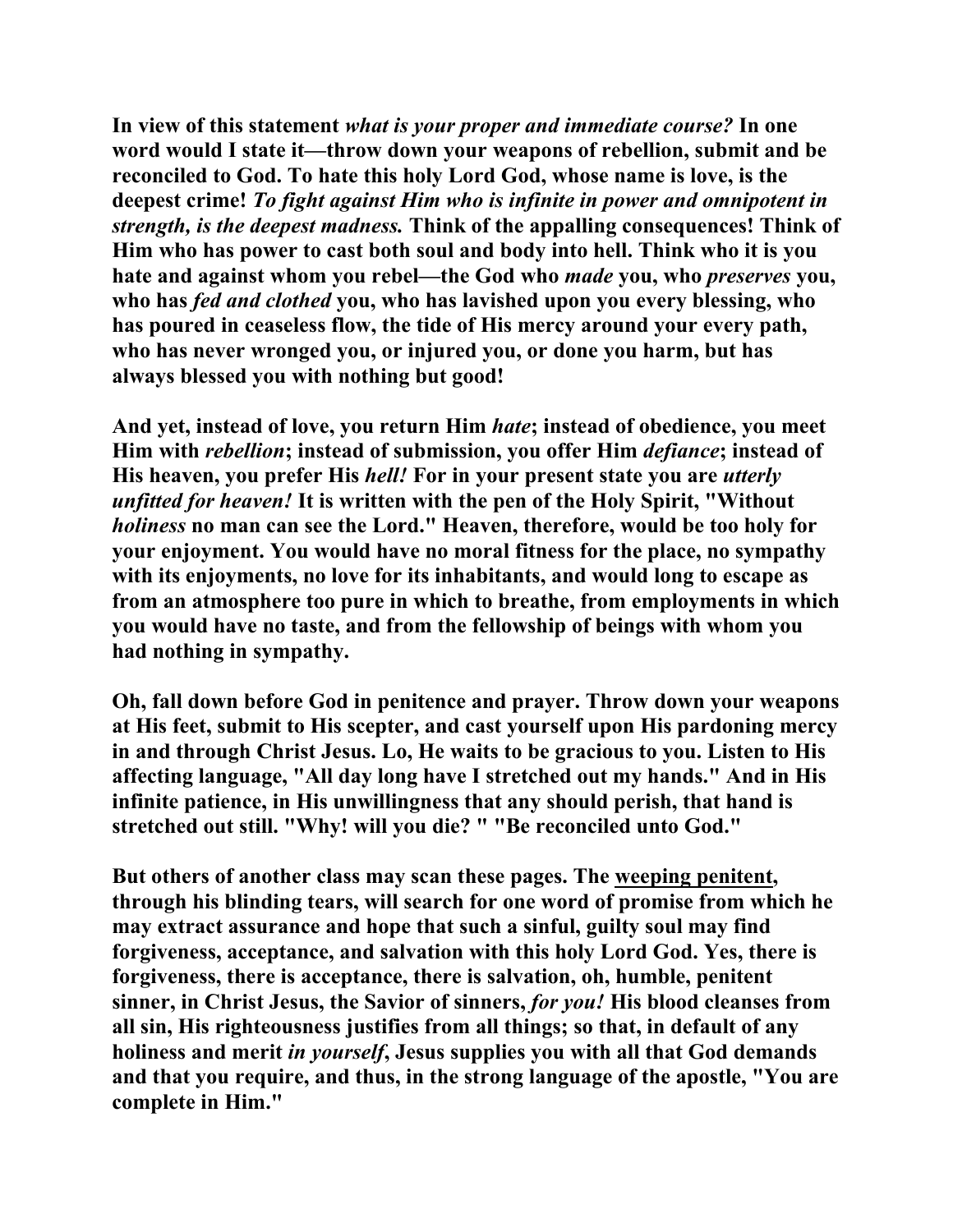**One word of caution in this connection. Beware of putting** *sanctification* **in the place of** *justification***. Many are so doing, and the consequent effect is, they are ever striving after that which they can never in this way attain—a clear sense of their acceptance in Christ. It is not for a holiness wrought** *in us* **that God accepts us, but for a righteousness wrought** *outside of us***; not on the ground of the Holy Spirit's work of** *sanctification***, but on the ground of Christ's work of**  *justification***. Thus, to look at** *our* **holiness for Divine acceptance, instead of at Christ's work, is to substitute sanctification for justification, the Spirit's regenerating work for the Savior's atoning work. This will never give you peace and joy and hope, since all your own strivings after holiness—on the ground of which you are in vain looking for salvation—will prove but sad and repeated failures; while one believing sight of Christ, as "made of God unto us wisdom, righteousness, sanctification, and redemption," will bring a blissful tide of peace, joy, and assurance unto your soul. Cease, then, your** *strivings after holiness* **in order to win the favor of God; and set yourself upon the great yet simple, the mighty yet easy, work of** *believing***—believing in Jesus—and thus, "being justified by faith, you will have peace with God through our Lord Jesus Christ."** 

**And still,** *it must be our aim to be holy!* **But how is this to be attained?** *We cannot be holy and be of the world.* **We cannot be holy—it were a contradiction of terms—and live in any** *known sin***. We cannot be holy and pamper** *the flesh***, and love the society of the ungodly, and so walk after the course of this world. What does the apostle say? "Stop loving this evil world and all that it offers you, for when you love the world, you show that you do not have the love of the Father in you. For the world offers only the lust for physical pleasure, the lust for everything we see, and pride in our possessions. These are not from the Father. They are from this evil world."** 

**How earnest and touching the language of the apostle, "And so, dear Christian friends, I plead with you to give your bodies to God. Let them be a living and holy sacrifice—the kind he will accept. When you think of what he has done for you, is this too much to ask? Don't copy the behavior and customs of this world, but let God transform you into a new person by changing the way you think. Then you will know what God wants you to do, and you will know how good and pleasing and perfect his will really is." And yet again how precious his prayer for the Thessalonian saints, "Now may the God of peace make you holy in every way, and may your whole spirit and soul and body be kept blameless until that day when our Lord Jesus Christ comes**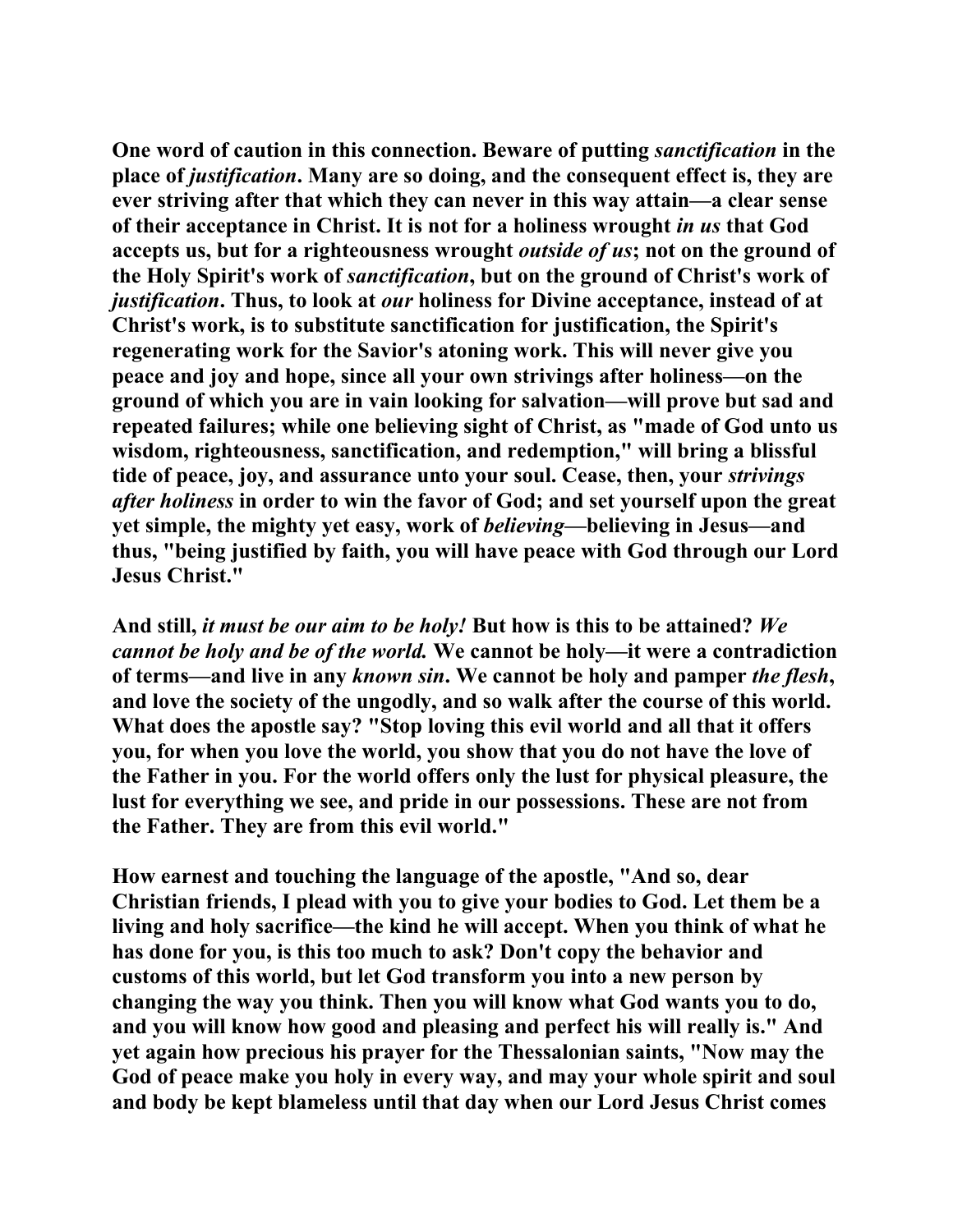**again."** 

**And is this our** *desire***, this our** *aim***, and this, in some degree, our** *real attainment***? Are we hungering and thirsting after righteousness? Do we long and pant after holiness, with a deepening conviction of the "exceeding sinfulness of sin," and a growing spirit of self-loathing and sin-renunciation? Oh, then, we have the truest, the strongest** *evidence***, that we are God's true saints, His holy ones; that we are regenerate, have passed from death unto life, and are born again from above, our bodies the temples of God, through the Spirit.** 

**There exists not a stronger evidence—and without it, our religion is vain—of our being partakers of the Divine nature than this one—***our desire and aim after sanctification of heart, leading, as it inevitably will, to holiness of life.* **"Blessed are the** *pure in heart***, for they shall see God."** 

**But** *in all our failures in our strivings after holiness***—and failures many and sad there will be—let us repair to the "Fountain open for sin and uncleanness," and wash, constantly, daily, ceaselessly wash, and be clean. It is only thus that we shall be kept from a spirit of bondage, yes, from a spirit of despair. A simple looking** *off ourselves***—off both our successful and our unsuccessful attempts after holiness—***to Jesus***, must be our constant habit, if we would walk at peace and in fellowship with God. To His atoning blood let us bring all our** *holy things***, that they may be cleansed and purified.** 

**Sin taints, impurity mars, imperfection traces, all we do for God. Thus, the most holy service in which we engage, the most heavenly mind we cherish, the most spiritual and useful day we spend, needs the atoning blood of Jesus to cleanse, purify, and present it without fault, holy, and acceptable unto God, sweetly incensed with the fragrance of His own most precious merits. How expressive is the typical teaching of this truth—referring to the mitre on the head of Aaron the priest—"Aaron will wear it on his forehead, thus bearing the guilt connected with any errors regarding the sacred offerings of the people of Israel. He must always wear it so the Lord will accept the people." Exodus 28:38. Thus Christ, our true Aaron, puts away the iniquity of our holy things by the cleansing of His precious blood.** 

**See that your holiness is evangelical. Not the holiness of** *human merit***, not the holiness of** *pious duties***, not the holiness of** *ceremonial observance***, not the holiness of** *ritual***, but the holiness of the** *Gospel***, the holiness that flows from**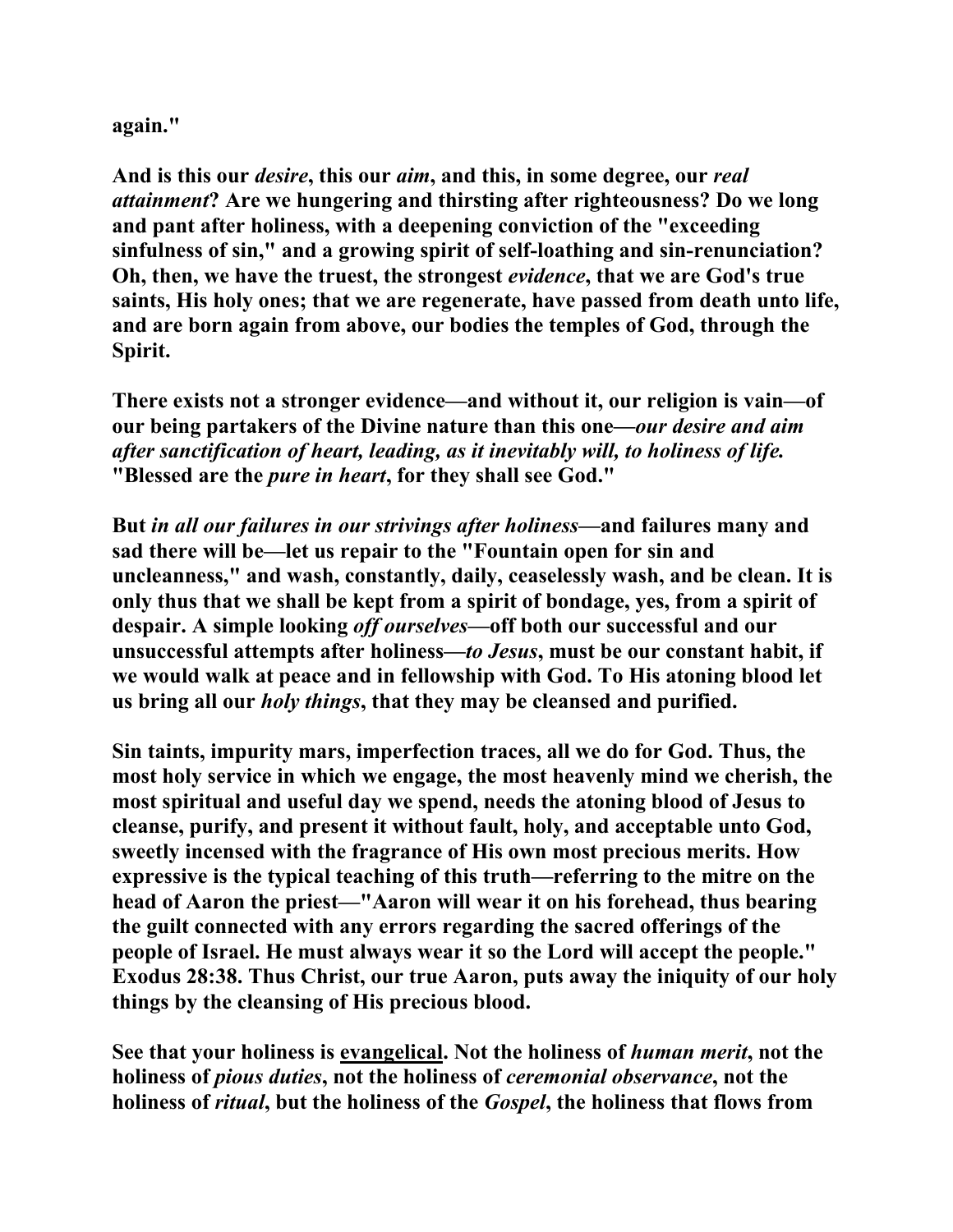**faith in Christ alone, from love to God, and by the grace and power of the Spirit in the soul. In a word, the holiness that springs in** *looking away from self in every shape***, from duties of every kind, believingly, simply, unto Jesus, embodied and expressed in obedience to Christ, under the all-commanding constraint of His love.** 

**In the light of your personal holiness, interpret all the disciplinary dealings of God. All your trials, afflictions, bereavements, adversities, are sent as**  *corrections* **of your heavenly Father but to promote your profit, that you might be a partaker of His holiness. "For our earthly fathers disciplined us for a few years, doing the best they knew how. But God's discipline is always right and good for us because it means we will** *share in his holiness***. No discipline is enjoyable while it is happening—it is painful! But afterward there will be a quiet harvest of right living for those who are trained in this way." "Then, Lord," you are ready to exclaim, "if this is** *the great end of Your discipline***—if it be but to conform me to Your will, to expel sin from my heart, to imbue it with Your Spirit, and to mold me to Your Divine image, kindle the flame, fuel the furnace, use the flail, refine Your gold from the dross, and winnow Your wheat from the chaff—and let Your will, and not mine be done."** 

**Anticipate the coming of the Lord, for "we know that, when He shall appear,**  *we shall be like Him***; for we shall see Him as He really is." O blissful thought, perfect and eternal freedom from sin!** 

**"And now, may the God of peace, who brought again from the dead our Lord Jesus, equip you with all you need for doing his will. May he produce in you, through the power of Jesus Christ, all that is pleasing to him. Jesus is the great Shepherd of the sheep by an everlasting covenant, signed with his blood. To him be glory forever and ever. Amen." Hebrews 13:20** 

## **THE GOD OF PEACE**

**"Now may the God of peace make you holy in every way, and may your whole spirit and soul and body be kept blameless until that day when our Lord Jesus Christ comes again." 1 Thes. 5:23** 

**It is a striking and suggestive fact, that the Divine Perfection associated by the angels with their Advent Song when announcing the birth of Christ was,** *the*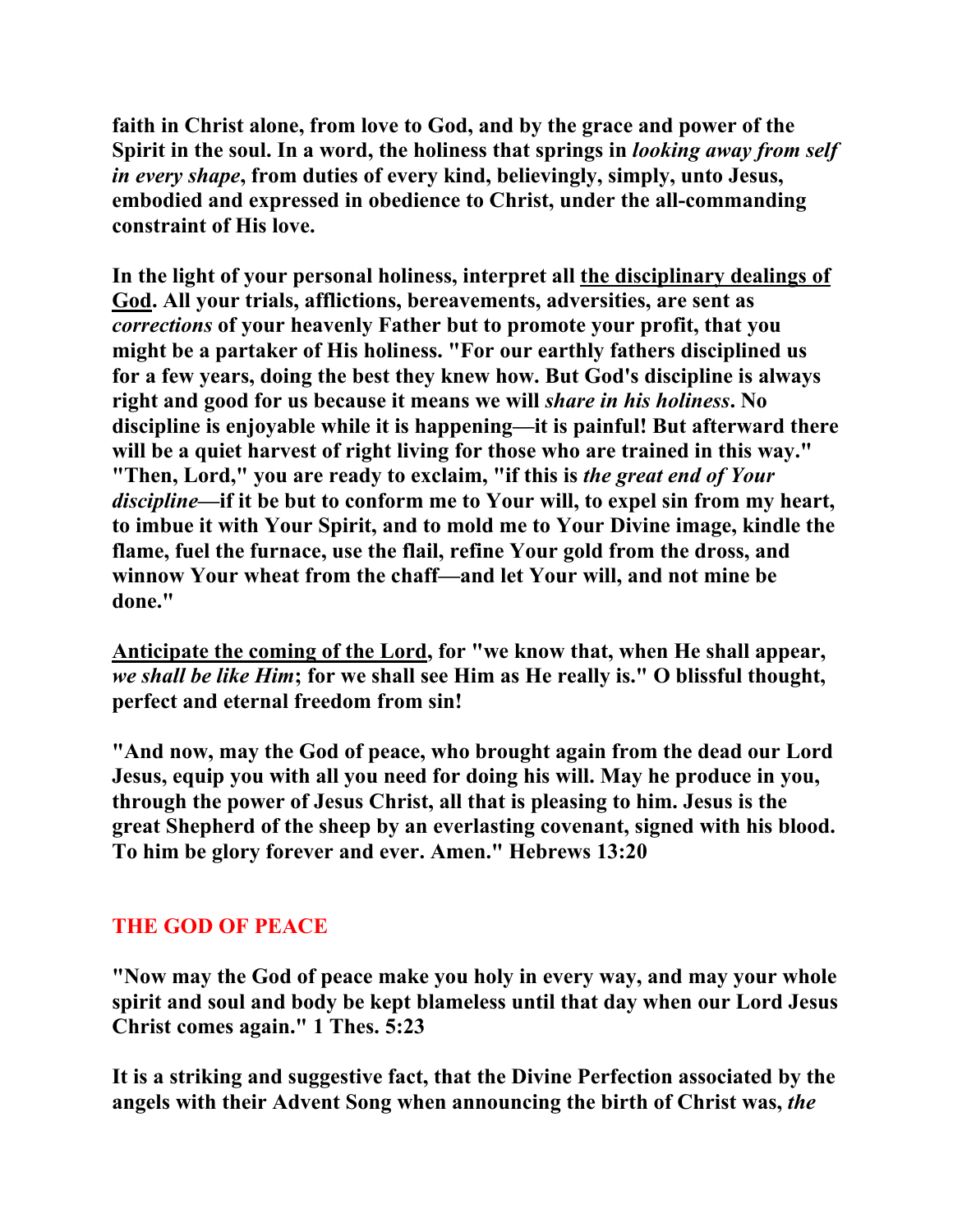*attribute of Peace***. They might have placed in the forefront of their proclamation of glad tidings, the Love of God in originating, or the Wisdom of God in planning, or the Power of God in executing the great expedient of saving man by the Incarnation of the Son of God. But no! they bore from heaven to the inhabitants of a sin-tainted world over which the dark waters of the curse fiercely surged,** *the olive branch of Peace***. Their mission was a mission of peace, their commission was to proclaim a divine amnesty—peace from heaven, peace with God, peace between God and man. Listen to their song—***how entrancing its strains* **which broke the silence of that stilly night, and which floated in such melody over the plains of Bethlehem—Suddenly, the angel was joined by a vast host of others—the armies of heaven—praising God: "Glory to God in the highest heaven, and** *peace* **on earth to all whom God favors."** 

**Such is the Divine perfection we invite you to consider—God not only**  *proposing* **peace with the subjects of a revolted empire, not only** *devising* **the scheme by which a peace honorable to Himself and available by man may be received, but** *revealing* **Himself divinely and essentially as "the God of peace." Our subject is a great and comprehensive one, fraught with blessed instruction and hope to those who, convinced of their natural enmity against, and revolt from, God, are anxiously and earnestly inquiring how they may return to God, and in what way propitiate His regard and be at peace with Him.** 

**About to celebrate, as we are, the Advent to our world of earth's Great Visitant—the Incarnate God, the Divine Savior of men—it will not be an inappropriate subject of meditation, the attribute and character of God as— "The God of Peace." The passage from where our subject is selected is a prayer of the apostle on behalf of the Thessalonian saints. He had been addressing to their minds holy and earnest exhortations, urging sanctity of heart and holiness of life to the extent even of avoiding the "appearance of evil." Then, as if remembering the** *impotence* **of these saints, unaided by a higher power, to reach the lofty standard he places before them, he concludes his exhortation with one of the most expressive and touching prayers ever breathed from mortal lips—"Now may** *the God of peace* **make you holy in every way, and may your whole spirit and soul and body be kept blameless until that day when our Lord Jesus Christ comes again."** 

**What a prayer! what a motive! what an attainment!—perfect holiness unto the coming of the Lord! Thus the subject now engrossing our thoughts unites**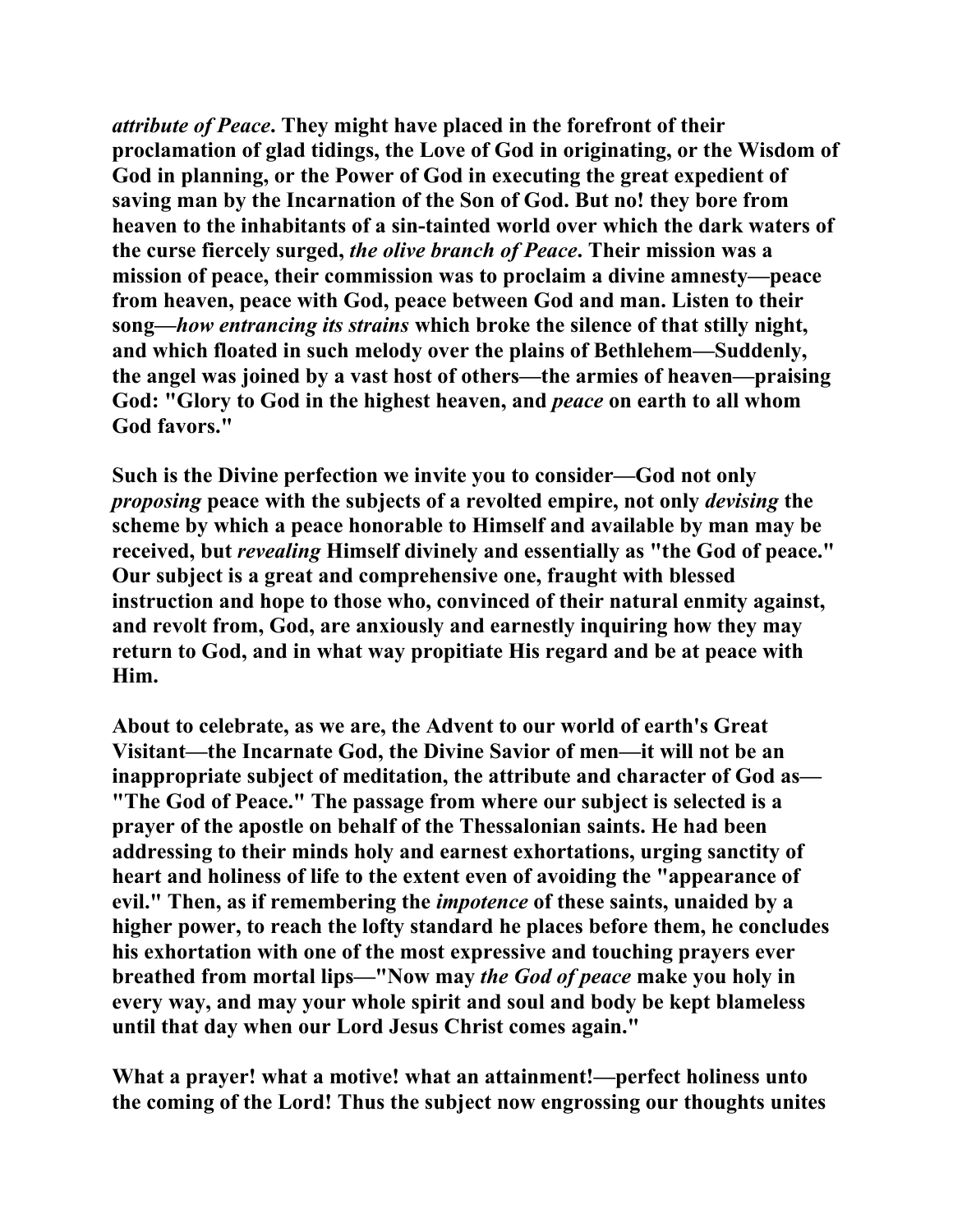**with our personal and complete holiness the two Advents of Jesus—***the First Advent to make peace, and the Second Advent to consummate and crown it.* **The subject is of vital importance and of precious interest. The great event of human life is, to be at peace with God. So long as there is variance and alienation between God and the soul—holiness on the part of God separating Him from the sinner; enmity on the part of the sinner placing him in antagonism to God—there can be no peace, reconciliation, or fellowship. "How can two walk together except they be agreed?"** 

**Oh, it is of the utmost moment that we know, and clearly understand,** *God's way of peace.* **And that thus knowing it, we are found walking in it in all the sweet consciousness of perfect reconciliation with God, holiness of body, soul, and spirit, the natural and the blessed consequent and fruit. Let us, then, briefly address ourselves to the opening up of this important subject, showing in the first place IN WHAT SENSE WE ARE TO REGARD GOD AS THE "GOD OF PEACE" and then, if our space permits, considering the prayer of the apostle founded thereupon.** 

**Our first remark relates to God as, essentially the "God of peace." There could be no revelation of God in this particular apart from this fact. Peace with man originated with God. It was a divine** *thought***, as its mode was a divine** *conception***, and its execution a divine** *power***. But this could only have been the case as it found its property essentially in God. If peace had not been a divine inherent, an essential perfection of God, no proposition of peace with men could have obtained a moment's hearing, and no expedient for its accomplishment the slightest shadow of success. Herein is seen the overflowing of God's mercy and grace to sinners!** 

*With the injured, the outraged One***—with Him against whom the appalling crime of revolt had been committed, against whose Being and government the sinner had uplifted his arm of treason and defiance, and poured out his deadly hate; originated the conception and the expedient, the offer and the proclamation of peace! Could this possibly have been the case had not peace been an essential perfection and quality of His nature? Oh, it is delightful, beloved, to trace the** *springs***, the** *rivulets***, the** *rivers* **of salvation up to the Divine and Infinite Ocean from where they flowed. To see GOD in our salvation, to refer it to His very essence, to know that, because He is what He is, there is salvation for the most lost of our race, pardon for the guiltiest sinner, peace for the greatest rebel that ever defied the power, trampled upon the authority, insulted the Majesty, and denied the very existence of God.**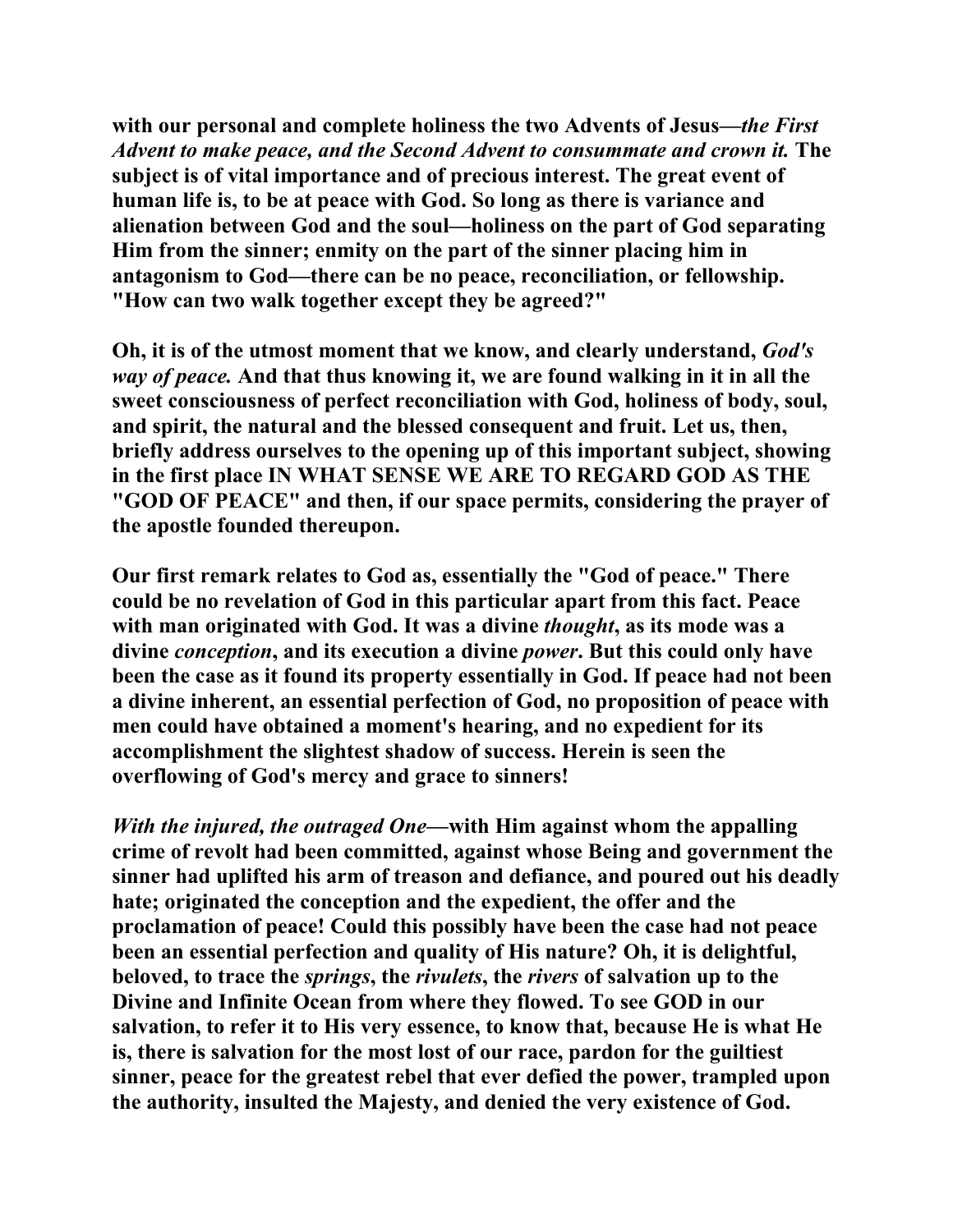**How earnestly and impressively has God Himself vindicated this perfection of His being, as if jealous of its existence and anxious to assure the mind of the rebel sinner that if he but return from the error of his ways, relinquishing his hostility, and grounding his weapons of rebellion, he shall find no hand outstretched towards him but** *the divine hand of peace.* **"Fury is not in me; who would set the briers and thorns against me in battle? I would go through them, I would burn them together. These enemies will be spared only if they surrender and beg for peace and protection." Thus God declares that He is not an angry God, but a God of peace, all day long stretching out His hand to a gainsaying and rebellious race, waiting to be gracious. Oh, what a God is our God!** 

**As ORIGINATING AND DEVISING THE PLAN OF PEACE with sinners, He is the "God of peace." The negotiation of peace between God and man could only have its origin in God Himself. The thought of a reconciliation between the offended Creator and the offending creatures, no created mind, human or angelic, would ever have conceived; to a creature's eye, the breach appears too great ever to be repaired, the gulf too wide ever to be passed; the difficulties in the way of a reconciliation of too vast proportions ever to be overcome.** *Divine justice must be perfectly satisfied, Divine holiness perfectly secured, the Divine government fully upheld, the Divine law honored and magnified.* **What mere** *created* **mediator, what arbitrator less than Divine, could have met and answered this demand? Who shall reveal Jehovah as the God of peace? Who shall loosen the seals of His decrees, and make known His eternal thoughts of reconciliation and peace to man?** 

**Ah! angels and men might have wept through eternity before the divine, the impenetrable secret had been discovered, if the "God of peace" had not assumed the initiative in the great matter; if He had not taken the first and only effectual step in declaring to the fallen world that He had looked within Himself, and there found, in the person of His beloved Son, dwelling in the bosom of the Father from all eternity,** *the Peace-maker between God and man***, even the man Christ Jesus.** 

**We cannot be too conversant with the truth that, "Salvation is of the Lord." While there is, essentially, the human element in our redemption, there is, and must as essentially be, the Divine element. All God's works are impressed with His divinity, all "declare His eternal power and Godhead"—from the atom dancing in the sunbeam, to the Alp piercing the clouds—from the hyssop that**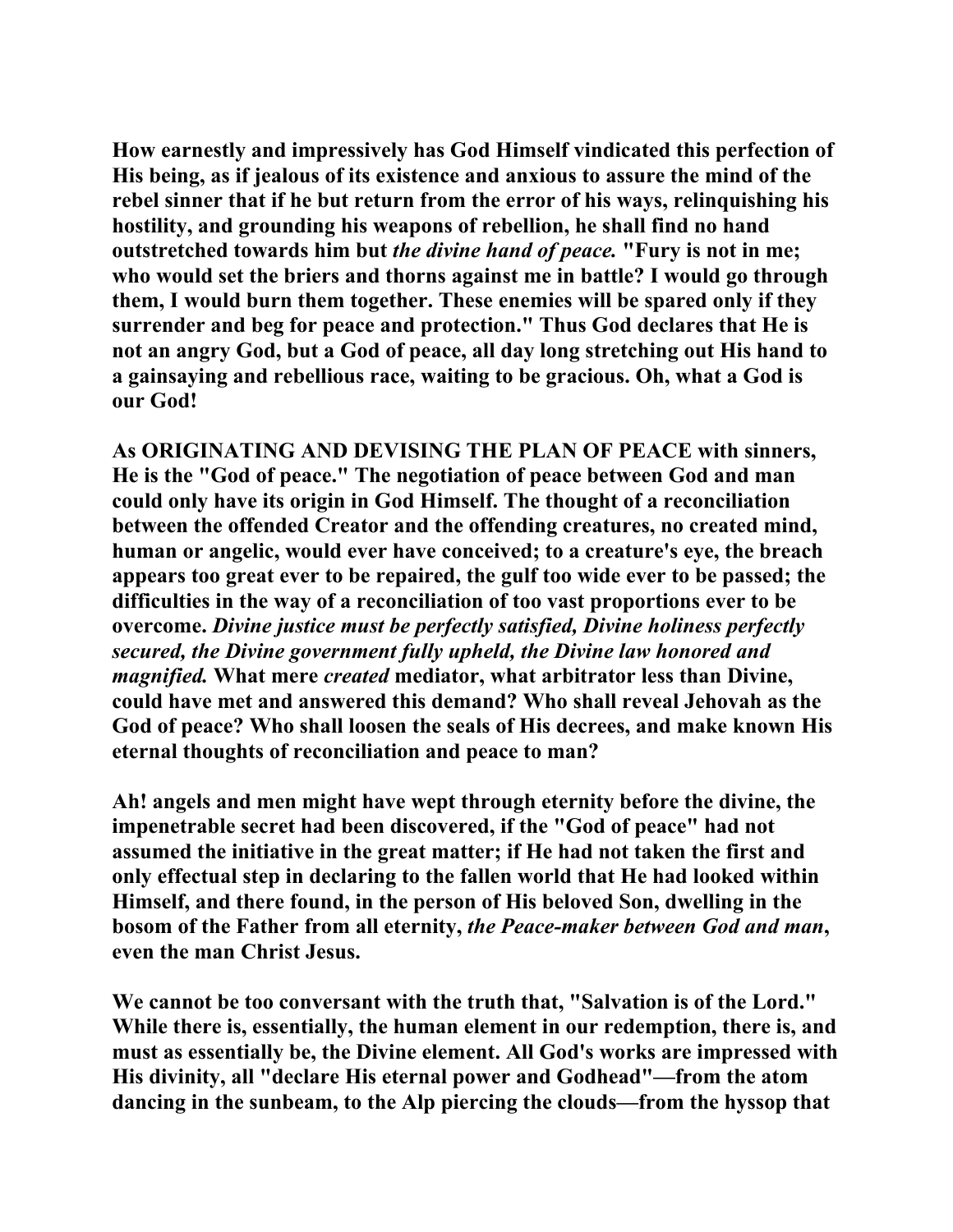**springs out of the wall, to the cedar tree that is in Lebanon—all witness to the wisdom, power, and goodness of Him who made them. Is it to be supposed, then, that His greatest, His master-achievement—that work which reveals and illustrates, unites and harmonizes, every perfection—of His being and attribute of His character, every thought of His mind and feeling of His heart—the redemption of man by the Incarnation obedience and death of the Son of God—should not be so manifestly a Divine work as shall awaken the homage and praise of His own people, and as shall extort, even from His enemies, the tribute of their wonder and admiration?** 

**It is no light thing, beloved, to have our faith well confirmed in the Divine Inspiration of the Scriptures of truth, and in** *the Divine origin of the salvation of the Church***. In no other work of our God does He appear so full-orbed in every perfection as here. Here is no shading, no obscuration of our Divine Sun. In the work of creation God is, as it were, in partial eclipse. We see only parts of His ways, His "back parts." But in the salvation of the cross, in the great expedient by which peace, reconciliation, and love are restored between God and man, God is seen in His full meridian majesty, every perfection of His being exhibited, every attribute of His character revealed—His mind and heart fully unveiled.** 

**What confidence does this give to the poor, trembling faith of the soul that ventures itself upon Christ, that humbly sues for pardon and peace at the cross of Jesus! Because salvation is of the Lord, and because the blood that cleanses is the "blood of God", and because the righteousness that justifies is the "righteousness of God", therefore Jesus is able to save to the uttermost all who come unto God by Him. We are fully justified, yes, commanded, unhesitatingly to accept the peace God has provided, and Christ has made, and the Spirit imparts, on the ground that our God is the "God of peace." If He from whom we have so deeply revolted, and against whom we have so greatly sinned, is the first to make the overture of peace, the first to extend the olive branch of amity, who are we that we should disbelieve and hesitate, demur and refuse? Will not our very refusal fully to accept in humble faith and gratitude the reconciliation God has provided, increase our sin and augment our punishment? Away, then, with all vain excuses and puerile fears concerning your warrant in the Gospel to accept the overture of God's pardoning mercy in Christ Jesus, and, in the language of the apostle, "Be**  *reconciled* **to God."** 

**This conducts us to an essential part of our subject—GOD'S METHOD OF**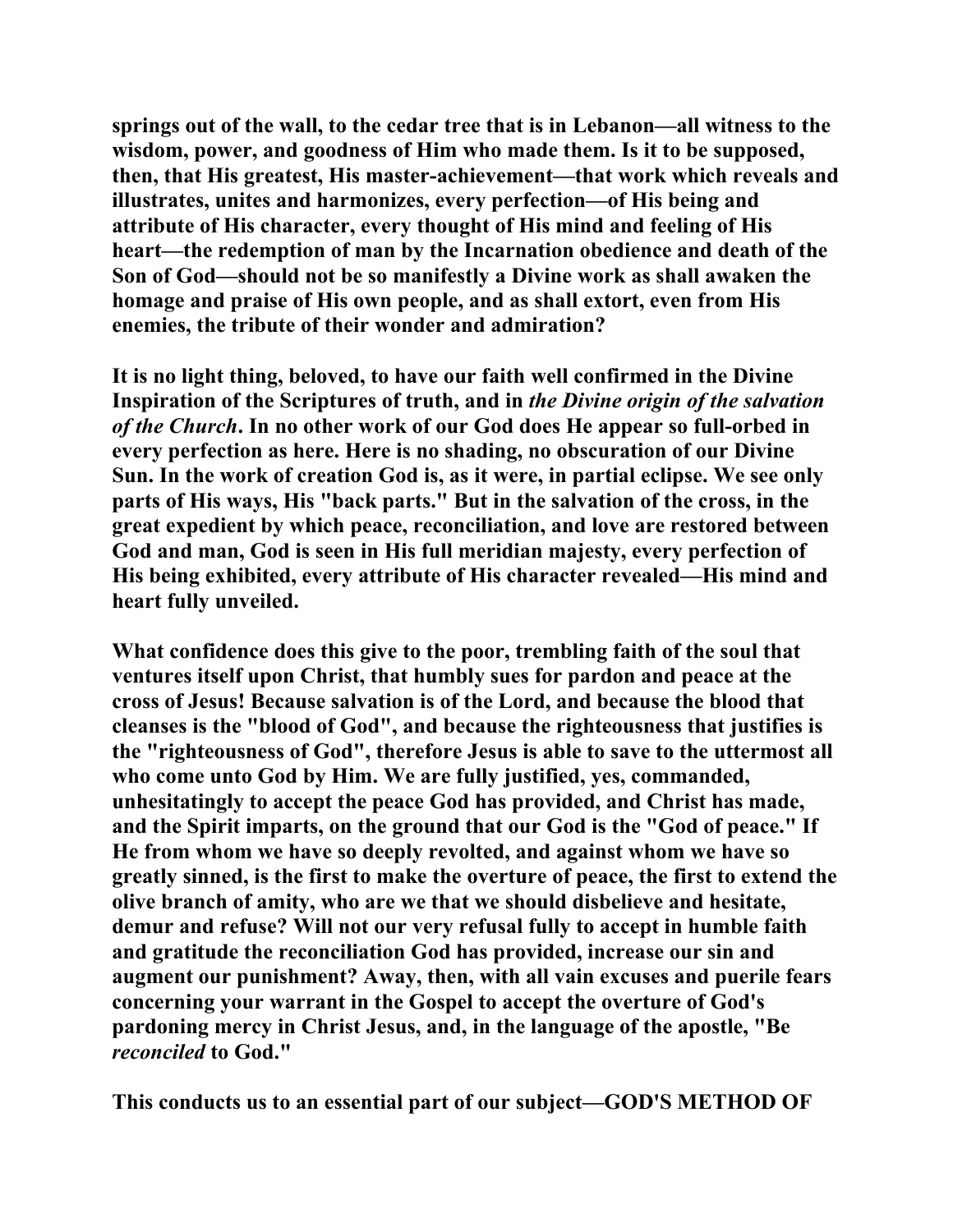**PEACE, the plan of reconciliation by which He has written His name as the "God of peace," as He nowhere else has written it. Concerning the NECESSITY of a Divine plan of peace, we need not enlarge. We must rather, seeing our space is limited, and how important it is that we have scriptural and clear views of God's way of peace,** *assume* **the fact as proved, than** *attempt its proof***. All that we can venture to state is, that the wide severance between God and man created by the fall, renders a Divine method of reconciliation necessary, if peace be at all restored.** 

*Prior to the fall***, all was love and fellowship between the Creator and the creature. Every faculty of man was in harmony and communion with every perfection of God. The reign of perfect holiness was the reign of perfect love. Oh, what a paradise of peace and beauty was Eden! Not an alienated affection, or a discordant feeling, or a dissonant thought, or a jarring note! The song of peace filled every grove with melody, and the aroma of love every bower with sweetness. Oh, what will the New, the renovated Earth and Heaven be when sin shall be extirpated, love restored, and peace enshroud with her balmy wings a world in which will dwell righteousness!** 

**But we have now to deal with a** *fallen* **race, a** *depraved* **nature. God is at variance with man, on the ground of Holiness, Justice, and Truth, and until these perfections of His nature are honored, and harmonized with Love, Mercy, and Grace, there can be no reconciliation on His part with man. Such is the wide and terrible breach, such the two extremes of being—the** *Infinitely holy* **and the** *totally sinful***—between whom a reconciliation is to be effected. And how shall this breach be healed? By what expedient shall beings so opposite in nature, so extreme in purity, be reconciled and brought into a state of at-one-ment, without compromising holiness on the one hand, or in the least degree condoning the offence on the other? Such was the great problem the solution of which Deity alone could supply.** 

**An expression of the inspired apostle gives us a clue to the unravelment of the great and glorious mystery. "God was in Christ** *reconciling* **the world unto Himself." Here we are at once referred to Christ as embarking in the great work of the Peacemaker, undertaking and accomplishing His divine and pacific mission. Hence to Him belong, and most justly, the high and honorable titles of, "Our Peace," "The Prince of Peace," "The Arbitrator, laying His hands on both." It was the greatest work He ever embarked in, the adjustment of the claims of justice, holiness, and truth, with the yearnings of love, mercy, and grace, so as to maintain the dignity of God's moral**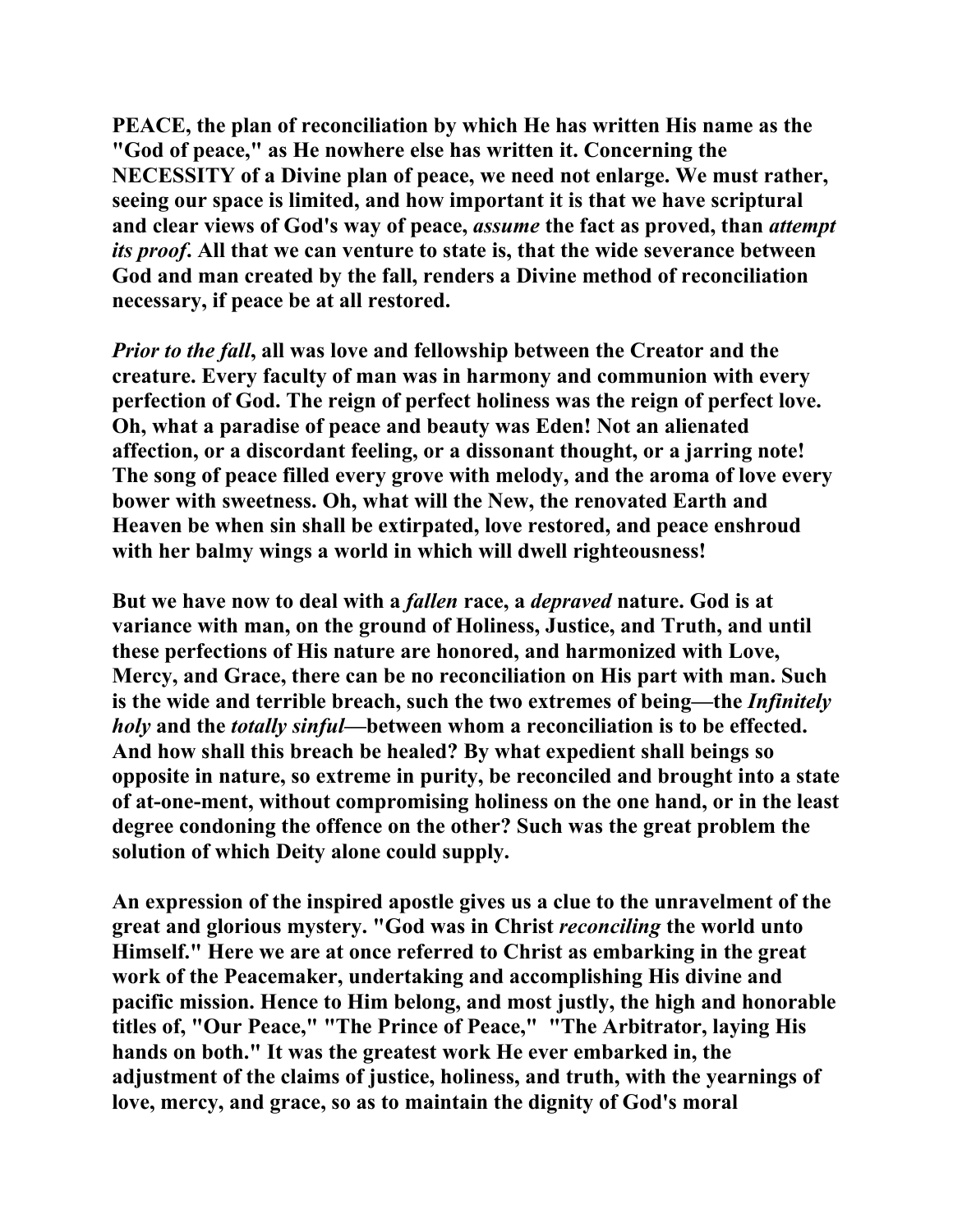**government intact, and yet effect a full and perfect reconciliation between God and man.** 

**But our divine and gracious Peacemaker—blessings forever on His name! was in all respects fitted for the undertaking. Absolutely divine, God could negotiate terms of peace, through His beloved Son, strictly honorable and glorifying to Himself. Perfectly human, He was fitted to undertake the work of making peace on the part of man, and He is denominated the "One (and there is only One)** *Mediator* **between God and man, the man Christ Jesus." Thus our beloved Lord partook of the nature of both the parties between whom He mediated. As God, He mediated for God; as man, He mediated for man.** 

**The question arises, 'In what way does the Lord Jesus become our peace?' The answer to this question leads us at once to the great plan of atonement. He presented to God a full, honorable, and accepted Atonement for our transgression. The only thing that could separate between God and man was**  *sin***. This removed—removed in a way that would secure the interests of justice and holiness—peace was made. By the offering of Himself as a sacrifice for sin, by His obedience to the law, and by His death-penalty to justice, He presented a full** *equivalent* **to all the demands of the divine government, bearing our sins, suffering, bleeding, dying, and so making peace by the blood of His cross.** 

**And now, by the great sacrifice of Christ once for all, we are one with God, one with Him in mind, one in affection, one in will, one in fellowship, God and the believing sinner brought into a state of at-one-ment by the Atonement of "Christ who is our peace." "But now you belong to Christ Jesus. Though you once were far away from God, now you have been brought near to him because of the blood of Christ. For Christ himself has made peace between us Jews and you Gentiles by making us all one people. He has broken down the wall of hostility that used to separate us. By his death he ended the whole system of Jewish law that excluded the Gentiles. His purpose was to make peace between Jews and Gentiles by creating in himself one new person from the two groups. Together as one body, Christ reconciled both groups to God by means of his death, and our hostility toward each other was put to death. He has brought this Good News of peace to you Gentiles who were far away from him, and to us Jews who were near."** 

**The great practical question which arises at this stage of our subject is, does God stand TO US in the relation of the "God of peace?" Is He at peace with**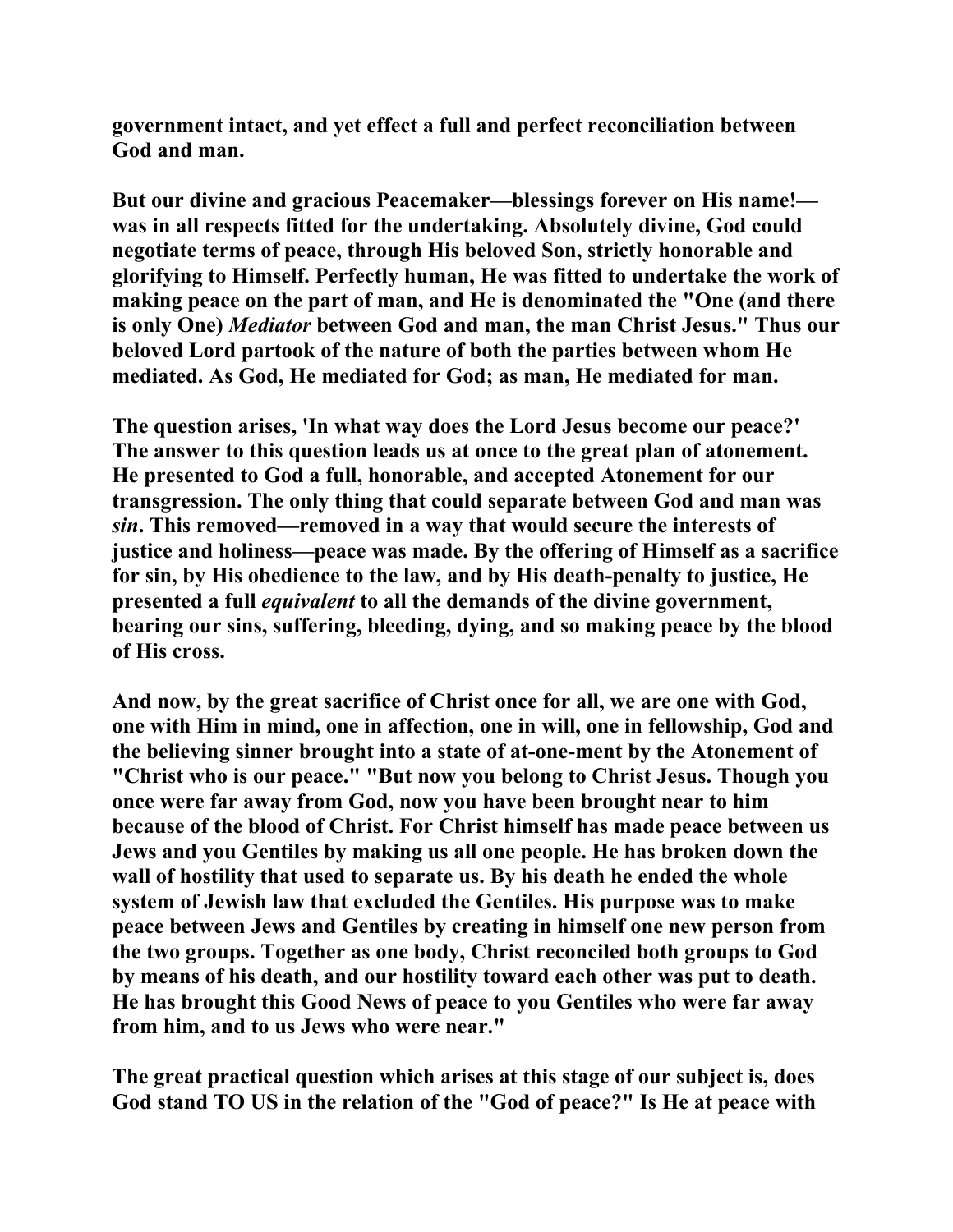**us through Christ Jesus, and are we at peace with Him? It is of the utmost moment that we believe and are sure that our peace is made with God, and that we are in a state of friendship with Him. This peace is not a thing made by us—for no sinner can make his own peace with God—it is a peace made by Christ the Mediator for all those who believe, and is available to us as we accept the terms of God's reconciliation, which are that we believe in Him whom He has sent. "This is the commandment, that we should believe on the name of His Son Jesus Christ."** 

**You earnestly desire to know that you are on terms of amity with God, and perhaps have long sought to possess the precious, priceless jewel of peace in your soul—its divine and richest treasure. Your heart is dissatisfied, your mind is anxious, your conscience far from repose. You regard God more in the light of an angry, offended God, than of a reconciled Father. You obey Him from slavish fear, rather than from filial love. His commands are as a heavy yoke to your neck, rather than wings to your soul, bearing it onward and upward in the path of filial obedience and heavenly joy. The great want and craving of your soul is—peace, peace with God.** 

**Everywhere and earnestly have you in vain sought to meet this want, and have failed. You have sought it in the diligent and successful pursuit of** *wealth***, and "your gold and your silver is cankered; and their rust is a witness against you." You have sought it in the** *pleasures and gaieties* **of the world, and you but "sowed to the wind and have reaped the whirlwind." You sought it in the love and fellowship of the** *creature***, and God shattered the vase, and the beautiful flower faded. You sought it in the walks of** *literature***, in the researches of** *science***, and in the creations of** *art***, but the shadow of peace fled your grasp, and left your heart colder and more desolate than ever. You have perhaps sought it in the less pure and refined enjoyments of lust, and the fruit you plucked from the upas tree of sin, fair and inviting as it was, has proved bitter as the apples of Sodom.** 

**But, make one effort more in a new and an opposite direction—seek it in Christ, and seeking, you will find it. The moment that your penitent and believing heart accepts Jesus as your Savior, the Lord as your righteousness, Christ's sacrifice as your hope, you will then have found repose from the oppressive consciousness of guilt, release from the galling tyranny of sin, deliverance from the fear of death and the dread of judgment.** 

**Again, that which more immediately brings peace into the sin-wounded and**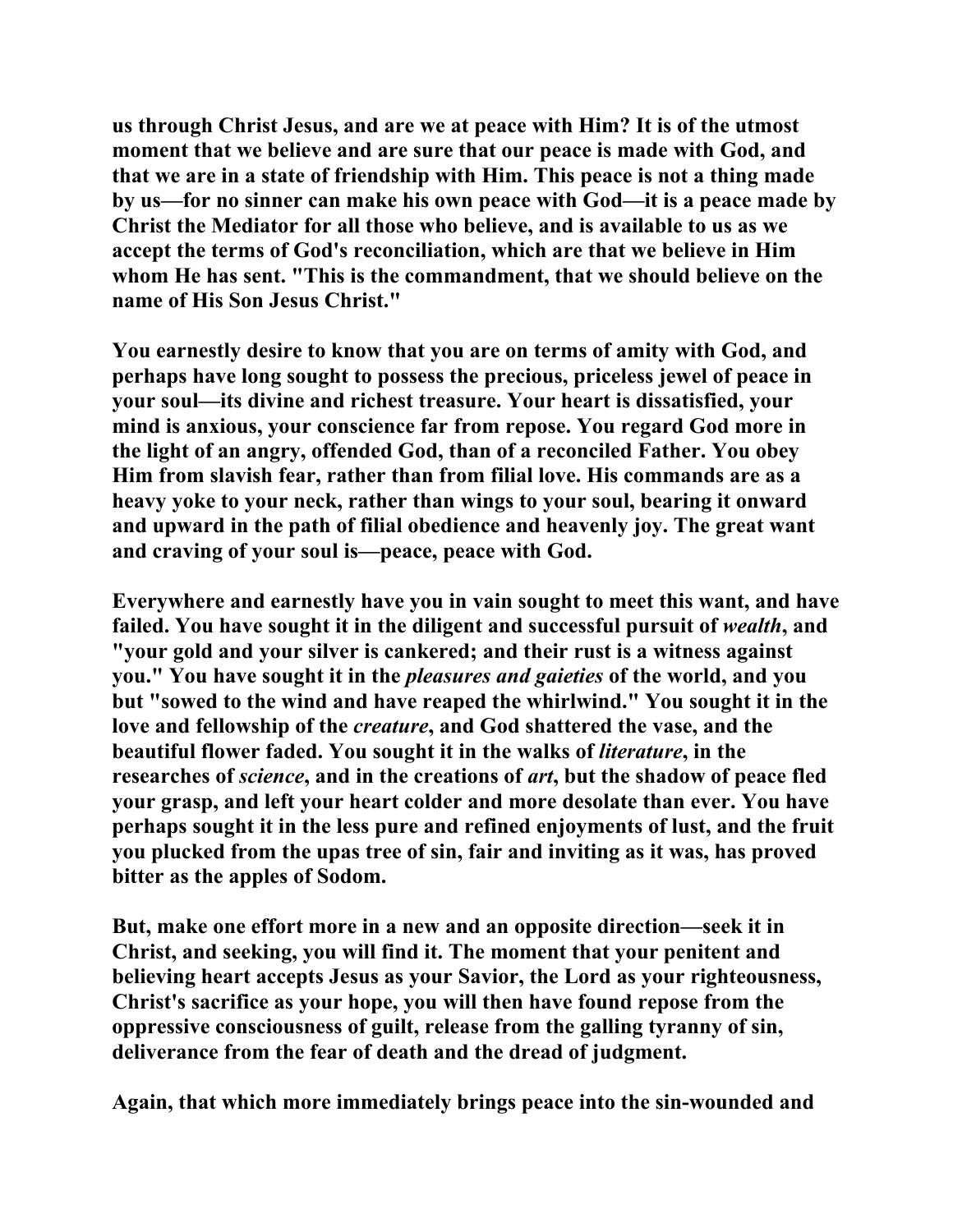**guilt-troubled conscience is, THE PEACE-SPEAKING BLOOD OF CHRIST. The blood of Abel called for vengeance; the blood of Jesus pleads for pardon, and speaks peace.** *There is no balm for the wounded conscience but the Atonement, no healer but Christ, and no healing but His blood.* **All other remedies cry, "Peace, peace, when there is no peace"—it must be Christ, and Christ only. All your** *legal endeavors***, all your** *religious duties***, all your** *pious alms* **and** *ceremonial observances***, will bring no real healing to your conscience, no true peace to your mind, no divine joy and comfort to your soul.** *Your peace with God must be procured by the cross, and must flow from the wounds of Jesus***, in whom God is reconciled and pacified for all that we have done. And now, God's command is, "Let him take hold of my strength (Christ), and be at peace with me; and he shall be at peace."** 

**The few remaining pages of the present chapter must be a reply to the question—to whom does the "God of peace," through Christ, speak peace? God speaks peace, through Christ, TO THE SIN-TROUBLED SOUL. If it were possible for God to regard one gracious soul with a deeper interest and more especial favor than another, it is the soul of whom He thus speaks "The high and lofty one who inhabits eternity, the Holy One, says this: "I live in that high and holy place with those whose spirits are contrite and humble. I refresh the humble and give new courage to those with repentant hearts." "To this man will I look, even to him that is poor and of a contrite spirit, and trembles at my word."** 

**Can you, my reader, discern in your soul any reflection, however faint, of this gracious character? Do you see in yourself some lineaments of resemblance, however faint, to this divinely-drawn, this gracious portrait? Are you humbled in the dust for sin, seeing and confessing at the cross your nothingness, emptiness and poverty? Then, God extends to you, in Christ Jesus, the scepter of peace, and bids you approach, touch it and be at peace with Him. There exists not in the heart of God in Christ Jesus an unappeased feeling or an angry thought towards a poor, broken-hearted sinner. His marvelous language towards you is, "I know the thoughts I think towards you, says the Lord, thoughts of peace, and not of anger." Cheer up, then, sindistressed, guilt-burdened soul! God is at peace with you in Jesus, and it is your high and holy privilege to walk in a sense of pardoned sin, of Divine acceptance, and gracious adoption, your heart singing in the ways of the Lord, as you travel homeward, to be forever with Christ.** 

**God in Christ speaks peace to the afflicted soul. What does He say to such?—**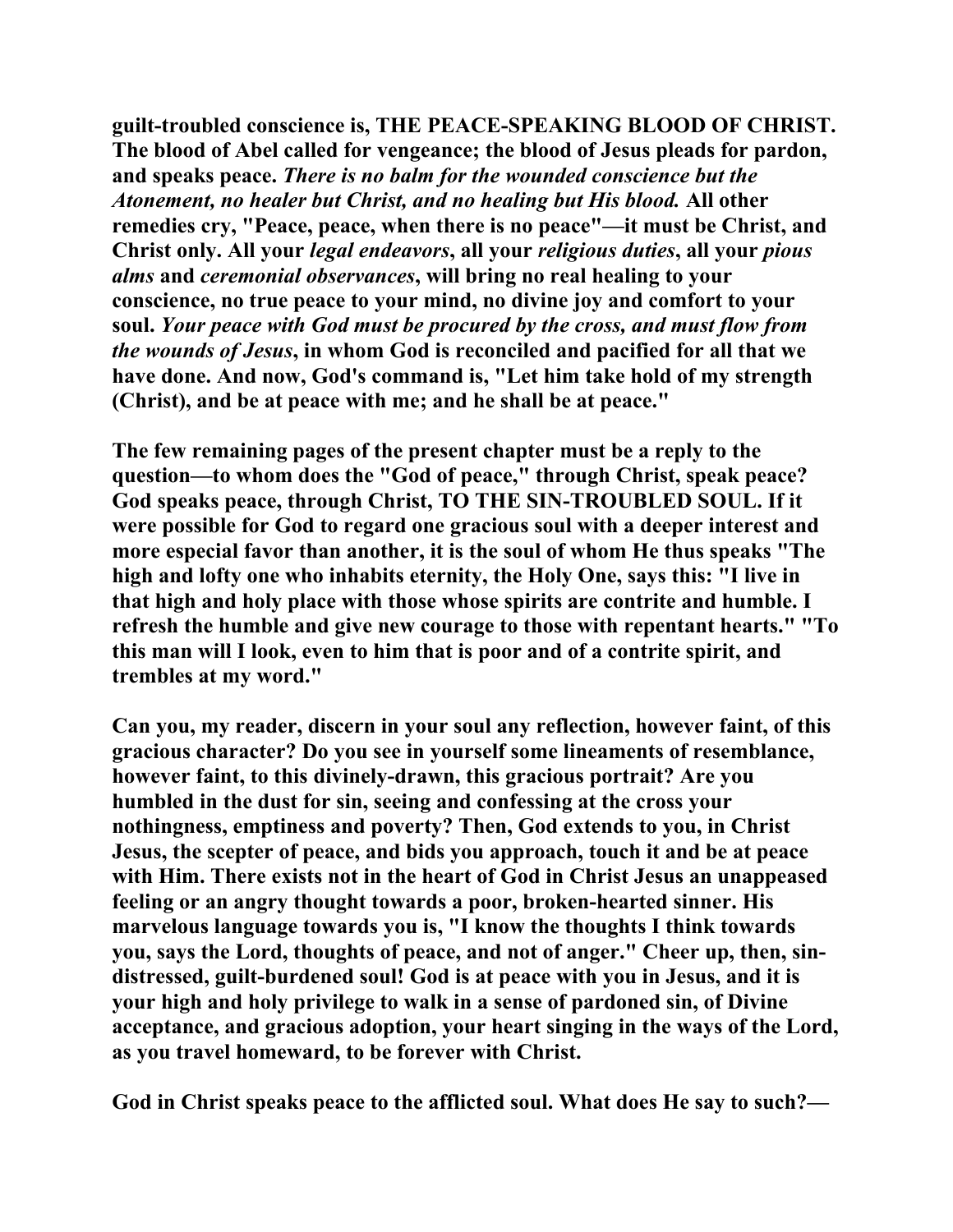**"O you afflicted, tossed with tempest, and not comforted; I, even I, am He that comforts you. As one whom his mother comforts, so will I comfort you." Beloved, it is worth all the tempest and billows through which we pass, to see Jesus coming to us in the dark night of our woe, walking upon the broken waves of our sorrow, and saying, "It is I; do not be afraid. Peace, be still."** 

**Yes, even the winds and the waves of soul-distress, of heart-sorrow, of life's adversities, obey Him! The voice of Jesus quells the storm of sin's conviction, stills the tempest of life's adversity, calms the troubled mind, and peace, like a river, flows into the soul. If, then, God is leading you through deep and dark billows, if He is feeding you with the "bread and the water of affliction," and His discipline is such as to drape the serene and sunny picture of life with cloud-veil and storm, believe, only believe, that, when the "floods have lifted up their voice, the floods lift up their waves," the voice of Jesus "on high is mightier than the noise of many waters, yes, than the mighty waves of the sea," and that, in the greatest perplexity, in the most overwhelming calamity, in the profoundest grief, He will speak peace to your soul; and "when He gives quietness, who then can make trouble?"** 

**And, amid the corroding cares of domestic life, the anxieties of business, the pressure of need, the forebodings of evil, the foreshadowing of calamity, the distant mutterings of some gathering storm, how peacefully God in Christ can keep you! And when the "strife of tongues," the envenomed tooth of malice, the whisperings of envy, the spirit of jealousness and all uncharitableness would wound your heart, destroy your peace, and rob you of comfort assailing character, reputation, usefulness—God, your reconciled Father, will put you within the curtained pavilion of His love, in the secret place of His perfections, and keep you there, safe, calm, and even cheerful, until the calamity be passed. "You will keep him in perfect peace, whose mind is stayed on You; because he trusts in You."** 

**This page may meet the eye of some who are postponing the great matter of their peace and reconciliation with God to a dying hour, or, perhaps, to a period beyond it, when they vainly suppose that their good works will already have preceded them to eternity, as pleas and arguments with God. False and fatal delusion! My reader, your peace, if ever made with the holy Lord God, must be made in this world. If death cites you to God's bar with the weapons of rebellion against Him in your grasp, with all the signs of hatred and treason against God staring and thick upon you, your doom of woe is irrevocably fixed "where the worm never dies, and the fire is unquenched."**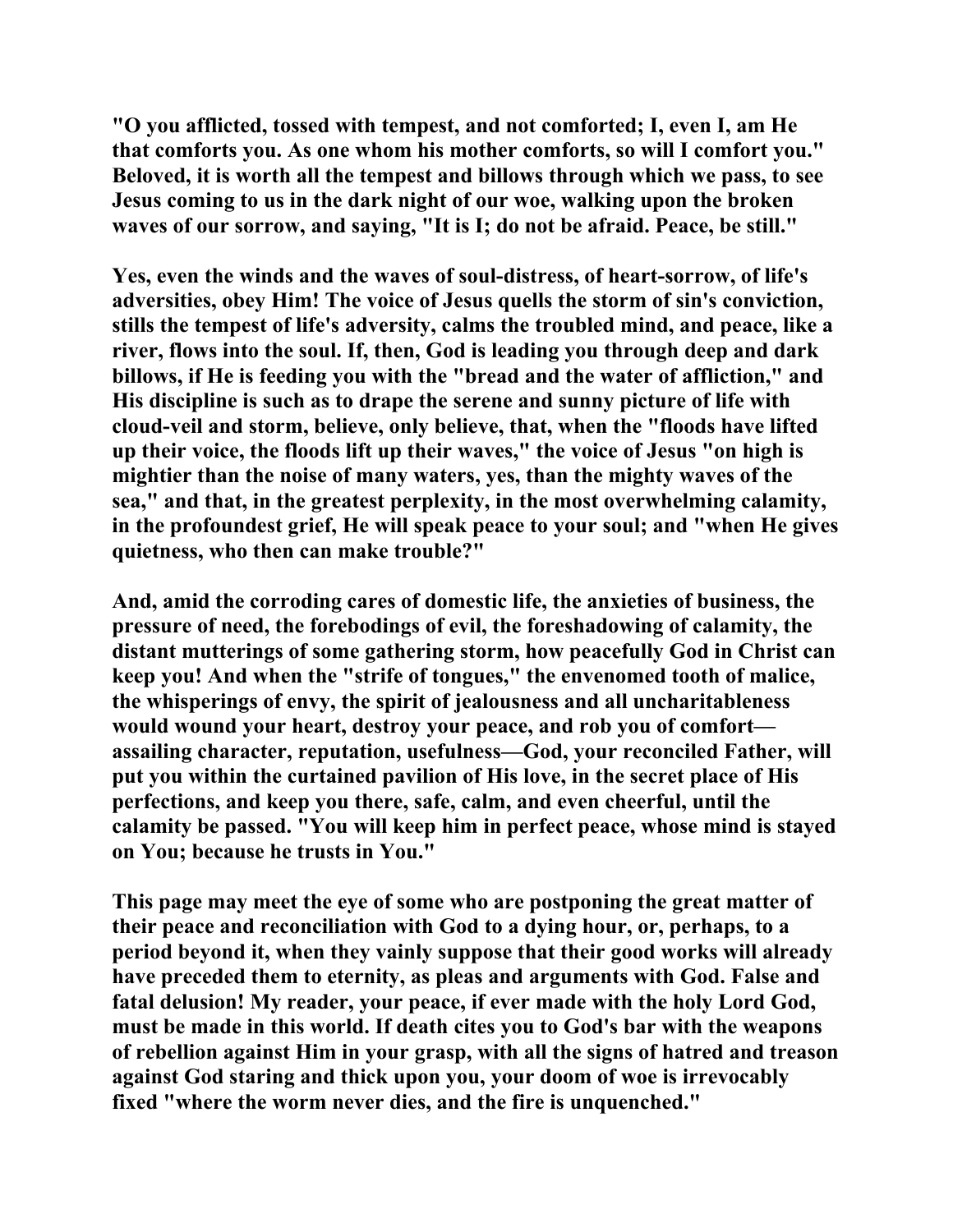**If you are not at peace with God through Christ Jesus here, you will be at war with Him, and He with you forever hereafter. The kingdom of heaven is entered in this world, and as we grow in grace, we have a more abundant entrance into it now, until the white-robed angel of death comes, and opens the door of our imprisoned soul, and we ascend fully and triumphantly to enter into it in glory. Hasten, then, to be at peace with God by accepting Christ in faith. The blood of Christ applied to your soul alone can bring you to a state of peace with God.** *No doings of your own, no human merit, no religious rites and ceremonial, will bring peace to your soul.* **You may travel from Church to Church, from minister to minister, from duty to duty, from ordinance to ordinance, and each and all will exclaim, "Peace is not in us."** 

**But go just as you are to Jesus; wash by faith in His peace-speaking, conscience-healing blood, and "the peace of God, which passes all understanding," will flow in gentle waves into your soul. "Settle matters quickly with your adversary who is taking you to court. Do it while you are still with him on the way, or he may hand you over to the judge, and the judge may hand you over to the officer, and you may be thrown into prison. I tell you the truth, you will not get out until you have paid the last penny." Oh, then, accept without a moment's delay God's way of peace, and lay not your head upon your pillow until you have thrown down your weapons of rebellion and have become reconciled to Him through Christ Jesus. Oh, to die an enemy of God! Oh, to meet Him with hate in the heart, and with the weapons of defiance in the hand! What will He say? "And now about these enemies of mine who didn't want me to be their king—bring them in and execute them right here in my presence."** 

**HAVE YOU LOST YOUR PEACE? Rest not until it is restored by a renewed application of the peace-restoring blood of Christ to your conscience. You may have broken your covenant of peace with God, but He has not broken His covenant of peace made with you in the Son of His love, and never will. "For the mountains shall depart, and the hills be removed; but my kindness shall not depart from you, neither shall the covenant of my peace be removed, says the Lord that has mercy on you."** 

**Avail yourself of the rich and precious legacy of peace Jesus your Mediator and Surety has bequeathed you in His last Will and Testament. The terms of this covenant are—"***peace* **I leave with you, my peace I give unto you; not as the world gives, give I unto you. Let not your heart be troubled, neither let it**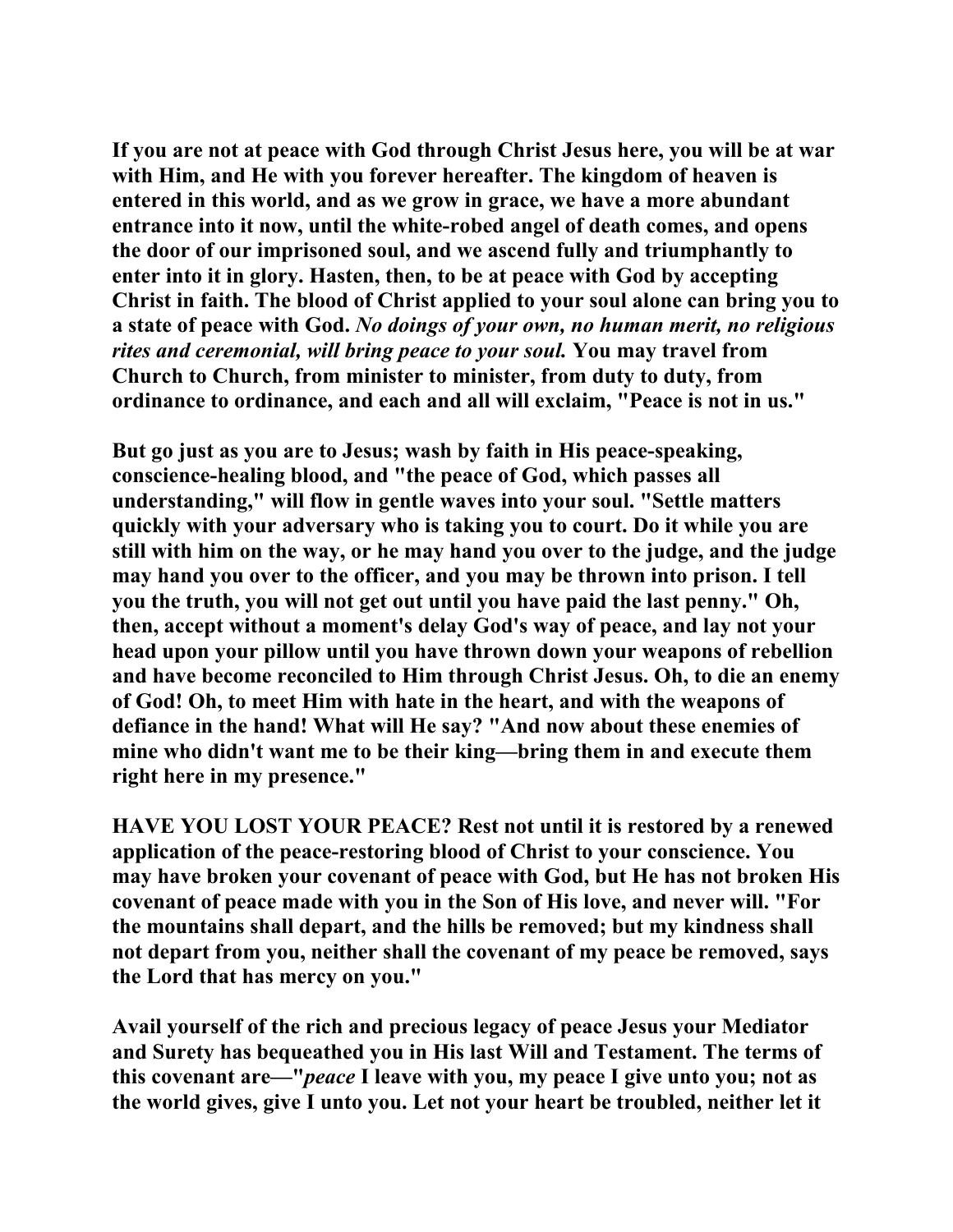**be afraid." Christs' last thoughts and words and deeds were those of peace. Present your claim and ask your share of this precious, priceless bequest, for if you believe in and love Him, you may be assured that He remembered you in His Will, and left you this legacy. And as He rose from the dead and ascended into heaven for the express purpose of being His own Administrator, He is prepared, in answer to your prayer, as "the God of peace Himself, to give you peace always, by all means."** 

**Is God pacified towards you for all that you have done for Christ's sake? Then seek to cultivate PEACE WITH YOUR FELLOW-CREATURES. You cannot walk in the sweet enjoyment of God's peace, and harbor at the same moment in your heart hatred, malice, and all uncharitableness towards a, fellow-being, especially a fellow-saint. Impossible! Go and be reconciled to your brother. Make your peace with your sister. Confess your own fault, and forgive his or hers. Think of the infinite patience of God towards you; think of the ten thousand talents which you owed, but which He has cancelled; of the "seventy times seven" which He has forgiven you; of the peace and joy of His pardoning love, so often shed abroad in your heart; and think of a dying hour, and of the final and eternal meeting in heaven with your brother, and go and extend to him the olive branch of peace, and forgive him, even as God for Christ's sake has forgiven you.** 

**Strive to promote FAMILY PEACE. Be a peacemaker there! It is one of the saddest pictures of domestic life, and one of the most painful and humiliating evidences of fallen humanity—the strifes and feuds, the enmity, alienation, and division, which too often are seen marring and shading the domestic circle. The smallest trifles will be allowed to engender differences of judgment and alienation of affections and unholy jealousies of heart, where there should exist the most perfect confidence, the freest communion, and the warmest and holiest love. A picture, a jewel, a piece of plate, a slight misunderstanding, after death has removed the family head and broken up the domestic circle, has often been allowed to sever and separate those who, as the ties of family lessened one by one, should but have drawn all the closer together in affection, union, and sympathy. Do all, then, that is in your power to cultivate in yourself, and to promote in others, family peace. "Blessed are the peacemakers, for they shall be called the children of God." "Get rid of all bitterness, rage, anger, harsh words, and slander, as well as all types of malicious behavior. Instead, be kind to each other, tenderhearted, forgiving one another, just as God through Christ has forgiven you."**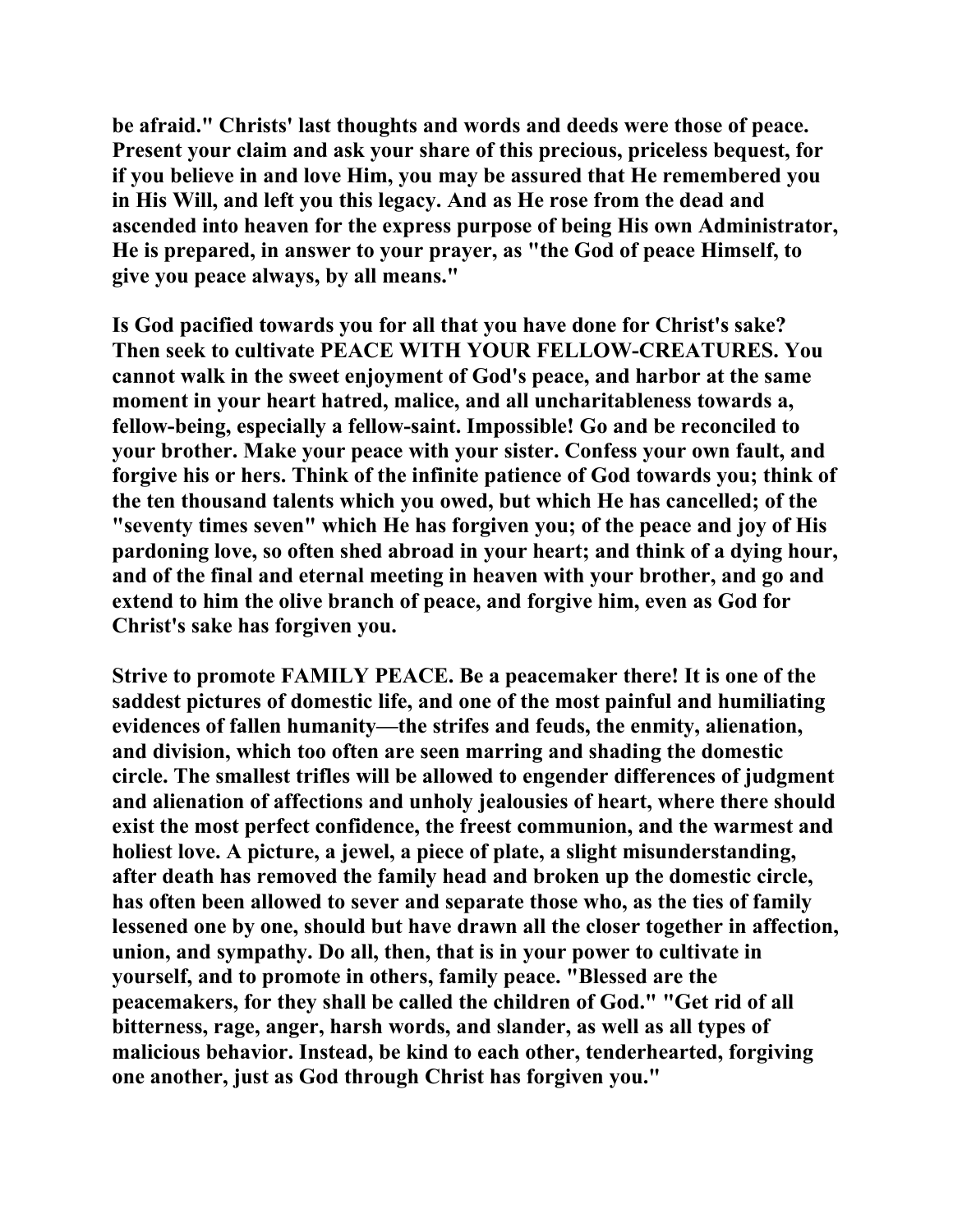**CHRISTIAN UNION among the members of different branches of Christ's one Church is a sweet fruit of our peace with God through Christ. "The God of peace" has but one Family, and but one Church; and it is His will that members of this one Family and of this one Church should "lead a life worthy of your calling, for you have been called by God. Be humble and gentle. Be patient with each other, making allowance for each other's faults because of your love. Always keep yourselves united in the Holy Spirit, and bind yourselves together with peace. We are all one body, we have the same Spirit, and we have all been called to the same glorious future."** 

**Thus walking in Christian love and union with Christ's members of other communions than our own, we shall walk worthy of, and glorify Christ, bring peace into our own souls, and impart extension and strength to the bond of peace which should knit and unite in one mystical body the whole Church of the elect. Oh, were the peace of God more in our own souls, our aim would ever be to "live peaceably with all men,'' especially with the "household of faith." We should not think that we are coming down from some high altitude of ecclesiastical eminence, and are conferring a distinction and an obligation on a Christian Church, or on a Christian brother, by the extension of our right hand of fellowship and love; but that we were honoring ourselves, and, above all, were honoring Christ, by cultivating the "communion of saints" with all those who love our Lord Jesus Christ in sincerity.** 

**And what a PRAYER does the apostle blend with this expressive title of our God! He prays for the** *entire sanctification* **of the Thessalonian saints: "Now may the God of peace make you holy in every way, and may your whole spirit and soul and body be kept blameless until that day when our Lord Jesus Christ comes again." Who that has felt the peace of God flowing through Christ into his soul longs not to experience the answer to this prayer for holiness in his own soul? The believer, standing between the two Advents of Christ, finds in both the most powerful persuasives to universal holiness. From the cross of Jesus, where the Prince of Peace died, and from the throne of Jesus, where the Prince of Peace lives, he draws the most, powerful motives to yield himself up unto God, body, soul, and spirit. The** *cross***, in its dying love, and the** *throne* **in its living, glory, constrain him to "deny all ungodliness and worldly lusts, and to live godly, righteously, and soberly in this present world."** 

**Thus, while our God is the "God of peace," He is the God of holiness; and all in whose hearts the peace of God, which passes all understanding, reigns;**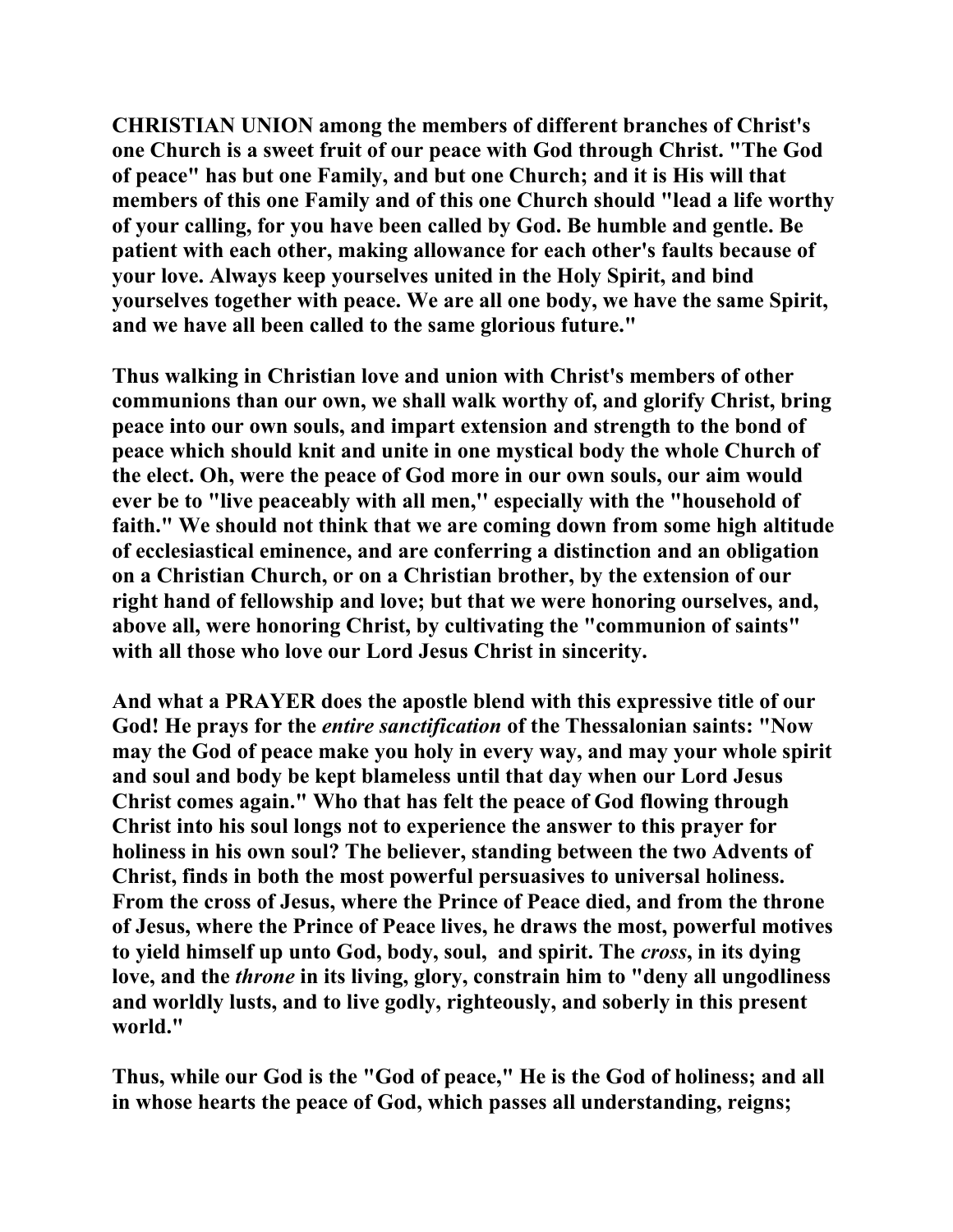**hunger and thirst after righteousness, and are made, through trial, suffering, and sorrow, "partakers of His holiness." Thus the peace which God gives, which Jesus procured, and which the Holy Spirit speaks, is a holy, sanctifying peace; and he who** *lives in sin***, and yet affirms that he is walking in peace with God through Christ, is deceiving and deceived. "And now, may the God of peace, who brought again from the dead our Lord Jesus, equip you with all you need for doing his will. May he produce in you, through the power of Jesus Christ, all that is pleasing to him. Jesus is the great Shepherd of the sheep by an everlasting covenant, signed with his blood. To him be glory forever and ever. Amen."** 

**Let us remember that God's way of peace is our way of holiness. "You meet him that rejoices and works righteousness, those who remember You in Your ways.**" The path of *peace* is ever found parallel with the path of evangelical *purity* **and** *obedience***. And walking in this path, God, as the "God of peace," meets His children, and says to them, "Peace be with you!" Oh, walk closely with God, keep the conscience beneath the blood, live above the world and the creature, and your peace will flow like a river, and your righteousness as the waves of the sea.** 

**"Now may the God of peace make you holy in every way, and may your whole spirit and soul and body be kept blameless until that day when our Lord Jesus Christ comes again. God, who calls you, is faithful; he will do this." 1 Thes. 5:23-24** 

**"Let us hail the blissful morning— Dawn of peace to sinful earth! Which the promised Savior gives us, By a new and wondrous birth; And, with angels, join in hymns of holy mirth. 'Twas for us the King of Glory, For a manger left His throne Bore the curse—then went to heaven, In a nature like our own Blessed compassion! To a world of rebels shown! Lord, we praise You for Your mercy, And would spread Your name abroad, Until each tongue, and tribe, and nation,**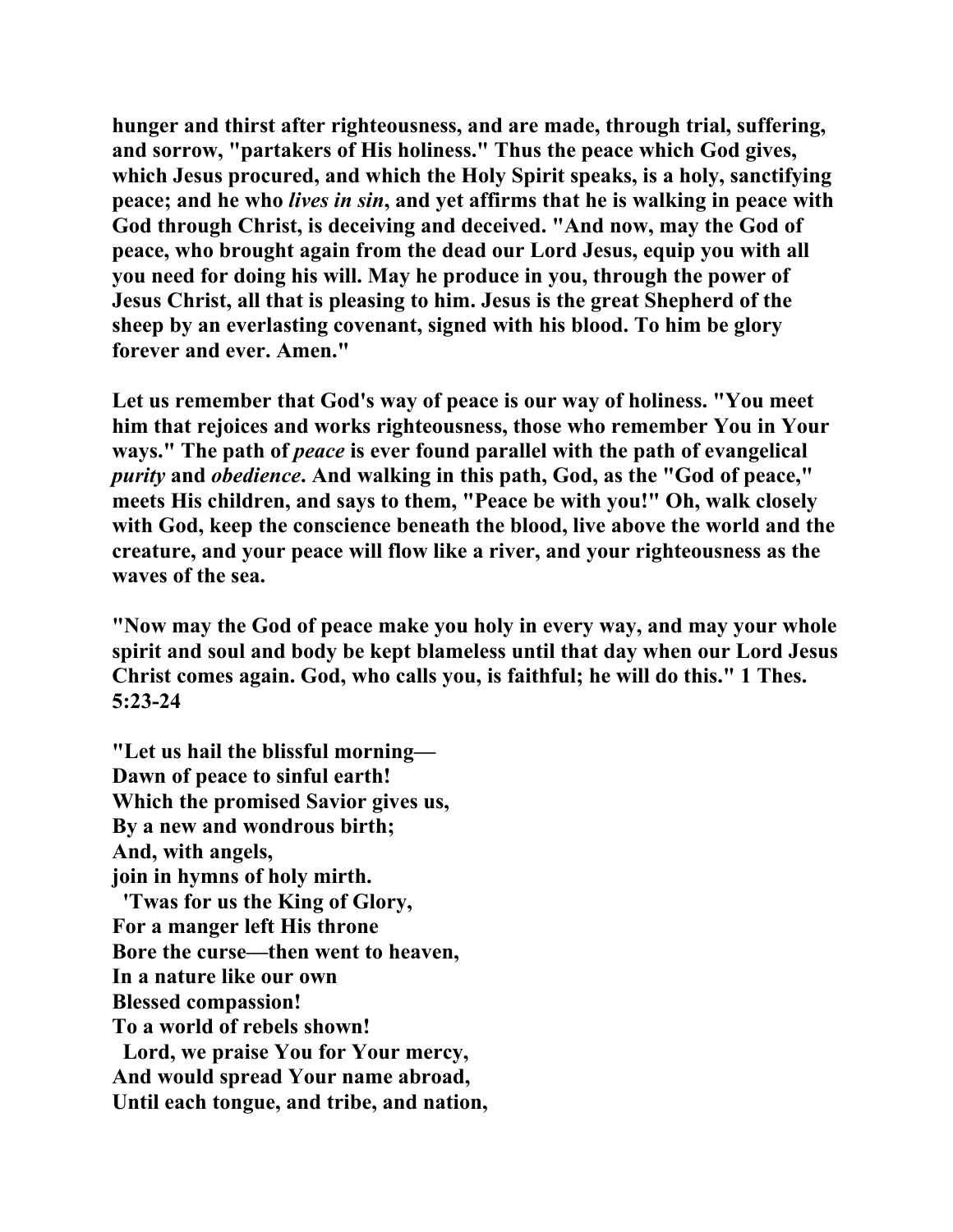**Know You as their Savior God And rejoicing, Feel the virtue of Your blood."** 

## **THE GOD OF LIGHT**

**"God is light." 1 John 1:5** 

**"Truly the light is sweet, and a pleasant thing it is to behold the sun." In what believing heart will not these words awaken a quick and grateful response? The renewed man is the only being who knows what true light is, because he only, really knows Jesus. All others are like miners dwelling from their birth beneath the surface of the earth, having never seen the sun, through whose eternal gloom not one vivifying ray has ever pierced. "Darkness covers the earth, and gross darkness the people." When man sinned, God went out of the temple, luminous and glorious with His presence, and the sun of the soul set in guilt, darkness, and death. Henceforth the natural man walks in darkness, not knowing where he goes, until the time of electing love and sovereign grace draws on, when He who at creation's dawn said, "Let there be light, and light was," causes the light of life to shine, and the soul is immediately "translated out of darkness into His marvelous light," henceforth and forever to be a child of the light and of the day. "You were once darkness, but now are you light in the Lord walk as children of light." But the present pages have more especially to do with** *God Himself* **as the God of light. We are invited to consider, less the reflection and effects of God's light, than the Divine Fountain from which it flows.** 

**The image is sublime and expressive. Creation, from her boundless variety, would be at a loss to suggest a material object more worthy of her Creator-God. There is nothing in nature more familiar to the sense, beautiful to the eye, or essential to growth than** *light***. It possesses three distinct elements, perhaps, more appropriate to the illustration of our present subject than any others—***luminousness, velocity, and vitality***. Thus, in God's own light we see light upon His** *character, dealings, and Word***.** 

**More rapid than the travel of natural light is the entrance of** *converting light into the soul of man***. And the life, thus darting in upon the soul, quickens it with spiritual life, and causes the heart to bloom and blossom with the graces and fruits of the Spirit. Such is the image of God, and such the blessings,**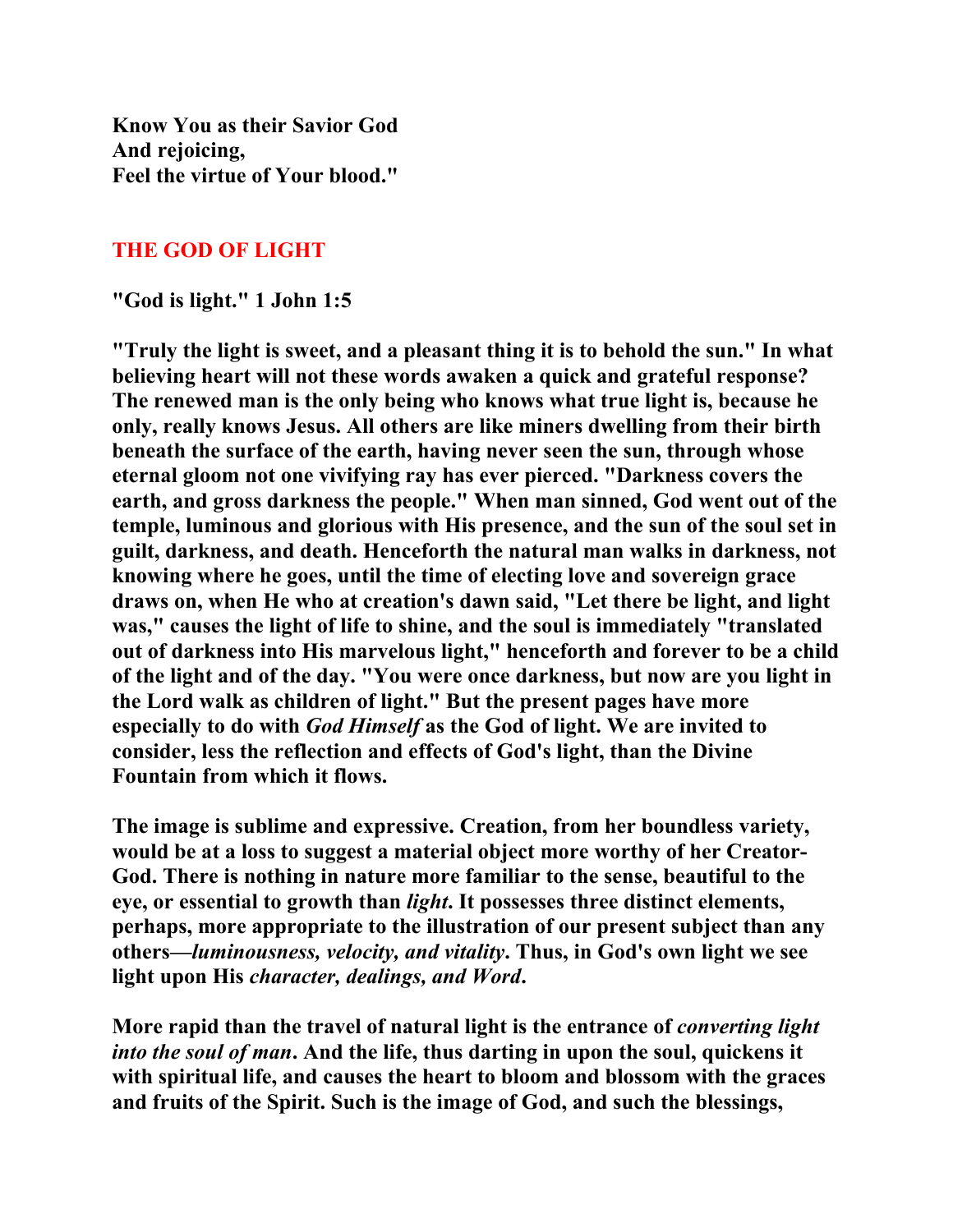**among countless others, which flow from Him concerning whom the sublime expression of the Psalmist is employed, "You cover Yourself with light as with a garment."** 

**Let us, in the further contemplation of this title of our God, consider the different views which it presents for our study. In the first place, God is ESSENTIAL LIGHT. It will be observed, the concrete, and not the abstract form of the expression is employed by the Holy Spirit. It is not said that God is brightness, or, that God enlightens; but, that "God is light,"—that is, Essential, uncreated light. Light is His essence. "God is light, and in Him is no darkness at all." All other light flows from Him, the "Fountain of Light," compared with which it is as darkness. Thus,** *the light of day* **has been termed the "***shadow* **of God." And if such the shadow, what must God's essential light be! His abode is the dwelling-place of light. "He alone can never die, and he lives in light so brilliant that no human can approach him. No one has ever seen him, nor ever will. To him be honor and power forever. Amen." The Greek expresses it, "Inhabiting unapproachable light." So divine, pure, and dazzling is the light in which He dwells, no** *mortal* **eye could behold, or even endure it. Encircled by divine and unapproachable glory, He dwells in His own solitary grandeur, and from His own essential fullness, pours light on every other being and object in the universe.** 

**What a sublime view does this give us of the greatness of the "God of light." We too imperfectly deal with God's essence. The natural and inevitable result of which is, we measure the Infinite by the finite, the Divine by the human, and think that God is such an one as ourselves! Hence the contracted views we cherish of His power, the false judgments we form of His designs, and the incorrect interpretations we arrive at of His word—the dishonor we cast upon Him, and the injury we inflict upon ourselves.** *All this leads to unbelieving distrust and fleshly reasoning.* **So when trouble is near we tremble, and when need is pressing we despair, and when temptation assails we yield, and when grief overshadows we sink, and when the rod corrects we rebel. And, when the guilt of sin and conscious backsliding weigh us down to the dust, and the chastening we so righteously evoked lands heavily upon us, we mournfully inquire, "Will the Lord cast us off forever, and will He be favorable no more? Is His mercy clean gone forever? Does His promise fail forevermore? Has God forgotten to be gracious? Has He in anger closed up His tender mercies?"** 

**Such is the fruit of unbelief, such the natural result of an imperfect knowledge of the perfections, character, and government of our God. We believe that**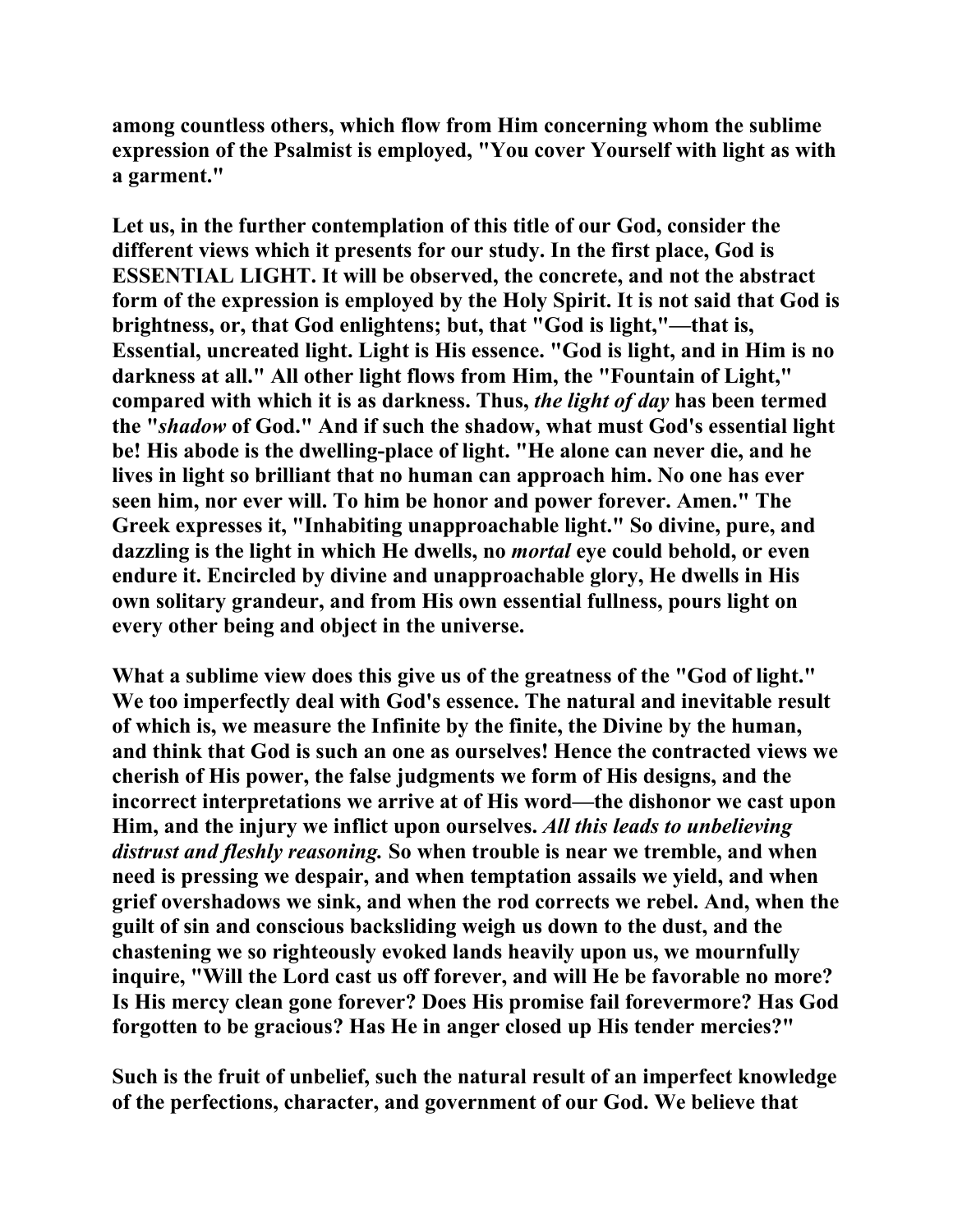**wrong views of God lie at the root of all that is erroneous in doctrine and low in practice. Imperfect acquaintance with His character, and inadequate views of His law, must necessarily result in loose thoughts of inspiration and lax views of holiness. And when God's truth is not regarded as His truth, it ceases to exert its proper influence as the instrument of sanctification, and a defect in personal holiness must necessarily be the result. But do even the saints really believe half they profess to believe, or fully possess what they do possess? Well did our blessed Lord exhort, "Have faith in God," since the lack of faith is the root of all our evil. Oh, to have higher views of God, more enlarged thoughts of His all-sufficiency! To believe that such is the extent of His power, and such the depth of His love, and such the infinitude of His resources, and such the tenderness of His compassion, we crave not a blessing, we have not a want, we feel not a sorrow, we dread not a trial, we prefer not a request which He is not prepared immediately and fully to meet.** 

**God is the Author of NATURAL LIGHT. God is light, and streams of light broken into a thousand prismatic rays of beauty and power—now of strength and then of wisdom, here of love and there of grace—gleam along our homeward path, shining brighter and more beautiful unto the perfect day. And thus while the atheist's creed banishes the God of light from His own beauteous world—writing upon every tree and flower and star, "There is no God"—the believing heart gratefully acknowledges and devoutly contemplates the Creator in His creation; loves to trace up to Him the light which colors the world by day, and which silvers it by night; which paints the lily, and kindles the diamond. Such is our God, the God of natural light. "The day is Yours, the night also is Yours. You prepare the light and the sun."** 

**The solar system, by virtue of which this vast globe is lit up with countless glories, pursues its trackless course through the starry heavens, bearing on its resistless course its magnificent furniture of animate and inanimate nature, exhibits traces of a Divine intelligence, an All-creative power, which, while it invites our profoundest contemplation, and challenges our unquestioning faith, infinitely transcends the loftiest flight of our reason. Oh, let us be true worshipers of this Divine Sun! And while the blinded Persian, in his idolatry, prostrates himself before the '***shadow* **of God,' let us worship Him in spirit and in truth who gave the sun to rule by day and the moon by night, Himself the Divine Sun of our soul.** 

**Passing from this view of God as the Author of natural light, let us contemplate Him in the LIGHT OF HIS PROVIDENCE. Here is presented a**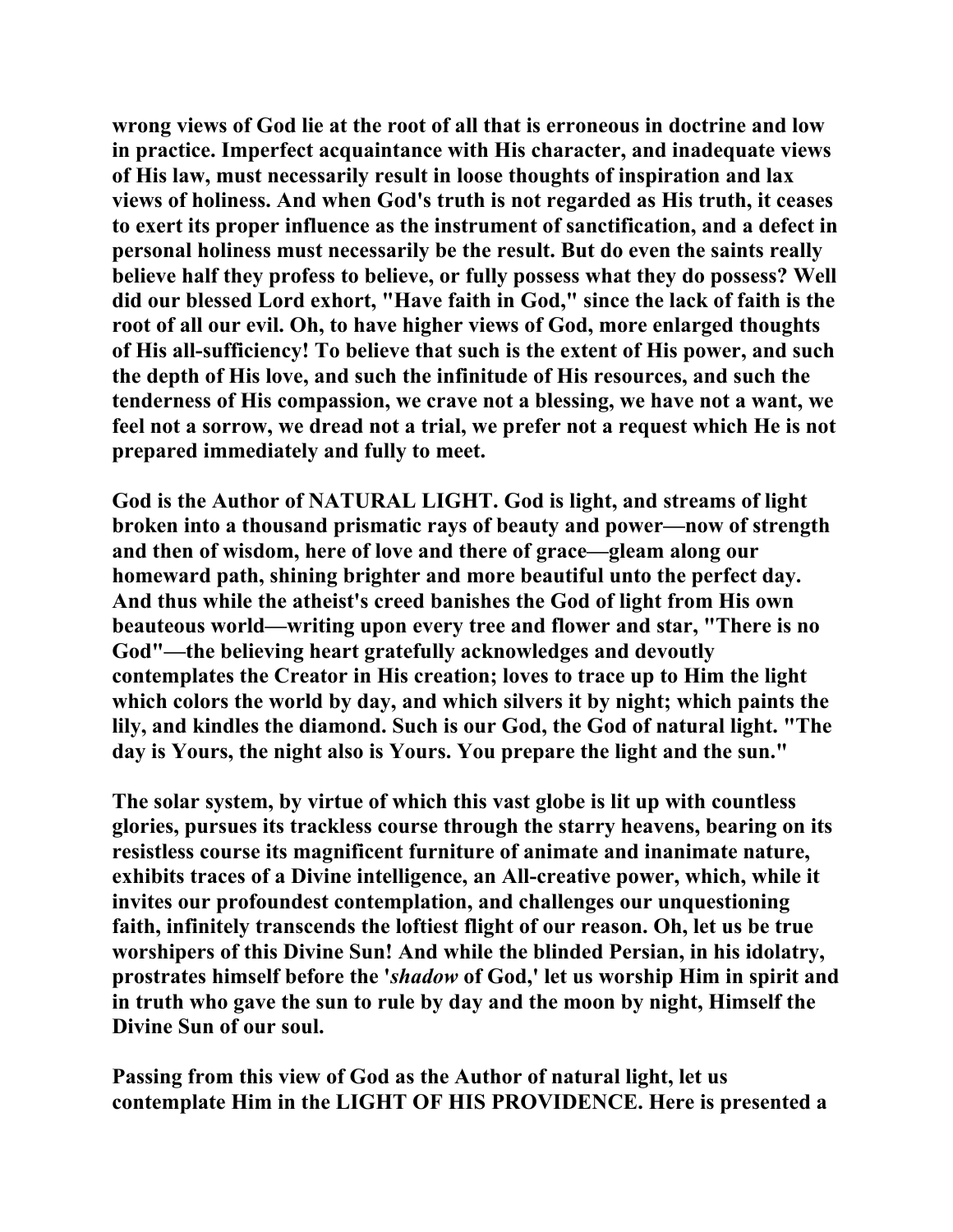**yet brighter view of our God. Providence were but a dark mystery—a cloudveil over God and His dealings, unpenetrated by a single ray—but for the light which flows from God. It is in His light we see light upon those events and circumstances of the Divine administration which else would be to us altogether inexplicable. How unsearchable the ways He often chooses to accomplish His purposes of mercy and His designs of goodness towards us! The event is, perhaps, enshrouded in the deepest obscurity. The handwriting upon the wall is entirely unintelligible.** 

**Thus was it with dear old** *Jacob***, and thus, too, with that eminent personal type of Jesus,** *Joseph***. Who can study their histories and not learn that God's way with the people He loves is often in the pathless deep, and that His footsteps are not known? There is a "wheel within a wheel," and the whole machinery is so complex, complicated, and involved, as to baffle the most sagacious and confound the most intelligent.** 

**Is your God, beloved, thus dealing with you now? His thoughts are, perhaps, a great deep, His ways with you past finding out. The event is mysterious, the calamity dark, the blow crushing. You are awe-struck and gazing in mute astonishment upon the scene, you marvel what He means and where the whole will end. But, "God is light." What to your mind is mysterious is to Him as a perfect whole. What to your eye is obscure, to His is all luminous. And like some rustic gazing with mute wonder upon a piece of machinery, lost in ignorant conjecture, we are confounded and silent, God stands by, and, smiling at our fruitless speculation, with a word says, "Let there be light," and in a moment the whole scene is radiant with brightness; and in this light we see with what skill and harmony, wisdom and love, He was working all things after the counsel of His own will, and all things for our good.** 

**Such will be the course of His present dealings with you. Let your only aim be to glorify Him amid the dark and enigmatical events of His providence. "Unto the upright there arises light in the darkness." Be your one single aim to walk uprightly in this** *dark event***, this** *mysterious providence***, and the light which is sown for the righteous will spring out of darkness, and the whole will appear to you one beauteous and harmonious whole. Well does God remind us, "My thoughts are completely different from yours," says the Lord. "And my ways are far beyond anything you could imagine. For just as the heavens are higher than the earth, so are my ways higher than your ways and my thoughts higher than your thoughts."**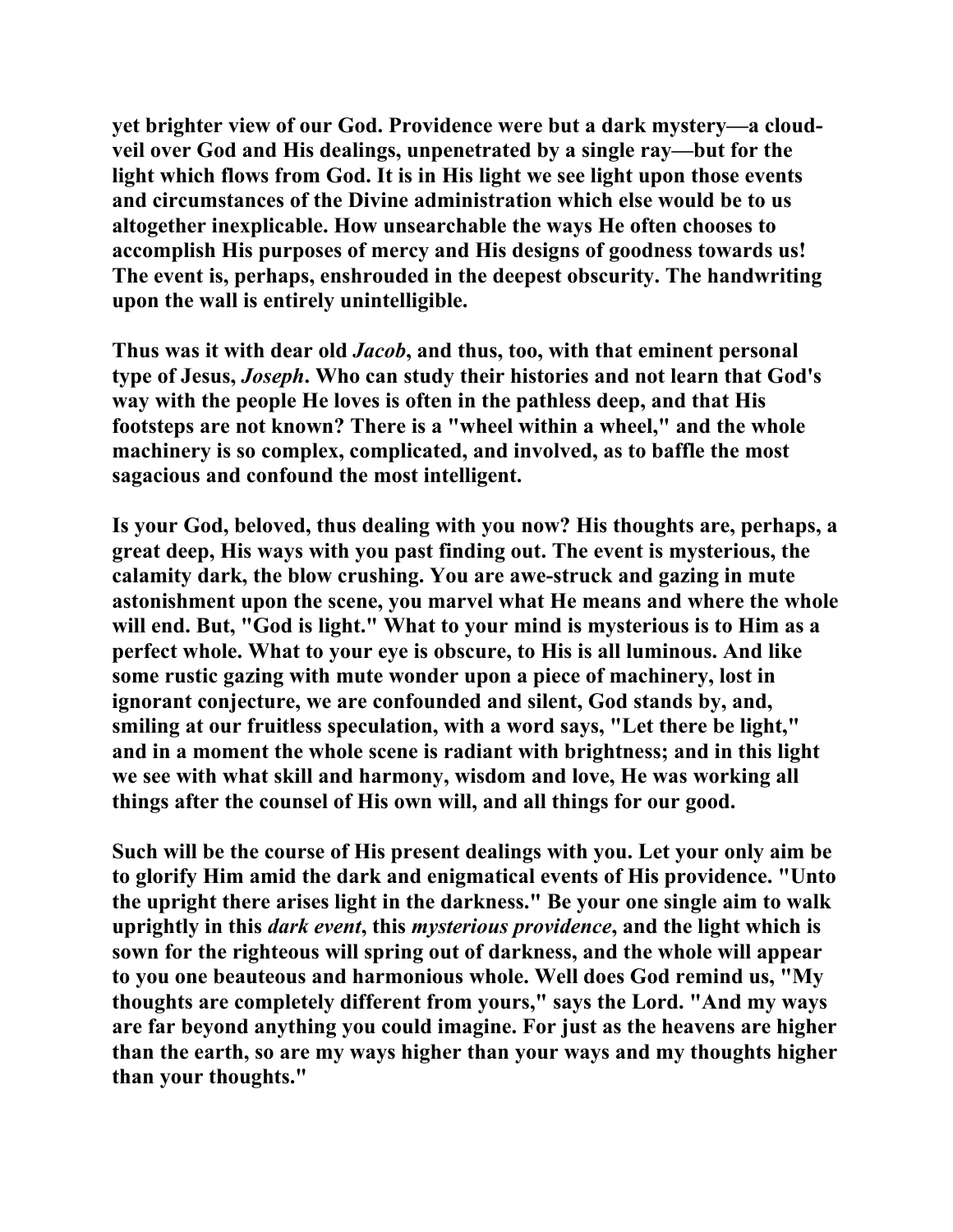**All may be dark to you now—circumstances dark, Providence dark, your path draped with the deepest, gloomiest shadow. Be it so. God is light, and God is love, and God is unchangeable. And if, in this time of dark Providence, integrity and uprightness are restraining you from any false step, from the employment of any dubious, carnal means of relieving the gloom that enshrouds you, then shall be fulfilled the precious promise we have already quoted, "Unto the upright their arises light in the darkness."** 

**Another not less beautiful and precious promise will God also make good in your present experience, "Light is sown for the godly, and joy on those who do right." Oh, blessed truth, oh, comforting thought that, dark and dreary though our way may be to us, it is all light to our God, for "in Him is no darkness at all." "He knows your walking through this great wilderness," knows the way that you take—the dreary way, the lonesome way, the intricate way, the perilous way, and the light that is sown for the righteous shall spring forth and shed its brightness and its bloom along all the way your God is leading you.** 

**Oh, how beauteous and smiling the flowers that spring from God's light sown! How they gem and irradiate, soften and cheer the solitary and somber, the rough and winding paths we tread through the wilderness, across the desert, home to heaven. They are** *God's smiles.* **Sunbeams flowing from Him who is light, all light, and nothing but light to those who are light in the Lord, and whose path is that of the 'just,'—the justified in Christ, the accepted in the Beloved—'shining more and more unto the perfect day.' "Commit your way unto the Lord, and trust also in Him, and He shall bring it to pass; and He shall bring forth your righteousness as the light, and your judgment as the noon-day."** 

**Remember, that the darkest part of the night immediately precedes the dawn of day; and that, if your present position is ever so shaded or depressing, your circumstances ever so entangled, and your way ever so intricate and hedged up, the long, dreary night of weeping shall terminate in a morning of joy, brighter far, it may be, and more cloudless, than any that ever broke upon your spirit.** 

**Your way, not mine, O Lord, However dark it be, Lead me by Your own hand— Choose out the path for me. "Smooth let it be, or rough,**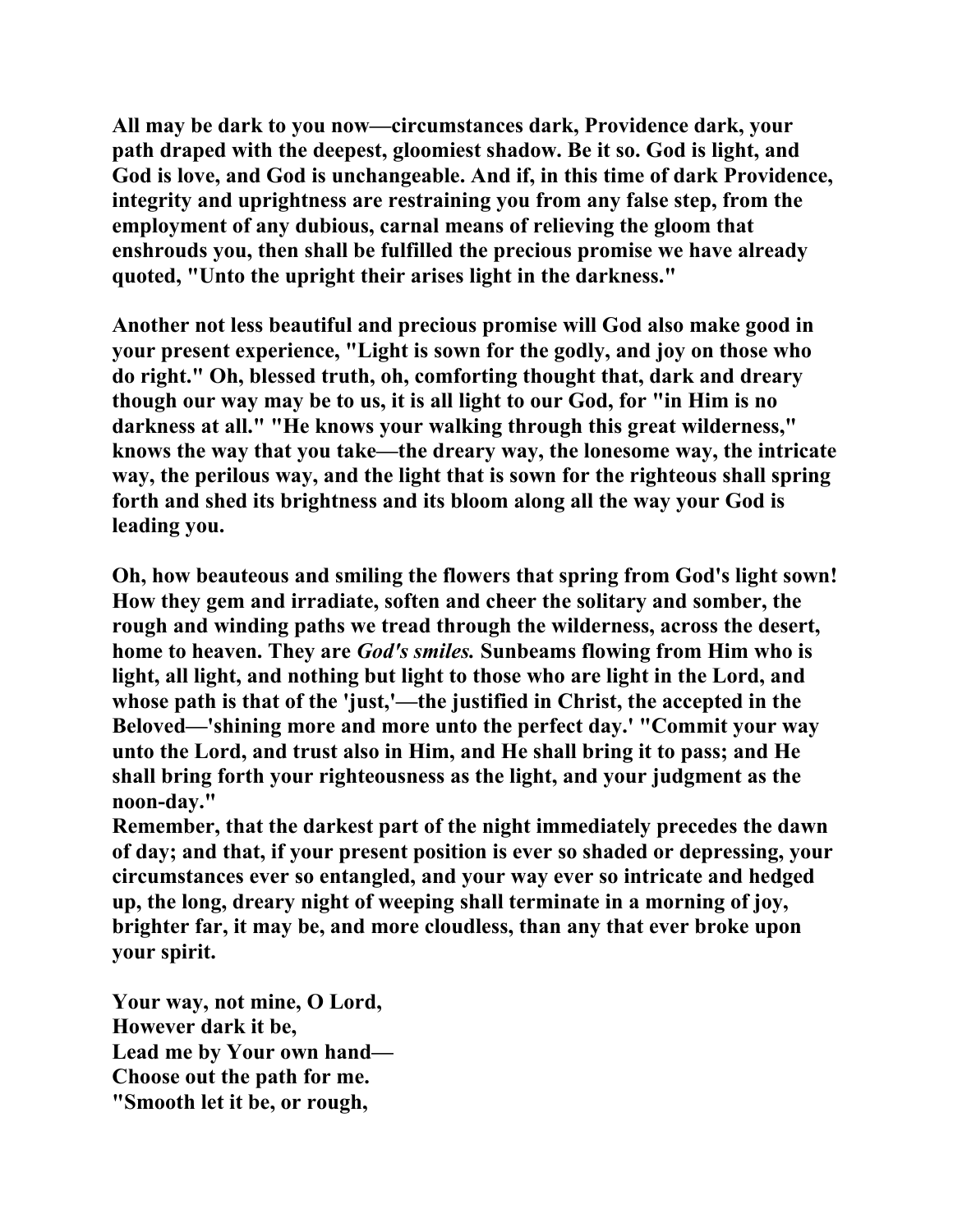**It will be still the best; Winding or straight, it leads Right onward to Your rest. "I dare not choose my lot— I would not, if I might. O choose for me, my God So shall I walk aright." "The kingdom that I seek Is Yours; so let the** *way* **That leads to it be Yours, Else I must surely stray. "O take my cup, and it With joy or sorrow fill, As best to You may seem— You choose my good and ill. "O choose for me my friends, My sickness or my health O choose my cares for me, My poverty or wealth. "Not mine, not mine the choice, In things either great or small, O be my Guide, my Strength, My Jesus, and my all."** 

**God is light IN HIS WORD OF TRUTH. Here we approach still nearer to the light. Beauteous and glorious as is God's light in creation, testifying, as it does, to His "eternal power and Godhead," it is but the** *mere shadow* **of God. Yet brighter as is God's light in providence, it is but as the** *twilight* **of God. But, in the revelation which He has given of Himself—in His Word of truth, His light beams out more gloriously than in the most brilliant and dazzling unfoldings of nature or providence. By the mere light of creation, fallen, sinful man, can never find his way to God. The most magnificent landscape, the loftiest mountain, the most stately tree, the most lovely flower, the brightest star, can supply no answer to the great question, "What must I do to be saved?" God has written the inscription of His power and Godhead across the sky, but not His redeeming, saving love.** 

**Therefore it is written, "The world by wisdom knew not God." "Professing themselves to be wise, they became fools, and changed the glory of the incorruptible God into an image made like corruptible man, and to birds, and**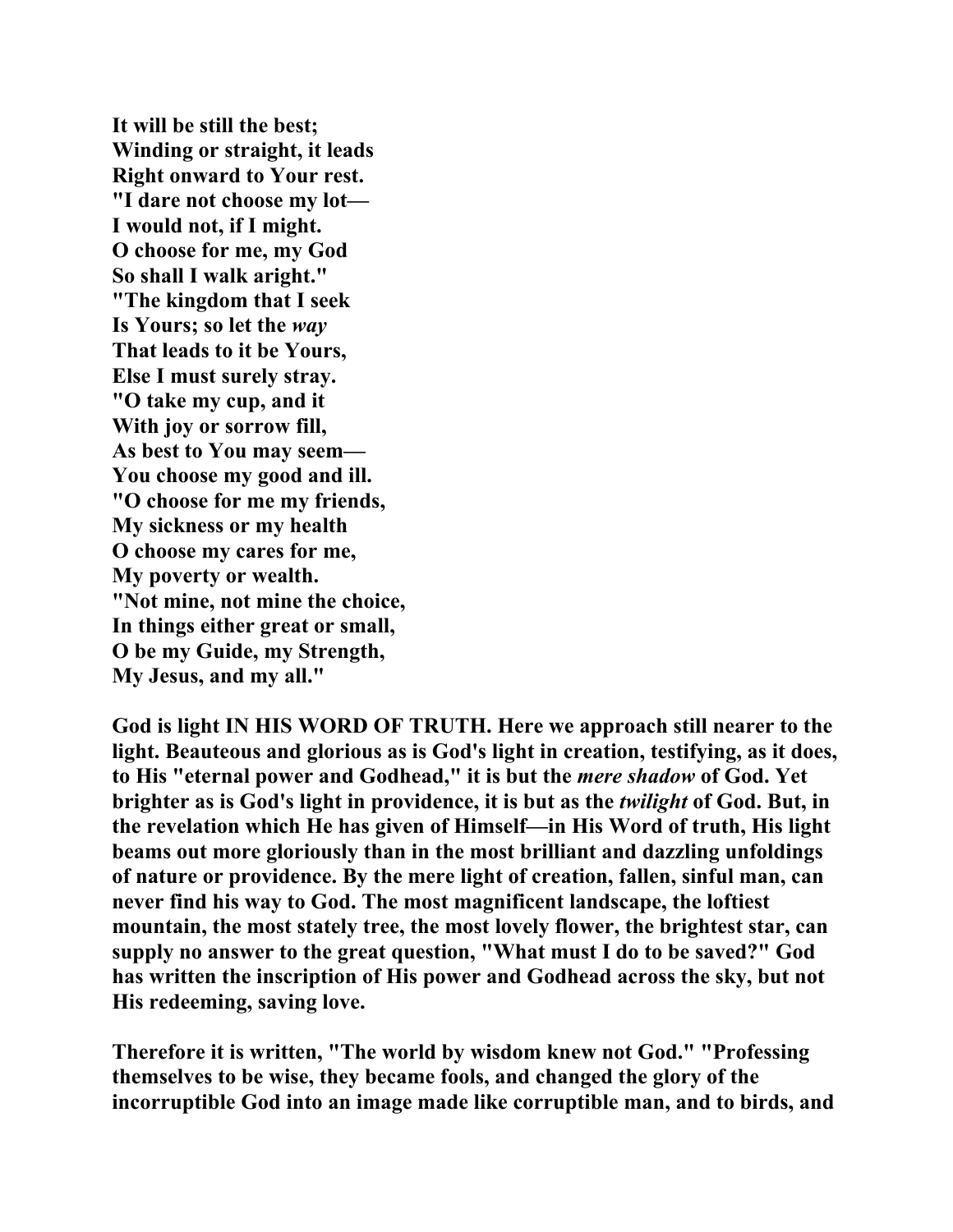**four-footed beasts, and creeping things." Read the treatises of ancient philosophers who attempt to treat of God and of His works. Are they not but as the scintillations of the glowworm in the hedge compared with the light of the noontide sun, when contrasted with the revelations God has made of Himself in His Word?** *God's Word is a divine and pure reflection of Himself***, and all is spiritual darkness until this light breaks in upon the soul. "The entrance of Your Word gives light." "Your Word is a lamp unto my feet, and a light unto my path."** 

**By no other light—the light of** *creation***, the light of** *reason***, the light of** *science***, the light of** *education***—can a poor, lost sinner, find his way to God. Through these media we see God but "through a glass darkly," "His back parts", or dark parts only. We can trace the nature and attributes of God—His wisdom, and power, and goodness; but His moral attributes—His justice, and holiness, and truth—which must all harmonize with mercy and love in the scheme that saves us—we do not even see in part. But, the entrance of God's revealed Word gives light. And one portion of divine truth brought home to the understanding and the heart by the power of the Holy Spirit, scatters the clouds and shades of spiritual ignorance, and pours the light of God in upon the soul.** 

**Oh, how divine, how unerring, how blessed is this light! One solitary beam from God, how good is it!** *What are the writings of MEN, the most enlightened and spiritual, but as dim lanterns reflecting the light of God's truth, compared with God's truth itself, as it flows, pure and sparkling, from Him, the fountain of truth?* **It is true that there are revelations which challenge our faith rather than our reason; which demand the humble reception of the heart rather than the full grasp of the intellect—truths which transcend, though they do not contradict, our reason. Such, for example, are the doctrines of the Trinity, the Incarnation of the Son of God, the Atonement and Sacrifice of Christ, the Regenerating work of the Spirit in the soul; nevertheless, these doctrines, while they transcend, do not contradict our natural reason.** 

**But if these are parts of God's Word which, through their 'excessive brightness,' are** *dark* **to our fallen understanding—that is,** *secret things* **in God's revelation which belong to God alone, the full understanding of which awaits us in the world of which it is said, " here is no night there"—there yet is sufficient light flowing from the inspired page to teach us how, as sinners, we may be saved and become fitted for endless glory. It pours a flood of divine and golden light upon the great questions of our pardon, our justification, our**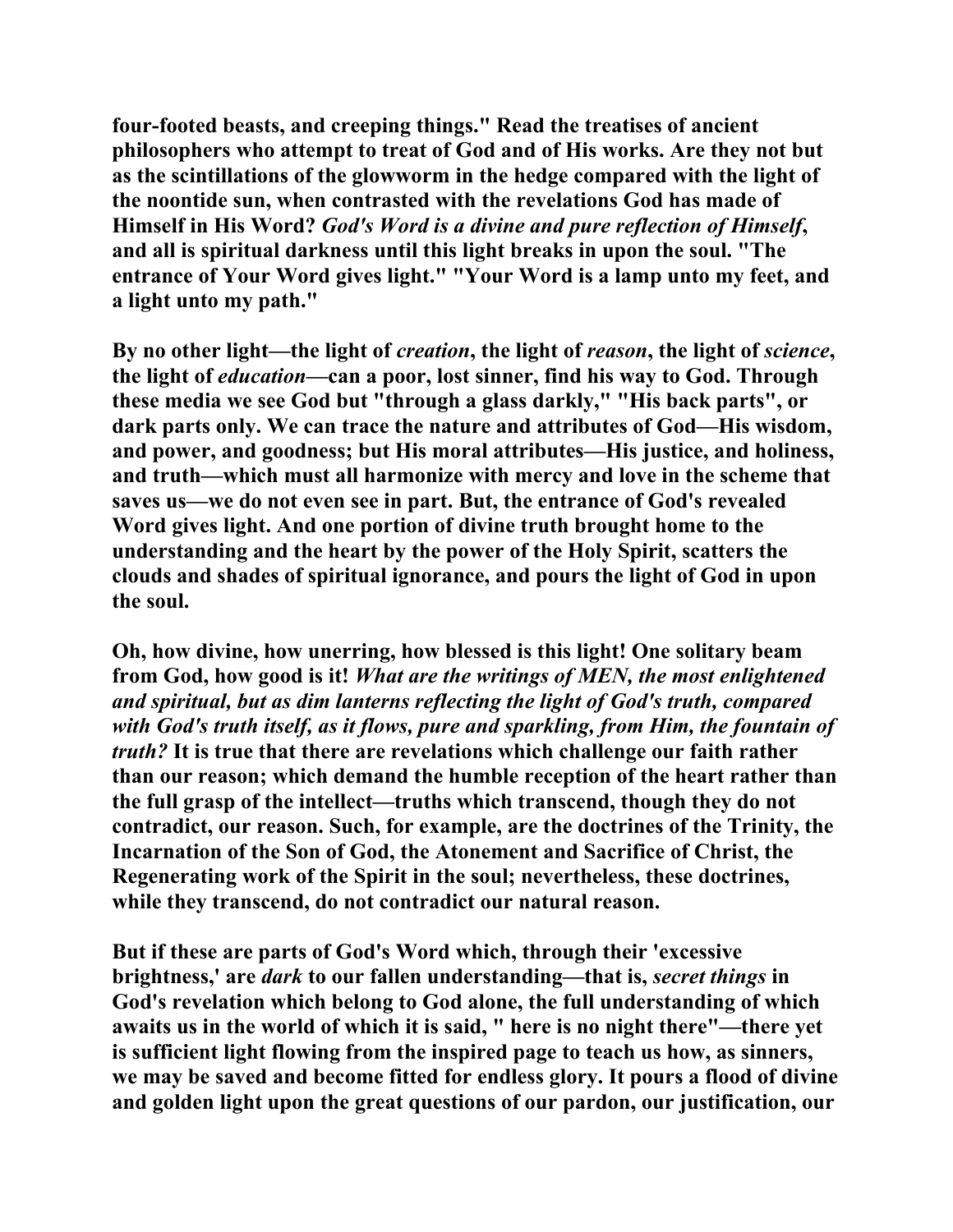**adoption, our final safety, our fitness for the "inheritance of the saints in light." It tells of Jesus; how He became our Surety and Sin-bearer, how His obedience becomes our righteousness, His death our satisfaction, His blood our guilt-cleansing, His indwelling Spirit our sanctification and preservation to eternal glory.** 

**Enlightened on these vital and precious truths, we can patiently wait the light above, when, no longer seeing through a glass darkly and knowing but in part, we shall know even as we are known, and love even as we are loved. Thus our God is light in the Scriptures of truth. And it is because the "wise and the prudent" of this world—the men of fleshly wisdom; will not walk by the light of God's Word, but in the light of the "***sparks* **of their own kindling"—their natural and blinded reason—that they "err, not knowing the Scriptures." But we who hope that, through sovereign grace, we belong to the 'babes' to whom the Father has revealed the great things of His law, the precious things of His love, and who accept God's Word as our only rule of faith and of practice in this life, and as our only light and guide in our travel to the life that is to come.** 

**Oh, let us in this day of lax views of Inspiration, a day in which everywhere, among professed friends and avowed foes, God's Word is so flagrantly tampered with, its truth so openly and defiantly assailed by Rationalistic and Ritualistic views, cling closer and warmer to His Divine Word; "whereunto we do well that we take heed, as unto a light that shines in a dark place, until the day dawns and the day star arises in our hearts." Thus, we see enough in God's Word to satisfy us that the evidences of its divinity are many and conclusive—that, it contains a revelation of Himself, His mind and will, found nowhere else; that, it is an unveiling of His love to man seen in no part of His creation; that, it demands our universal holiness and teaches us the lessons of its attainment; and that, it contains a wisdom infinitely transcending the most exalted finite understanding, which will furnish the enlarged and perfectly sanctified mind with material for thought and study, widening, increasing, to all eternity.** 

**But God, in the revelation of His light, has surpassed all His works of creation and wonders of providence, and even of His word, in THE PERSON AND WORK OF THE LORD JESUS CHRIST. The Son of God is the** *great revelation* **of God's light. In Him God appears not in profile or in dim twilight, but in express image and in full-orbed light, softened, indeed, and toned to our visual organs, for no man can see God and live, seeing that He dwells in light which no man has seen or can see; yet so full, clear, and resplendent as to be**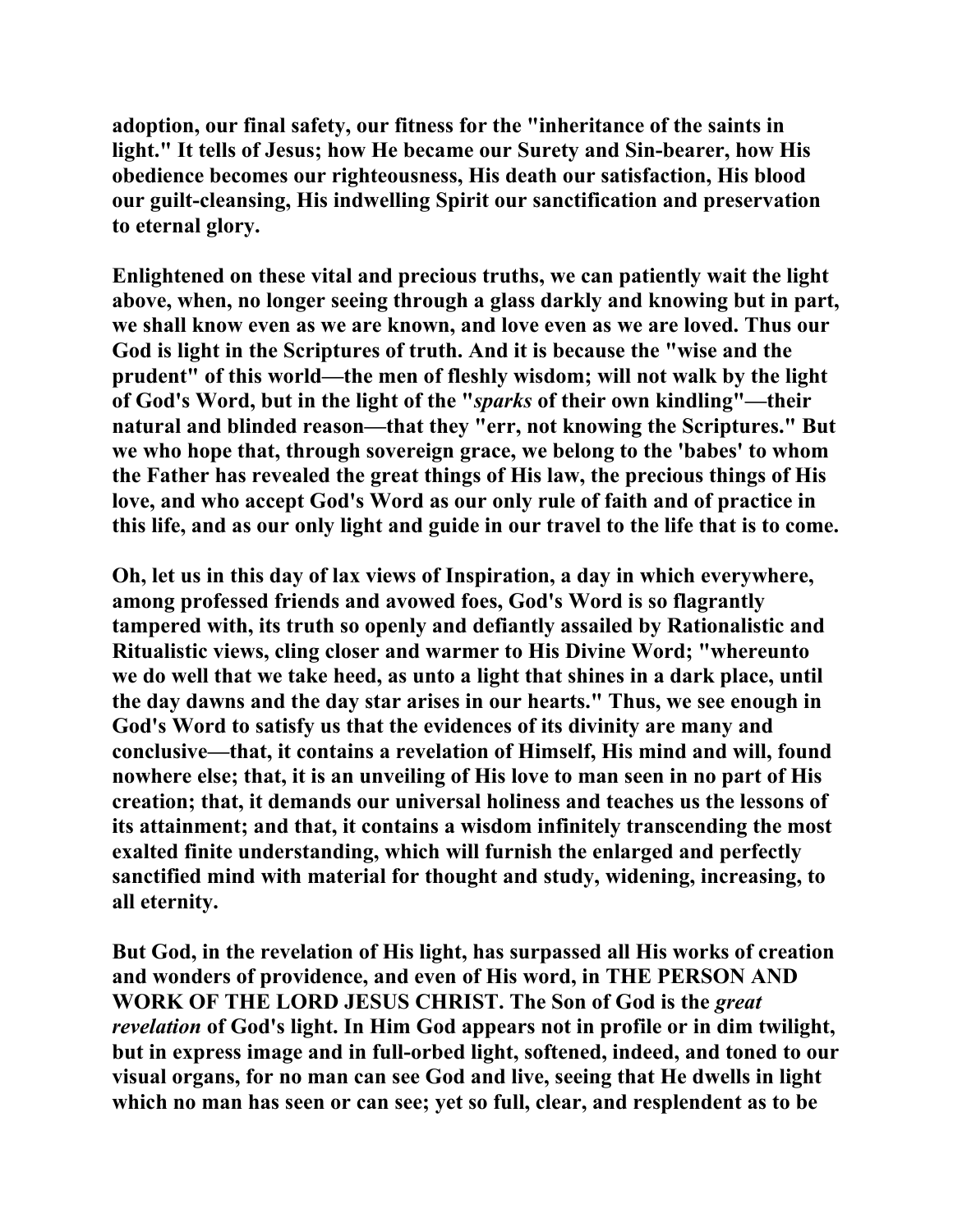**"the brightness of His glory, and the express image of His Person." Herein our God is light. Christ is the "Sun of Righteousness," and every truth He revealed, and every promise He spoke, and every invitation He issued, was a radiant beam flowing from God through Christ His Incarnate Son.** 

**How fully does this statement accord with the Old Testament Scriptures of truth. The prophet Isaiah calls the Savior a "Great Light," the "Light of Jehovah," the "Light of the Gentiles." With this perfectly agrees the teaching of the New Testament. John, Christ's forerunner, styles Him the "True Light." It is true, Christ testifies of John that he was a "burning and a shining light"—a** *lamp***, a** *candle***, as the original expresses it, but his light was kindled by Christ, the true Light. Our Lord's own declarations on this point are decisive. He speaks of Himself as the "Light of the world," and as the "Light of life." This He is, as He represents and reveals the Father. God is light, but because He is** *essential light***, no created eye could look upon Him. But God, in the fullness of His benevolence, would so unveil and manifest Himself to the eyes of His own created intelligences, angels and men, as should permit them to gaze upon Him and live.** 

**The mode was in all respects worthy of Himself; it was such a mode as could only find its conception in a Divine mind. And what was the mode thus conceived and adopted? "Let us go even to Bethlehem, and see this thing, which has come to pass, which the Lord has made known unto us." What thing? The most marvelous, unheard of, and glorious the universe ever beheld—the Incarnation of the Son of God, "God manifest in the flesh."** 

**Here is the mode by which God has manifested His light to man. We go to Bethlehem, and we behold in Christ "the brightness of His glory, and the express image of His person." "God, who commanded the light to shine out of darkness, has ''shined in our hearts, to give the light of the knowledge of the glory of God in the face of Jesus Christ." Thus, Christ is the light, or revelation, of God. Hence He said to the inquiring disciple, "He who has seen Me has seen the Father." Behold how God has** *subdued, and softened, and toned down* **the splendor of His essential person to the gaze of mortal man! True, in gazing upon Christ, we gaze but upon the** *rays* **of the Divine Sun; nevertheless, we accept the invitation, "Look unto Me, all you ends of the earth, and be you saved; for I am God, and there is none else;" and in so looking in simple faith, we are saved. We look upon God, revealed to us in the Son of His love, reconciled, pacified towards us, and behold, we live!**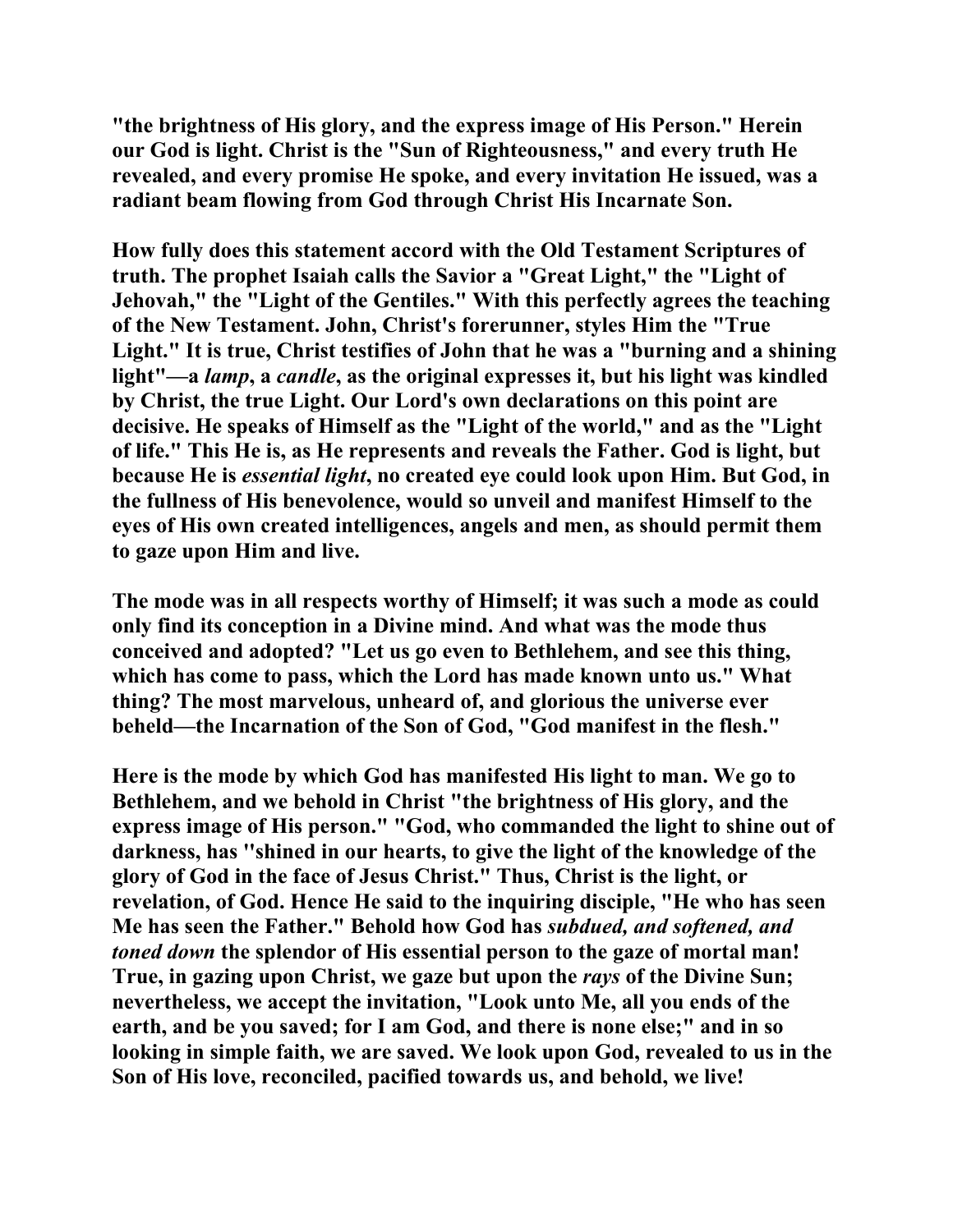**We learn from this subject the NECESSITY AND IMPORTANCE OF THE HOLY SPIRIT'S ILLUMINATION. If, as we have endeavored to show, we only really see God's light as it is revealed in Christ, it follows as a truth equally conclusive, that** *we only truly know Christ as He is made known to us by the Spirit***. Veiled and subdued as the glory of Christ is, it is yet too pure and resplendent for the visual intellect of man, unillumined by the Spirit. The natural man sees no glory or beauty in Christ. He is as a "root out of the dry ground, having no form nor loveliness." How truly is this confirmed by God's Word! "The natural man receives not the things of the Spirit of God, for they are foolishness unto him, neither can he know them, because they are spiritually discerned." Behold, then, the essential importance of praying to the Holy Spirit for His** *Divine illumination***.** 

**If it is the office of Jesus to lead us to the Father, it is equally the office of the Spirit to lead us to Jesus. We only spiritually and savingly know the Father through the Son, and the Son by the Spirit. And thus we learn the existence and necessity of the Trinity in the economy of grace. No system of theology is complete, and no hope of salvation is sure, that excludes this essential doctrine of the Christian faith. If its existence is essential to God's plan of mercy, and its belief is absolutely necessary to salvation, then, if it be ignored and rejected, we ask, By what other means can the rejecter possibly be saved? To illustrate this statement: if,** *as a drowning man***, I thrust from me the plank that would have floated me in safety to the shore—or, if resolved to reach it by some expedient of my own, I persistently refuse to enter the life-boat launched for my rescue, it follows that I must inevitably perish, and most righteous and deserved will be my doom.** 

**There is but one divinely-revealed way of salvation—faith in Jesus. "Neither is there salvation in any other; for there is none other name under heaven, given among men, whereby we must be saved." Jesus has said, "I am the Way, the Truth, and the Life." If, then, I walk not in Christ the Way, believe not in Christ the Truth, and accept not Christ the Life—in other words, if I deny His Person, ignore Atonement, reject His offered salvation—I must inevitably perish in my sins, and every perfection of God will approve and countersign my fearful yet most righteous, condemnation.** 

**Betake yourself, then, in prayer to the Holy Spirit, earnestly imploring Him so to enlighten your understanding, and to convince your heart of sin, and to renew you in the spirit of your mind, that you may henceforth walk in the light of the Lord. Remember God's order: Christ leads you to the Father, and**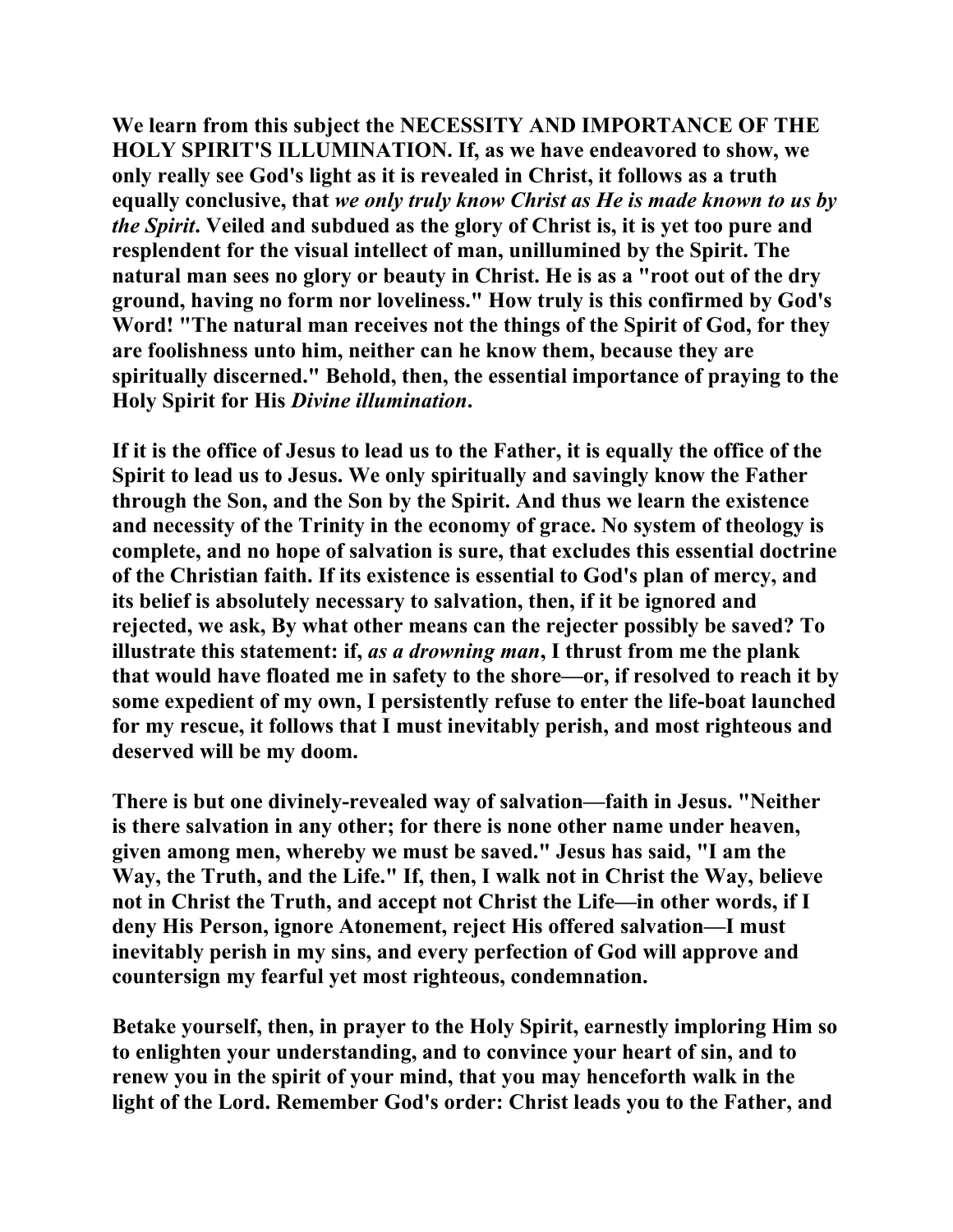**the Holy Spirit leads you to Christ.** 

**Another truth is taught us by this subject. Our Christian discipleship pledges us to BE FAITHFUL AND CLEAR REFLECTORS OF GODS LIGHT. Our blessed Lord recognized this Christian duty when He said, "You are the light of the world. Let your light so shine before men, that they may see your good works, and glorify your Father who is in heaven." True believers are light in the Lord. This light is a** *borrowed***, but it is solar light, kindled from no human shrine. It flows from Christ, the Sun of righteousness, beholding whose glory, as in a glass, they are transformed into the same image, as by the Spirit of the Lord; and thus, "in the midst of a wicked and perverse nation, they shine as lights in the world."** 

**This gospel truth was beautifully typified by the Urim and the Thummin worn by Aaron on his breastplate—the literal meaning of which is,** *light and perfection***. Such are all the true Israel of God. Christ, our great High Priest, bears them upon His breastplate within the veil; and thus borne upon His bosom, the blaze of ten million suns pales into darkness before the light and perfection of every believer, flowing from Christ Jesus, their Lord. Allow, then, the word of solemn exhortation. See to it that your religious light is not**  *borrowed* **from a Church, or from a minister, or from a creed, but is derived directly and only from Christ. Let your knowledge of Christ, your faith in Christ, your love to Christ, your obedience to Christ, be the test and the measure of the light that is in you. God denounces those spurious prophets who** *borrowed* **their religion from others." I am against the prophets who steal from one another words supposedly from me."** 

*Is there not a great danger of stealing, or of borrowing, our religious thoughts, sentiments, and phraseology, from others?* **And was not this the case with the foolish virgins in the parable, when they exclaimed, "Give us of your oil, for our lamps are gone (or, are going) out?" Oh, it is of the utmost importance that our religious light is not a** *borrowed or false* **light. See that your religion is your own—the personal, vital experience of your own heart. It is easy nothing easier, more deceptive or fatal; than to make a religious profession, adopt a religious ceremonial, imitate the experience, and quote the language of others.** 

**A** *borrowed or a counterfeit religion* **is of all religions the most ensnaring and dangerous. Do not go to the grave clad in the religious habiliments of others, but robed in Christ's true and joyous garments of salvation, "girded with the**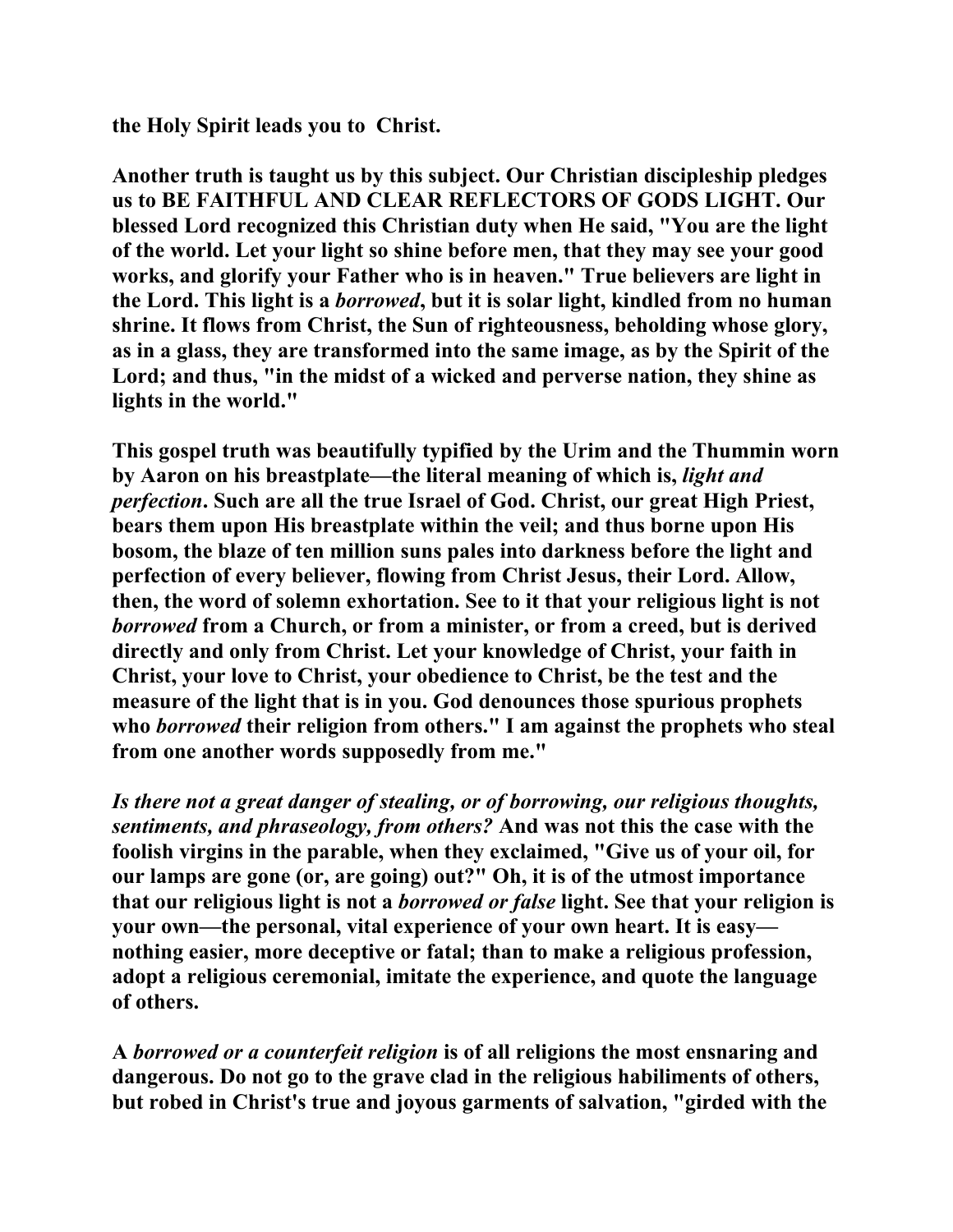**golden girdle" of truth, holiness, and love. Bear not to death's gate the empty, oilless, flameless lamp of a mere religious profession, dark and hopeless as the valley down which you pass; but, see that you have Christ in you, the hope of glory—a living, burning light, shining brighter and brighter through the dark passage, until it ushers you into the meridian splendor of heaven's eternal light.** 

**We learn, too, from this subject, how rapid may be the dawn of spiritual, converting light, in the soul of man. The Bible abounds with illustrations of this fact—the dying malefactor, is perhaps the most touching and conclusive. There is no necessity why conversion should be a process long and tedious. The kingdom of nature, which is but a type of the kingdom of grace, disproves this theory. He who said, "Let there be light," and the darkness of chaos vanished in a moment before His all-commanding voice, has but to speak the word, and the soul shall as quickly pass out of darkness into marvelous light, henceforth to shine a child of the light and of the day forever.** 

**But the full unveiling of God's light awaits us above. HEAVEN is beautifully described as the "inheritance of the saints in light." Of the new Jerusalem it is said, "And the city has no need of sun or moon, for the glory of God illuminates the city, and** *the Lamb is its light***. The nations of the earth will walk in its light, and the rulers of the world will come and bring their glory to it. Its gates never close at the end of day because there is no night there." Oh, who would not so live as to be an inhabitant of this glorious city, to walk in this light, and to dwell forever where there shall be 'no night' of ignorance, and 'no night' of sorrow, and 'no night' of sin!** 

**Dwell much, my reader, on the sunlight slopes of heaven. There are bright gleams of glory here below, if we but seek and enjoy them. God is light; and God's light shall shine around our path if we seek first His kingdom and righteousness—that is, if we make real religion the first, paramount, and chief object of our desire and aim, the all-molding, all-controlling, all-commanding object of life. Oh, seek to walk in the light of the Lord! In this light let us live. To this light let us bring all our sins and follies, all our perplexities and trials, all our griefs and woes. "Truly the light is sweet, and a pleasant thing it is for the eye to behold the sun." Why be content to walk in the shade when it is our high privilege, as the children of light, to walk in the sunshine of God's countenance?** 

**Or, should it be the discipline of our Heavenly Father that we for a season**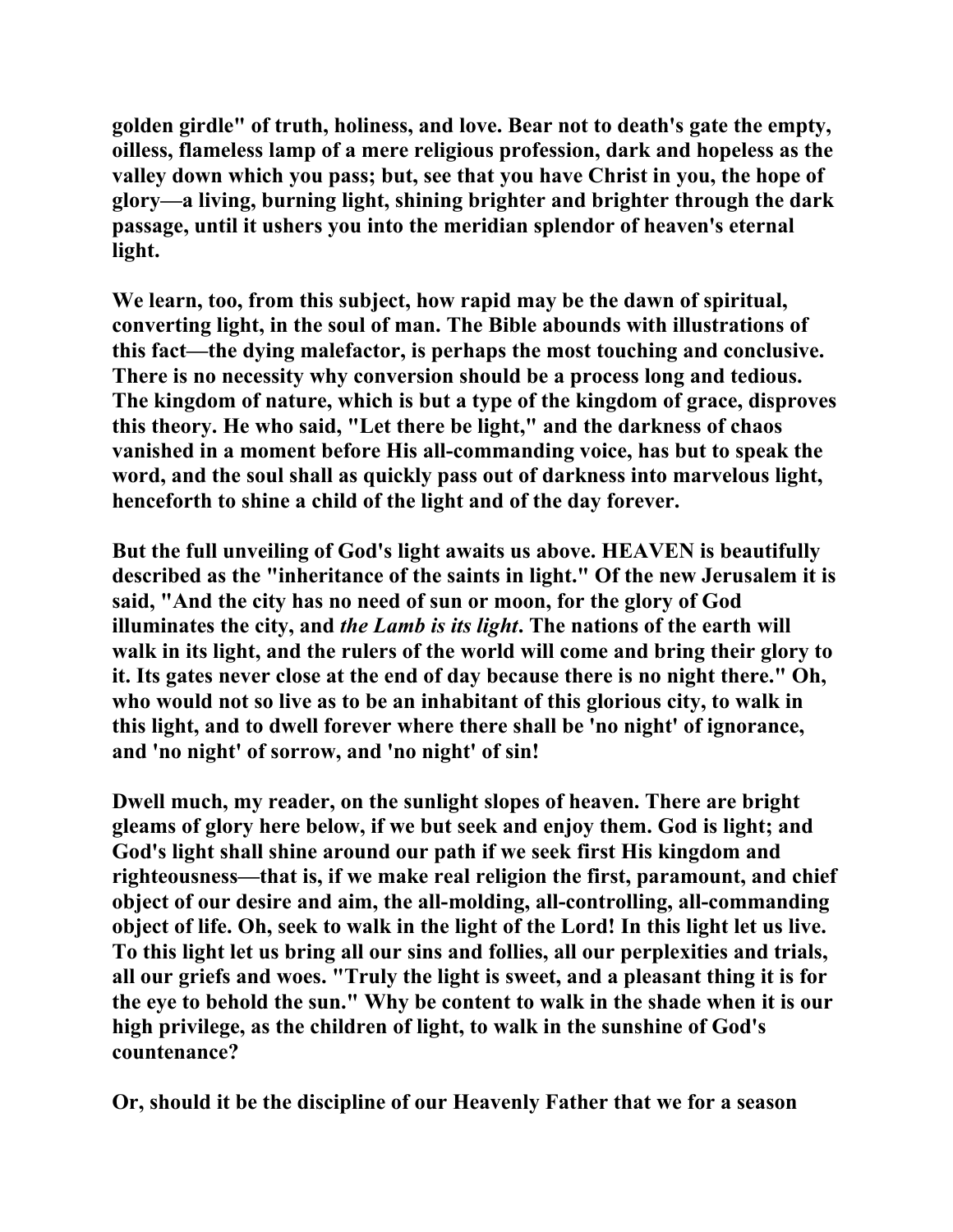**travel, as Jesus Himself did, in soul-darkness, nevertheless, faith is still to trust the faithfulness and unchangeable love of God, clinging all the closer to Christ, as the timid child clings in the night-season to the arms that embrace, and to the bosom that enfolds it. "Who among you fears the Lord and obeys his servant? If you are walking in darkness, without a ray of light, trust in the Lord and rely on your God."** 

**Such is our God. All light His beauteous offspring—***natural* **and** *intellectual***,**  *spiritual* **and** *eternal* **light; springing from Him, the "Father of lights, with whom is no variableness, neither shadow of turning." Clods of earth though we are—of the earth earthy—and returning to the earth from where we came; the Holy Spirit, by His regenerating power, can make us more radiant and luminous than a thousand suns, each in his own orbit reflecting the image of Christ, and giving glory to God.** 

**Thus, there is no light, as there is no beauty, so transcendent as HOLINESS. Holiness assimilates us more closely to God's nature than any other endowment. We may be intellectual, and discerning, and loving, and not be God-like. Alas! vice of the greatest enormity, and sin of the deepest hue, has been found in the closest alliance with greatest intellectual powers, and with the deepest and strongest sensibilities. But** *holiness* **cannot deceive us.** *He that is holy is like God.* **His mental powers may be cramped, his range of thought limited, his attainments in literature and science measured; nevertheless, if his heart is regenerate, and the spirit of his mind is renewed, and his life is endowed and adorned with the gifts and the beauty of** *holiness***, then is he one of whom it may be said, "Truly, this is a man of God."** 

**Be your light, then, the light and luster of divine holiness. Welcome all the**  *discipline* **of your Heavenly Father, as but designed to make you a more burning and a shining light. In the dark furnace of affliction, in the gloomy chamber of sickness and sorrow, the light of your graces—patience, submission, faith, and love; shall shine forth with a purer, richer luster; and so seeing it, the saints will rejoice in your light, and you shall glorify God in the fires.** 

**And when the "candle of the wicked shall be put out," you shall burn stronger and brighter, until death quenches it in this world, but to rekindle in the world to come, where "they need no candle, neither light of the sun; for the Lord God gives them light." Then, "your sun shall no more go down; neither shall your moon withdraw itself; for the Lord shall be your everlasting light,**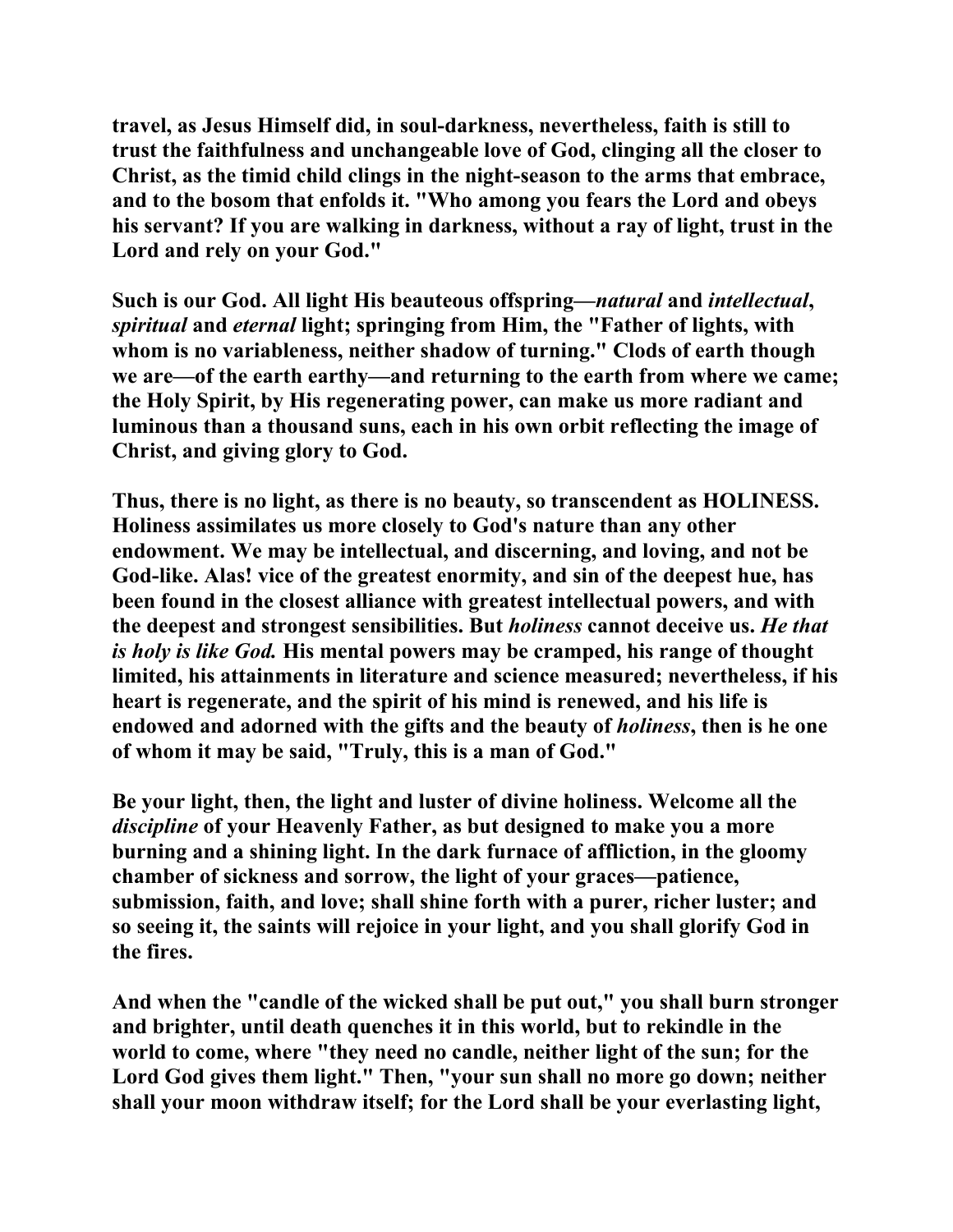**and the days of your mourning shall be ended."** 

**"Walk in the light! so shall you know That fellowship of love His Spirit only can bestow, Who reigns in light above "Walk in the light! and sin abhorred Shall never defile again; The blood of Jesus Christ, our Lord, Shall cleanse from every stain! "Walk in the light! and you shall find Your heart made truly His, Who dwells in cloudless light enshrined, In whom no darkness is. "Walk in the light! and you shall own Your darkness passed away, Because that light has on you shone, In which is perfect day. "Walk in the light! and even the tomb No fearful shade shall wear; Glory shall chase away its gloom, For Christ has conquered there. "Walk in the light! and you shall see A path, though thorny, bright; For God by grace shall dwell in thee, And God Himself is Light"** 

## **THIS GOD IS OUR GOD**

**"For this God is OUR GOD for ever and ever; he will be our guide even to the end." Psalm 48:14** 

**Strong language this! But not too strong for faith to employ. In some believing minds, of doubting, though not of doubtful faith; of fearful, yet not of despairing hearts; it may sound like a vain-glorious boast, and appear a claim almost too presumptuous for a sinful mortal to prefer. Nevertheless, it is truth, and, more or less profound, is the experience of every child of God, and may be the language without any exaggeration of the weakest believer that ever touched the fringe of the Savior's robe. We too much forget that what has been the spiritual attainment of the saints in a past dispensation, may be**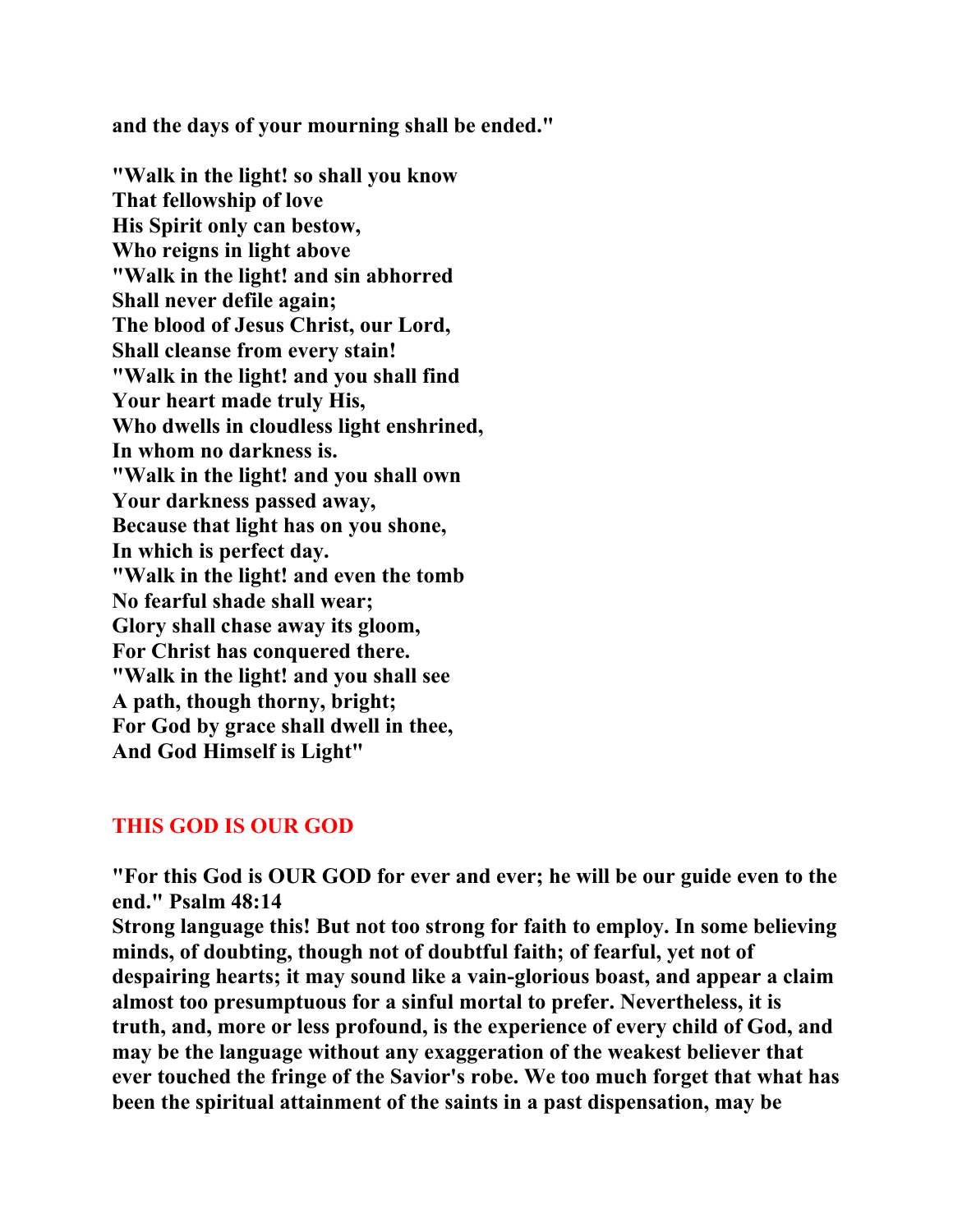**equally the experience of the saints in every succeeding one. If, amid** *the twilight shadows of the old economy***, believers could embody their faith in language as strong as this, why should believers, dwelling amid the full blaze of the present dispensation, upon which the Sun of Righteousness has risen in noontide splendor, speak in language more timid and doubtful?** 

**Saving Faith and its Divine Object have been the same in every dispensation and age of the Church. The faith of Adam, the first and greatest sinner of his race, which looked to the Promised Seed, before, yet the gates of Eden were closed upon him, is essentially and objectively of "like precious faith," with which the penitent thief washed himself in the crimson fountain flowing at his side. Thus we must be careful of supposing that there is any** *eminence in the divine life***, to which other saints have attained, unattainable by us. That there is any sacred height in grace, holiness, and assurance which they have reached to which we may not ascend—or, that there is any knowledge of Christ, any conformity to His likeness, any intimate relations with Him experienced by others, which may not be our experience too. Thus, strong and bold as is the language of David, there lives not a child of God who may not adopt it as his own, and exclaim, "For this God is OUR GOD for ever and ever; he will be our guide even to the end."** 

**With an exposition of this truth, the present volume approaches its close. Let us consider some of the sacred ideas suggested by the remarkable expression—"THIS God." It is evident that the inspired speaker refers to some especial attributes of God upon which he had been expatiating, which designate Him as the covenant and redeeming God of His people. "This God—this very God—this great and glorious God, is our God." What, then, are some of these distinctive attributes which especially identify Jehovah as the "OUR God" of His people?** 

**In the first place, 'This God' of REVELATION is 'our God.' This God, who has made such a divine and wonderful revelation of Himself—His Being and mind, His will and heart; in His word, is, 'our God.' In other words, the God of the Bible is ours. All that that inspired and precious volume declares concerning Him, all the thoughts of His mind it reveals, all the love of His nature it makes known, all the teaching of His Spirit it conveys, all the precious promises, all the gracious invitations, and the glorious hopes, and solemn warnings and faithful admonitions it contains, are** *ours***, because the God of the Bible is ours. Accept the Bible as your own. Read it as the letters of your Heavenly Father addressed personally to you. Let no sophistry shake**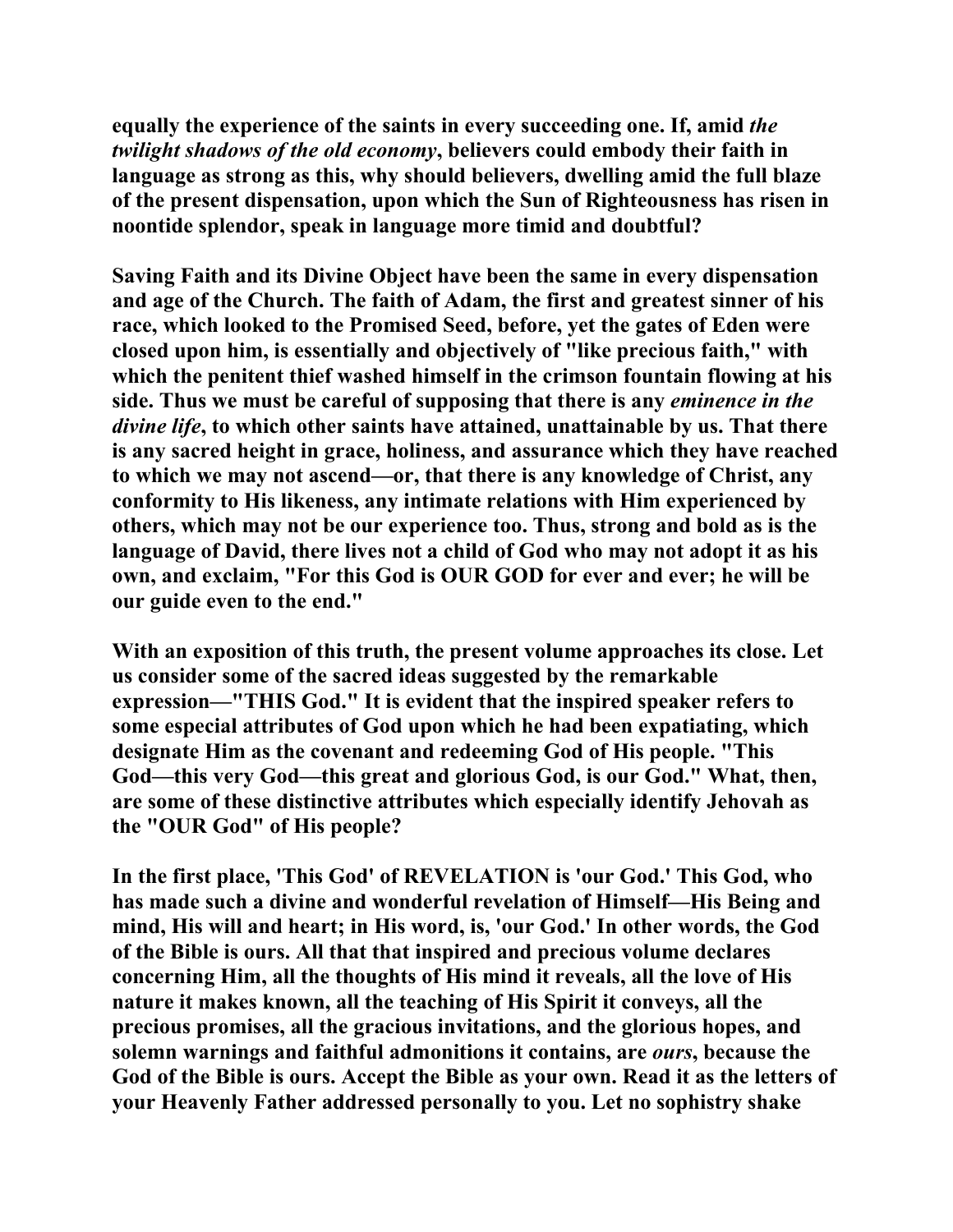**your confidence in its divine inspiration. Beware of that false reasoning that teaches that God's Word is in the Bible, but that the Bible is not God's Word. The giant evil of the day is infidelity unblushingly assailing the truth, and impeaching the integrity of the Sacred Scriptures. Be vigilant and prayerful here. Lose your Bible, and you lose your all. If, then, the God of revelation is yours, the revelation of God is equally yours. All that this blessed volume contains belongs of a right to you. The Divine Redeemer, the glorious gospel, the free salvation, the precious promises, the gracious invitations, the rich consolations, the blissful hopes, the holy admonitions, all, all are ours, because the God who wrote the Bible, who gave the Bible, who has preserved the Bible, and who dwells in the Bible, is 'OUR God.'** 

**May the hand of your faith upon this Divine Charter of blessings, and exclaim, "It is mine, all, all is mine, because the God who inspired it is my God. In giving me Himself He gave me all that was His and this is His most precious gift, next to His beloved Son, whom it reveals. Let me believe it firmly, deal with it reverently, read it devoutly, and walk in its divine precepts holily, and do all in my power to give to all who may not possess, as I do, this heavenly chart, this divine compass, this unerring light in the soul's solemn travel to eternity."** 

**"Holy Bible, book divine, Precious treasure! you are mine! Mine to tell me where I came; Mine to teach me what I am; "Mine to chide me when I rove; Mine to share a Savior's love; Mine are you to guide my feet; Mine to judge, condemn, acquit. "Mine to comfort in distress, If the Holy Spirit bless; Mine to show by living faith Man can triumph over death; "Mine to tell of joys to come, And the rebel sinner's doom Oh, you precious book divine, Precious treasure! you are mine!"** 

**This INCARNATE GOD is 'our God.' The great truth of the Bible is—"God manifest in the flesh"—the Incarnation of the Son of God. And the belief of**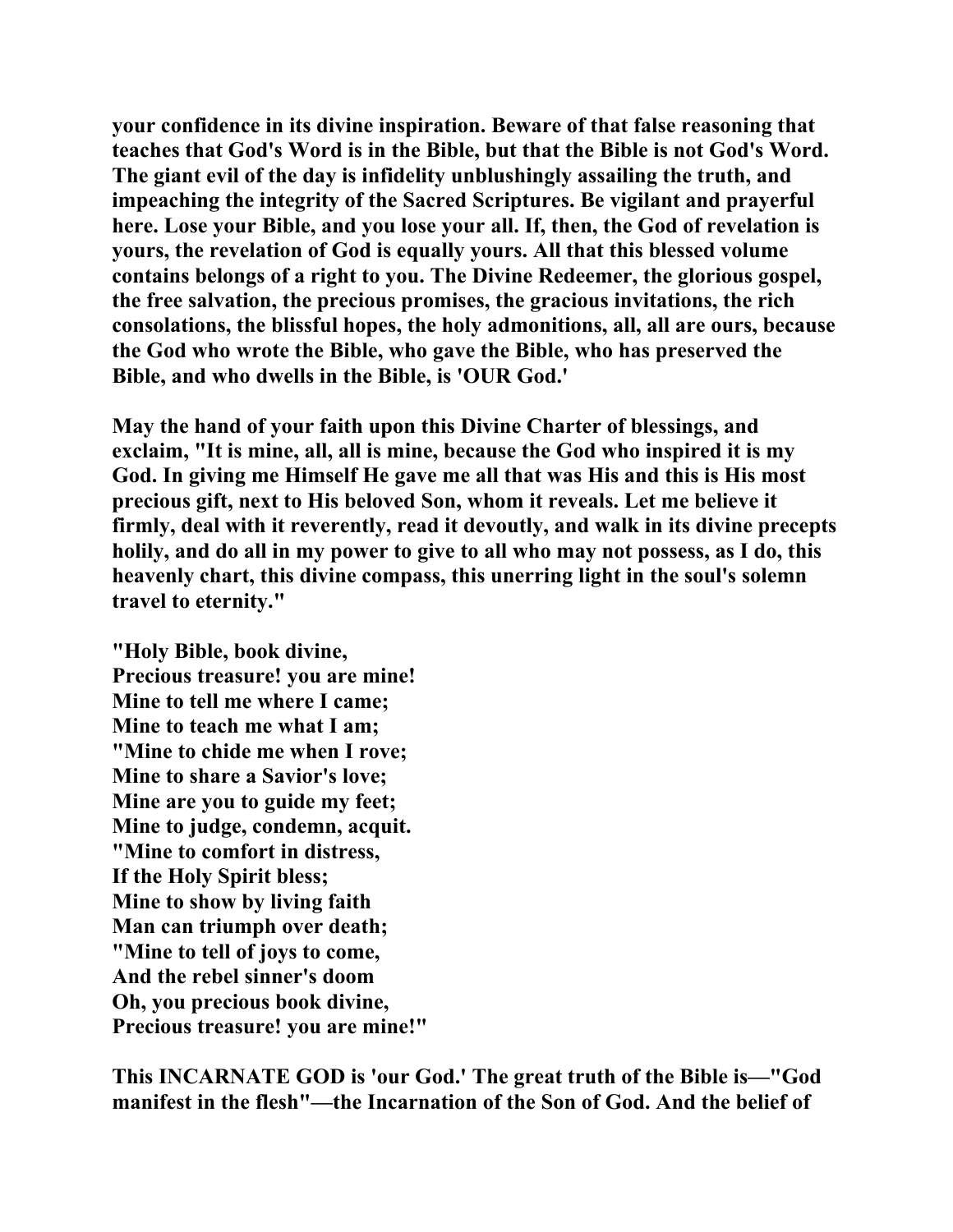**this truth, an essential doctrine of salvation, is equally essential to our being saved. No soul can possibly have eternal life who disbelieves, and, disbelieving, rejects this great cardinal doctrine of the Christian faith. "This is how you can recognize the Spirit of God: Every spirit that acknowledges that Jesus Christ has come in the flesh is from God, but every spirit that does not acknowledge Jesus is not from God. This is the spirit of the antichrist, which you have heard is coming and even now is already in the world. If anyone acknowledges that Jesus is the Son of God, God lives in him and he in God."** 

**From these words we infer that, apart from faith in the Divinity of Christ, and a believing and personal reliance upon His Atonement, no man living can be saved. But how assuring and comforting is the truth that this Incarnate God is 'our' God! This God who left the heavens and came down, not in the nature of angels, but of men, who was "made flesh," who was "made in the likeness of man," and as Man was encompassed with our sinless infirmities, hungered and thirsted, wearied and sorrowed as we, lived a life of toil and poverty, was sustained by charity, was assailed by persecution, moved in comparative obscurity and solitude, and then died a felon's death—this wondrous Being, this God in our veritable nature, this Incarnate God, this** *Jesus* **is our God.** 

**Claim your relation to, and your possession of, this God-man, my reader. He is bone of your bone, and flesh of your flesh. He is "very man of very man," as He is "very God of very God." You have not a human element that did not enter into His humanity. Nothing that was human—for sin is a Satanic and not a human element, an accident and not an original concomitant of our creation—was foreign to Him. It is, therefore, your privilege to claim Him as your Elder Brother, "in all things made like unto His brethren," and in all your afflictions of mind, body, and estate, to repair to Him as a "brother born for adversity."** 

**Oh, what a distinguished blessing from among our precious and endless catalogue of blessings is this—the blessing of knowing that Jesus is ours! That all the fullness of the Godhead essentially dwelling in Him, and all the fullness of the manhood mediatorially His, belongs to us! That every perfection of His being, and every element of His nature, and every pulse of His life, and every fiber of His heart—His every thought and affection and feeling—is ours! "Behold the Lamb of God!" "Behold the man!" for this God, this very God-Man, this very Man-God, is ours!** 

**Christ loves you to recognize your personal interest in Him. He is honored by**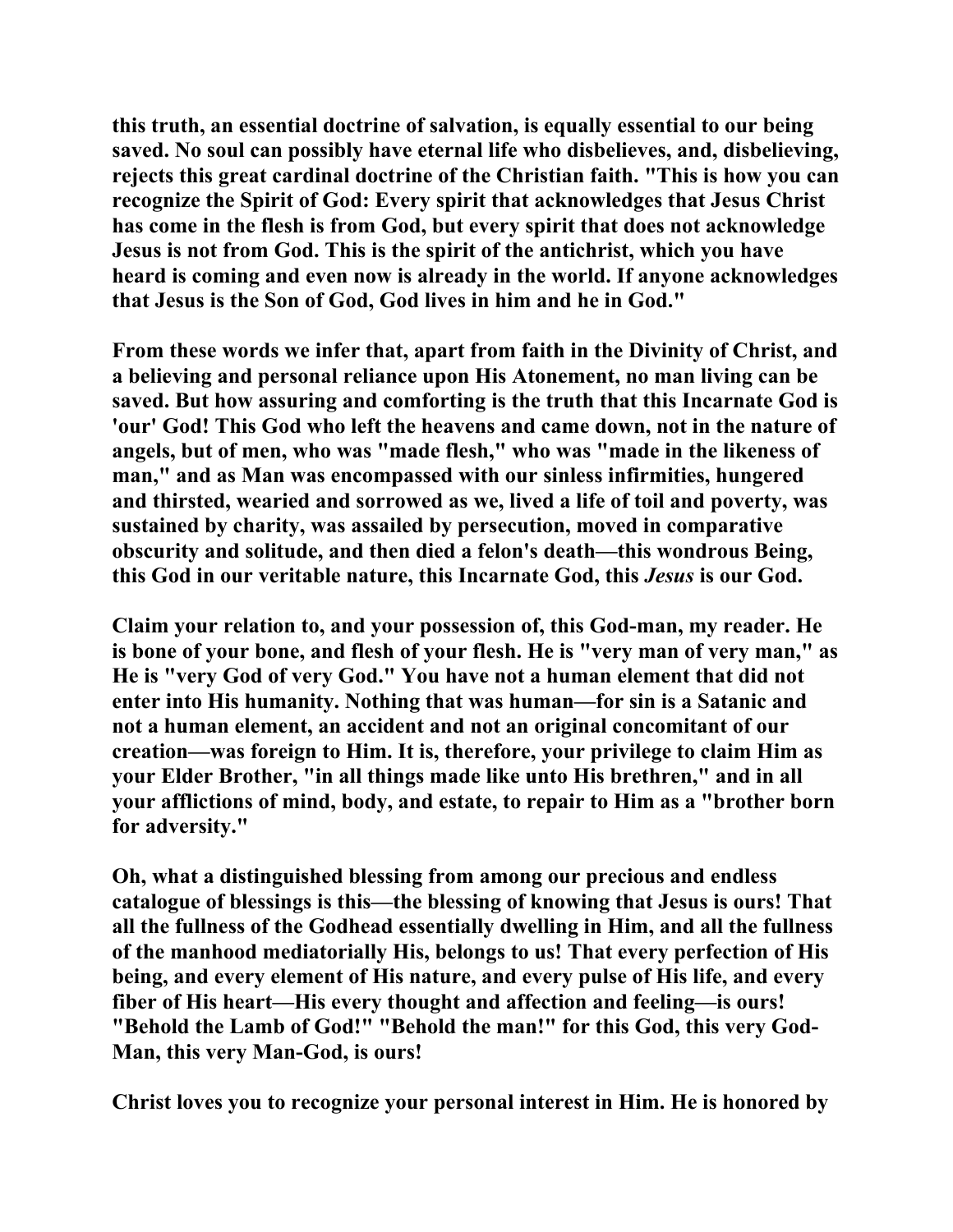**your claim of free grace to all that He personally and officially is. He is glorified by your continuous coming to the "unsearchable riches" of His grace, wisdom, and love, and from their inexhaustible fullness making large and unlimited draughts. "All things are yours, for you are Christ's, and Christ is God's." Receive, then, this "great mystery of godliness, God manifest in the flesh," which, in other words, is the great mystery of love, and prefer your personal claim to its untold wealth exclaiming, "This incarnate God, this God who stooped to my nature, who girded Himself with my sinless weaknesses and infirmities, my sickness and sorrows, is my God; all the sinlessness of His nature, all the sympathy of His manhood, all the tenderness of His love, all the filial oneness of His relation as the Elder Brother, all is mine!"** 

**This REDEEMING God is our God. The Redemption of man is the achievement of God. Not so evident is creation a divine work—the sun, the moon, and the stars which He has made evidencing 'His eternal power and Godhead'—as is the work of man's salvation. Upon this, His last and greatest work, He has concentrated the boundless resources of Deity. Here His glory meets in its focal power and splendor. God** *spoke* **the universe out of nothing, and formed man from the dust of the earth, but in the Redemption of man, He became incarnate in the person of His beloved Son,** *exhausting heaven of its richest treasure***, and conferring that treasure upon man in the person of Jesus the Savior, 'His unspeakable gift.'** 

**Behold your divine possession! This Redeeming God is our God. This God who has redeemed us at a cost so dear and precious to Himself, as the gift, the sufferings, and sacrifice of His only-begotten and beloved Son, who charged all our sins to Him, laid all our curse upon Him, exacting from Him, as our Surety and Substitute, the utmost penalty of our transgressions and helldeserving; this God of redemption, this redeeming God is our God. If, then; and this is the logical deduction of faith—if** *the God of Redemption* **is our God, it follows that** *the Redemption of God* **is ours. This is our warrant to believe in Christ, and to trust in God, and to commit our souls to Jesus, and to accept unhesitatingly, unreservedly, His complete and free salvation; this God, who provided so suitable and so great a redemption, is our God: therefore, we are justified in casting ourselves upon the infinite merit, the atoning work, the sacrificial death of Jesus; yes, upon Jesus, our personal Savior Himself, and believe and be saved.** 

**Trembling, fearful saint, oh, possess this your possession! If the God who**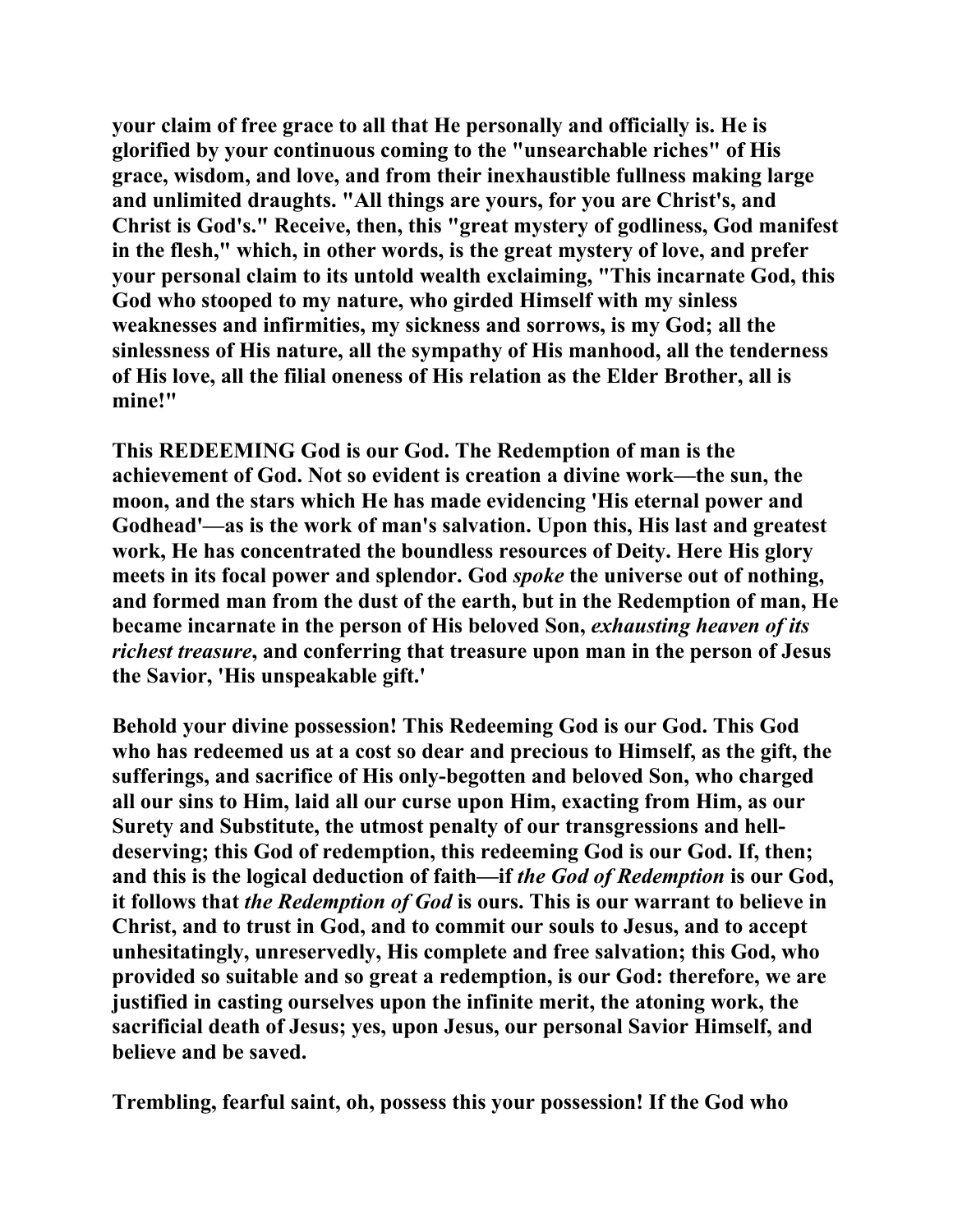**redeemed you is yours, then avail yourself of all the precious blessings flooring from that great redemption—a present salvation, a full forgiveness of all sin, completeness in Christ, peace with God passing all understanding, and joy unspeakable and full of glory.** 

**With your personal unworthiness, with your countless sins, with your deep poverty, you have nothing to do. The only object that is now to engage your thoughts, and fix your eye, and inspire your hopes, is** *Jesus!* **If you were under a great pecuniary liability, and an wealthy friend were to assume your responsibility, and cancel it to the utmost fraction, you would justly reason— "Why need I more be troubled about this matter? Why yield to fear and despondency? I am released from responsibility, my obligation is cancelled, my debt is paid, and I am legally discharged from all liability, arrest, and judgment. I will emerge from the shadows of my imprisonment into the bright sunshine of heaven, and will walk at liberty, bearing with me my legal protection and my full discharge, none daring to make me afraid."** 

**Apply this simple reasoning to the salvation of your soul, and see to what a blessed conclusion and happy peace it will conduct you. Christ bound Himself in the covenant of grace to be our Surety. He became responsible to the moral government of God His Father for all its claims upon His people. He said, in terms virtually in accordance with that engagement, "Upon Me let their sins meet; with Me let their curse rest; upon Me let their punishment and condemnation fall. All that my Church owes I will pay; all for which My Bride is responsible I will discharge; all that My saints have most righteously incurred I will freely and fully endure. Let these go their way."** 

**Oh, wondrous love! Oh, matchless grace! Oh, self-sacrificing mercy! Wonder, O heavens! be astonished, O earth! With such an all-sufficient Savior, with such a full, finished, and free discharge from the guilt of sin, the condemnation of the law, and the arrest of justice, will you any longer pursue your heavenly journey—your soul bowed down to the ground, like a bulrush, your harp of song silent upon the willow, your path bedewed with tears, and the desert vocal with nothing but your sighs, groans, and complaints? Rise! He calls you! Jesus bids you come and walk in the light and joy of His salvation. Uplift your head, take down your harp, retune and sweep its strings to the high praises of Emmanuel, for your great debt is paid, and "there is now no condemnation to those who are in Christ Jesus." With the Church of the Old Testament let the Church of the New sing, but with a louder and sweeter strain, "I will greatly rejoice in the Lord, my soul shall be joyful in my**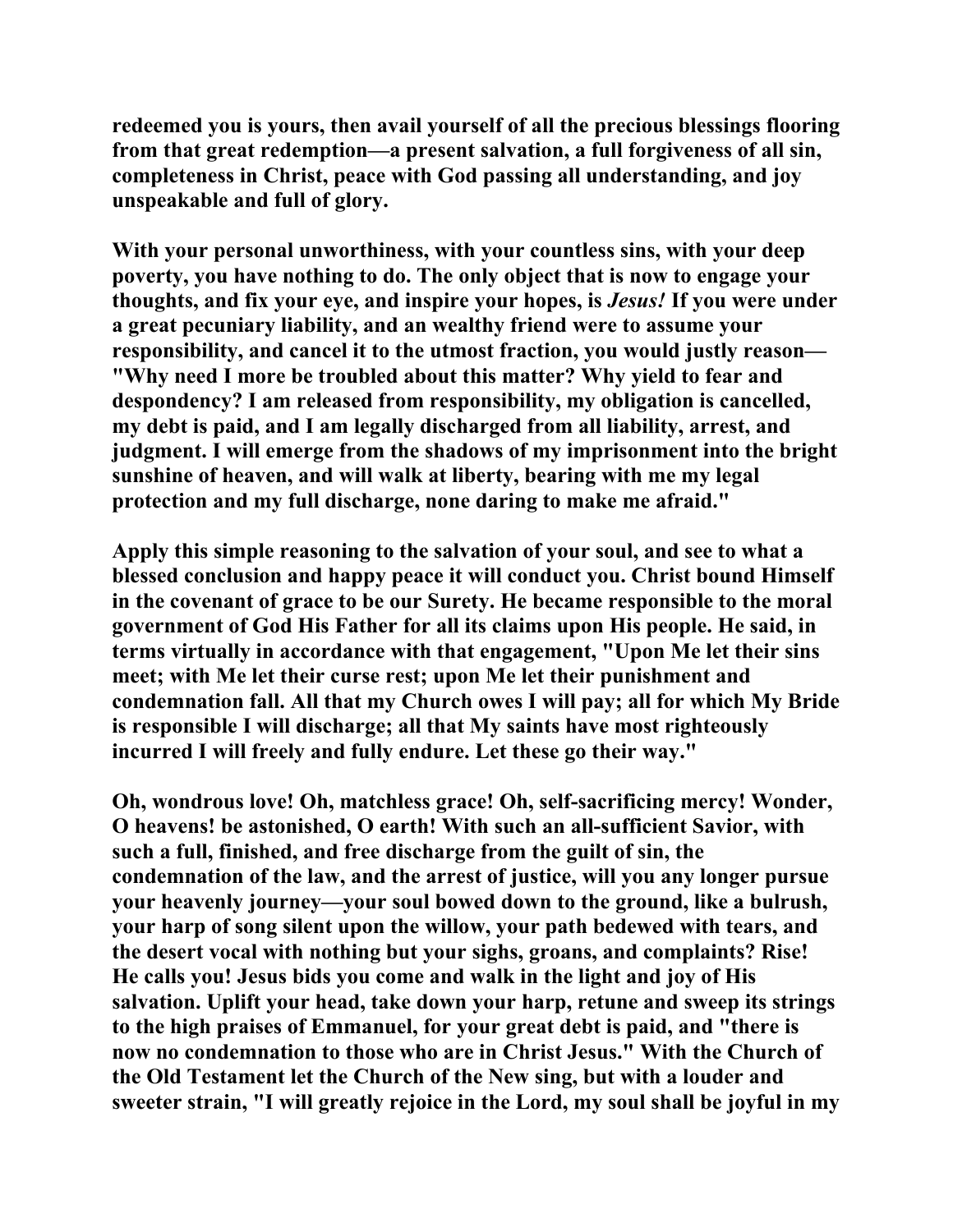**God; for He has clothed me with the garments of salvation, He has covered me with the robe of righteousness."** 

**This COVENANT GOD is our God. God has ever been a covenant God to His Church. Whether it be the Old Covenant or the New—the covenant of the law or the covenant of grace—the covenant with our father, the first Adam, or the covenant with Christ, the Second; He has always sustained the endearing relation of the covenant God of a covenant people. But it is especially by the nature, obligations, and promises of** *the new covenant of grace* **made in and by Christ, that God, even our own God, has bound Himself to us. The** *old covenant of works* **made with Adam, the federal head of his race, the terms of which were, "Do and live; sin and die," was broken by our first parents, and by its violation compromised the present and eternal happiness of their posterity. But the new covenant of grace entered into by the Sacred Three on behalf of elect sinners, on whom grace and glory were eternally and forever settled in Christ Jesus, their covenant Head, Surety, and Mediator, is absolute and new, filled with all spiritual blessings, signed and sealed by the blood of the New Covenant, accepted and ratified, on the part of God, by His raising up Christ from the dead. "I will," says God, "make an everlasting covenant with you, even the sure mercies of David." "This is my blood of the new covenant" says Christ.** 

**And similar to this is the prayer of the apostle—"Now the God of peace, through the blood of** *the everlasting covenant***, make you perfect." Take hold, then, by faith, beloved, of this covenant; for the God of this covenant is your God. 'By two immutable things in which it is impossible for Him to lie,' He has engaged Himself to be your covenant God, to supply all your need, to guide your journeyings through the wilderness, to keep you by His power, and to conduct you safely from grace to glory, from earth to heaven.** 

**Again, I say,** *take hold of the covenant!* **All your history is arranged, all your needs are provided for, all your trials, and afflictions, and sorrows are appointed in this covenant. Not more truly is it like a rainbow round about the throne of heaven, bright like an emerald, than it is round about your person and your path, as to that throne and to that heaven your covenant God is gently, skillfully, surely leading you.** 

**This tried, this proved God is our God. The religion of the true believer is**  *experimental***; it is** *the religion of the heart***. He has no dealings with an unknown, imaginary God. He does not know God from the hearing of the ear,**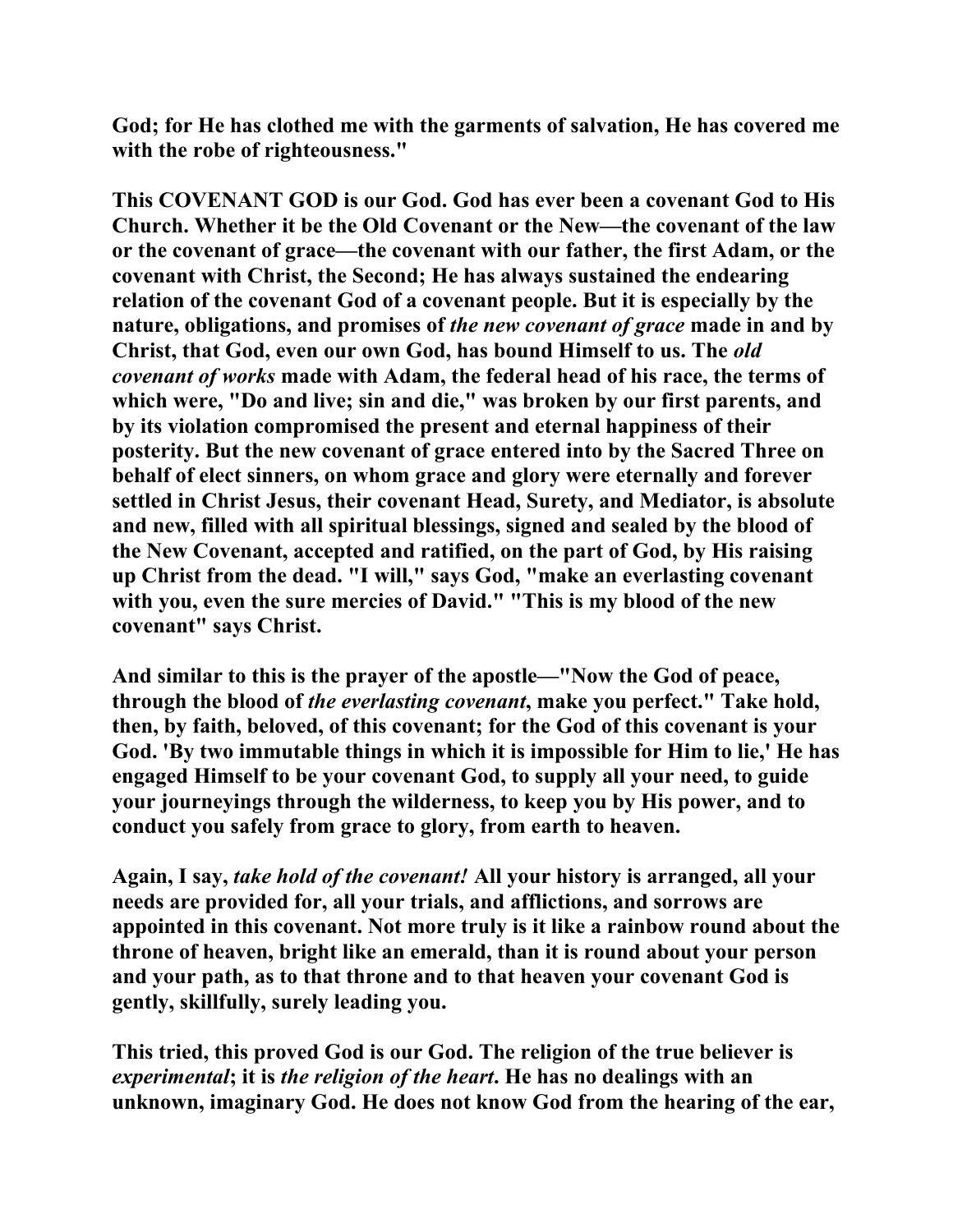**or from the reading of books, or from the religious conversation of others merely, but He knows Him from personal acquaintance, from heartfelt experience, from close and constant dealings. There has been a manifestation of God in Christ to his soul, and with Job he can say, "I have heard of You by the hearing of the ear; but now my eye sees You." And with the converted Samaritans, "Now we believe, not because of your saying; for we have heard Him ourselves, and know that this is indeed the Christ, the Savior of the world."** 

**Oh to be a true, an experimental Christian! The religion of the ear, or of the eye, or of the imagination, or of the intellect, will not, and cannot bring the soul to heaven. The abodes of endless woe are peopled with souls who went down to its regions of despair with no better religion than this! Oh, give me the humility of the publican, the trembling faith of the diseased woman, the flowing tears of the penitent Magdalene, the last petition of the dying thief, rather than the most intellectual religion or the most gorgeous ceremonial that ever the mind invented, or the eye beheld.** 

**But our God is the** *tried***, the** *proved* **God of His people. His** *Word* **has been tried, and proved divine. His** *promises* **have been tried, and proved true. His**  *veracity* **has been tried, and proved faithful. His** *love* **has been tried, and proved unchangeable. His** *compassion* **has been tried, and proved real. In a word, His children can all testify, by personal, holy, and loving experience, that God is all that His revealed Word declares Him to be, and that the Lord Jesus is all that the prophet declares Him to be—the 'Tried Stone' for sinners to build upon, and for saints to trust in.** 

**Oh, the blessedness of knowing that this prayer-hearing, prayer-answering, and prayer-exceeding God; this promise-making and promise-keeping God; this love-unchanging, and covenant-keeping God is 'our God!' What encouragement have we to deal personally, constantly, and closely with our God in all the circumstances and events of daily life! We repair to Him in need, in difficulty, and in trial, in the firm persuasion that in the history of His Church He has proved all that we now require Him to be; that all that He has been He is now; and that what other saints have found Him in their experience we shall find Him in ours.** 

**"Come, all you that fear the Lord, and I will tell you what He has done for my soul." "And what He has done for my soul," every believer might have added, "He will also do for yours. I came to Jesus as a sinner, and He saved me. I**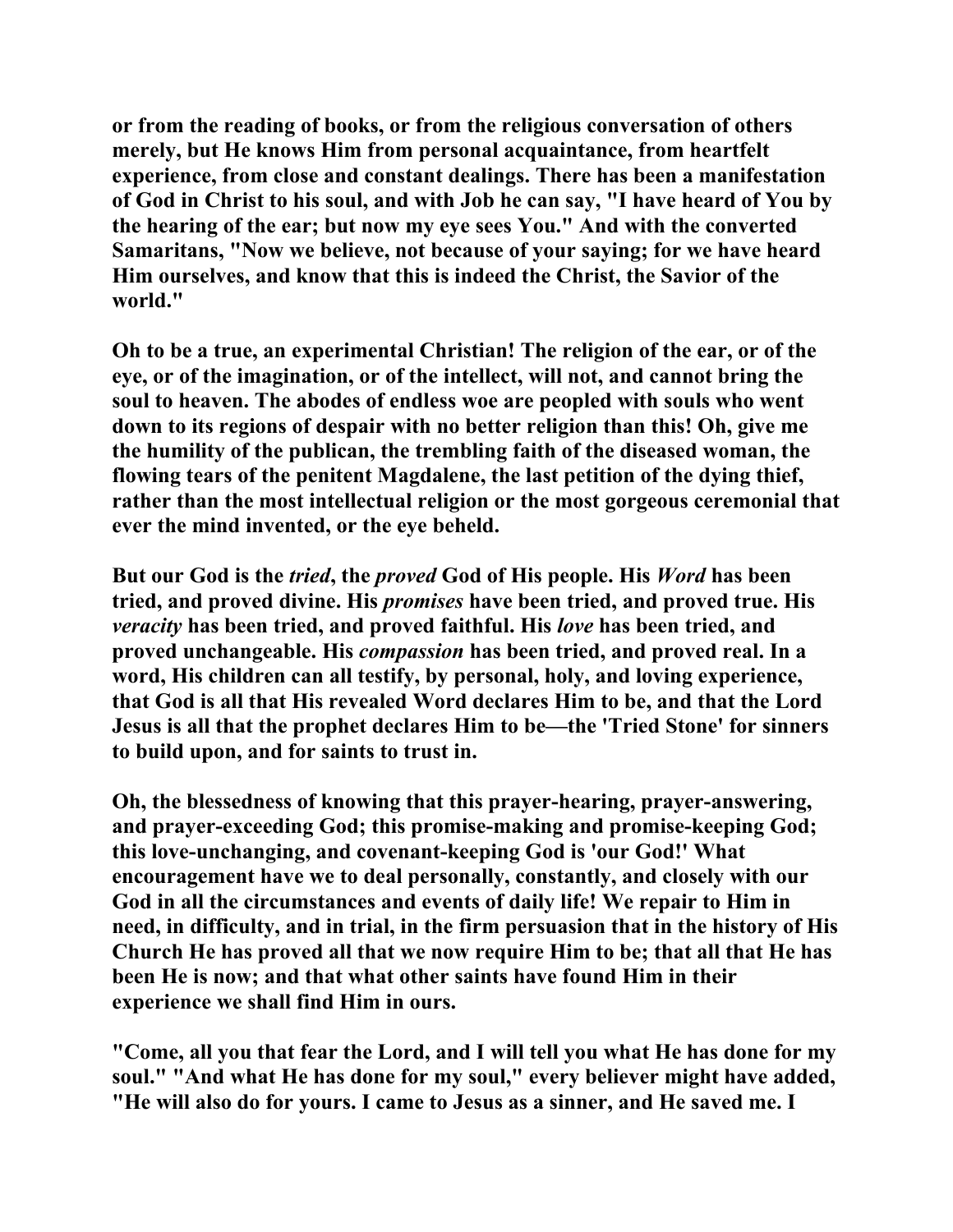**called upon God in trouble, and He heard me. I said unto Him, You are my God; and He said, you my people." Oh, repair, then, to the Lord as to one whom others have found to be all you want in your present circumstances, and have found faithful to His promises, all-sufficient in His aid, unchangeable in His love, a very present help in time of trouble. And if you feel that you dare not venture with your sin and need and burden; upon a faith so feeble and slender as your own, go on the faith and testimony of others, believing that God is what He says He is, because they have found Him so; and He who has proved a Father and Friend and Helper to them will not turn away His mercy from you, nor your prayer from Himself, and send you away unblest. It is an instructive incident in the life of Jesus, that when the friends of the palsied cripple unroofed the house and let him down in the midst where Jesus was, it is recorded, "And when Jesus saw their faith (not the faith of the palsied man), He said unto the sick man with the palsy, Son, your sins be forgiven you."** 

**Thus are we instructed by this remarkable incident, that a poor, miserable sinner may venture to come to Christ on the believing assurance of another as many of the Samaritans went to see the Savior on the testimony of the woman who said, "Come, see a man that told me all that I ever did; is not this the Christ?" And when the believing soul has taken hold of Christ, it is henceforth then both its duty and privilege to become a true witness for Christ, exclaiming, "Now we believe, not because of your saying; for we have heard Him ourselves, and know this is indeed the Christ, the Savior of the world."** 

**"Now will I tell to sinners round What a dear Savior I have found; I'll point to Your redeeming blood, And say, Behold the way to God."** 

**The suggestive incident to which we have just referred, is equally encouraging to those who are anxious for the salvation of their unconverted relations and friends. The poor paralyzed man had no power to come to Christ himself; but his believing friends brought him to Jesus. Precious sympathy! Wondrous faith! No marvel that He in whose eye faith is so precious a thing, now crowned their faith by an immediate response, granting even more than was asked.** 

**Our unconverted loved ones are spiritually impotent! The malady of sin has**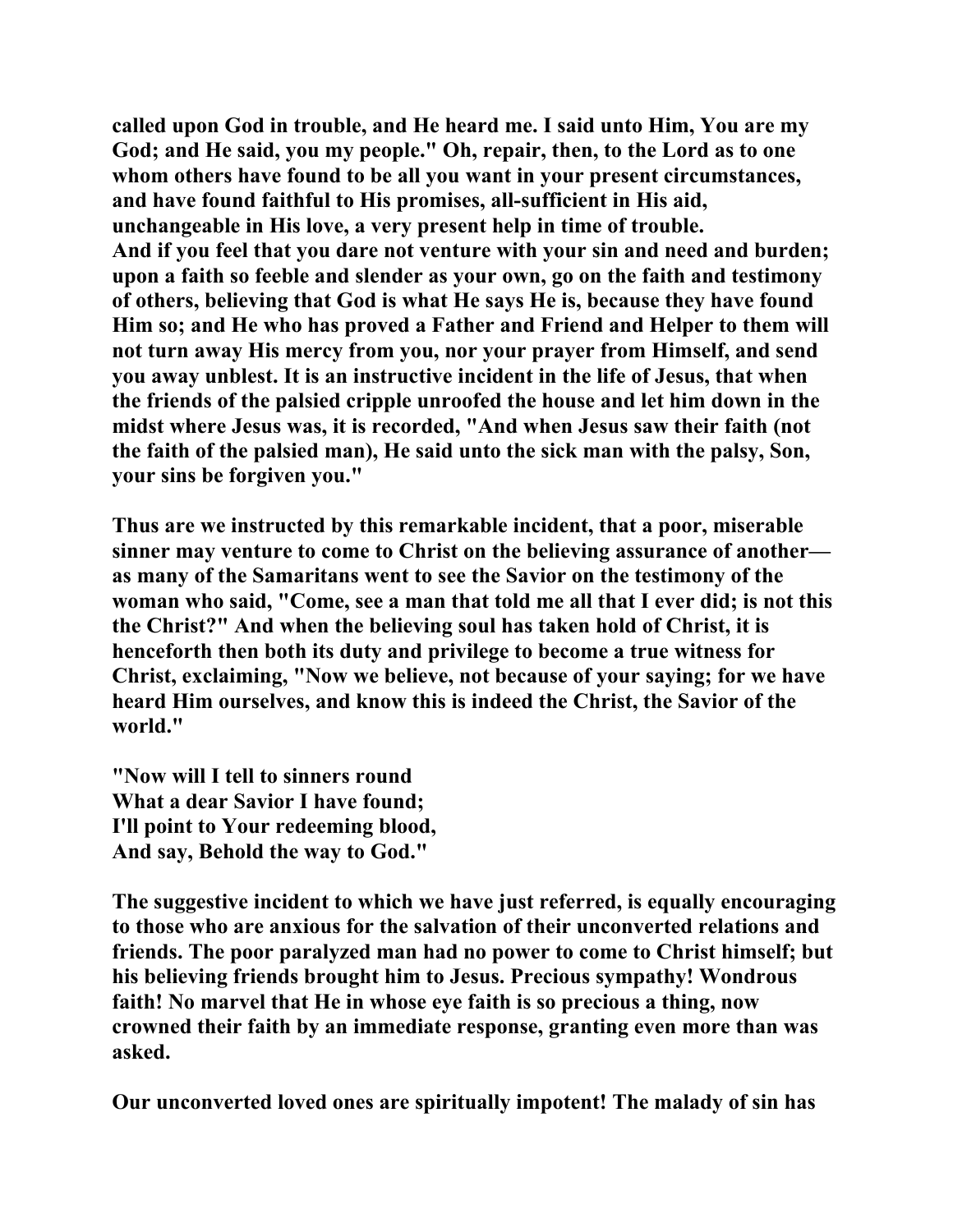**paralyzed and deadened their whole being, and they "will not come to Christ that they might have life." Let us, in default of all spiritual power on their part, bring them in the arms of believing and importunate prayer to Him, and, despite every obstacle and discouragement, uncover the roof, if need be, and lay them down at Jesus' feet, whose Spirit alone can quicken, and whose touch alone can heal. Who can tell?** 

**We only venture further to remark that, this PARENTAL, RECONCILED GOD is our God. This God, who has so clearly and so often revealed Himself in His Word as a** *reconciled Father* **to His people, and whom Christ has taught us so to approach Him, stands to us in the close and endearing relation of, "Our Father." Oh, costly and precious privilege of looking up to this great, this holy Lord God, and exclaiming, "My Father, God!" It is in this character He would have you recognize Him, in this relation He would have you come to Him, in this light He would have you view and interpret all His dealings both of mercy and of judgment. "And because you have become his children, God has sent the Spirit of his Son into your hearts, and now you can call God your dear Father. Now you are no longer a slave but God's own child. And since you are his child, everything he has belongs to you."** 

**Hesitate not, then, beloved, in all your needs and trials, in all your mental and spiritual depressions, in all your conscious waywardness and disobedience, and in all the corrections and rebukes of His discipline—hesitate not still to love Him, to trust in Him, to submit to Him as your Father. Are you in need? He is pledged to supply it. Are you bereaved? His hand has done it. Are you sick? His providence has sent it. Are you in the garden of sorrow, with the cup of adversity trembling in your hand? Take it, drink it, looking up to Him with a filial, loving, submissive spirit, and exclaiming, "The cup which MY FATHER has given me, shall I not drink it?"** 

**We reach an impressive and precious part of our subject—the ETERNITY OF OUR DIVINE PORTION. "This God is our God forever and ever." Everything here in this present world is changing. "The world passes away." A rope of sand, a spider's web, a silken thread, a passing shadow, an ebbing wave, are the most fitting and expressive emblems of all things belonging to this present time's state. The homes that sheltered us in childhood we leave; the land which gave us birth we leave; the loved ones who encircled our hearths pass away; the friends of early years depart; and the world that was so sunny, and life that was so sweet, is all beclouded and embittered; the whole scenery of existence changed into wintry gloom.**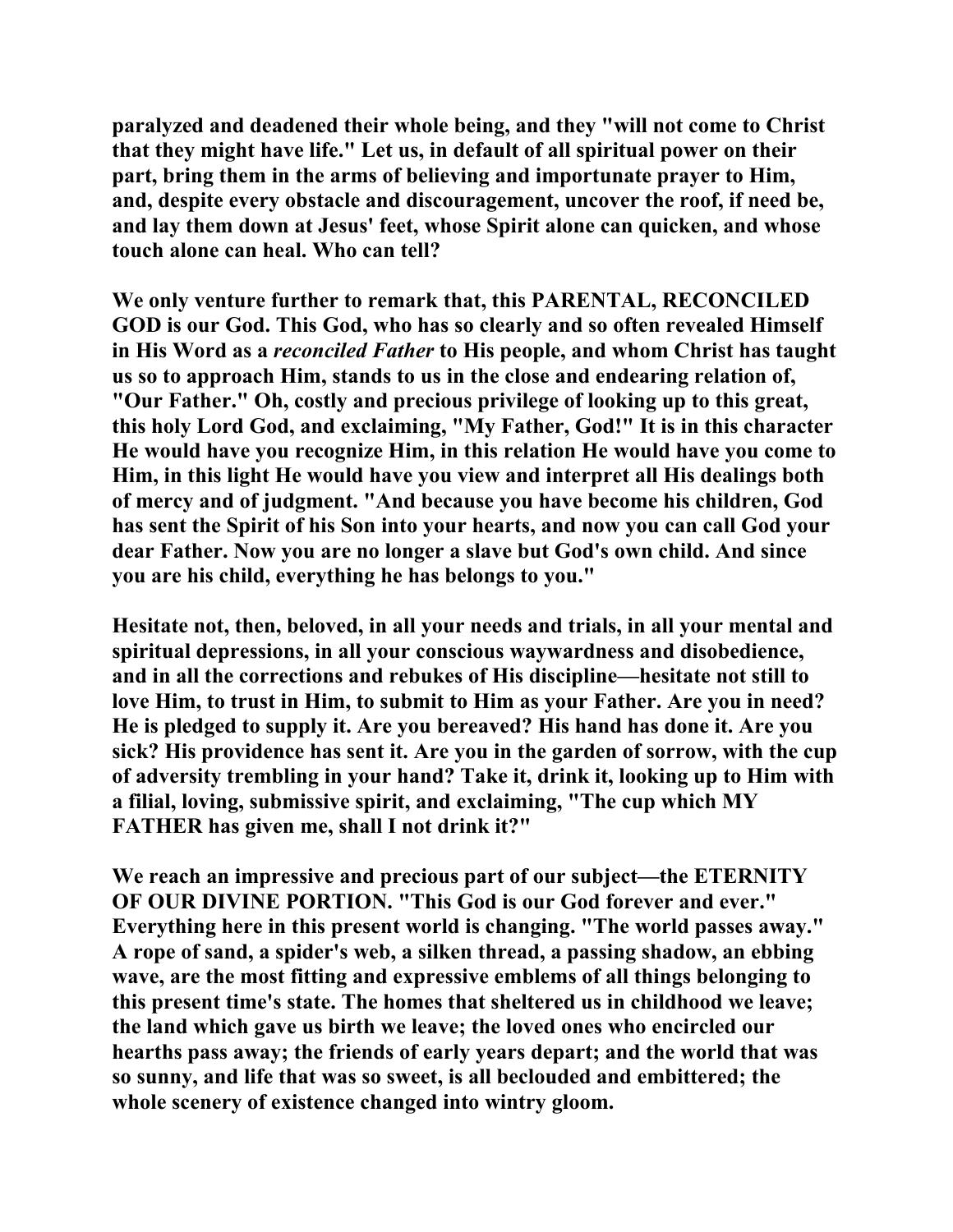**Still more sad and depressing are the spiritual vicissitudes to which our soul is constantly exposed. The waning of love, the decays of grace, the fluctuations of faith, the languor of life; true symptoms of spiritual declension of soul; are among the most startling and affecting illustrations of the mutability of all temporal and spiritual things.** 

**But in the midst of all, "This God is our God FOREVER AND EVER!" All beings change but God. All things change but heaven. The evolutions of time revolve, the events of earth go onward, but He upon whom all things hang, and by whom all events are shaped and controlled, moves not. "I, the Lord, do not change." "Jesus Christ, the same yesterday, today, and forever."** 

**Is this God our God? Then He is ours forever! Our affairs may alter, our circumstances may change, our relations and friends may depart one by one, and our souls in a single day pass through many fluctuations of spiritual feeling; but He who chose us to be His own, and who has kept us to the present moment, is our covenant God and Father forever and ever, and will never throw us off and cast us away.** 

**Such, too, is the immutability of Jesus. "Jesus Christ, the same yesterday, today, and forever." "Having loved His own who were in the world, He loved them unto the end." We need the influence of this truth! Christ unchangeable—to soothe and solace us under the saddening, depressing effects of life's vicissitudes. We need it, too, and yet more deeply, amid the incessant fluctuations of our Christian experience through which we pass the ebb and flow of the life of God in our soul. To know that no congealing of**  *our love to Him* **can chill** *His love to us***; to remember that, though we believe not, yet He is faithful, and cannot deny Himself—that our unbelief cannot make void His promises, nor our mutations affect the stability of His covenant—oh, this is strong consolation indeed, for which let our heartfelt praises ascend!** 

**"Forever and ever!" Solemn words! Reader, what will YOUR forever and ever be? You die once, but to live and die no more! Your soul is immortal. Your being ceases not. Death, so far from being an annihilation, is not even a momentary suspension of your existence. Your present life, if life it may be called, for which you toil so incessantly, guard so assiduously, and love so intensely, is a transient, troubled dream; yet more, it is the tide that floats you rapidly upon its eddies onward to the solemn, endless future.**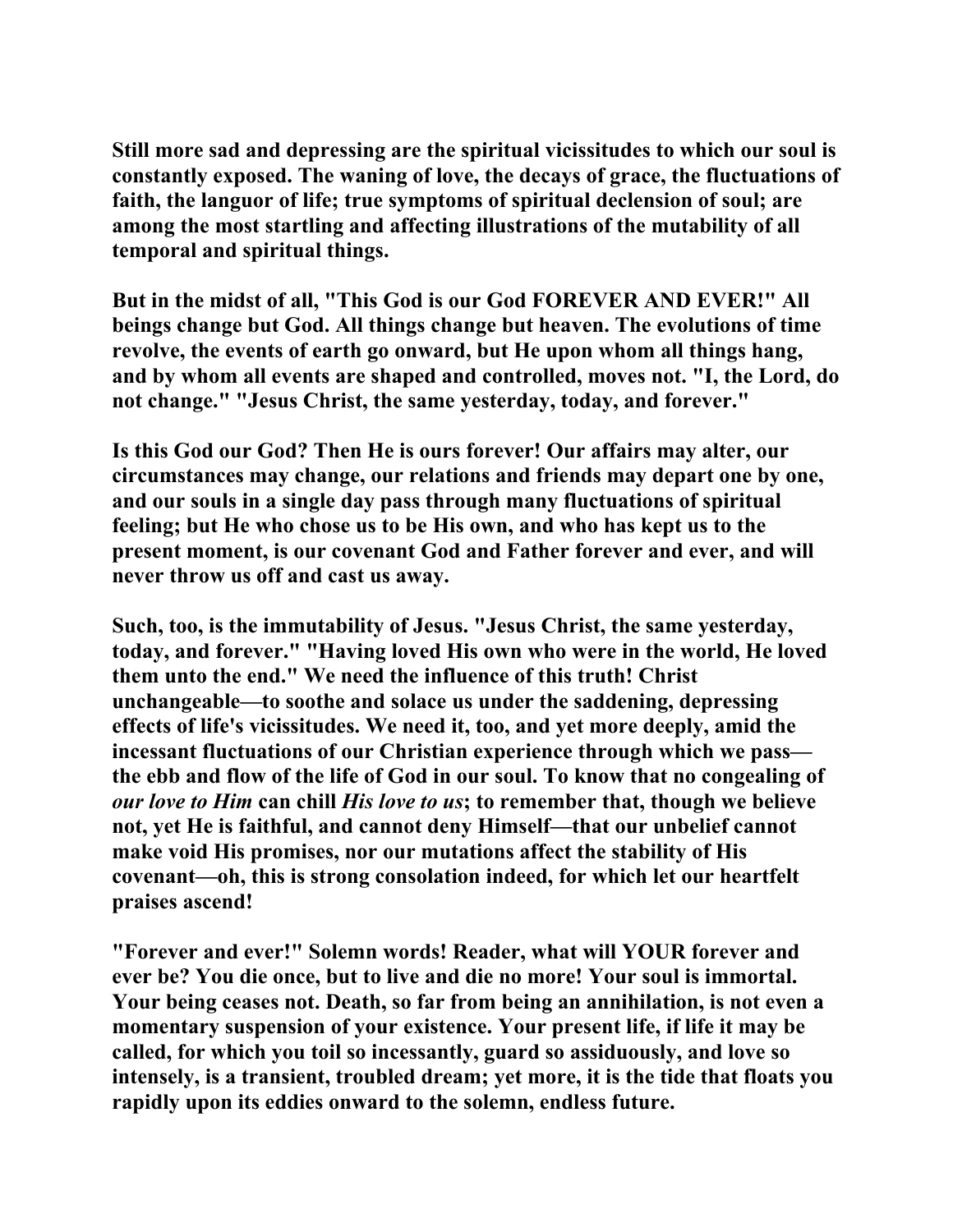**"Life is like a painted dream, Like the rapid summer stream, Like the fleeting meteor's ray, Like the shortest winter's day, "Like the fitful breeze that sighs, Like the waning flame that dies, Darting, dazzling on the eye, Fading in eternity."** 

**What will your eternity be?** *Where, how, and with whom will you spend it?* **Will it be forever and ever in heaven, or, forever and ever in hell? There is no middle state, no dream-land island between those two vast Continents. A deep and wide gulf divides them, and there is no passing from the one to the other. "These shall go away into** *everlasting* **punishment; but the righteous into life**  *eternal***." Of the first it is said, "And the smoke of their torment ascends up**  *forever and ever!***" and of the second, "Those who are wise shall shine as the brightness of the firmament, and those who turn many to righteousness as the stars,** *forever and ever.***" Decide this momentous question now; antedate your future condition by seeking an interest in a** *present* **salvation, by accepting at this moment a divine and personal Savior; in a word, by repentance toward God, and faith in the Lord Jesus Christ. "Behold, NOW is the accepted time, NOW is the day of salvation."** 

**"He will be our guide, even unto death." The path to a future world is, in truth, difficult and perilous. Thousands of deathless souls undertake to travel it in the light of their own fire, in the** *sparks* **that they have kindled. Some, by the dim ray of** *reason***; others, by the glowworm light of** *nature***; yet others, by the treacherous light of** *their own righteousness.* **All these are false beacons; beacons which shine but to bewilder, and lead but to ensnare all those who trust to them.** 

**"But watch out, you who live in your own light and warm yourselves by your own fires. This is the reward you will receive from me: You will soon lie down in great torment."** 

**Isaiah 50:11. But God in Christ is the guide of the just. By His light they see light along all the dangerous way. Guided by that light, they walk through darkness, as at noon; their path to heaven, as the shining light which shines more and more unto the perfect day. Beloved, an unknown future is before you—a future of the present life; and a yet more real and solemn future of the**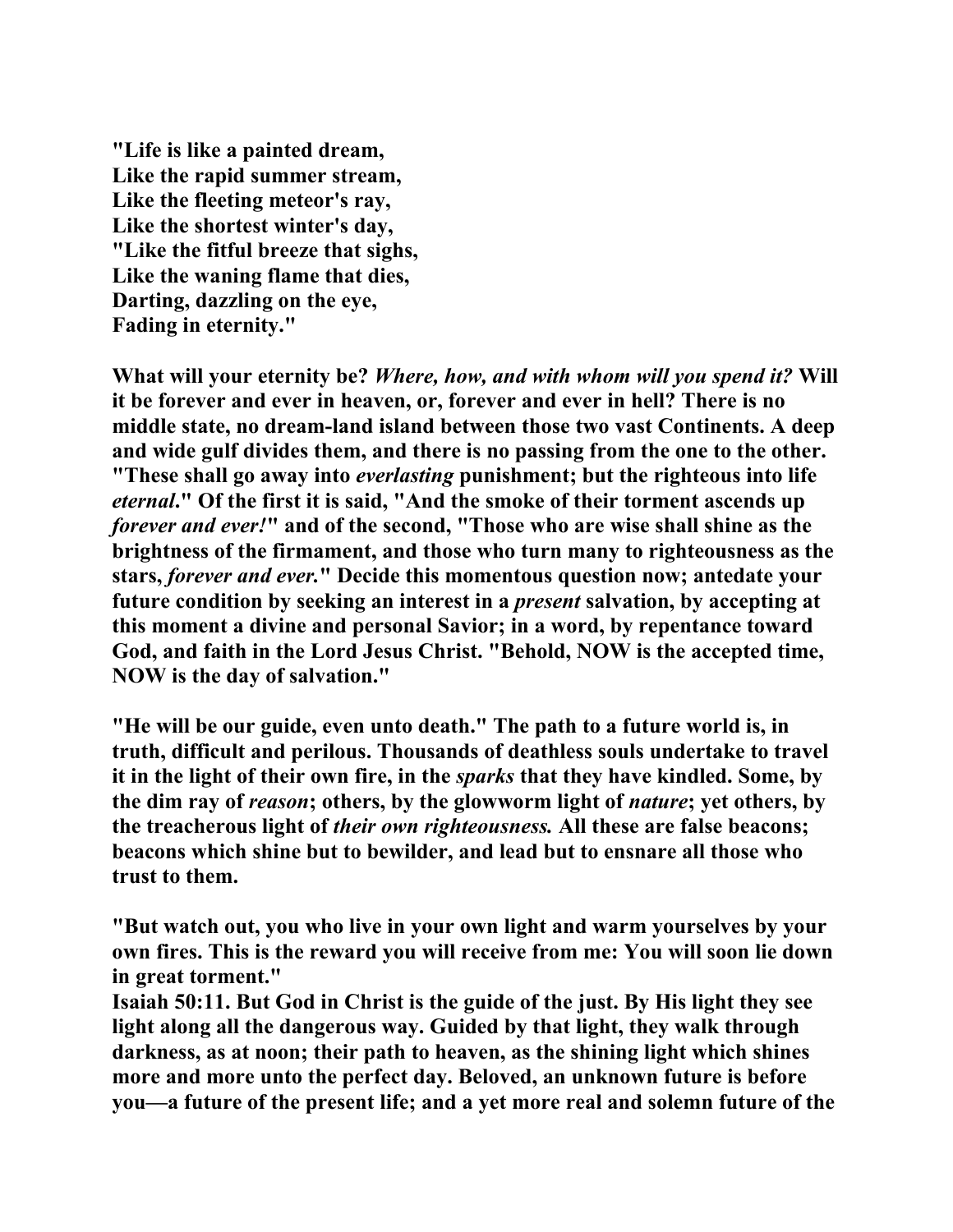**life that is to come. But, tremble not, nor be dismayed. God, even your own God Father, is Your Guide and Christ, Your Shepherd, goes before you, and with a skillful, faithful, and gentle hand, will guide you safely to the end—yes, even** *unto death.*

**"Unto death"—what a precious and solemn assurance is this! Death is that crisis of our being we all must meet, yet all so dread. Its sting, its terror, its wrench, its obscured and changeless consequences all enshrouded in a mystery so awful and profound; is just that one event of life, the anticipation of which throws a shadow so dark over all brightness of existence. But faith in the Divine assurance that, this great and glorious, this incarnate and redeeming, this covenant and faithful God is 'our God, even unto death,' dissolves our fetters, dispels our fears, and we can anticipate, and even at times long for, the blissful moment that confronts us with the foe, unclothes us of mortality, and invests us with the robes of immortality and eternal life, and we are "clothed with our heavenly dwelling."** 

**Cast from you, then, all your bondage through the fear of death, seeing that, down to the last moment, your God in Christ will be with you, at the presence and sight of whom, Death itself will turn pale and die. Oh, if this God is your God in life, do you think that, having guided and guarded you so long and so far on your journey, He will, at that solemn moment, when heart and flesh are failing, leave your side, and abandon you to go down 'the valley' all solitary and alone? Never! "This God is Our God** *Forever and Ever***; He will be our guide even unto death"—in death—through death—and beyond death—** *Forever and Ever!*

**Oh, that blissful word 'forever!' Forever in heaven—forever and ever associated with saints and angels—forever and ever gazing on the beauty of Jesus—forever and ever basking in the sunshine of His glory—forever and ever chanting the song of the Lamb—forever and ever swimming in the ocean of God's love—forever and ever growing in knowledge and holiness and glory—forever and ever with the Lord! Oh, who would not forsake the world, and crucify the flesh, and bear the cross, confess and serve the Savior, live for Him, and die for Him who has by His death, resurrection, and ascension, so blessedly opened the kingdom of heaven to all believers!** 

**"Forever with the Lord! Amen, so let it be! Life from the dead is in that word**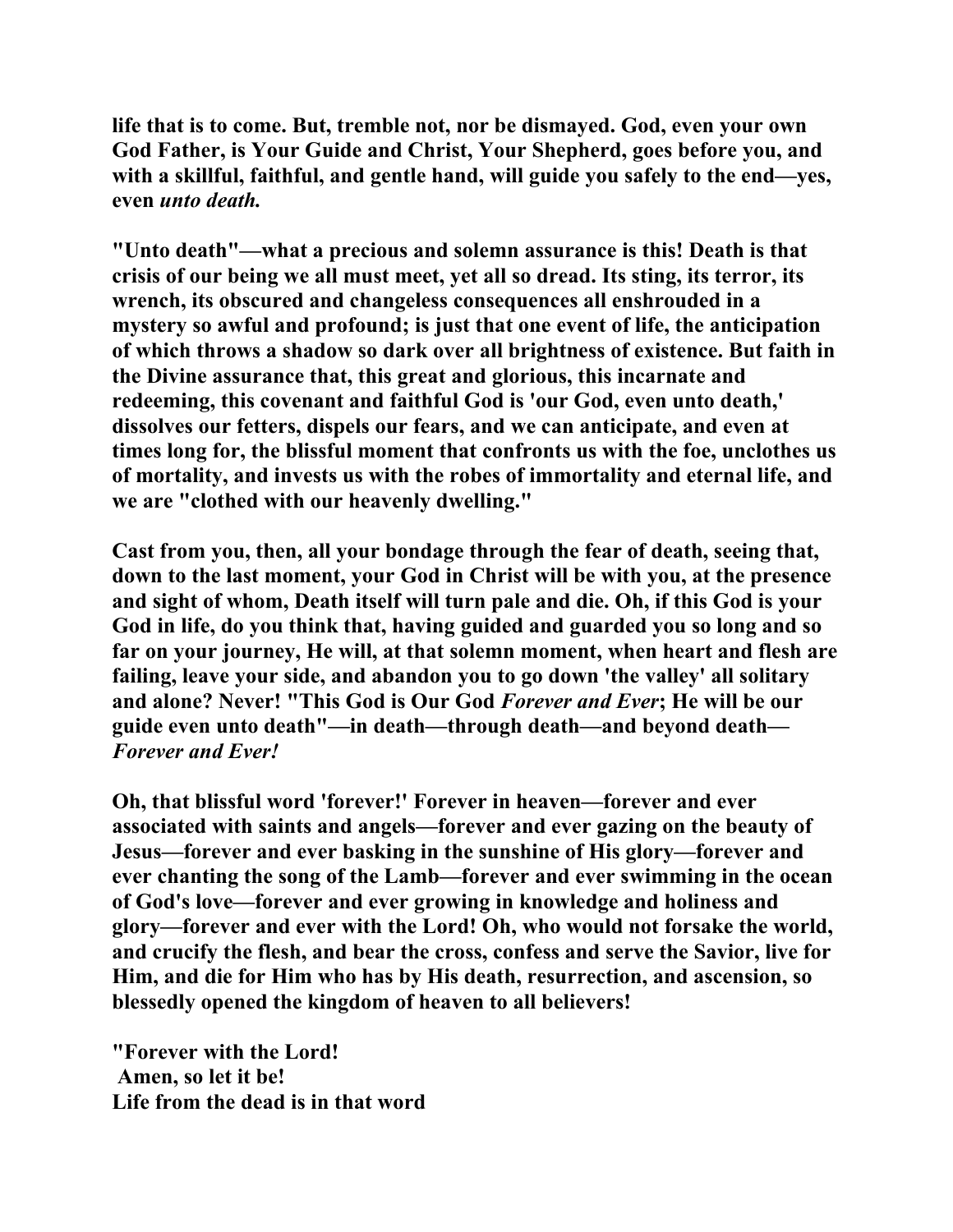**'Tis immortality. "Forever with the Lord! Father, if 'Tis Your will, The promise of that faithful word Even here to me fulfill. "So when my latest breath Shall rend the veil in twain, By death I shall escape from death, And life eternal gain. "Knowing as I am known, How shall I love that word! And often repeat before the throne,**  *Forever with the Lord!"*

**Confide in Him for the new year upon which you have embarked. Commit your every way unto Him, trust also in Him, and He shall bring to pass all that He has ordained and appointed for you in the everlasting covenant. Cast not about to know how this need shall be supplied, this difficulty met, and this affliction sustained; but, trust to the wisdom, and skill, to the faithfulness and love of your divine and heavenly Guide, until He brings you to glory. Let your one and only aim be to obey, please, and honor Him. Taking care of His glory, He will watch over your interests for time and for eternity. Take heed how you walk, and seek that a new epoch of time, a yet untried stage and untrodden path of your pilgrimage, shall be more holy, more Christ-exalting, more God-glorifying, and more heavenly than any you yet have passed.** 

**The Divine command is, "Speak unto the children, that they go forward." Forward in obedience and duty—forward in service and suffering—forward in conflict and toil—forward, Christian, forward, even though the foe pursues, and the pathless water roll at your feet. Onward, Onward, "For the Lord your God knows your walking through this great wilderness." Blessed Lord! "You shall guide me with Your counsel, and afterwards receive me to glory. Whom have I in heaven but You? and there is none upon earth that I desire beside You."** 

**'Tis Jesus, the First and the Last, Whose Spirit will guide us safely home; We'll praise Him for all that is past, And trust Him for all that is to come.**